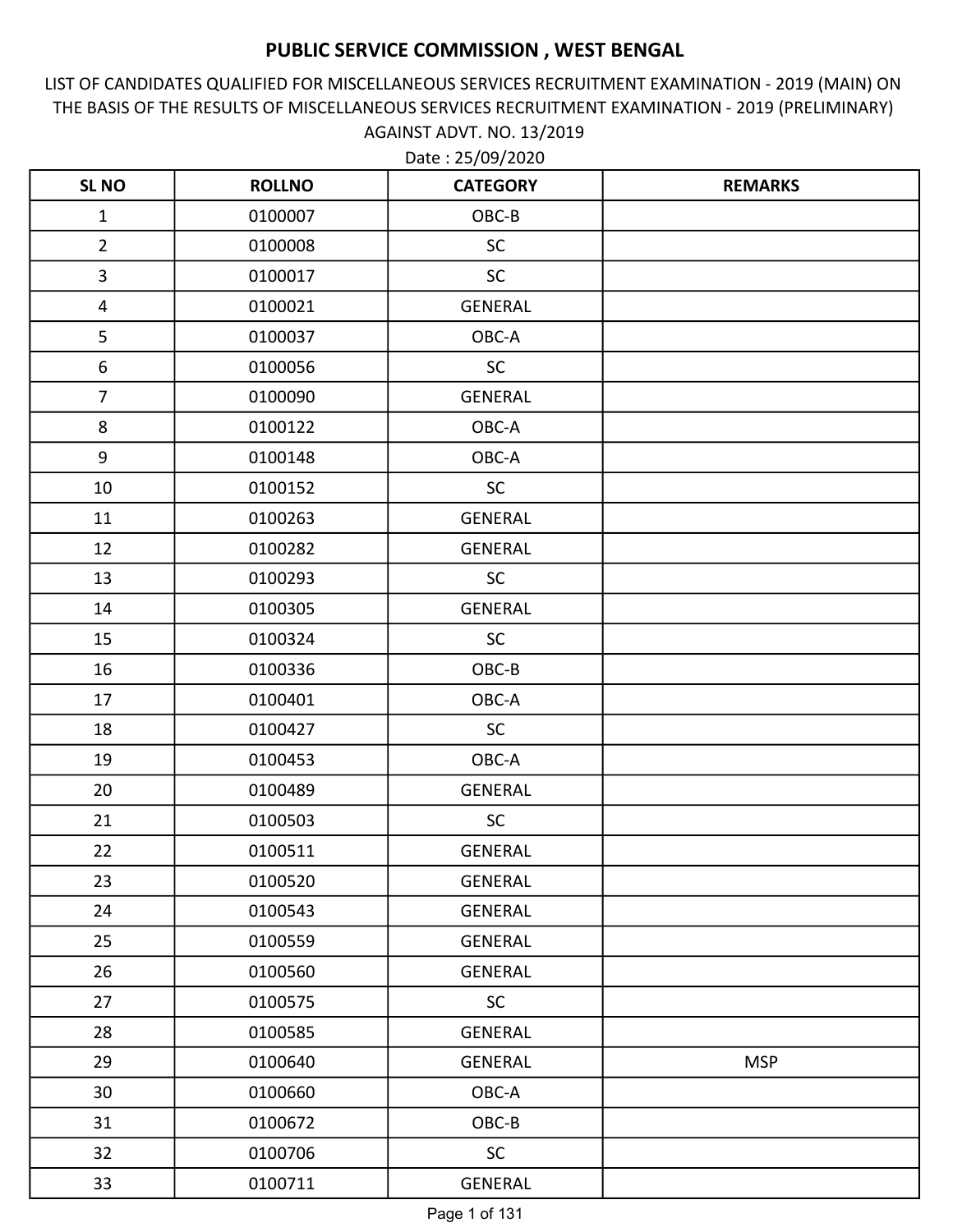LIST OF CANDIDATES QUALIFIED FOR MISCELLANEOUS SERVICES RECRUITMENT EXAMINATION - 2019 (MAIN) ON THE BASIS OF THE RESULTS OF MISCELLANEOUS SERVICES RECRUITMENT EXAMINATION - 2019 (PRELIMINARY) AGAINST ADVT. NO. 13/2019

| <b>SL NO</b> | <b>ROLLNO</b> | <b>CATEGORY</b> | <b>REMARKS</b> |
|--------------|---------------|-----------------|----------------|
| 34           | 0100751       | GENERAL         |                |
| 35           | 0100882       | <b>SC</b>       |                |
| 36           | 0100897       | GENERAL         | <b>MSP</b>     |
| 37           | 0101014       | <b>SC</b>       |                |
| 38           | 0101020       | <b>GENERAL</b>  |                |
| 39           | 0101091       | SC              |                |
| 40           | 0101099       | OBC-B           |                |
| 41           | 0101164       | <b>SC</b>       |                |
| 42           | 0101321       | <b>GENERAL</b>  |                |
| 43           | 0101341       | OBC-A           |                |
| 44           | 0101357       | OBC-B           |                |
| 45           | 0101389       | GENERAL         |                |
| 46           | 0101428       | <b>GENERAL</b>  |                |
| 47           | 0101515       | OBC-A           |                |
| 48           | 0101602       | OBC-B           |                |
| 49           | 0101641       | <b>SC</b>       |                |
| 50           | 0101757       | <b>GENERAL</b>  |                |
| 51           | 0101787       | <b>GENERAL</b>  |                |
| 52           | 0101864       | <b>SC</b>       |                |
| 53           | 0101886       | <b>GENERAL</b>  |                |
| 54           | 0101917       | <b>GENERAL</b>  |                |
| 55           | 0101965       | OBC-B           |                |
| 56           | 0102041       | <b>GENERAL</b>  |                |
| 57           | 0102064       | GENERAL         |                |
| 58           | 0102078       | SC              |                |
| 59           | 0102092       | <b>GENERAL</b>  |                |
| 60           | 0102183       | SC              | <b>MSP</b>     |
| 61           | 0102220       | GENERAL         |                |
| 62           | 0102233       | $OBC-B$         |                |
| 63           | 0102330       | GENERAL         |                |
| 64           | 0102339       | GENERAL         |                |
| 65           | 0102358       | OBC-B           |                |
| 66           | 0102397       | $OBC-B$         |                |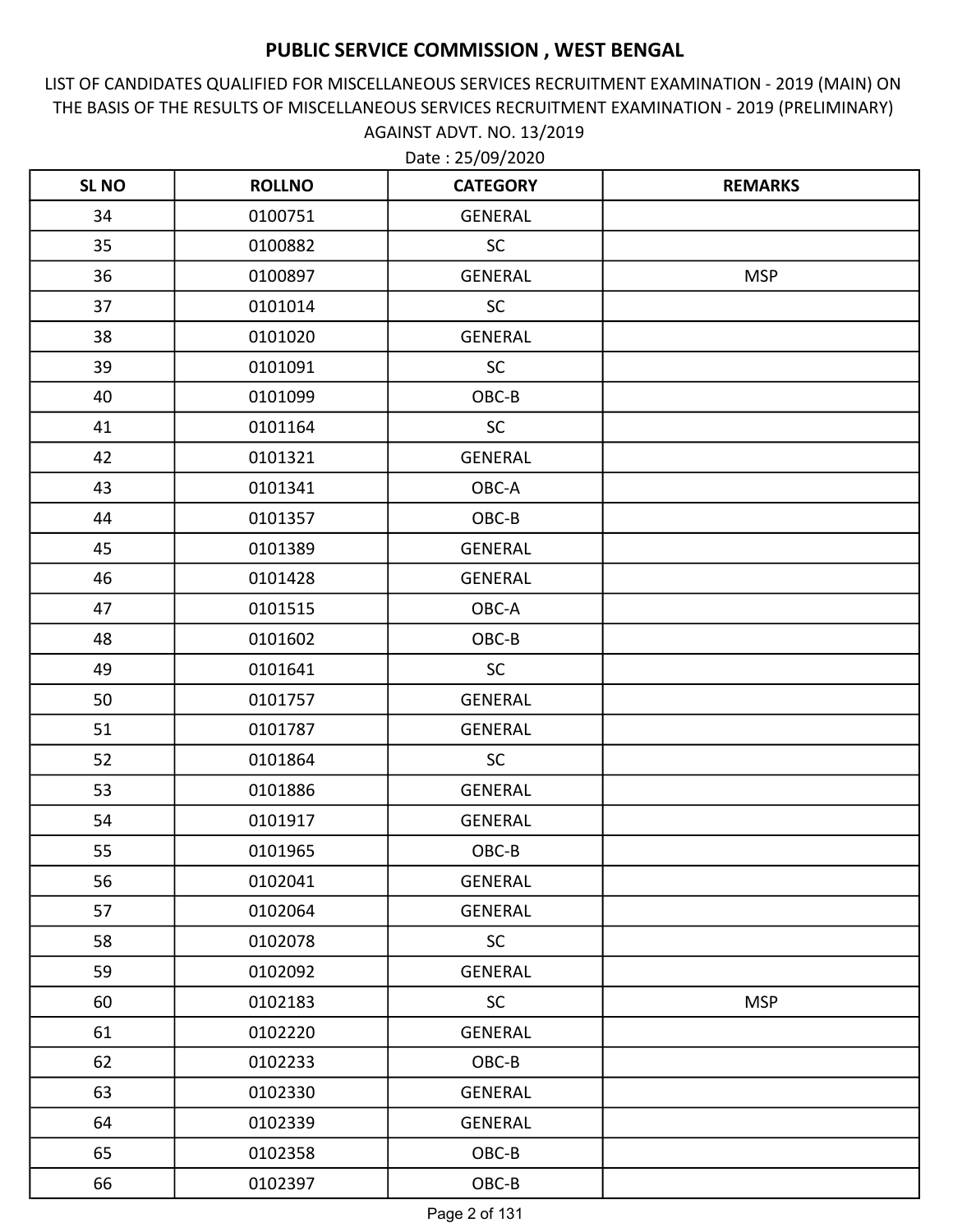LIST OF CANDIDATES QUALIFIED FOR MISCELLANEOUS SERVICES RECRUITMENT EXAMINATION - 2019 (MAIN) ON THE BASIS OF THE RESULTS OF MISCELLANEOUS SERVICES RECRUITMENT EXAMINATION - 2019 (PRELIMINARY) AGAINST ADVT. NO. 13/2019

| <b>SLNO</b> | <b>ROLLNO</b> | <b>CATEGORY</b> | <b>REMARKS</b> |
|-------------|---------------|-----------------|----------------|
| 67          | 0102467       | <b>GENERAL</b>  |                |
| 68          | 0102499       | OBC-A           |                |
| 69          | 0102509       | GENERAL         |                |
| 70          | 0102538       | OBC-A           |                |
| 71          | 0102544       | <b>GENERAL</b>  |                |
| 72          | 0102550       | <b>GENERAL</b>  |                |
| 73          | 0102564       | <b>SC</b>       |                |
| 74          | 0102565       | GENERAL         |                |
| 75          | 0102571       | <b>SC</b>       |                |
| 76          | 0102582       | <b>GENERAL</b>  |                |
| 77          | 0102609       | GENERAL         |                |
| 78          | 0102637       | <b>GENERAL</b>  |                |
| 79          | 0102639       | <b>ST</b>       |                |
| 80          | 0102651       | OBC-B           |                |
| 81          | 0102682       | SC              |                |
| 82          | 0102687       | GENERAL         |                |
| 83          | 0102821       | <b>GENERAL</b>  | <b>MSP</b>     |
| 84          | 0102880       | <b>ST</b>       |                |
| 85          | 0102894       | <b>GENERAL</b>  |                |
| 86          | 0102932       | OBC-A           |                |
| 87          | 0102986       | GENERAL         | <b>MSP</b>     |
| 88          | 0103028       | <b>GENERAL</b>  |                |
| 89          | 0103077       | <b>GENERAL</b>  |                |
| 90          | 0103147       | <b>SC</b>       |                |
| 91          | 0103268       | <b>SC</b>       |                |
| 92          | 0103273       | GENERAL         |                |
| 93          | 0103275       | OBC-A           |                |
| 94          | 0103291       | GENERAL         |                |
| 95          | 0103296       | OBC-A           |                |
| 96          | 0103343       | OBC-A           |                |
| 97          | 0103347       | GENERAL         |                |
| 98          | 0103352       | GENERAL         |                |
| 99          | 0103400       | GENERAL         |                |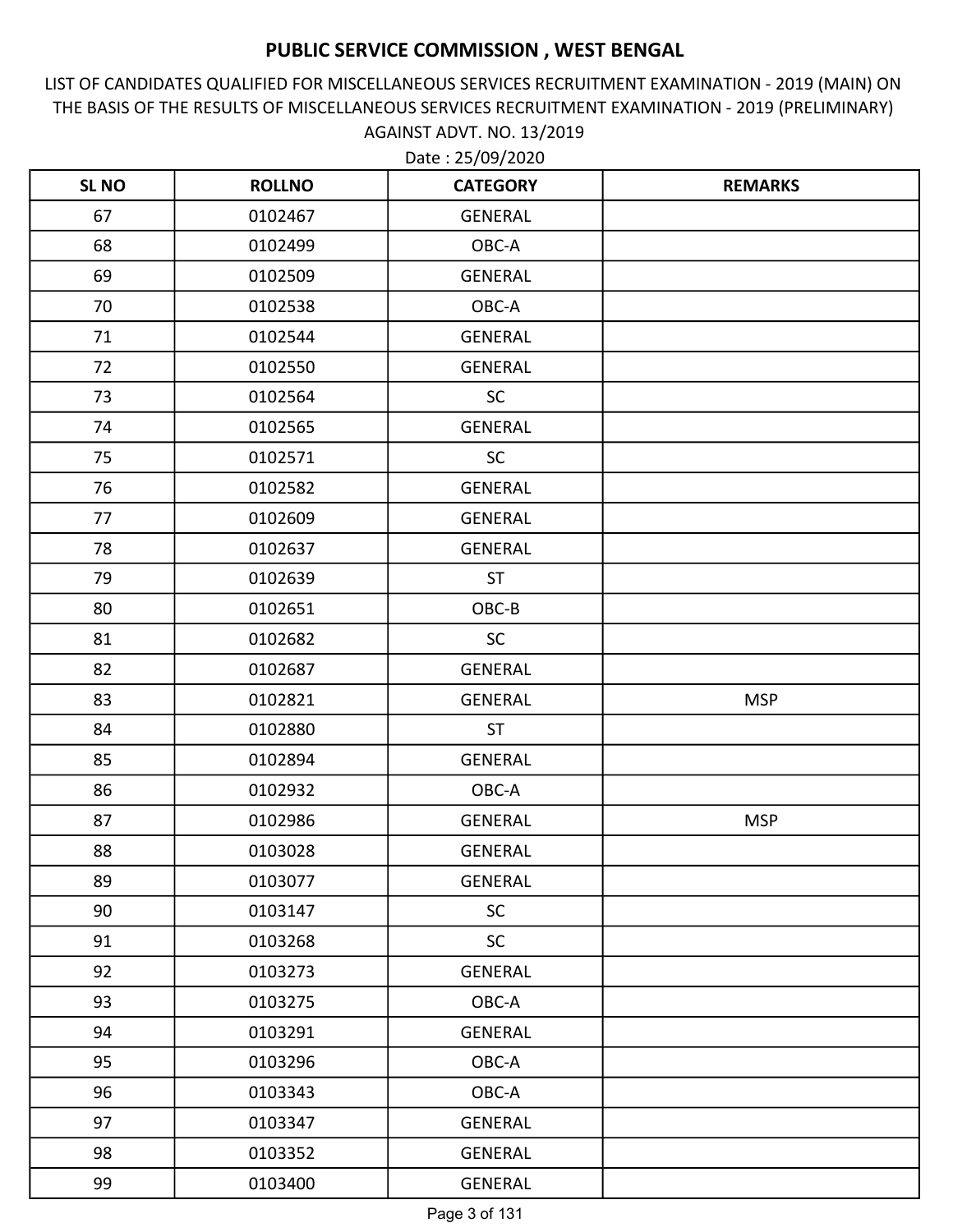LIST OF CANDIDATES QUALIFIED FOR MISCELLANEOUS SERVICES RECRUITMENT EXAMINATION - 2019 (MAIN) ON THE BASIS OF THE RESULTS OF MISCELLANEOUS SERVICES RECRUITMENT EXAMINATION - 2019 (PRELIMINARY) AGAINST ADVT. NO. 13/2019

| <b>SL NO</b> | <b>ROLLNO</b> | <b>CATEGORY</b> | <b>REMARKS</b> |
|--------------|---------------|-----------------|----------------|
| 100          | 0103430       | <b>GENERAL</b>  |                |
| 101          | 0103437       | <b>GENERAL</b>  |                |
| 102          | 0103490       | GENERAL         |                |
| 103          | 0103546       | OBC-A           |                |
| 104          | 0103554       | <b>GENERAL</b>  |                |
| 105          | 0103565       | OBC-B           |                |
| 106          | 0103582       | <b>ST</b>       |                |
| 107          | 0103587       | OBC-B           |                |
| 108          | 0103617       | <b>GENERAL</b>  |                |
| 109          | 0103620       | <b>GENERAL</b>  |                |
| 110          | 0103628       | GENERAL         |                |
| 111          | 0103681       | OBC-B           |                |
| 112          | 0103689       | <b>GENERAL</b>  |                |
| 113          | 0103722       | <b>GENERAL</b>  |                |
| 114          | 0103810       | OBC-A           |                |
| 115          | 0103858       | <b>GENERAL</b>  |                |
| 116          | 0103947       | OBC-B           |                |
| 117          | 0103974       | <b>GENERAL</b>  |                |
| 118          | 0103996       | GENERAL         |                |
| 119          | 0104013       | GENERAL         |                |
| 120          | 0104082       | GENERAL         |                |
| 121          | 0104090       | OBC-A           |                |
| 122          | 0104184       | GENERAL         |                |
| 123          | 0104199       | GENERAL         |                |
| 124          | 0104219       | <b>GENERAL</b>  |                |
| 125          | 0104258       | <b>ST</b>       |                |
| 126          | 0104262       | GENERAL         |                |
| 127          | 0104264       | GENERAL         |                |
| 128          | 0104443       | GENERAL         |                |
| 129          | 0104535       | SC              |                |
| 130          | 0104536       | <b>ST</b>       |                |
| 131          | 0104567       | GENERAL         |                |
| 132          | 0104574       | OBC-A           |                |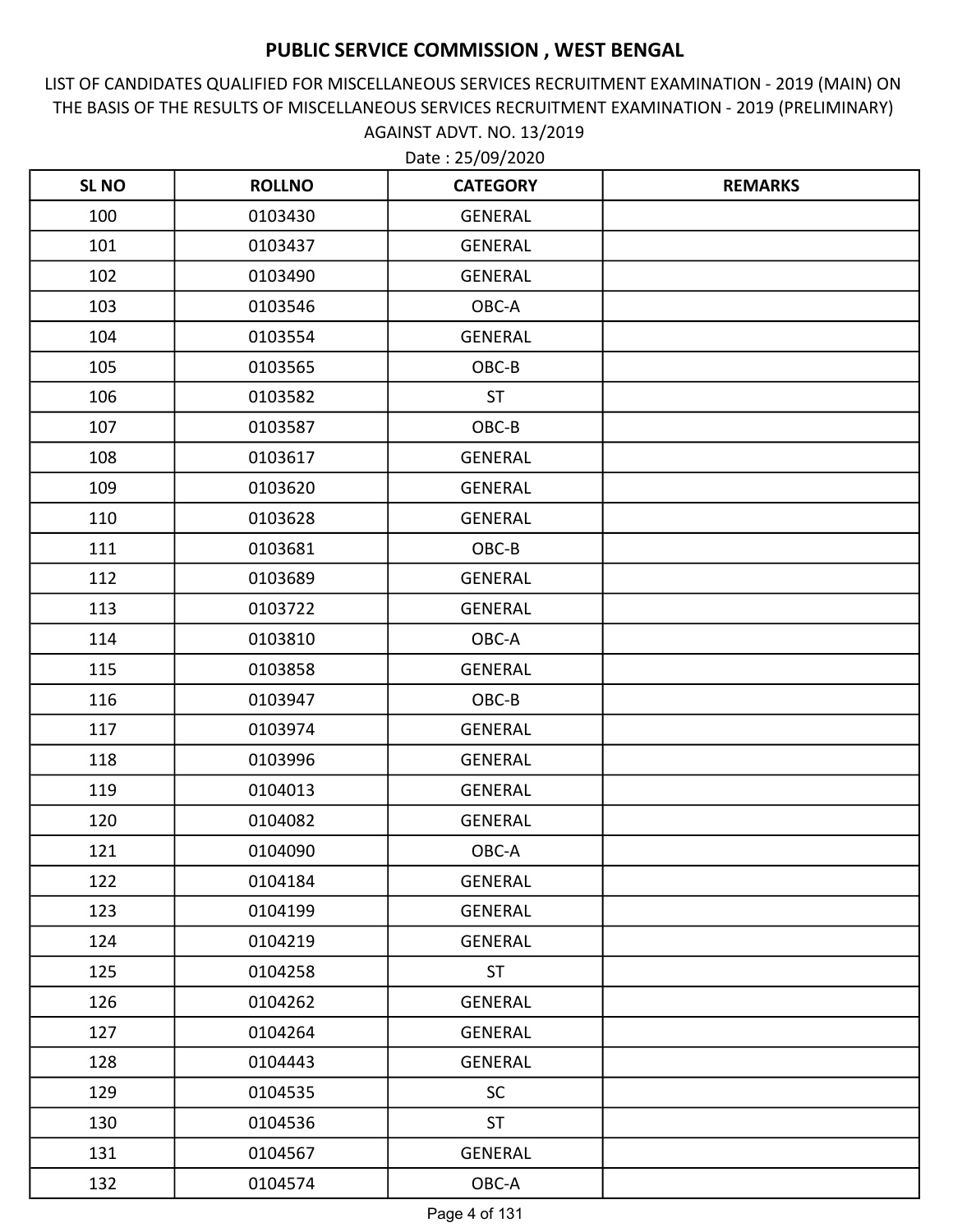LIST OF CANDIDATES QUALIFIED FOR MISCELLANEOUS SERVICES RECRUITMENT EXAMINATION - 2019 (MAIN) ON THE BASIS OF THE RESULTS OF MISCELLANEOUS SERVICES RECRUITMENT EXAMINATION - 2019 (PRELIMINARY) AGAINST ADVT. NO. 13/2019

| <b>SL NO</b> | <b>ROLLNO</b> | <b>CATEGORY</b> | <b>REMARKS</b> |
|--------------|---------------|-----------------|----------------|
| 133          | 0104648       | <b>SC</b>       |                |
| 134          | 0104691       | GENERAL         |                |
| 135          | 0104775       | <b>SC</b>       |                |
| 136          | 0104802       | GENERAL         |                |
| 137          | 0104874       | OBC-B           |                |
| 138          | 0104911       | GENERAL         |                |
| 139          | 0104974       | OBC-A           |                |
| 140          | 0105016       | SC              |                |
| 141          | 0105066       | OBC-A           |                |
| 142          | 0105112       | <b>GENERAL</b>  |                |
| 143          | 0105220       | GENERAL         | <b>MSP</b>     |
| 144          | 0105236       | OBC-A           |                |
| 145          | 0105238       | OBC-B           |                |
| 146          | 0105250       | <b>SC</b>       |                |
| 147          | 0105351       | <b>SC</b>       |                |
| 148          | 0105391       | <b>GENERAL</b>  |                |
| 149          | 0105428       | <b>SC</b>       |                |
| 150          | 0105489       | GENERAL         |                |
| 151          | 0105526       | OBC-B           |                |
| 152          | 0105590       | GENERAL         |                |
| 153          | 0105637       | GENERAL         |                |
| 154          | 0105644       | SC              |                |
| 155          | 0105716       | <b>SC</b>       |                |
| 156          | 0105720       | <b>GENERAL</b>  |                |
| 157          | 0105754       | <b>ST</b>       |                |
| 158          | 0105764       | GENERAL         |                |
| 159          | 0105783       | OBC-A           |                |
| 160          | 0105792       | OBC-A           |                |
| 161          | 0105793       | GENERAL         |                |
| 162          | 0105796       | <b>GENERAL</b>  |                |
| 163          | 0105870       | OBC-A           |                |
| 164          | 0105878       | OBC-A           |                |
| 165          | 0105907       | GENERAL         |                |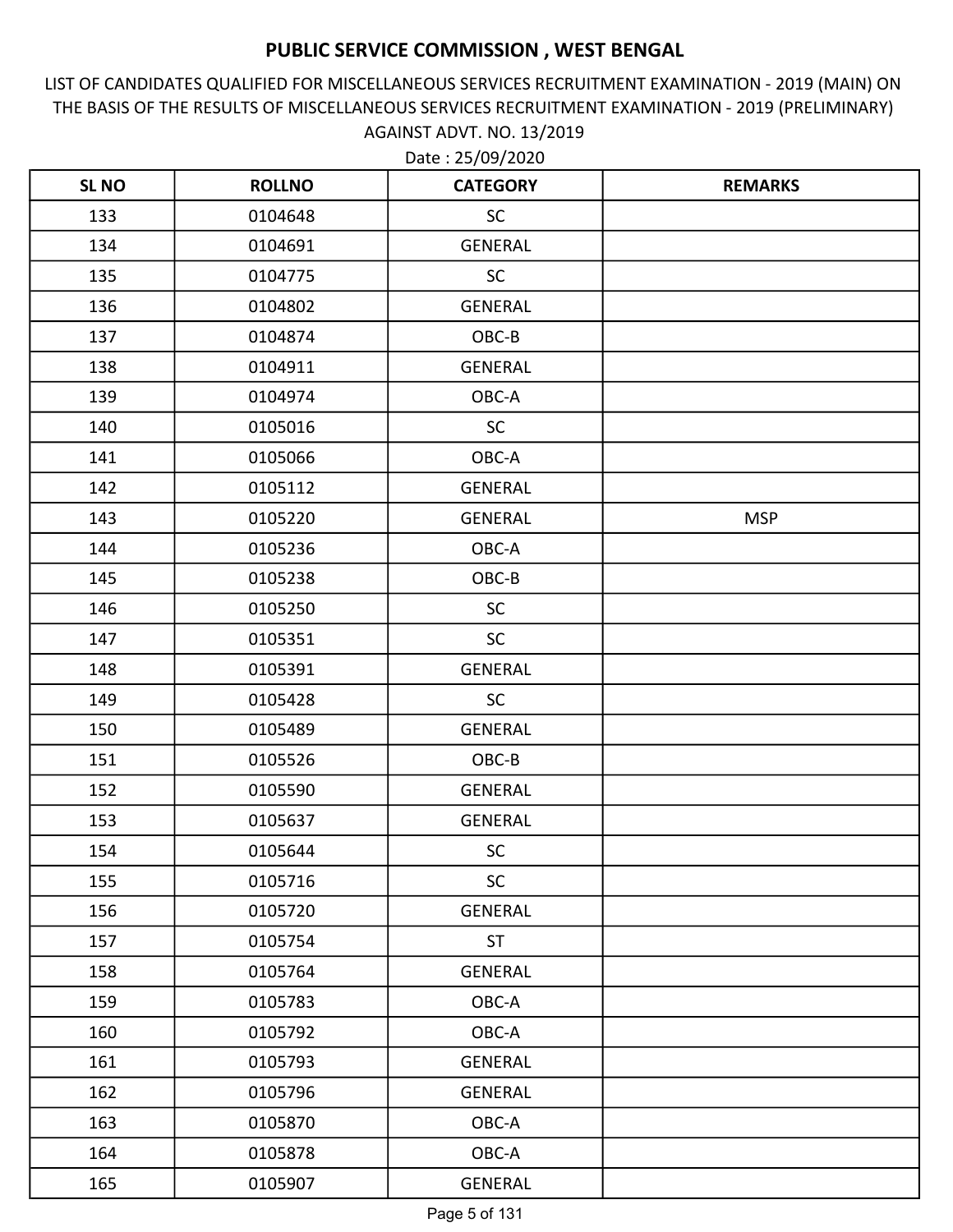LIST OF CANDIDATES QUALIFIED FOR MISCELLANEOUS SERVICES RECRUITMENT EXAMINATION - 2019 (MAIN) ON THE BASIS OF THE RESULTS OF MISCELLANEOUS SERVICES RECRUITMENT EXAMINATION - 2019 (PRELIMINARY) AGAINST ADVT. NO. 13/2019

| <b>SLNO</b> | <b>ROLLNO</b> | <b>CATEGORY</b> | <b>REMARKS</b> |
|-------------|---------------|-----------------|----------------|
| 166         | 0106059       | <b>SC</b>       |                |
| 167         | 0106068       | OBC-A           |                |
| 168         | 0106069       | GENERAL         |                |
| 169         | 0106079       | <b>GENERAL</b>  |                |
| 170         | 0106083       | <b>SC</b>       |                |
| 171         | 0106094       | <b>ST</b>       |                |
| 172         | 0106118       | <b>GENERAL</b>  |                |
| 173         | 0106126       | <b>GENERAL</b>  |                |
| 174         | 0106140       | <b>SC</b>       |                |
| 175         | 0106186       | <b>GENERAL</b>  |                |
| 176         | 0106209       | <b>SC</b>       |                |
| 177         | 0106244       | <b>GENERAL</b>  |                |
| 178         | 0106288       | <b>GENERAL</b>  |                |
| 179         | 0106304       | <b>SC</b>       |                |
| 180         | 0106378       | <b>GENERAL</b>  |                |
| 181         | 0106379       | OBC-B           |                |
| 182         | 0106414       | <b>GENERAL</b>  |                |
| 183         | 0106464       | <b>SC</b>       |                |
| 184         | 0106471       | OBC-B           |                |
| 185         | 0106482       | OBC-B           |                |
| 186         | 0106501       | GENERAL         |                |
| 187         | 0106506       | <b>GENERAL</b>  |                |
| 188         | 0106507       | <b>SC</b>       |                |
| 189         | 0106525       | <b>GENERAL</b>  |                |
| 190         | 0106534       | <b>SC</b>       |                |
| 191         | 0106548       | <b>GENERAL</b>  |                |
| 192         | 0106562       | <b>SC</b>       |                |
| 193         | 0106600       | OBC-B           |                |
| 194         | 0106710       | GENERAL         |                |
| 195         | 0106853       | <b>GENERAL</b>  |                |
| 196         | 0106871       | GENERAL         |                |
| 197         | 0106915       | GENERAL         |                |
| 198         | 0106951       | GENERAL         |                |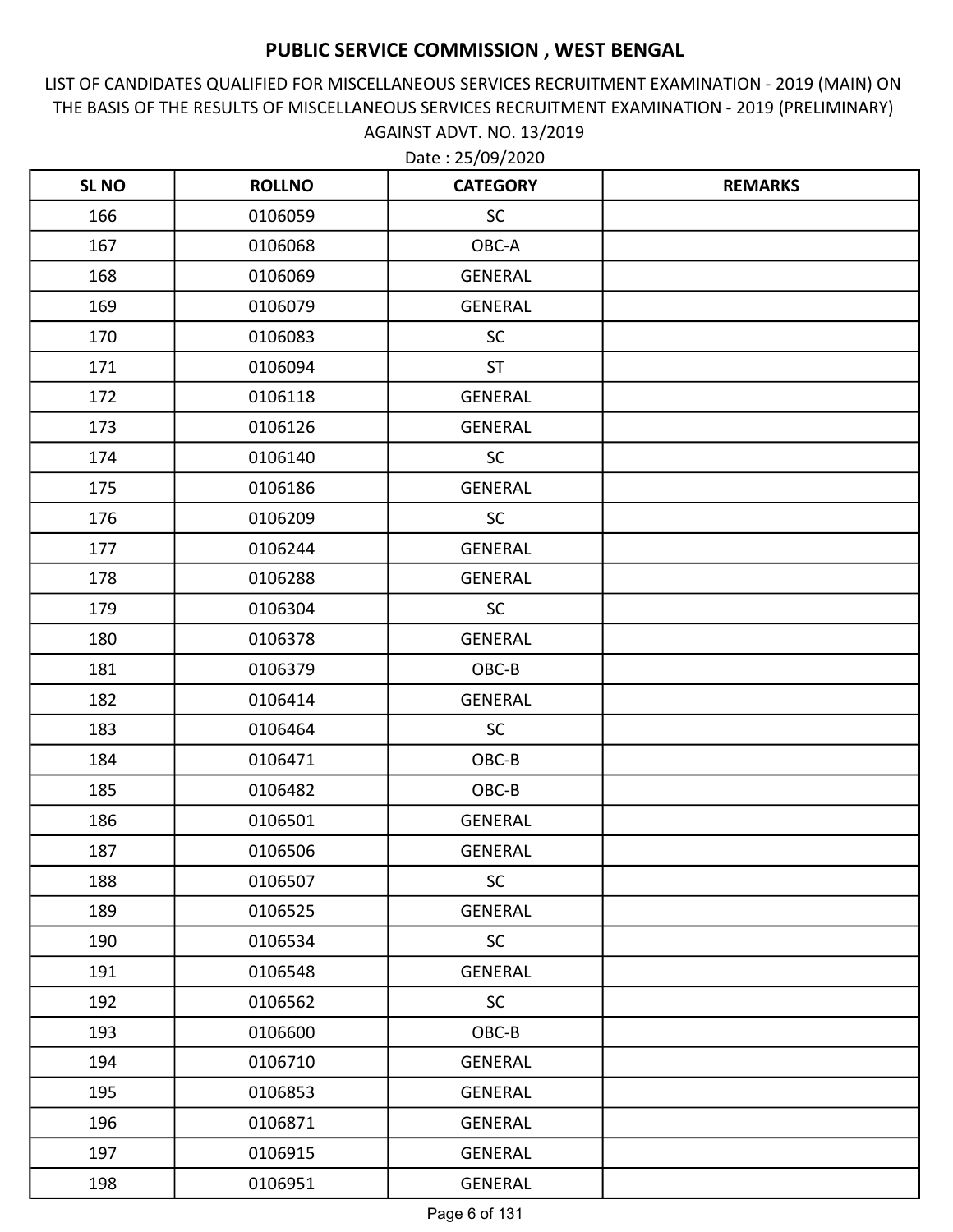LIST OF CANDIDATES QUALIFIED FOR MISCELLANEOUS SERVICES RECRUITMENT EXAMINATION - 2019 (MAIN) ON THE BASIS OF THE RESULTS OF MISCELLANEOUS SERVICES RECRUITMENT EXAMINATION - 2019 (PRELIMINARY) AGAINST ADVT. NO. 13/2019

| <b>SLNO</b> | <b>ROLLNO</b> | <b>CATEGORY</b> | <b>REMARKS</b> |
|-------------|---------------|-----------------|----------------|
| 199         | 0107002       | SC              |                |
| 200         | 0107026       | <b>GENERAL</b>  |                |
| 201         | 0107060       | <b>SC</b>       |                |
| 202         | 0107078       | GENERAL         |                |
| 203         | 0107095       | <b>GENERAL</b>  |                |
| 204         | 0107117       | <b>GENERAL</b>  |                |
| 205         | 0107126       | OBC-B           |                |
| 206         | 0107207       | OBC-A           |                |
| 207         | 0107270       | <b>GENERAL</b>  |                |
| 208         | 0107315       | <b>SC</b>       |                |
| 209         | 0107374       | <b>SC</b>       |                |
| 210         | 0107541       | OBC-B           |                |
| 211         | 0107550       | GENERAL         |                |
| 212         | 0107566       | <b>GENERAL</b>  |                |
| 213         | 0107586       | GENERAL         |                |
| 214         | 0107628       | OBC-B           |                |
| 215         | 0107630       | GENERAL         | <b>MSP</b>     |
| 216         | 0107632       | <b>GENERAL</b>  |                |
| 217         | 0107633       | GENERAL         |                |
| 218         | 0107658       | OBC-B           |                |
| 219         | 0107664       | GENERAL         |                |
| 220         | 0107666       | <b>GENERAL</b>  |                |
| 221         | 0107678       | <b>SC</b>       |                |
| 222         | 0107719       | <b>GENERAL</b>  |                |
| 223         | 0107778       | SC              |                |
| 224         | 0107784       | GENERAL         |                |
| 225         | 0107790       | GENERAL         |                |
| 226         | 0107799       | OBC-A           |                |
| 227         | 0107845       | <b>ST</b>       |                |
| 228         | 0107847       | <b>GENERAL</b>  |                |
| 229         | 0107849       | OBC-B           |                |
| 230         | 0107911       | <b>GENERAL</b>  |                |
| 231         | 0107923       | GENERAL         |                |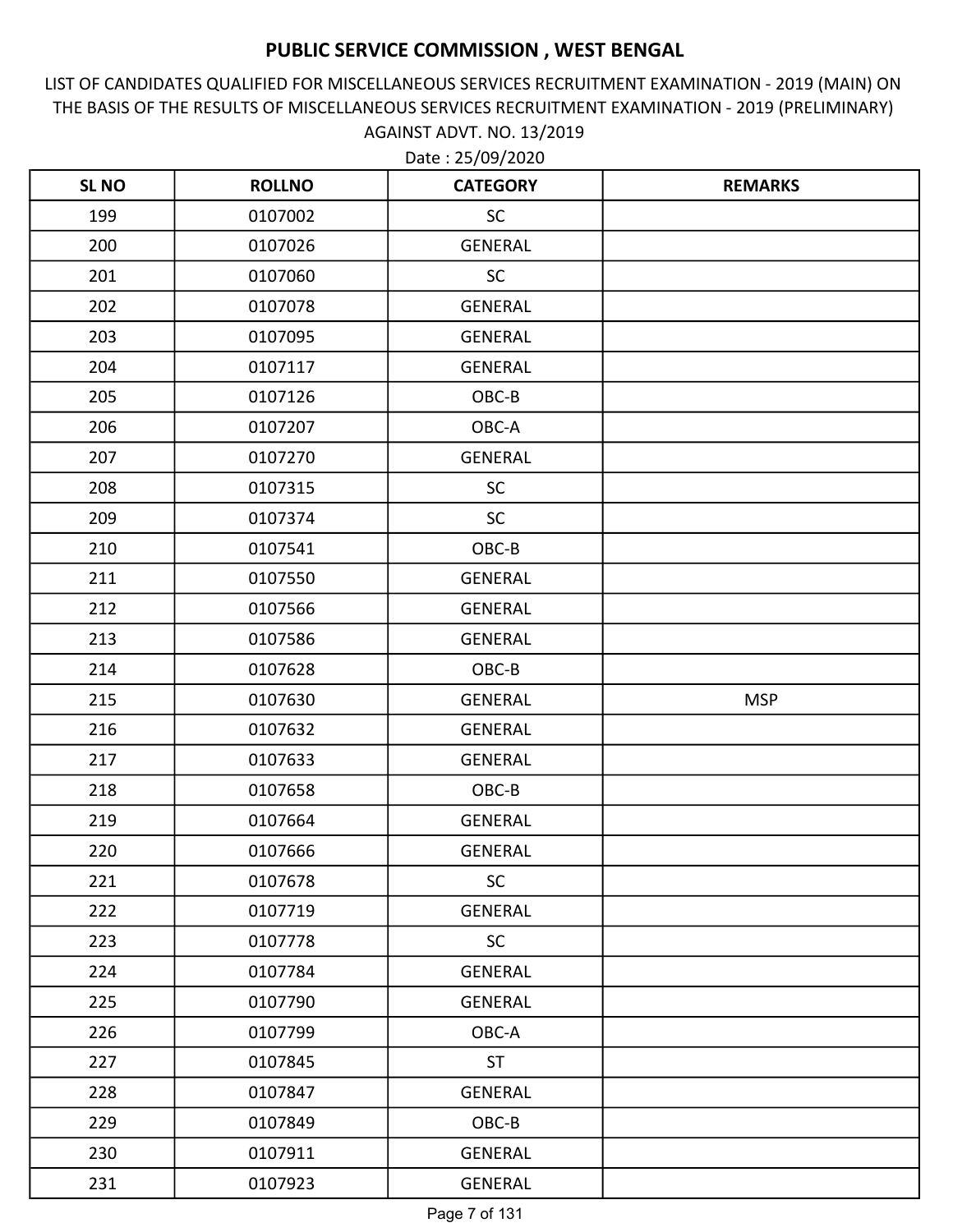LIST OF CANDIDATES QUALIFIED FOR MISCELLANEOUS SERVICES RECRUITMENT EXAMINATION - 2019 (MAIN) ON THE BASIS OF THE RESULTS OF MISCELLANEOUS SERVICES RECRUITMENT EXAMINATION - 2019 (PRELIMINARY) AGAINST ADVT. NO. 13/2019

| <b>SL NO</b> | <b>ROLLNO</b> | <b>CATEGORY</b> | <b>REMARKS</b> |
|--------------|---------------|-----------------|----------------|
| 232          | 0107991       | GENERAL         |                |
| 233          | 0108062       | <b>GENERAL</b>  |                |
| 234          | 0108068       | GENERAL         |                |
| 235          | 0108093       | <b>SC</b>       |                |
| 236          | 0108107       | <b>GENERAL</b>  |                |
| 237          | 0108117       | OBC-B           |                |
| 238          | 0108131       | GENERAL         |                |
| 239          | 0108132       | <b>SC</b>       |                |
| 240          | 0108146       | OBC-A           |                |
| 241          | 0108212       | OBC-B           |                |
| 242          | 0108314       | <b>GENERAL</b>  |                |
| 243          | 0108349       | <b>SC</b>       |                |
| 244          | 0108394       | OBC-A           |                |
| 245          | 0108424       | GENERAL         |                |
| 246          | 0108438       | GENERAL         |                |
| 247          | 0108520       | GENERAL         |                |
| 248          | 0108542       | OBC-B           |                |
| 249          | 0108572       | SC              |                |
| 250          | 0108620       | GENERAL         |                |
| 251          | 0108649       | <b>GENERAL</b>  |                |
| 252          | 0108664       | OBC-B           |                |
| 253          | 0108703       | OBC-B           |                |
| 254          | 0108727       | <b>ST</b>       |                |
| 255          | 0108731       | GENERAL         |                |
| 256          | 0108760       | GENERAL         |                |
| 257          | 0108847       | <b>GENERAL</b>  |                |
| 258          | 0108855       | OBC-A           |                |
| 259          | 0108899       | <b>ST</b>       |                |
| 260          | 0108966       | OBC-A           |                |
| 261          | 0109004       | GENERAL         | <b>MSP</b>     |
| 262          | 0109065       | OBC-A           |                |
| 263          | 0109071       | GENERAL         |                |
| 264          | 0109076       | $OBC-B$         |                |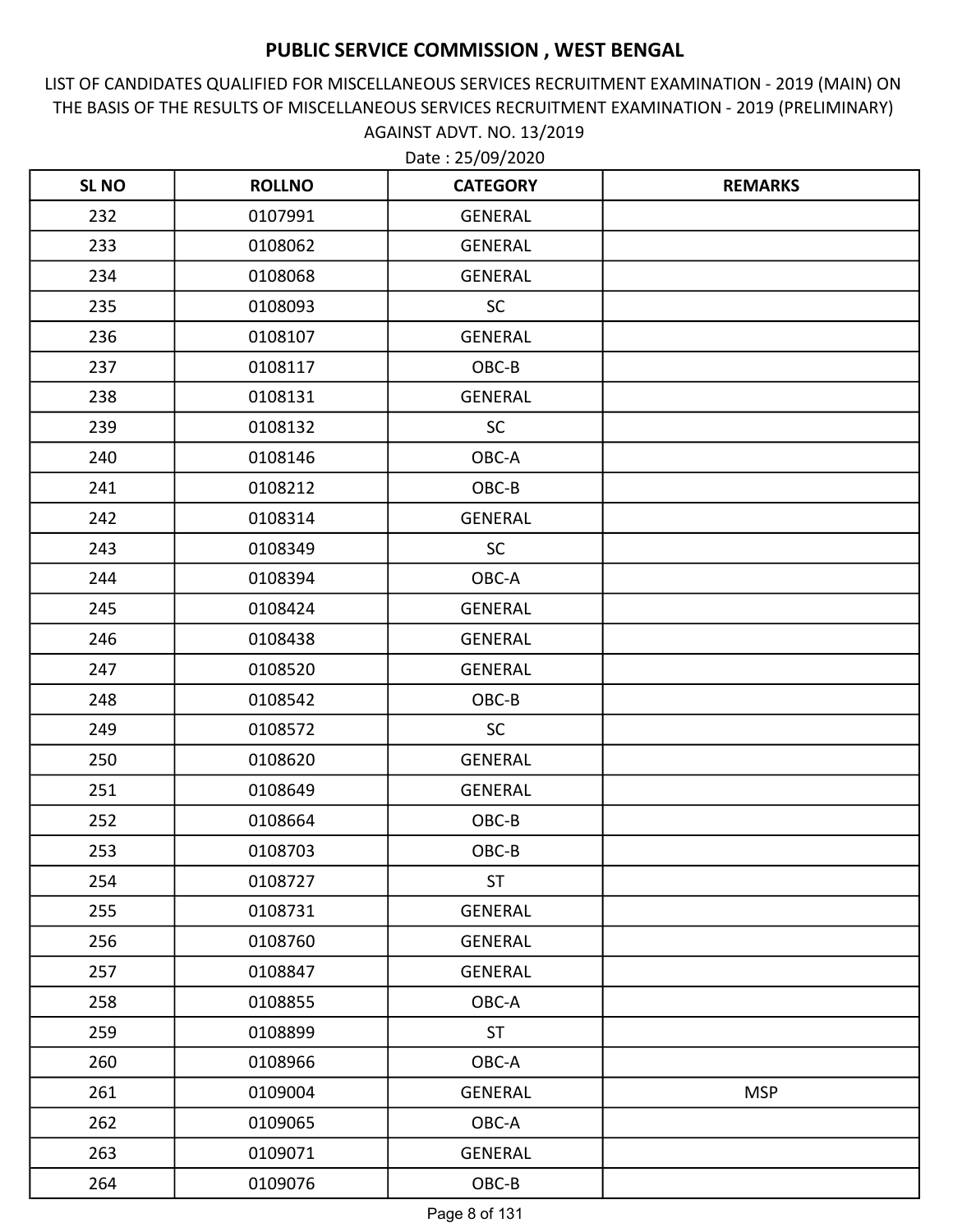LIST OF CANDIDATES QUALIFIED FOR MISCELLANEOUS SERVICES RECRUITMENT EXAMINATION - 2019 (MAIN) ON THE BASIS OF THE RESULTS OF MISCELLANEOUS SERVICES RECRUITMENT EXAMINATION - 2019 (PRELIMINARY) AGAINST ADVT. NO. 13/2019

| <b>SL NO</b> | <b>ROLLNO</b> | <b>CATEGORY</b> | <b>REMARKS</b> |
|--------------|---------------|-----------------|----------------|
| 265          | 0109088       | <b>SC</b>       |                |
| 266          | 0109194       | OBC-B           |                |
| 267          | 0109232       | <b>SC</b>       |                |
| 268          | 0109233       | OBC-A           |                |
| 269          | 0109259       | <b>GENERAL</b>  |                |
| 270          | 0109260       | <b>GENERAL</b>  |                |
| 271          | 0109290       | <b>SC</b>       | <b>MSP</b>     |
| 272          | 0109310       | <b>GENERAL</b>  |                |
| 273          | 0109334       | <b>GENERAL</b>  |                |
| 274          | 0109455       | <b>GENERAL</b>  |                |
| 275          | 0109483       | OBC-A           |                |
| 276          | 0109486       | OBC-B           |                |
| 277          | 0109523       | <b>GENERAL</b>  |                |
| 278          | 0109537       | OBC-A           |                |
| 279          | 0109546       | OBC-A           |                |
| 280          | 0109579       | <b>GENERAL</b>  |                |
| 281          | 0109585       | <b>SC</b>       |                |
| 282          | 0109602       | <b>GENERAL</b>  |                |
| 283          | 0109634       | <b>SC</b>       |                |
| 284          | 0109639       | GENERAL         |                |
| 285          | 0109674       | OBC-B           |                |
| 286          | 0109693       | OBC-B           |                |
| 287          | 0109695       | <b>GENERAL</b>  |                |
| 288          | 0109696       | GENERAL         |                |
| 289          | 0109697       | <b>ST</b>       |                |
| 290          | 0109706       | <b>GENERAL</b>  |                |
| 291          | 0109728       | OBC-A           |                |
| 292          | 0109765       | OBC-B           |                |
| 293          | 0109774       | OBC-B           |                |
| 294          | 0109779       | <b>GENERAL</b>  |                |
| 295          | 0109809       | SC              |                |
| 296          | 0109943       | OBC-A           |                |
| 297          | 0109980       | OBC-A           |                |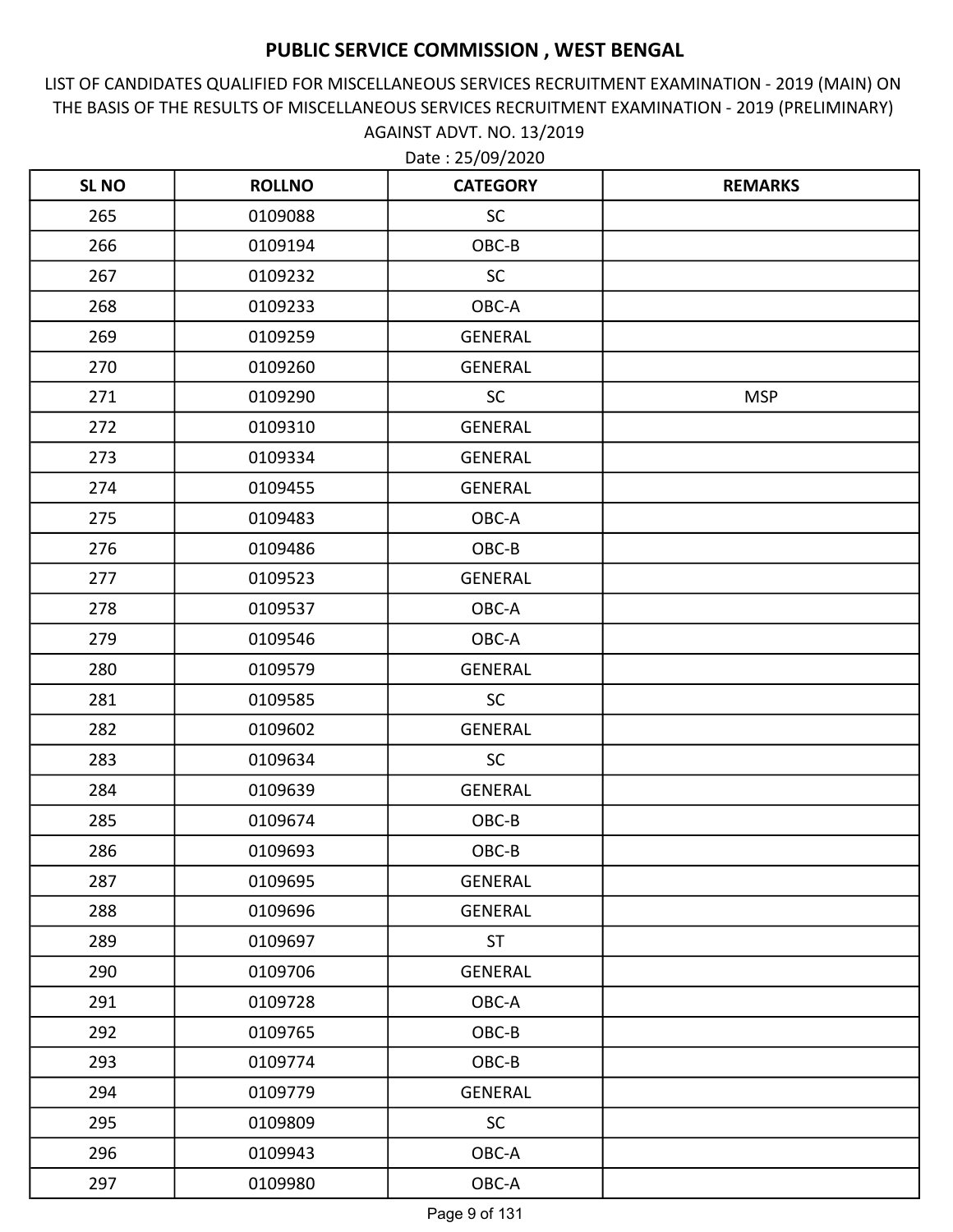LIST OF CANDIDATES QUALIFIED FOR MISCELLANEOUS SERVICES RECRUITMENT EXAMINATION - 2019 (MAIN) ON THE BASIS OF THE RESULTS OF MISCELLANEOUS SERVICES RECRUITMENT EXAMINATION - 2019 (PRELIMINARY) AGAINST ADVT. NO. 13/2019

| <b>SLNO</b> | <b>ROLLNO</b> | <b>CATEGORY</b> | <b>REMARKS</b> |
|-------------|---------------|-----------------|----------------|
| 298         | 0110004       | OBC-B           |                |
| 299         | 0110005       | <b>SC</b>       |                |
| 300         | 0110020       | OBC-A           |                |
| 301         | 0110049       | <b>GENERAL</b>  |                |
| 302         | 0110082       | <b>GENERAL</b>  |                |
| 303         | 0110101       | <b>GENERAL</b>  |                |
| 304         | 0110106       | OBC-A           |                |
| 305         | 0110132       | <b>SC</b>       |                |
| 306         | 0110163       | <b>GENERAL</b>  |                |
| 307         | 0110208       | <b>GENERAL</b>  |                |
| 308         | 0110227       | <b>GENERAL</b>  |                |
| 309         | 0110248       | <b>GENERAL</b>  |                |
| 310         | 0110253       | OBC-A           |                |
| 311         | 0110260       | <b>GENERAL</b>  |                |
| 312         | 0110335       | OBC-A           |                |
| 313         | 0110346       | OBC-A           |                |
| 314         | 0110354       | <b>GENERAL</b>  |                |
| 315         | 0110356       | <b>GENERAL</b>  |                |
| 316         | 0110411       | <b>GENERAL</b>  |                |
| 317         | 0110442       | GENERAL         |                |
| 318         | 0110446       | <b>GENERAL</b>  |                |
| 319         | 0110450       | <b>GENERAL</b>  |                |
| 320         | 0110508       | <b>SC</b>       |                |
| 321         | 0110598       | <b>GENERAL</b>  |                |
| 322         | 0110608       | <b>SC</b>       |                |
| 323         | 0110678       | GENERAL         |                |
| 324         | 0110684       | <b>GENERAL</b>  |                |
| 325         | 0110685       | <b>ST</b>       |                |
| 326         | 0110707       | GENERAL         |                |
| 327         | 0110737       | <b>ST</b>       |                |
| 328         | 0110742       | GENERAL         |                |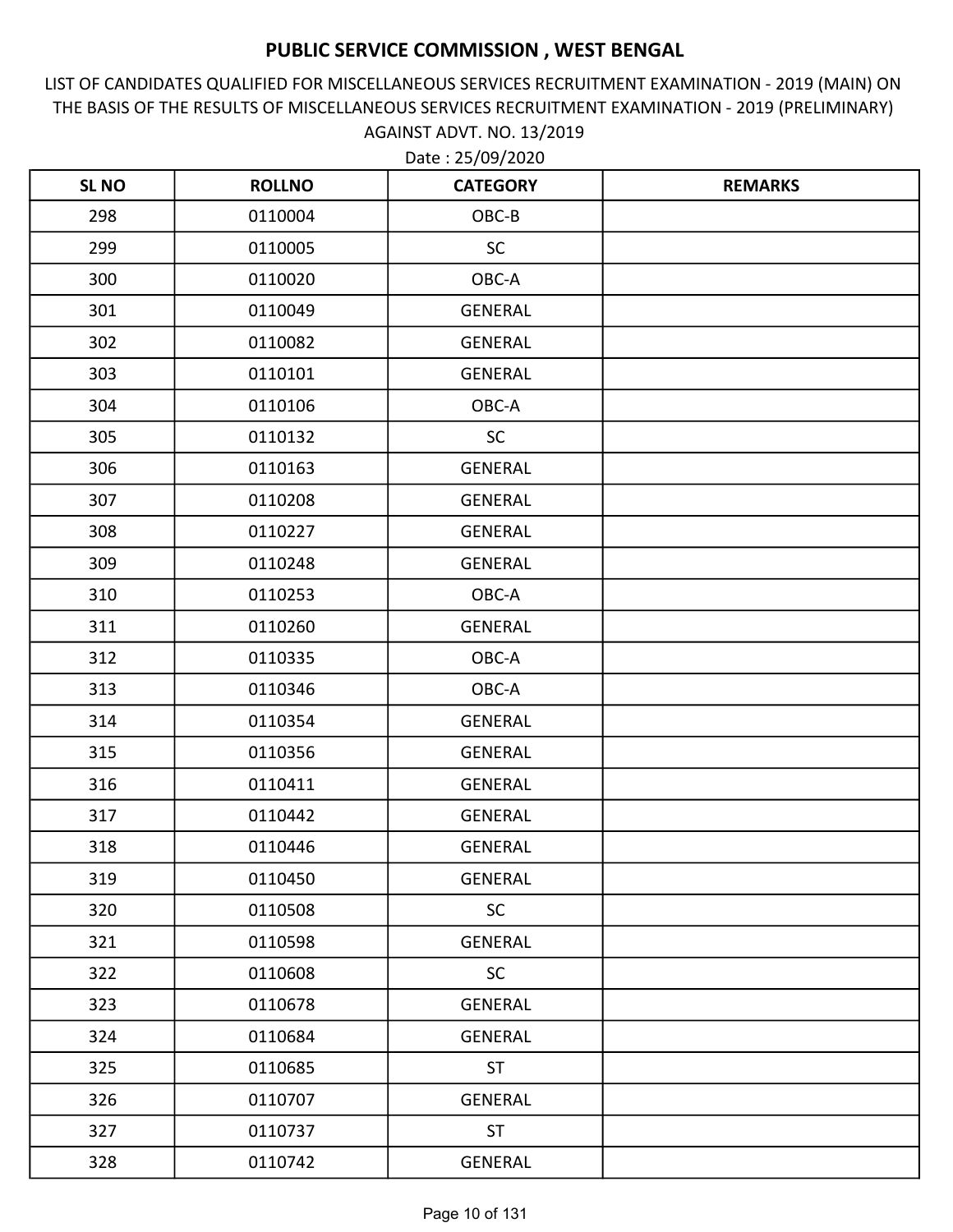LIST OF CANDIDATES QUALIFIED FOR MISCELLANEOUS SERVICES RECRUITMENT EXAMINATION - 2019 (MAIN) ON THE BASIS OF THE RESULTS OF MISCELLANEOUS SERVICES RECRUITMENT EXAMINATION - 2019 (PRELIMINARY) AGAINST ADVT. NO. 13/2019 Date : 25/09/2020

| <b>SLNO</b> | <b>ROLLNO</b> | <b>CATEGORY</b> | <b>REMARKS</b> |
|-------------|---------------|-----------------|----------------|
| 329         | 0110835       | <b>GENERAL</b>  |                |
| 330         | 0110845       | OBC-A           |                |
| 331         | 0110892       | <b>GENERAL</b>  |                |
| 332         | 0110894       | <b>ST</b>       |                |
| 333         | 0110931       | OBC-B           |                |
| 334         | 0110945       | OBC-B           |                |
| 335         | 0110950       | <b>GENERAL</b>  |                |
| 336         | 0110990       | <b>GENERAL</b>  |                |
| 337         | 0111019       | <b>GENERAL</b>  |                |
| 338         | 0111067       | OBC-B           |                |
| 339         | 0111075       | <b>GENERAL</b>  |                |
| 340         | 0111127       | <b>GENERAL</b>  |                |
| 341         | 0111135       | OBC-A           |                |
| 342         | 0111148       | <b>SC</b>       |                |
| 343         | 0111152       | <b>SC</b>       |                |
| 344         | 0111202       | <b>GENERAL</b>  |                |
| 345         | 0111249       | <b>ST</b>       |                |
| 346         | 0111252       | <b>SC</b>       |                |
| 347         | 0111310       | <b>GENERAL</b>  |                |
| 348         | 0111316       | <b>GENERAL</b>  |                |
| 349         | 0111329       | <b>GENERAL</b>  |                |
| 350         | 0111372       | <b>GENERAL</b>  |                |
| 351         | 0111389       | GENERAL         |                |
| 352         | 0111403       | GENERAL         |                |
| 353         | 0111407       | OBC-B           |                |
| 354         | 0111415       | OBC-A           |                |
| 355         | 0111418       | OBC-A           |                |
| 356         | 0111432       | GENERAL         |                |
| 357         | 0111453       | <b>SC</b>       |                |
| 358         | 0111454       | OBC-A           |                |
| 359         | 0111487       | GENERAL         |                |
| 360         | 0111525       | OBC-A           |                |
| 361         | 0111526       | GENERAL         |                |

Page 11 of 131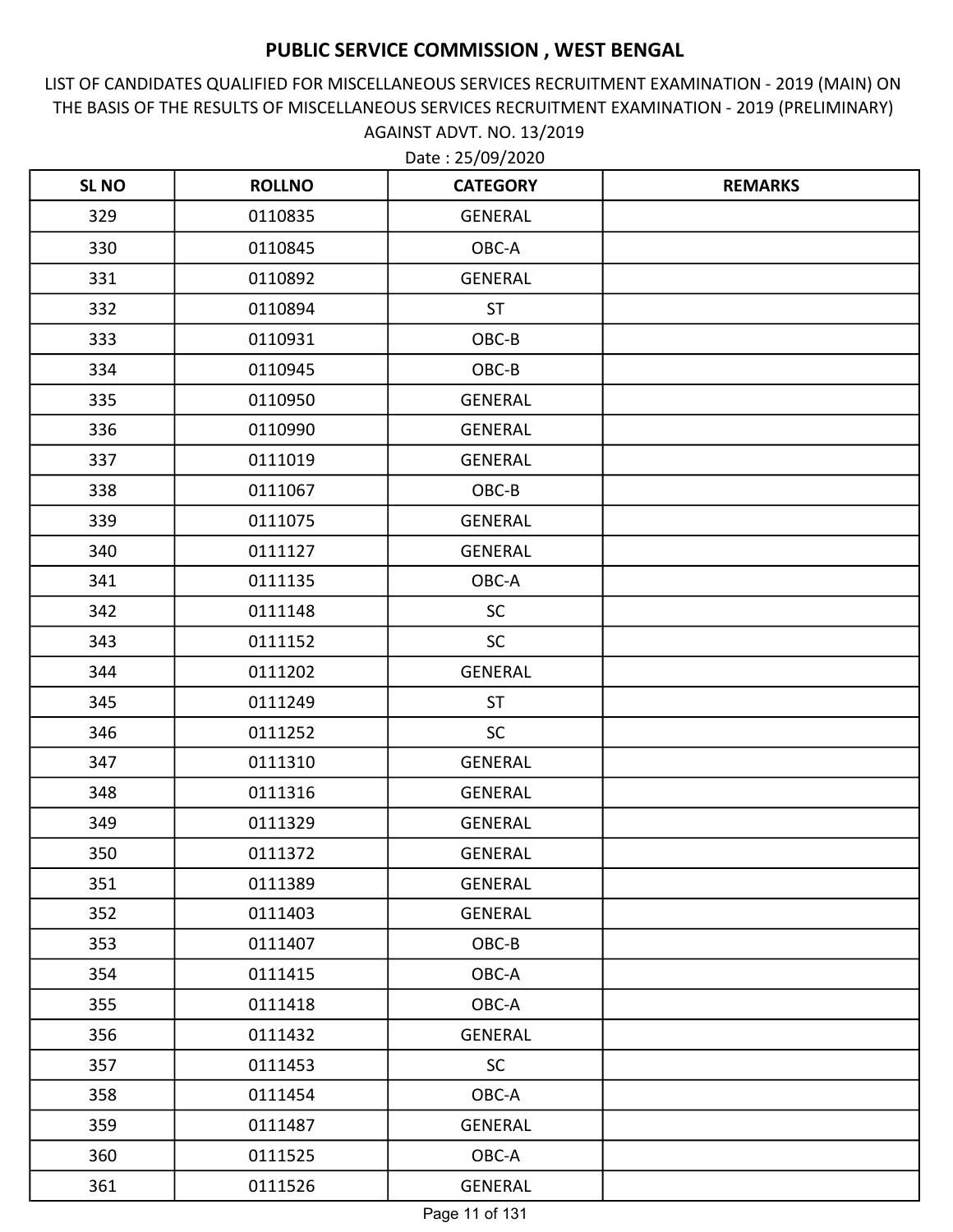LIST OF CANDIDATES QUALIFIED FOR MISCELLANEOUS SERVICES RECRUITMENT EXAMINATION - 2019 (MAIN) ON THE BASIS OF THE RESULTS OF MISCELLANEOUS SERVICES RECRUITMENT EXAMINATION - 2019 (PRELIMINARY) AGAINST ADVT. NO. 13/2019

| <b>SLNO</b> | <b>ROLLNO</b> | <b>CATEGORY</b> | <b>REMARKS</b> |
|-------------|---------------|-----------------|----------------|
| 362         | 0111571       | GENERAL         | <b>MSP</b>     |
| 363         | 0111582       | <b>SC</b>       | <b>MSP</b>     |
| 364         | 0111619       | OBC-B           |                |
| 365         | 0111640       | GENERAL         |                |
| 366         | 0111646       | <b>GENERAL</b>  |                |
| 367         | 0111687       | OBC-A           |                |
| 368         | 0111717       | OBC-A           |                |
| 369         | 0111814       | OBC-B           |                |
| 370         | 0111818       | <b>GENERAL</b>  |                |
| 371         | 0111845       | OBC-A           |                |
| 372         | 0111970       | <b>GENERAL</b>  |                |
| 373         | 0111982       | GENERAL         |                |
| 374         | 0112033       | <b>GENERAL</b>  |                |
| 375         | 0112067       | <b>GENERAL</b>  |                |
| 376         | 0112073       | OBC-A           |                |
| 377         | 0112127       | GENERAL         |                |
| 378         | 0112152       | <b>SC</b>       |                |
| 379         | 0112214       | <b>ST</b>       |                |
| 380         | 0112224       | OBC-A           |                |
| 381         | 0112260       | GENERAL         |                |
| 382         | 0112378       | <b>GENERAL</b>  |                |
| 383         | 0112590       | <b>SC</b>       |                |
| 384         | 0112630       | OBC-A           |                |
| 385         | 0112682       | GENERAL         |                |
| 386         | 0112690       | GENERAL         |                |
| 387         | 0112706       | GENERAL         |                |
| 388         | 0112746       | GENERAL         |                |
| 389         | 0112767       | GENERAL         |                |
| 390         | 0112776       | OBC-A           |                |
| 391         | 0112794       | OBC-A           | <b>MSP</b>     |
| 392         | 0112823       | OBC-A           |                |
| 393         | 0112840       | OBC-B           |                |
| 394         | 0112844       | GENERAL         |                |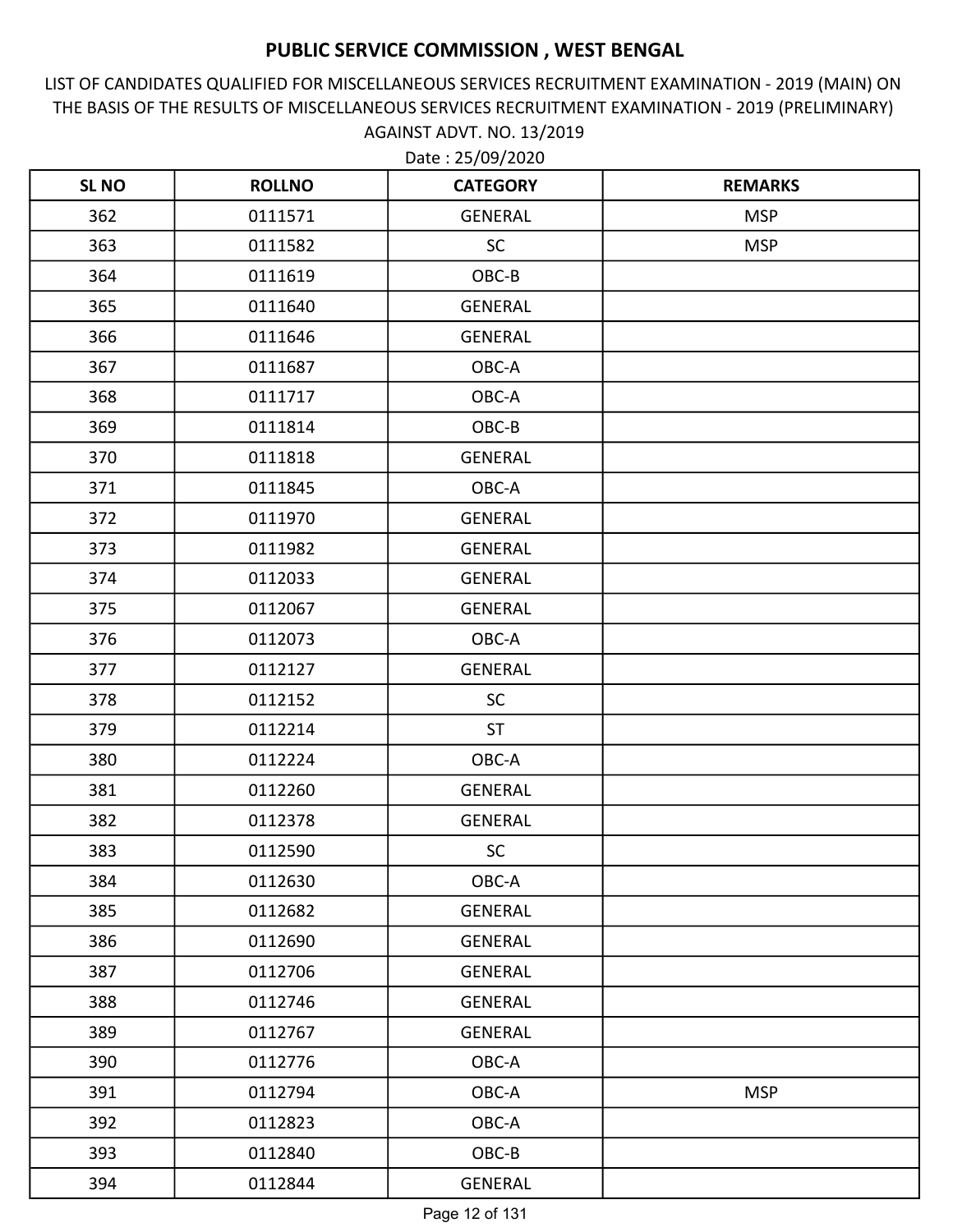LIST OF CANDIDATES QUALIFIED FOR MISCELLANEOUS SERVICES RECRUITMENT EXAMINATION - 2019 (MAIN) ON THE BASIS OF THE RESULTS OF MISCELLANEOUS SERVICES RECRUITMENT EXAMINATION - 2019 (PRELIMINARY) AGAINST ADVT. NO. 13/2019

| <b>SLNO</b> | <b>ROLLNO</b> | <b>CATEGORY</b> | <b>REMARKS</b> |
|-------------|---------------|-----------------|----------------|
| 395         | 0112917       | <b>GENERAL</b>  |                |
| 396         | 0112928       | <b>GENERAL</b>  |                |
| 397         | 0113043       | <b>SC</b>       |                |
| 398         | 0113070       | <b>GENERAL</b>  |                |
| 399         | 0113115       | <b>GENERAL</b>  |                |
| 400         | 0113168       | OBC-A           |                |
| 401         | 0113177       | <b>SC</b>       |                |
| 402         | 0113226       | OBC-B           |                |
| 403         | 0113227       | OBC-A           |                |
| 404         | 0113242       | <b>GENERAL</b>  |                |
| 405         | 0113265       | <b>SC</b>       |                |
| 406         | 0113276       | OBC-A           |                |
| 407         | 0113313       | <b>SC</b>       |                |
| 408         | 0113413       | <b>GENERAL</b>  |                |
| 409         | 0113438       | OBC-A           |                |
| 410         | 0113525       | <b>GENERAL</b>  |                |
| 411         | 0113549       | OBC-B           |                |
| 412         | 0113553       | <b>GENERAL</b>  |                |
| 413         | 0113589       | OBC-A           |                |
| 414         | 0113685       | <b>GENERAL</b>  |                |
| 415         | 0113686       | <b>GENERAL</b>  |                |
| 416         | 0113698       | <b>SC</b>       |                |
| 417         | 0113737       | <b>GENERAL</b>  |                |
| 418         | 0113747       | <b>GENERAL</b>  |                |
| 419         | 0113782       | <b>SC</b>       |                |
| 420         | 0113791       | OBC-A           |                |
| 421         | 0113825       | OBC-A           |                |
| 422         | 0113833       | GENERAL         |                |
| 423         | 0113870       | GENERAL         | <b>MSP</b>     |
| 424         | 0113948       | GENERAL         |                |
| 425         | 0113973       | GENERAL         |                |
| 426         | 0114016       | GENERAL         |                |
| 427         | 0114065       | GENERAL         |                |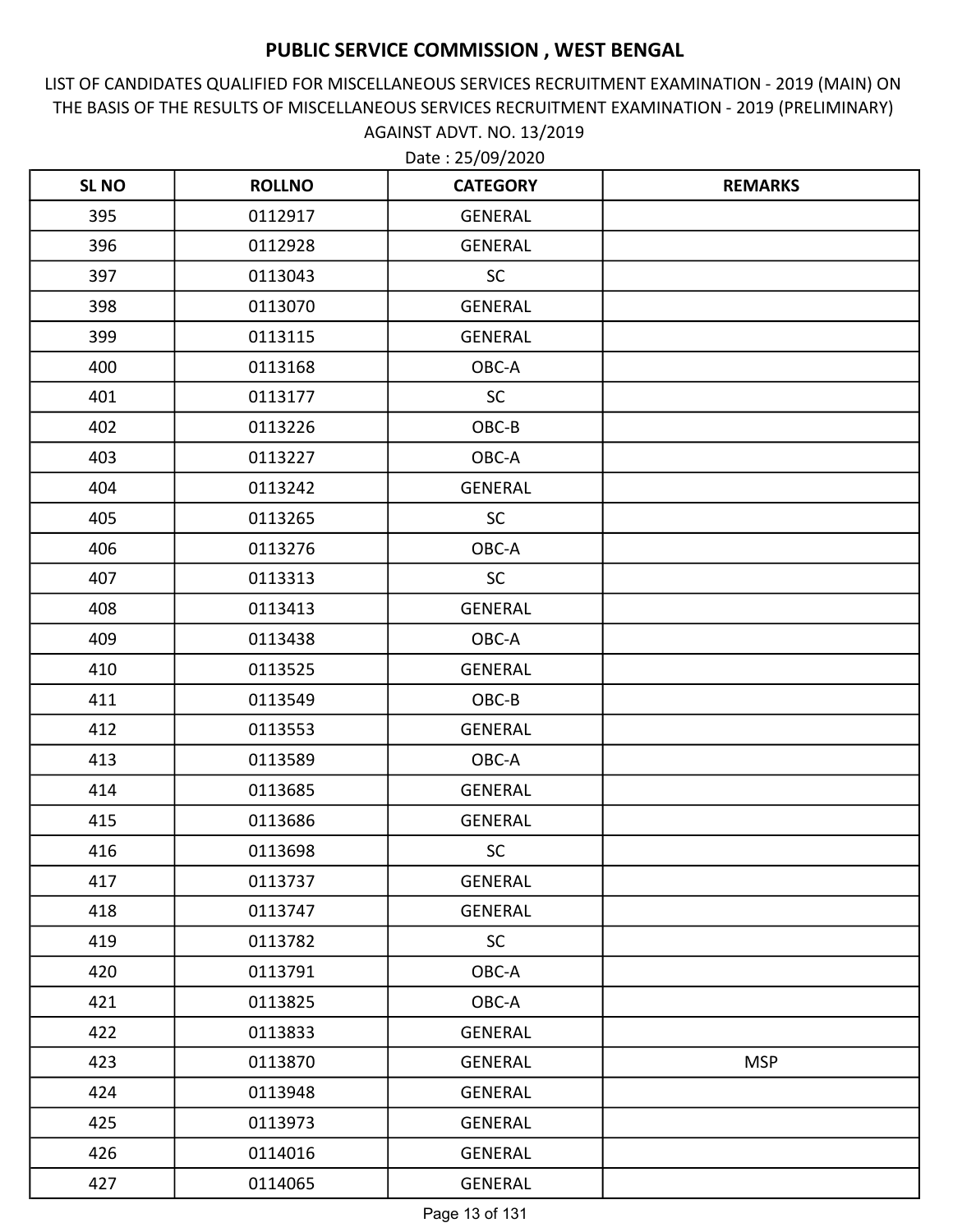LIST OF CANDIDATES QUALIFIED FOR MISCELLANEOUS SERVICES RECRUITMENT EXAMINATION - 2019 (MAIN) ON THE BASIS OF THE RESULTS OF MISCELLANEOUS SERVICES RECRUITMENT EXAMINATION - 2019 (PRELIMINARY) AGAINST ADVT. NO. 13/2019

| <b>SLNO</b> | <b>ROLLNO</b> | <b>CATEGORY</b> | <b>REMARKS</b> |
|-------------|---------------|-----------------|----------------|
| 428         | 0114094       | <b>SC</b>       |                |
| 429         | 0114100       | OBC-A           |                |
| 430         | 0114109       | <b>GENERAL</b>  |                |
| 431         | 0114176       | <b>ST</b>       |                |
| 432         | 0114199       | <b>GENERAL</b>  |                |
| 433         | 0114258       | OBC-B           |                |
| 434         | 0114263       | <b>GENERAL</b>  |                |
| 435         | 0114277       | <b>GENERAL</b>  |                |
| 436         | 0114285       | <b>GENERAL</b>  |                |
| 437         | 0114289       | <b>GENERAL</b>  |                |
| 438         | 0114296       | OBC-A           |                |
| 439         | 0114389       | GENERAL         |                |
| 440         | 0114450       | <b>SC</b>       |                |
| 441         | 0114533       | <b>GENERAL</b>  |                |
| 442         | 0114630       | OBC-B           |                |
| 443         | 0114633       | <b>SC</b>       |                |
| 444         | 0114658       | <b>GENERAL</b>  | <b>MSP</b>     |
| 445         | 0114697       | <b>GENERAL</b>  |                |
| 446         | 0114700       | OBC-B           |                |
| 447         | 0114914       | GENERAL         |                |
| 448         | 0115004       | <b>SC</b>       |                |
| 449         | 0115078       | <b>SC</b>       |                |
| 450         | 0115106       | <b>SC</b>       |                |
| 451         | 0115128       | GENERAL         |                |
| 452         | 0115166       | OBC-A           |                |
| 453         | 0115178       | <b>SC</b>       |                |
| 454         | 0115233       | <b>GENERAL</b>  | <b>MSP</b>     |
| 455         | 0115234       | GENERAL         |                |
| 456         | 0115251       | <b>SC</b>       |                |
| 457         | 0115297       | <b>GENERAL</b>  |                |
| 458         | 0115316       | GENERAL         |                |
| 459         | 0115378       | OBC-A           |                |
| 460         | 0115430       | GENERAL         |                |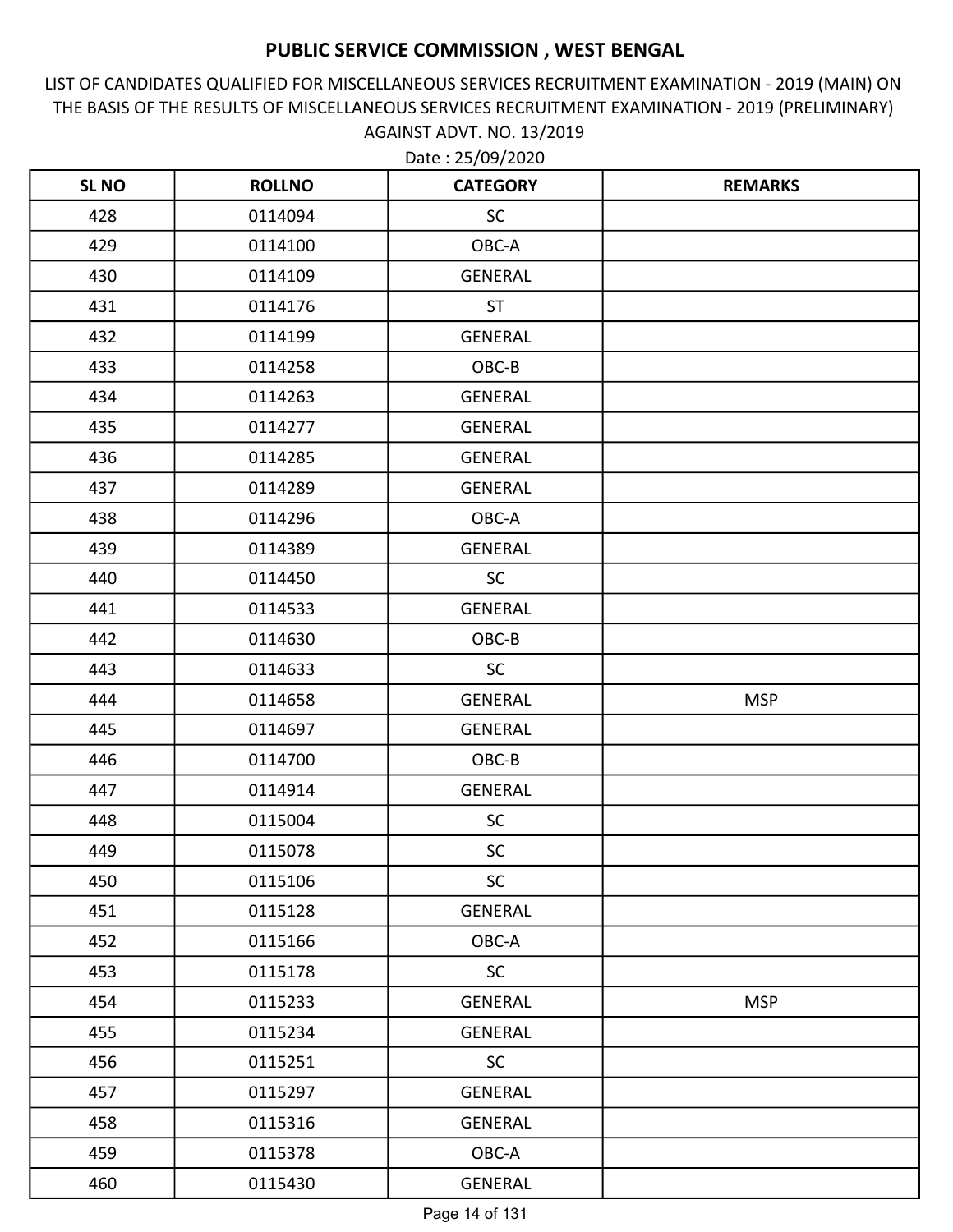LIST OF CANDIDATES QUALIFIED FOR MISCELLANEOUS SERVICES RECRUITMENT EXAMINATION - 2019 (MAIN) ON THE BASIS OF THE RESULTS OF MISCELLANEOUS SERVICES RECRUITMENT EXAMINATION - 2019 (PRELIMINARY) AGAINST ADVT. NO. 13/2019 Date : 25/09/2020

| <b>SLNO</b> | <b>ROLLNO</b> | <b>CATEGORY</b> | <b>REMARKS</b> |
|-------------|---------------|-----------------|----------------|
| 461         | 0115460       | <b>SC</b>       |                |
| 462         | 0115630       | <b>GENERAL</b>  |                |
| 463         | 0115708       | <b>SC</b>       |                |
| 464         | 0115720       | <b>ST</b>       |                |
| 465         | 0115808       | <b>ST</b>       |                |
| 466         | 0115810       | <b>GENERAL</b>  |                |
| 467         | 0115854       | <b>GENERAL</b>  |                |
| 468         | 0115859       | OBC-A           |                |
| 469         | 0115912       | OBC-B           |                |
| 470         | 0115918       | <b>GENERAL</b>  |                |
| 471         | 0115922       | OBC-A           |                |
| 472         | 0115941       | OBC-B           | <b>MSP</b>     |
| 473         | 0115943       | OBC-B           |                |
| 474         | 0115951       | <b>GENERAL</b>  | <b>MSP</b>     |
| 475         | 0115999       | OBC-B           |                |
| 476         | 0116018       | <b>GENERAL</b>  |                |
| 477         | 0116027       | <b>SC</b>       |                |
| 478         | 0116058       | <b>GENERAL</b>  |                |
| 479         | 0116095       | <b>SC</b>       |                |
| 480         | 0116132       | <b>ST</b>       |                |
| 481         | 0116151       | OBC-A           |                |
| 482         | 0116161       | OBC-A           |                |
| 483         | 0116177       | <b>GENERAL</b>  |                |
| 484         | 0116182       | <b>SC</b>       |                |
| 485         | 0116198       | <b>GENERAL</b>  |                |
| 486         | 0116200       | <b>ST</b>       |                |
| 487         | 0116226       | SC              |                |
| 488         | 0116261       | <b>SC</b>       |                |
| 489         | 0116286       | GENERAL         |                |
| 490         | 0116327       | <b>SC</b>       |                |
| 491         | 0116407       | GENERAL         |                |
| 492         | 0116410       | <b>ST</b>       |                |
| 493         | 0116458       | GENERAL         |                |

Page 15 of 131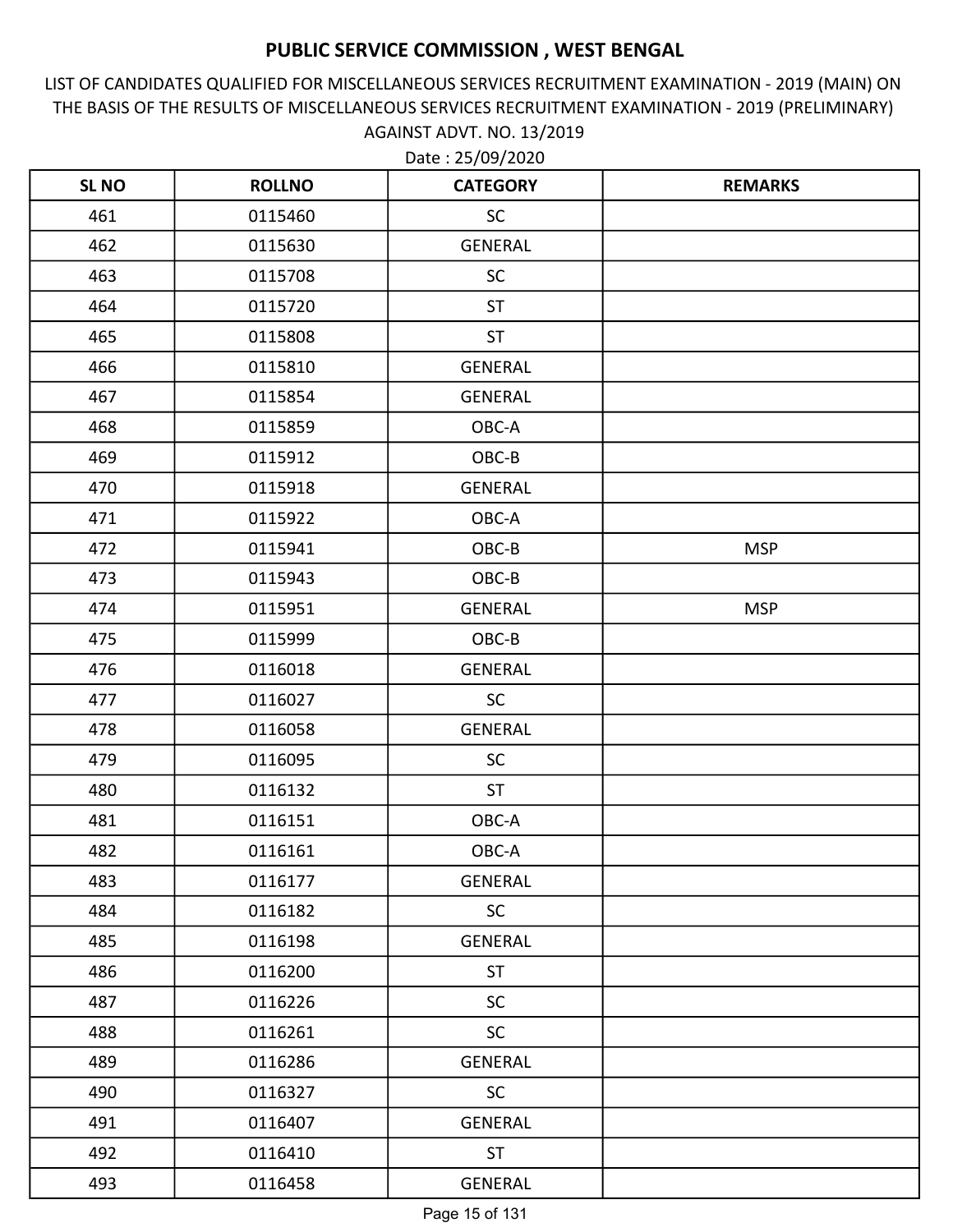LIST OF CANDIDATES QUALIFIED FOR MISCELLANEOUS SERVICES RECRUITMENT EXAMINATION - 2019 (MAIN) ON THE BASIS OF THE RESULTS OF MISCELLANEOUS SERVICES RECRUITMENT EXAMINATION - 2019 (PRELIMINARY) AGAINST ADVT. NO. 13/2019

| <b>SL NO</b> | <b>ROLLNO</b> | <b>CATEGORY</b> | <b>REMARKS</b> |
|--------------|---------------|-----------------|----------------|
| 494          | 0116477       | OBC-A           |                |
| 495          | 0116495       | <b>GENERAL</b>  |                |
| 496          | 0116506       | <b>SC</b>       |                |
| 497          | 0116533       | <b>GENERAL</b>  |                |
| 498          | 0116543       | OBC-A           |                |
| 499          | 0116579       | <b>GENERAL</b>  |                |
| 500          | 0116640       | <b>SC</b>       |                |
| 501          | 0116750       | OBC-A           |                |
| 502          | 0116781       | OBC-B           |                |
| 503          | 0116891       | OBC-A           |                |
| 504          | 0116894       | <b>SC</b>       |                |
| 505          | 0117035       | <b>SC</b>       |                |
| 506          | 0117036       | SC              |                |
| 507          | 0117155       | <b>SC</b>       |                |
| 508          | 0117170       | <b>ST</b>       |                |
| 509          | 0117230       | GENERAL         |                |
| 510          | 0117241       | <b>GENERAL</b>  |                |
| 511          | 0117280       | OBC-B           |                |
| 512          | 0117339       | <b>SC</b>       |                |
| 513          | 0117380       | GENERAL         |                |
| 514          | 0117412       | GENERAL         |                |
| 515          | 0117486       | SC              |                |
| 516          | 0117511       | <b>SC</b>       |                |
| 517          | 0117550       | SC              |                |
| 518          | 0117585       | OBC-B           | <b>MSP</b>     |
| 519          | 0117615       | OBC-B           |                |
| 520          | 0117680       | <b>GENERAL</b>  |                |
| 521          | 0117713       | GENERAL         | <b>MSP</b>     |
| 522          | 0117754       | <b>SC</b>       |                |
| 523          | 0117806       | <b>SC</b>       |                |
| 524          | 0117865       | OBC-A           |                |
| 525          | 0117887       | GENERAL         |                |
| 526          | 0118033       | <b>ST</b>       |                |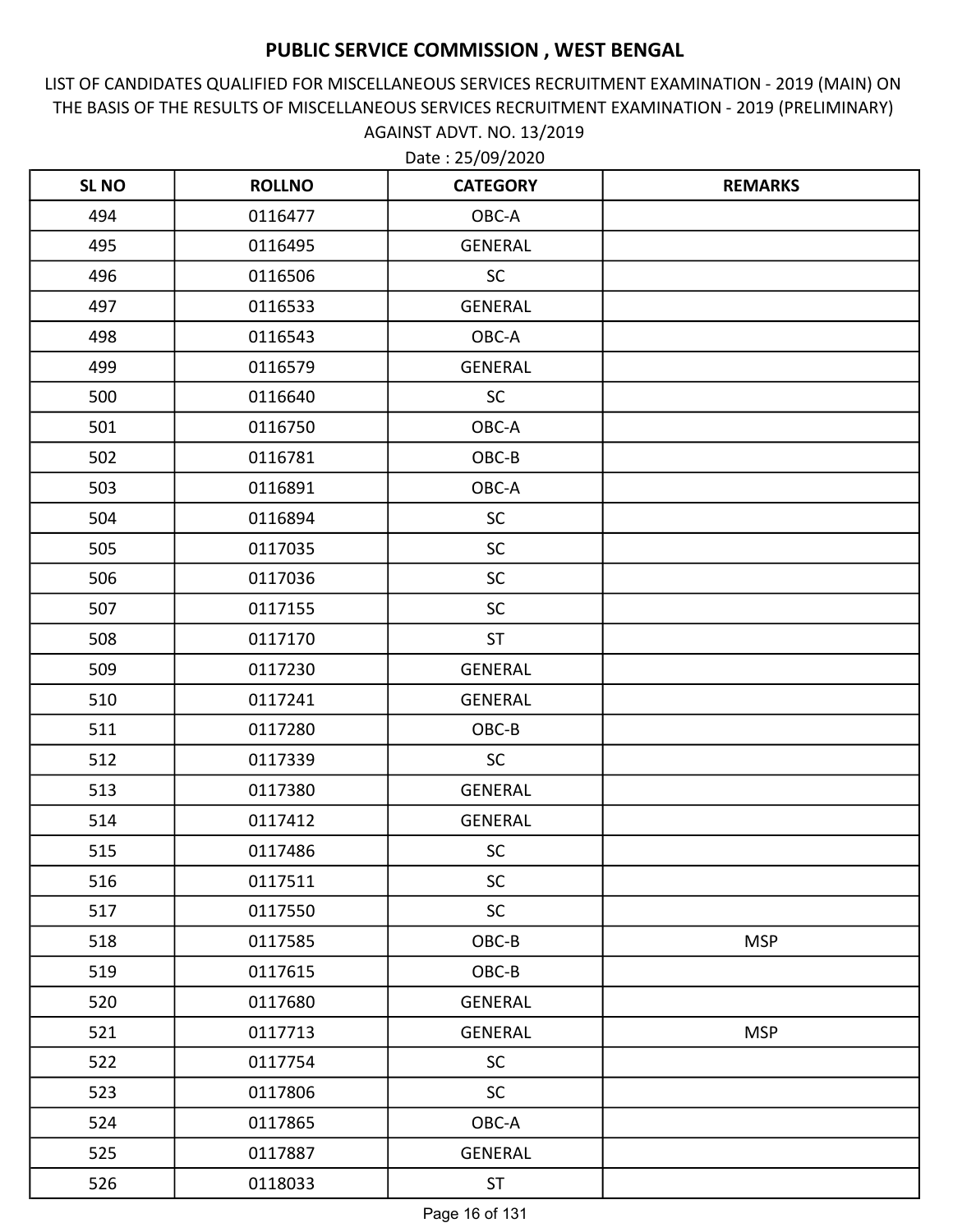LIST OF CANDIDATES QUALIFIED FOR MISCELLANEOUS SERVICES RECRUITMENT EXAMINATION - 2019 (MAIN) ON THE BASIS OF THE RESULTS OF MISCELLANEOUS SERVICES RECRUITMENT EXAMINATION - 2019 (PRELIMINARY) AGAINST ADVT. NO. 13/2019

| <b>SLNO</b> | <b>ROLLNO</b> | <b>CATEGORY</b> | <b>REMARKS</b> |
|-------------|---------------|-----------------|----------------|
| 527         | 0118043       | <b>GENERAL</b>  |                |
| 528         | 0118085       | SC              |                |
| 529         | 0118112       | OBC-A           |                |
| 530         | 0118156       | <b>GENERAL</b>  |                |
| 531         | 0118225       | <b>GENERAL</b>  |                |
| 532         | 0118227       | SC              |                |
| 533         | 0118278       | <b>SC</b>       |                |
| 534         | 0118299       | OBC-A           |                |
| 535         | 0118372       | <b>GENERAL</b>  |                |
| 536         | 0118409       | <b>GENERAL</b>  |                |
| 537         | 0118416       | <b>GENERAL</b>  |                |
| 538         | 0118454       | OBC-A           |                |
| 539         | 0118479       | <b>GENERAL</b>  |                |
| 540         | 0118480       | <b>GENERAL</b>  | <b>MSP</b>     |
| 541         | 0118496       | OBC-B           |                |
| 542         | 0118500       | <b>SC</b>       |                |
| 543         | 0118504       | <b>SC</b>       |                |
| 544         | 0118544       | <b>GENERAL</b>  |                |
| 545         | 0118556       | <b>GENERAL</b>  |                |
| 546         | 0118574       | <b>GENERAL</b>  | <b>MSP</b>     |
| 547         | 0118575       | <b>GENERAL</b>  |                |
| 548         | 0118602       | OBC-B           |                |
| 549         | 0118608       | OBC-B           |                |
| 550         | 0118626       | <b>GENERAL</b>  |                |
| 551         | 0118648       | OBC-A           |                |
| 552         | 0118651       | <b>SC</b>       |                |
| 553         | 0118672       | <b>GENERAL</b>  |                |
| 554         | 0118693       | OBC-B           |                |
| 555         | 0118730       | GENERAL         |                |
| 556         | 0118731       | <b>GENERAL</b>  |                |
| 557         | 0118873       | GENERAL         |                |
| 558         | 0118938       | <b>SC</b>       |                |
| 559         | 0118963       | GENERAL         |                |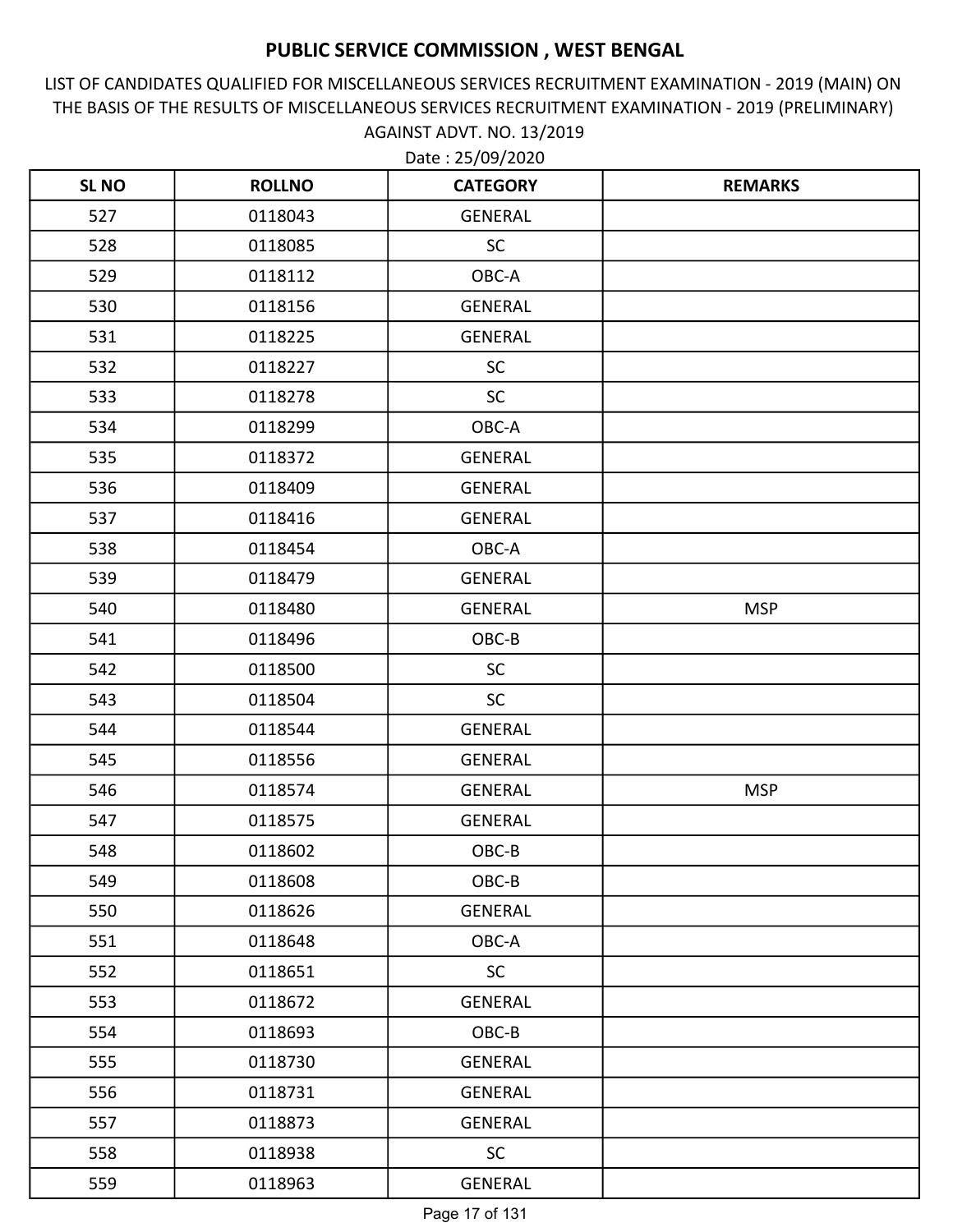LIST OF CANDIDATES QUALIFIED FOR MISCELLANEOUS SERVICES RECRUITMENT EXAMINATION - 2019 (MAIN) ON THE BASIS OF THE RESULTS OF MISCELLANEOUS SERVICES RECRUITMENT EXAMINATION - 2019 (PRELIMINARY) AGAINST ADVT. NO. 13/2019

| <b>SLNO</b> | <b>ROLLNO</b> | <b>CATEGORY</b> | <b>REMARKS</b> |
|-------------|---------------|-----------------|----------------|
| 560         | 0119027       | <b>GENERAL</b>  |                |
| 561         | 0119044       | <b>GENERAL</b>  | <b>MSP</b>     |
| 562         | 0119073       | <b>GENERAL</b>  |                |
| 563         | 0119093       | GENERAL         |                |
| 564         | 0119104       | <b>GENERAL</b>  |                |
| 565         | 0119131       | <b>ST</b>       |                |
| 566         | 0119158       | <b>GENERAL</b>  |                |
| 567         | 0119189       | <b>GENERAL</b>  |                |
| 568         | 0119209       | <b>GENERAL</b>  |                |
| 569         | 0119361       | <b>GENERAL</b>  |                |
| 570         | 0119367       | OBC-B           |                |
| 571         | 0119447       | GENERAL         |                |
| 572         | 0119514       | <b>SC</b>       |                |
| 573         | 0119523       | <b>GENERAL</b>  |                |
| 574         | 0119536       | <b>GENERAL</b>  |                |
| 575         | 0119541       | <b>GENERAL</b>  |                |
| 576         | 0119663       | <b>GENERAL</b>  | <b>MSP</b>     |
| 577         | 0119679       | <b>GENERAL</b>  |                |
| 578         | 0119715       | <b>GENERAL</b>  |                |
| 579         | 0119717       | GENERAL         |                |
| 580         | 0119798       | OBC-A           |                |
| 581         | 0119817       | <b>SC</b>       |                |
| 582         | 0119915       | <b>GENERAL</b>  |                |
| 583         | 0119924       | GENERAL         |                |
| 584         | 0119943       | OBC-A           |                |
| 585         | 0119951       | GENERAL         | <b>MSP</b>     |
| 586         | 0119956       | SC              |                |
| 587         | 0120047       | OBC-A           |                |
| 588         | 0120113       | GENERAL         |                |
| 589         | 0120142       | OBC-A           |                |
| 590         | 0120235       | GENERAL         |                |
| 591         | 0120245       | GENERAL         |                |
| 592         | 0120270       | $OBC-B$         |                |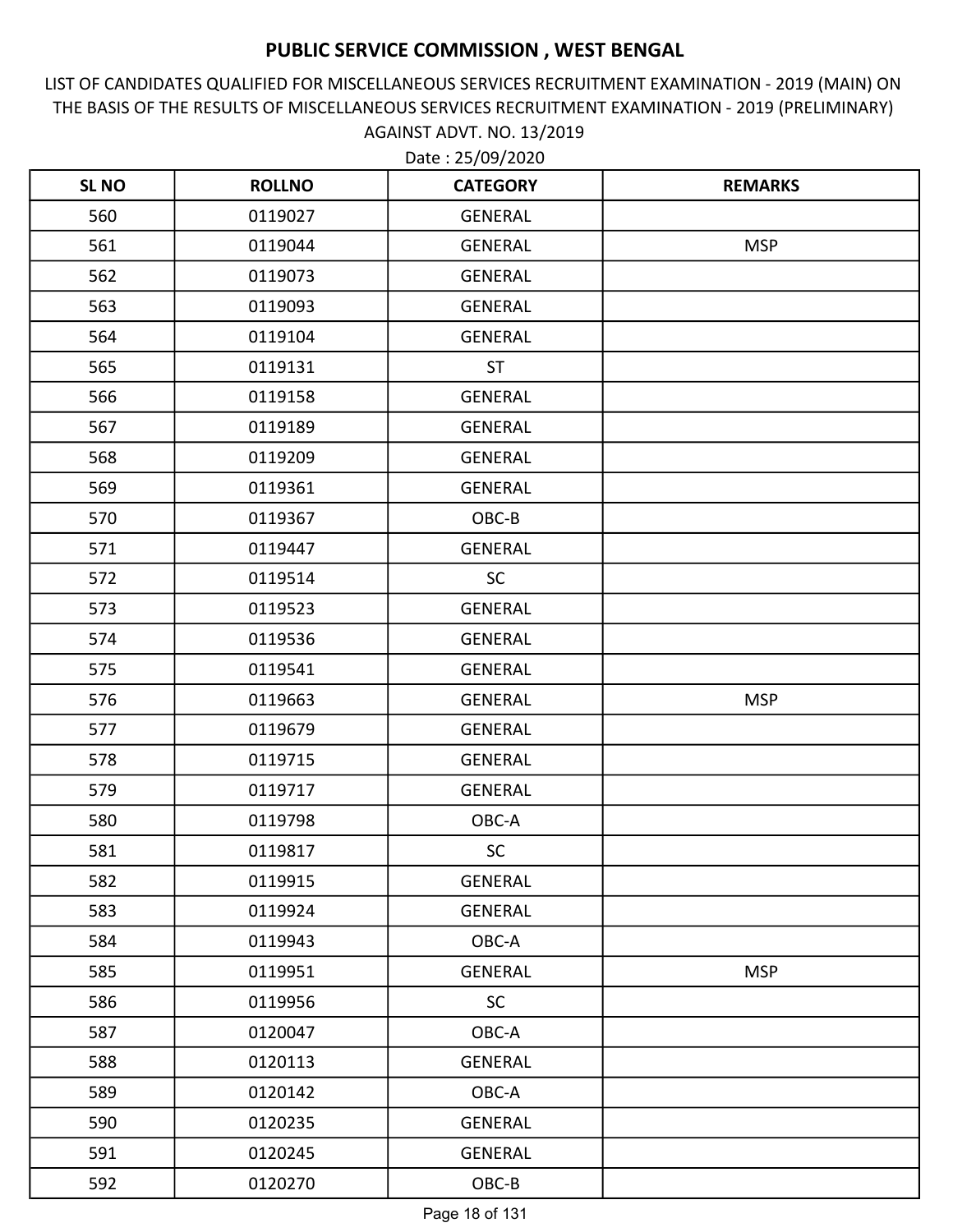LIST OF CANDIDATES QUALIFIED FOR MISCELLANEOUS SERVICES RECRUITMENT EXAMINATION - 2019 (MAIN) ON THE BASIS OF THE RESULTS OF MISCELLANEOUS SERVICES RECRUITMENT EXAMINATION - 2019 (PRELIMINARY) AGAINST ADVT. NO. 13/2019 Date : 25/09/2020

| <b>SLNO</b> | <b>ROLLNO</b> | <b>CATEGORY</b> | <b>REMARKS</b> |
|-------------|---------------|-----------------|----------------|
| 593         | 0120299       | <b>GENERAL</b>  |                |
| 594         | 0120331       | <b>ST</b>       |                |
| 595         | 0120350       | OBC-B           |                |
| 596         | 0120372       | OBC-B           |                |
| 597         | 0120408       | <b>GENERAL</b>  |                |
| 598         | 0120417       | OBC-B           |                |
| 599         | 0120435       | <b>GENERAL</b>  |                |
| 600         | 0120494       | OBC-A           |                |
| 601         | 0120528       | OBC-A           |                |
| 602         | 0120569       | OBC-A           |                |
| 603         | 0120603       | OBC-A           |                |
| 604         | 0120699       | <b>SC</b>       |                |
| 605         | 0120731       | OBC-A           |                |
| 606         | 0120749       | OBC-B           |                |
| 607         | 0120783       | <b>GENERAL</b>  |                |
| 608         | 0120801       | OBC-B           |                |
| 609         | 0120834       | OBC-A           |                |
| 610         | 0120853       | <b>SC</b>       |                |
| 611         | 0120893       | <b>SC</b>       |                |
| 612         | 0120958       | <b>SC</b>       |                |
| 613         | 0120977       | <b>GENERAL</b>  |                |
| 614         | 0120992       | <b>ST</b>       |                |
| 615         | 0121062       | <b>GENERAL</b>  |                |
| 616         | 0121063       | <b>SC</b>       |                |
| 617         | 0121067       | OBC-A           |                |
| 618         | 0121071       | GENERAL         |                |
| 619         | 0121077       | <b>SC</b>       |                |
| 620         | 0121090       | OBC-A           |                |
| 621         | 0121140       | GENERAL         | <b>MSP</b>     |
| 622         | 0121145       | GENERAL         |                |
| 623         | 0121265       | GENERAL         |                |
| 624         | 0121297       | GENERAL         |                |
| 625         | 0121330       | GENERAL         |                |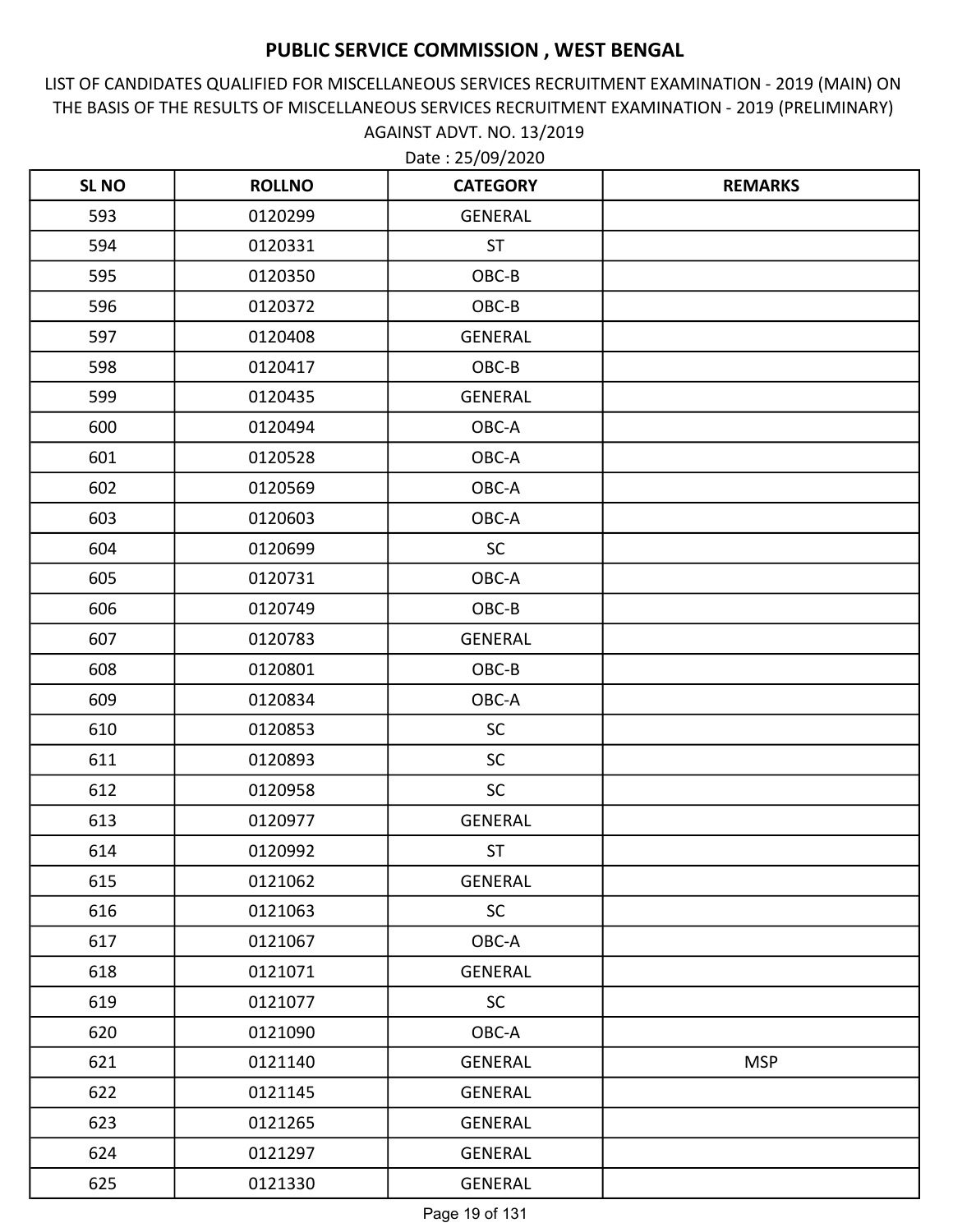LIST OF CANDIDATES QUALIFIED FOR MISCELLANEOUS SERVICES RECRUITMENT EXAMINATION - 2019 (MAIN) ON THE BASIS OF THE RESULTS OF MISCELLANEOUS SERVICES RECRUITMENT EXAMINATION - 2019 (PRELIMINARY) AGAINST ADVT. NO. 13/2019

| <b>SL NO</b> | <b>ROLLNO</b> | <b>CATEGORY</b> | <b>REMARKS</b> |
|--------------|---------------|-----------------|----------------|
| 626          | 0121345       | OBC-B           |                |
| 627          | 0121355       | OBC-A           | <b>MSP</b>     |
| 628          | 0121404       | GENERAL         |                |
| 629          | 0121413       | OBC-A           |                |
| 630          | 0121419       | <b>GENERAL</b>  |                |
| 631          | 0121425       | <b>GENERAL</b>  |                |
| 632          | 0121426       | OBC-A           |                |
| 633          | 0121433       | <b>GENERAL</b>  |                |
| 634          | 0121455       | <b>GENERAL</b>  |                |
| 635          | 0121477       | SC              |                |
| 636          | 0121519       | OBC-B           |                |
| 637          | 0121550       | <b>SC</b>       |                |
| 638          | 0121583       | <b>SC</b>       |                |
| 639          | 0121592       | <b>GENERAL</b>  |                |
| 640          | 0121620       | OBC-B           |                |
| 641          | 0121624       | <b>GENERAL</b>  |                |
| 642          | 0121656       | <b>SC</b>       |                |
| 643          | 0121692       | OBC-B           |                |
| 644          | 0121754       | <b>GENERAL</b>  | <b>MSP</b>     |
| 645          | 0121764       | <b>SC</b>       |                |
| 646          | 0121787       | OBC-A           |                |
| 647          | 0121880       | OBC-A           |                |
| 648          | 0121944       | <b>SC</b>       |                |
| 649          | 0121956       | OBC-A           |                |
| 650          | 0121970       | <b>SC</b>       |                |
| 651          | 0122023       | OBC-B           |                |
| 652          | 0122025       | OBC-B           |                |
| 653          | 0122033       | OBC-A           |                |
| 654          | 0122041       | OBC-B           |                |
| 655          | 0122072       | GENERAL         |                |
| 656          | 0122118       | GENERAL         |                |
| 657          | 0122133       | GENERAL         |                |
| 658          | 0122137       | SC              |                |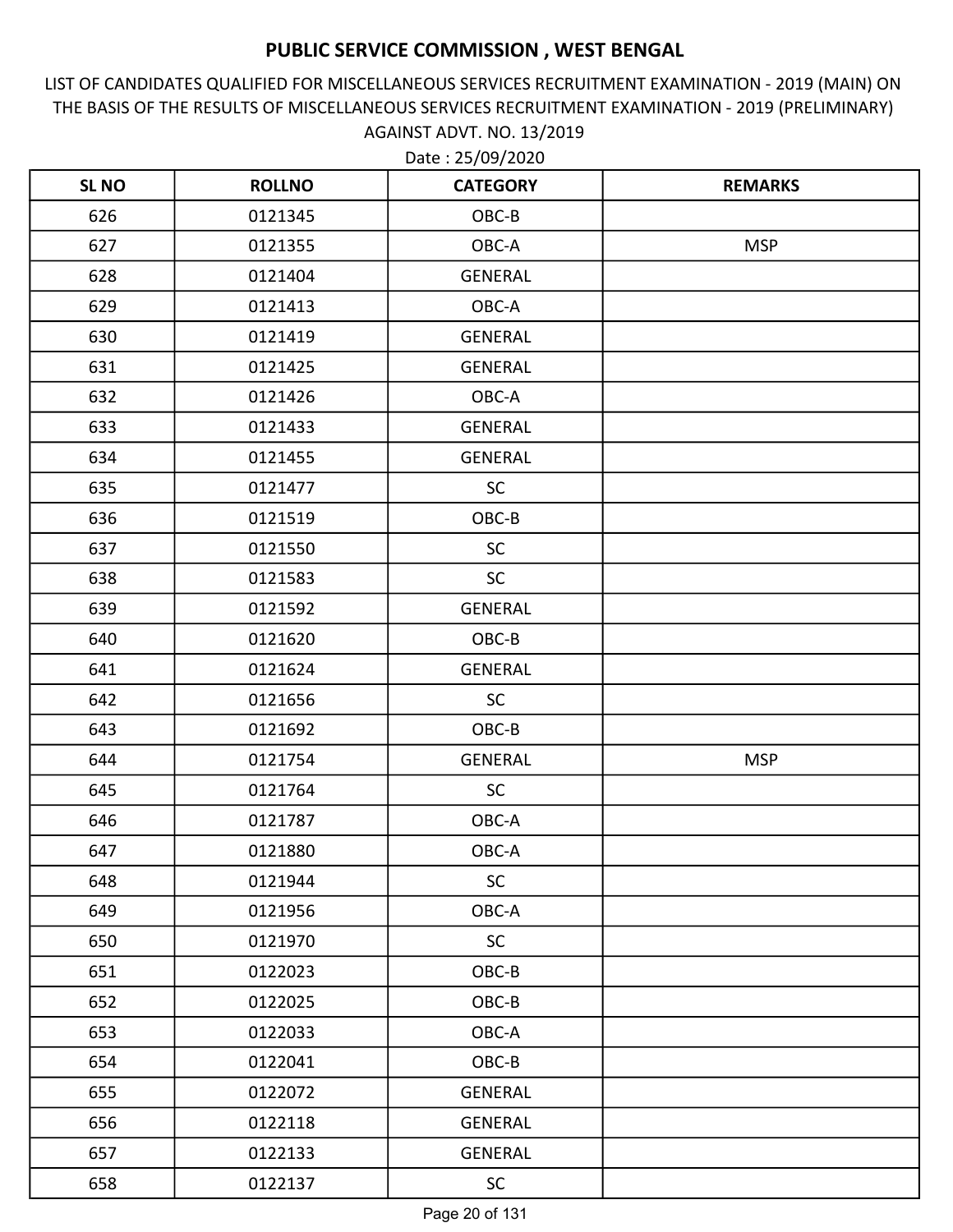LIST OF CANDIDATES QUALIFIED FOR MISCELLANEOUS SERVICES RECRUITMENT EXAMINATION - 2019 (MAIN) ON THE BASIS OF THE RESULTS OF MISCELLANEOUS SERVICES RECRUITMENT EXAMINATION - 2019 (PRELIMINARY) AGAINST ADVT. NO. 13/2019

| <b>SL NO</b> | <b>ROLLNO</b> | <b>CATEGORY</b> | <b>REMARKS</b> |
|--------------|---------------|-----------------|----------------|
| 659          | 0122184       | <b>SC</b>       |                |
| 660          | 0122190       | <b>GENERAL</b>  |                |
| 661          | 0122191       | OBC-B           |                |
| 662          | 0122283       | GENERAL         |                |
| 663          | 0122315       | SC              |                |
| 664          | 0122389       | GENERAL         |                |
| 665          | 0122419       | <b>SC</b>       |                |
| 666          | 0122509       | <b>GENERAL</b>  |                |
| 667          | 0122510       | OBC-A           |                |
| 668          | 0122539       | <b>GENERAL</b>  |                |
| 669          | 0122549       | <b>GENERAL</b>  |                |
| 670          | 0122576       | <b>ST</b>       |                |
| 671          | 0122640       | <b>SC</b>       |                |
| 672          | 0122641       | <b>GENERAL</b>  |                |
| 673          | 0122693       | GENERAL         |                |
| 674          | 0122706       | GENERAL         |                |
| 675          | 0122718       | GENERAL         |                |
| 676          | 0122825       | OBC-A           |                |
| 677          | 0122835       | <b>SC</b>       |                |
| 678          | 0122919       | <b>GENERAL</b>  | <b>MSP</b>     |
| 679          | 0122958       | OBC-A           |                |
| 680          | 0122959       | <b>GENERAL</b>  |                |
| 681          | 0122960       | OBC-B           |                |
| 682          | 0122969       | OBC-A           |                |
| 683          | 0123009       | OBC-B           |                |
| 684          | 0123051       | OBC-B           |                |
| 685          | 0123132       | OBC-B           |                |
| 686          | 0123162       | GENERAL         |                |
| 687          | 0123179       | OBC-B           |                |
| 688          | 0123185       | GENERAL         |                |
| 689          | 0123363       | GENERAL         |                |
| 690          | 0123376       | GENERAL         |                |
| 691          | 0123400       | GENERAL         |                |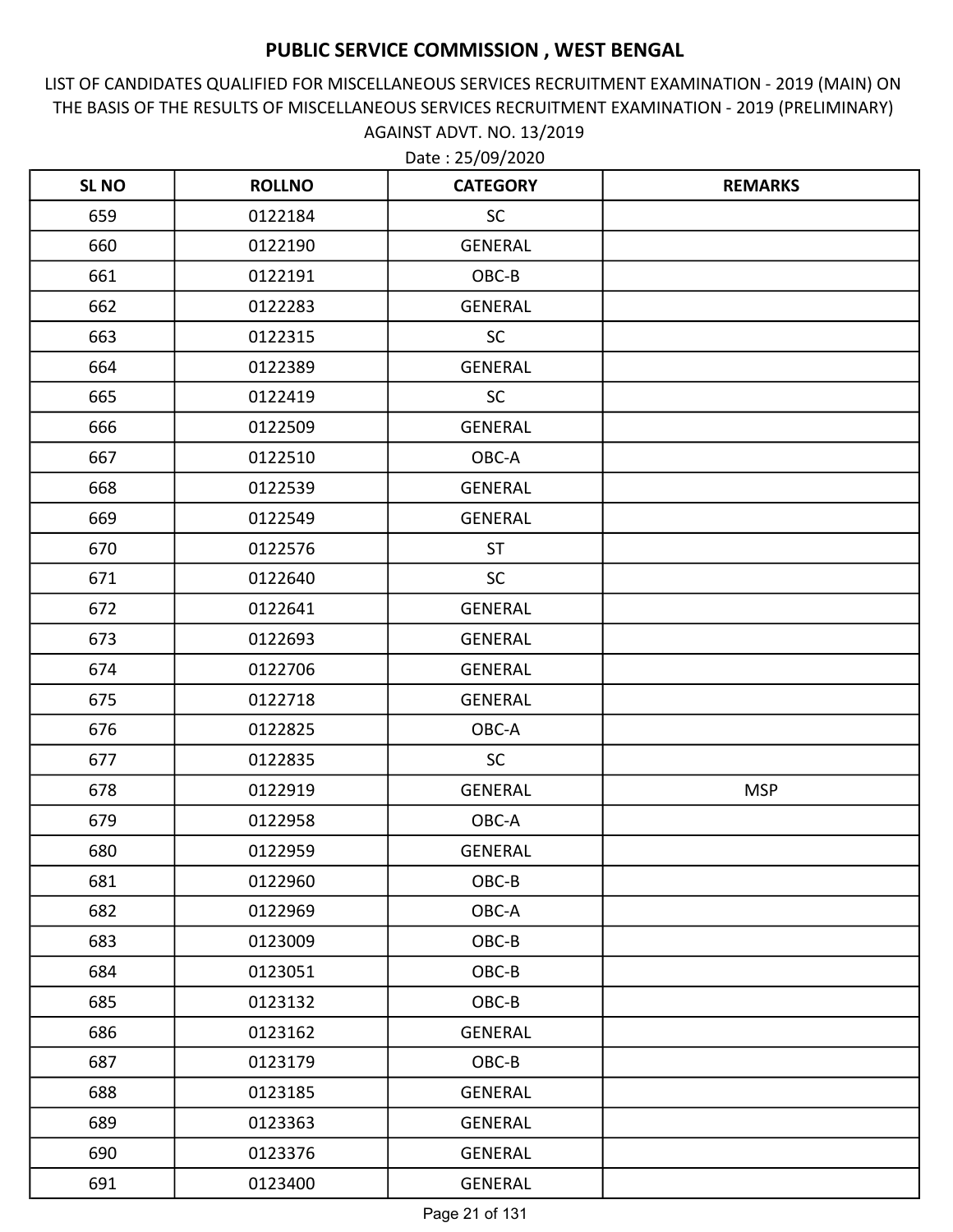LIST OF CANDIDATES QUALIFIED FOR MISCELLANEOUS SERVICES RECRUITMENT EXAMINATION - 2019 (MAIN) ON THE BASIS OF THE RESULTS OF MISCELLANEOUS SERVICES RECRUITMENT EXAMINATION - 2019 (PRELIMINARY) AGAINST ADVT. NO. 13/2019 Date : 25/09/2020

| <b>SLNO</b> | <b>ROLLNO</b> | <b>CATEGORY</b> | <b>REMARKS</b> |
|-------------|---------------|-----------------|----------------|
| 692         | 0123414       | <b>SC</b>       |                |
| 693         | 0123426       | <b>SC</b>       |                |
| 694         | 0123427       | OBC-A           |                |
| 695         | 0123431       | OBC-A           |                |
| 696         | 0123442       | <b>GENERAL</b>  |                |
| 697         | 0123457       | SC              |                |
| 698         | 0123497       | <b>GENERAL</b>  |                |
| 699         | 0123503       | OBC-A           |                |
| 700         | 0123529       | <b>GENERAL</b>  |                |
| 701         | 0123555       | <b>GENERAL</b>  |                |
| 702         | 0123566       | <b>SC</b>       |                |
| 703         | 0123569       | <b>SC</b>       |                |
| 704         | 0123626       | <b>GENERAL</b>  |                |
| 705         | 0123631       | <b>GENERAL</b>  |                |
| 706         | 0123665       | <b>SC</b>       |                |
| 707         | 0123679       | OBC-A           |                |
| 708         | 0123695       | OBC-B           |                |
| 709         | 0123698       | <b>GENERAL</b>  |                |
| 710         | 0123701       | <b>GENERAL</b>  |                |
| 711         | 0123715       | OBC-B           |                |
| 712         | 0123717       | <b>SC</b>       |                |
| 713         | 0123721       | <b>GENERAL</b>  |                |
| 714         | 0123761       | OBC-B           |                |
| 715         | 0123832       | OBC-A           |                |
| 716         | 0123838       | <b>GENERAL</b>  |                |
| 717         | 0123871       | <b>GENERAL</b>  |                |
| 718         | 0123915       | SC              |                |
| 719         | 0123968       | <b>GENERAL</b>  |                |
| 720         | 0123983       | <b>SC</b>       |                |
| 721         | 0124103       | OBC-A           |                |
| 722         | 0124113       | OBC-A           |                |
| 723         | 0124152       | <b>GENERAL</b>  |                |
| 724         | 0124154       | <b>GENERAL</b>  |                |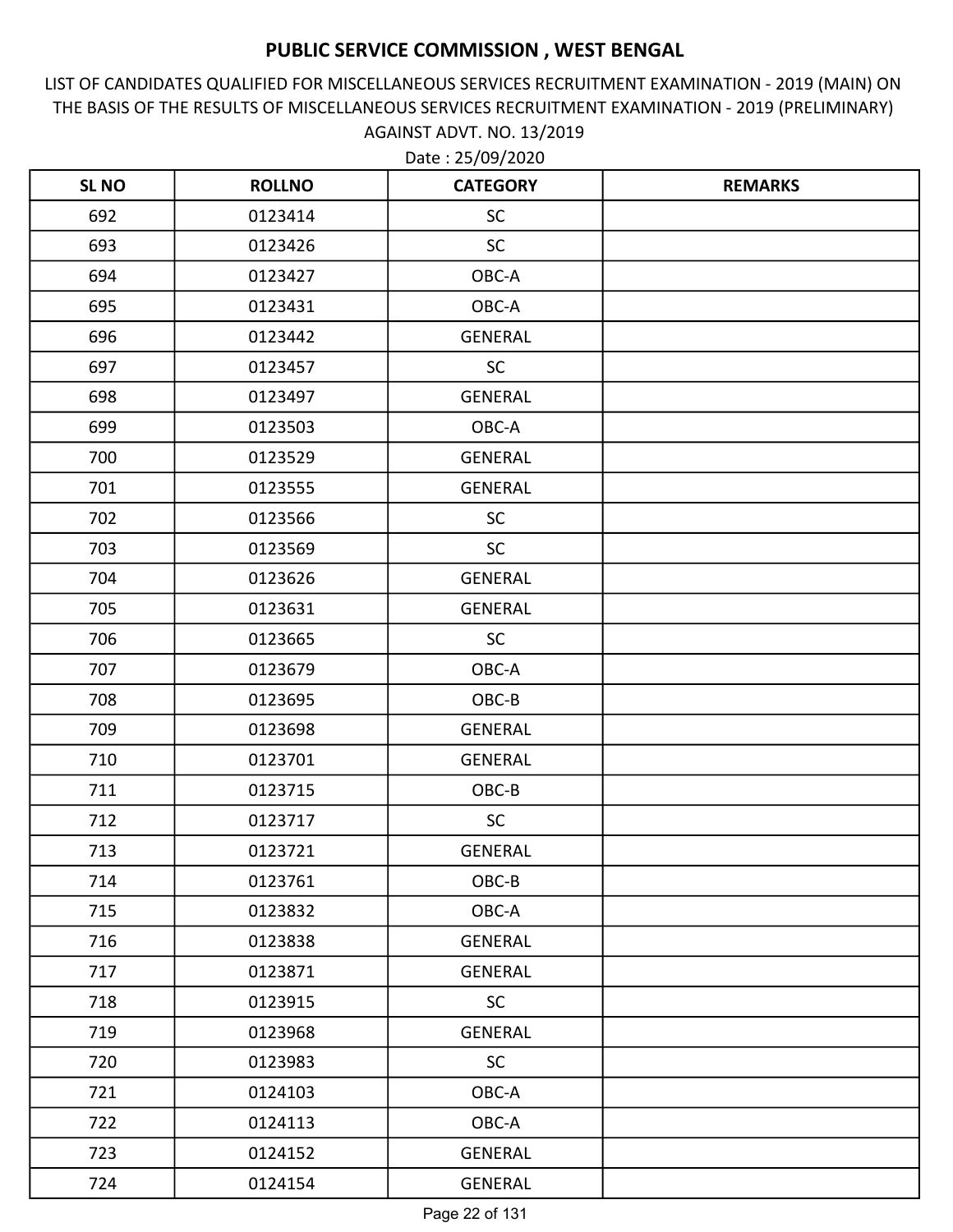LIST OF CANDIDATES QUALIFIED FOR MISCELLANEOUS SERVICES RECRUITMENT EXAMINATION - 2019 (MAIN) ON THE BASIS OF THE RESULTS OF MISCELLANEOUS SERVICES RECRUITMENT EXAMINATION - 2019 (PRELIMINARY) AGAINST ADVT. NO. 13/2019

| <b>SL NO</b> | <b>ROLLNO</b> | <b>CATEGORY</b> | <b>REMARKS</b> |
|--------------|---------------|-----------------|----------------|
| 725          | 0124185       | OBC-A           |                |
| 726          | 0124244       | <b>GENERAL</b>  |                |
| 727          | 0124255       | GENERAL         |                |
| 728          | 0124293       | <b>SC</b>       |                |
| 729          | 0124328       | SC              |                |
| 730          | 0124462       | GENERAL         |                |
| 731          | 0124494       | <b>GENERAL</b>  |                |
| 732          | 0124554       | OBC-A           |                |
| 733          | 0124598       | OBC-B           |                |
| 734          | 0124638       | OBC-A           |                |
| 735          | 0124663       | <b>SC</b>       |                |
| 736          | 0124718       | <b>SC</b>       |                |
| 737          | 0124796       | <b>SC</b>       |                |
| 738          | 0124842       | <b>GENERAL</b>  |                |
| 739          | 0124899       | <b>GENERAL</b>  |                |
| 740          | 0124923       | OBC-A           |                |
| 741          | 0124975       | OBC-B           |                |
| 742          | 0124984       | OBC-A           |                |
| 743          | 0125012       | <b>SC</b>       |                |
| 744          | 0125013       | <b>ST</b>       |                |
| 745          | 0125041       | <b>GENERAL</b>  |                |
| 746          | 0125135       | <b>GENERAL</b>  |                |
| 747          | 0125152       | OBC-A           |                |
| 748          | 0125157       | OBC-A           |                |
| 749          | 0125177       | <b>SC</b>       |                |
| 750          | 0125206       | OBC-A           |                |
| 751          | 0125210       | SC              |                |
| 752          | 0125220       | GENERAL         |                |
| 753          | 0125247       | OBC-A           |                |
| 754          | 0125257       | <b>ST</b>       |                |
| 755          | 0125262       | GENERAL         |                |
| 756          | 0125290       | GENERAL         |                |
| 757          | 0125329       | OBC-A           |                |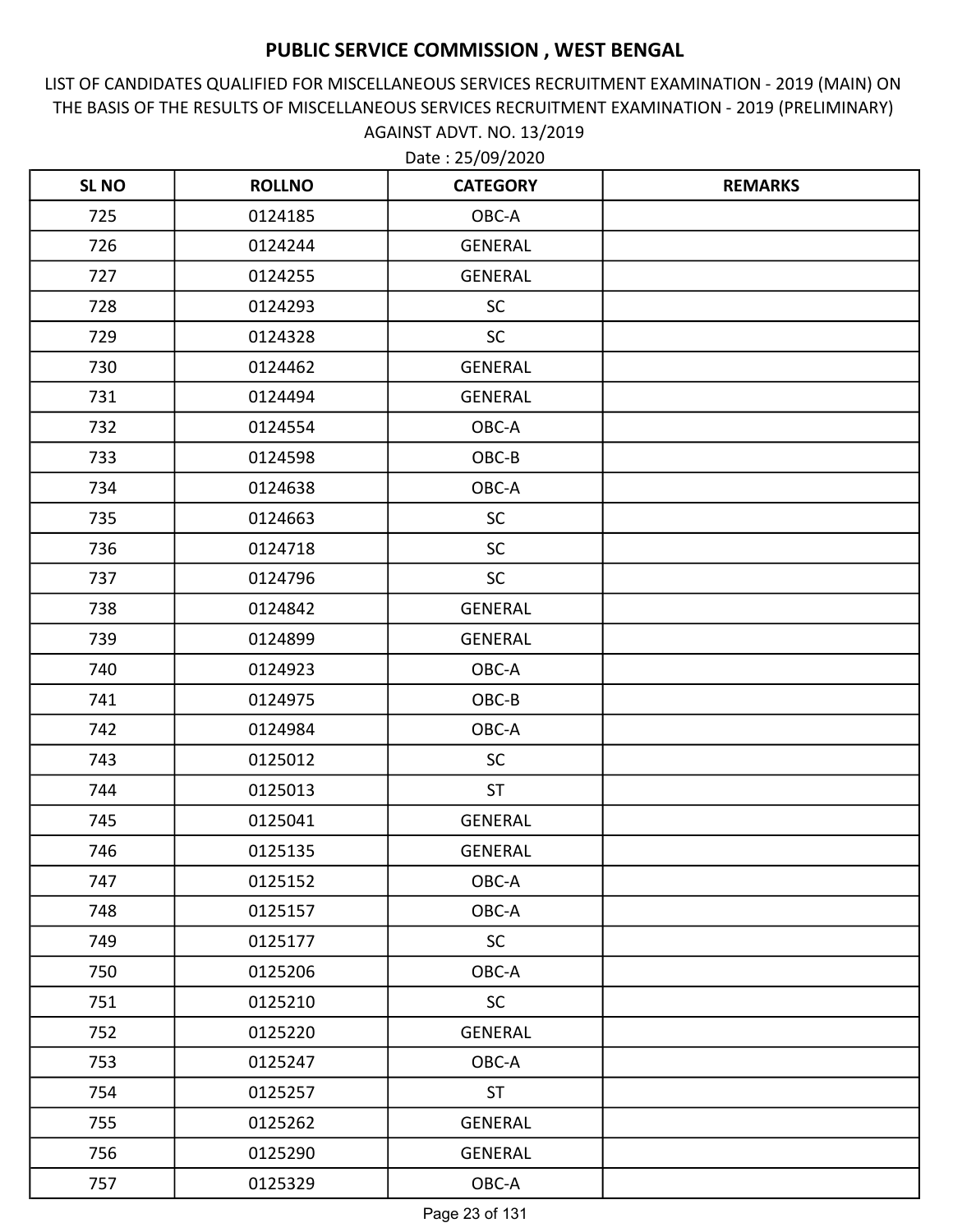LIST OF CANDIDATES QUALIFIED FOR MISCELLANEOUS SERVICES RECRUITMENT EXAMINATION - 2019 (MAIN) ON THE BASIS OF THE RESULTS OF MISCELLANEOUS SERVICES RECRUITMENT EXAMINATION - 2019 (PRELIMINARY) AGAINST ADVT. NO. 13/2019

| <b>SL NO</b> | <b>ROLLNO</b> | <b>CATEGORY</b> | <b>REMARKS</b> |
|--------------|---------------|-----------------|----------------|
| 758          | 0125348       | <b>GENERAL</b>  |                |
| 759          | 0125359       | <b>SC</b>       |                |
| 760          | 0125395       | OBC-B           |                |
| 761          | 0125406       | <b>GENERAL</b>  |                |
| 762          | 0125518       | <b>SC</b>       |                |
| 763          | 0125541       | <b>GENERAL</b>  | <b>MSP</b>     |
| 764          | 0125628       | <b>SC</b>       |                |
| 765          | 0125741       | <b>SC</b>       |                |
| 766          | 0125750       | <b>SC</b>       |                |
| 767          | 0125803       | <b>GENERAL</b>  |                |
| 768          | 0125809       | <b>GENERAL</b>  |                |
| 769          | 0125833       | <b>GENERAL</b>  |                |
| 770          | 0125847       | OBC-B           |                |
| 771          | 0125925       | <b>GENERAL</b>  |                |
| 772          | 0125939       | <b>ST</b>       |                |
| 773          | 0125963       | GENERAL         |                |
| 774          | 0125991       | <b>GENERAL</b>  |                |
| 775          | 0125999       | <b>GENERAL</b>  |                |
| 776          | 0126036       | <b>SC</b>       |                |
| 777          | 0126052       | <b>SC</b>       |                |
| 778          | 0126097       | <b>GENERAL</b>  |                |
| 779          | 0126136       | <b>SC</b>       |                |
| 780          | 0126212       | GENERAL         |                |
| 781          | 0126316       | <b>SC</b>       |                |
| 782          | 0126319       | <b>SC</b>       |                |
| 783          | 0126353       | OBC-A           |                |
| 784          | 0126395       | GENERAL         |                |
| 785          | 0126398       | GENERAL         |                |
| 786          | 0126449       | OBC-B           |                |
| 787          | 0126494       | <b>GENERAL</b>  |                |
| 788          | 0126552       | GENERAL         |                |
| 789          | 0126564       | OBC-A           |                |
| 790          | 0126581       | OBC-A           |                |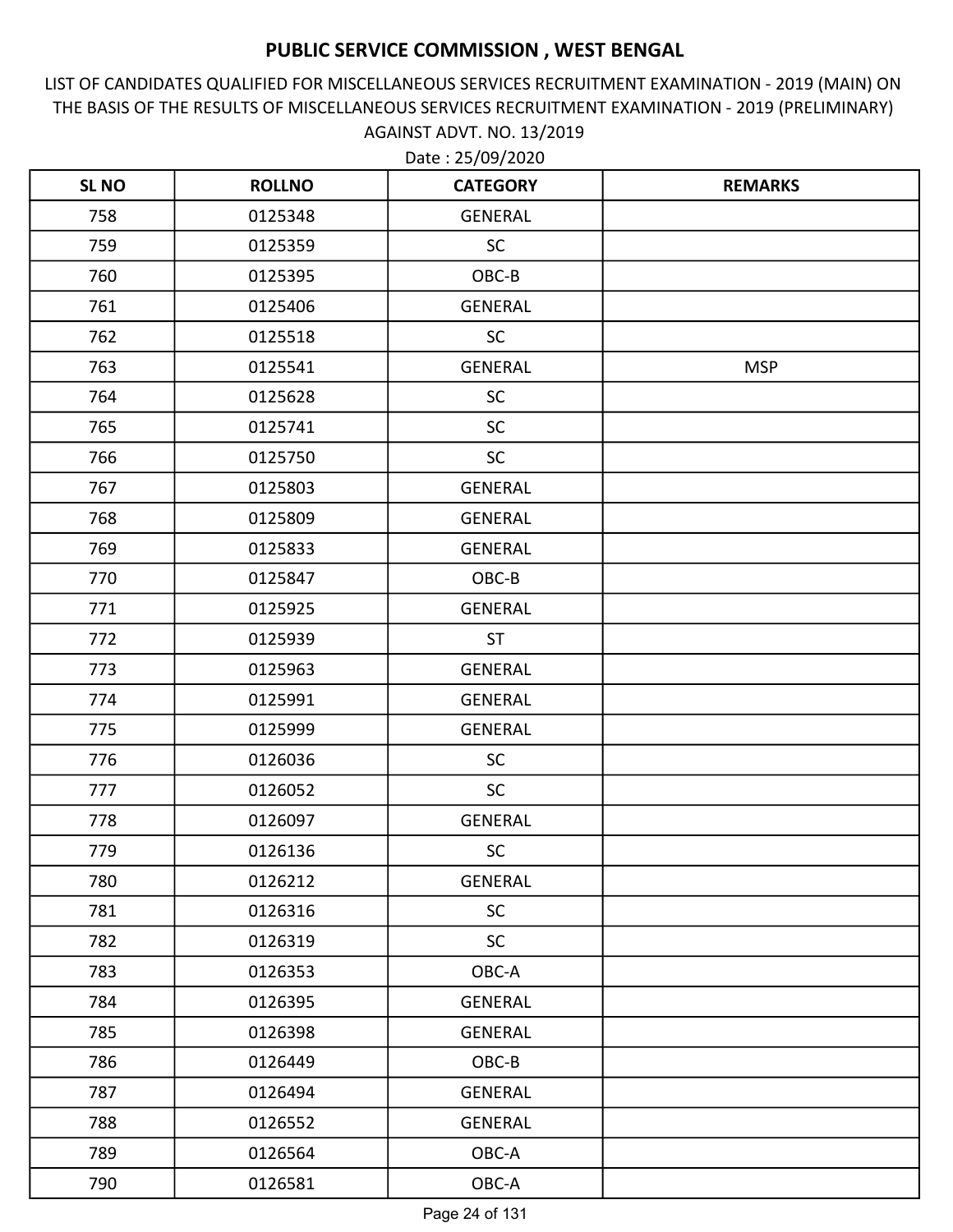LIST OF CANDIDATES QUALIFIED FOR MISCELLANEOUS SERVICES RECRUITMENT EXAMINATION - 2019 (MAIN) ON THE BASIS OF THE RESULTS OF MISCELLANEOUS SERVICES RECRUITMENT EXAMINATION - 2019 (PRELIMINARY) AGAINST ADVT. NO. 13/2019 Date : 25/09/2020

| <b>SLNO</b> | <b>ROLLNO</b> | <b>CATEGORY</b> | <b>REMARKS</b> |
|-------------|---------------|-----------------|----------------|
| 791         | 0126596       | <b>SC</b>       |                |
| 792         | 0126709       | OBC-A           |                |
| 793         | 0126756       | OBC-A           |                |
| 794         | 0126773       | GENERAL         |                |
| 795         | 0126865       | OBC-A           |                |
| 796         | 0126908       | SC              |                |
| 797         | 0126920       | <b>GENERAL</b>  |                |
| 798         | 0127057       | OBC-A           |                |
| 799         | 0127090       | <b>GENERAL</b>  |                |
| 800         | 0127196       | <b>GENERAL</b>  |                |
| 801         | 0127294       | <b>GENERAL</b>  |                |
| 802         | 0127347       | <b>SC</b>       |                |
| 803         | 0127354       | <b>SC</b>       |                |
| 804         | 0127390       | OBC-A           |                |
| 805         | 0127473       | <b>SC</b>       |                |
| 806         | 0127481       | <b>SC</b>       |                |
| 807         | 0127543       | <b>GENERAL</b>  |                |
| 808         | 0127578       | OBC-A           |                |
| 809         | 0127591       | <b>SC</b>       |                |
| 810         | 0127711       | GENERAL         |                |
| 811         | 0127716       | <b>GENERAL</b>  |                |
| 812         | 0127742       | <b>SC</b>       |                |
| 813         | 0127770       | <b>SC</b>       |                |
| 814         | 0127786       | GENERAL         |                |
| 815         | 0127794       | OBC-B           |                |
| 816         | 0127830       | GENERAL         |                |
| 817         | 0127843       | <b>GENERAL</b>  |                |
| 818         | 0127865       | OBC-B           |                |
| 819         | 0127867       | GENERAL         |                |
| 820         | 0127892       | <b>GENERAL</b>  | <b>MSP</b>     |
| 821         | 0127899       | GENERAL         | <b>MSP</b>     |
| 822         | 0127906       | GENERAL         |                |
| 823         | 0127915       | OBC-A           |                |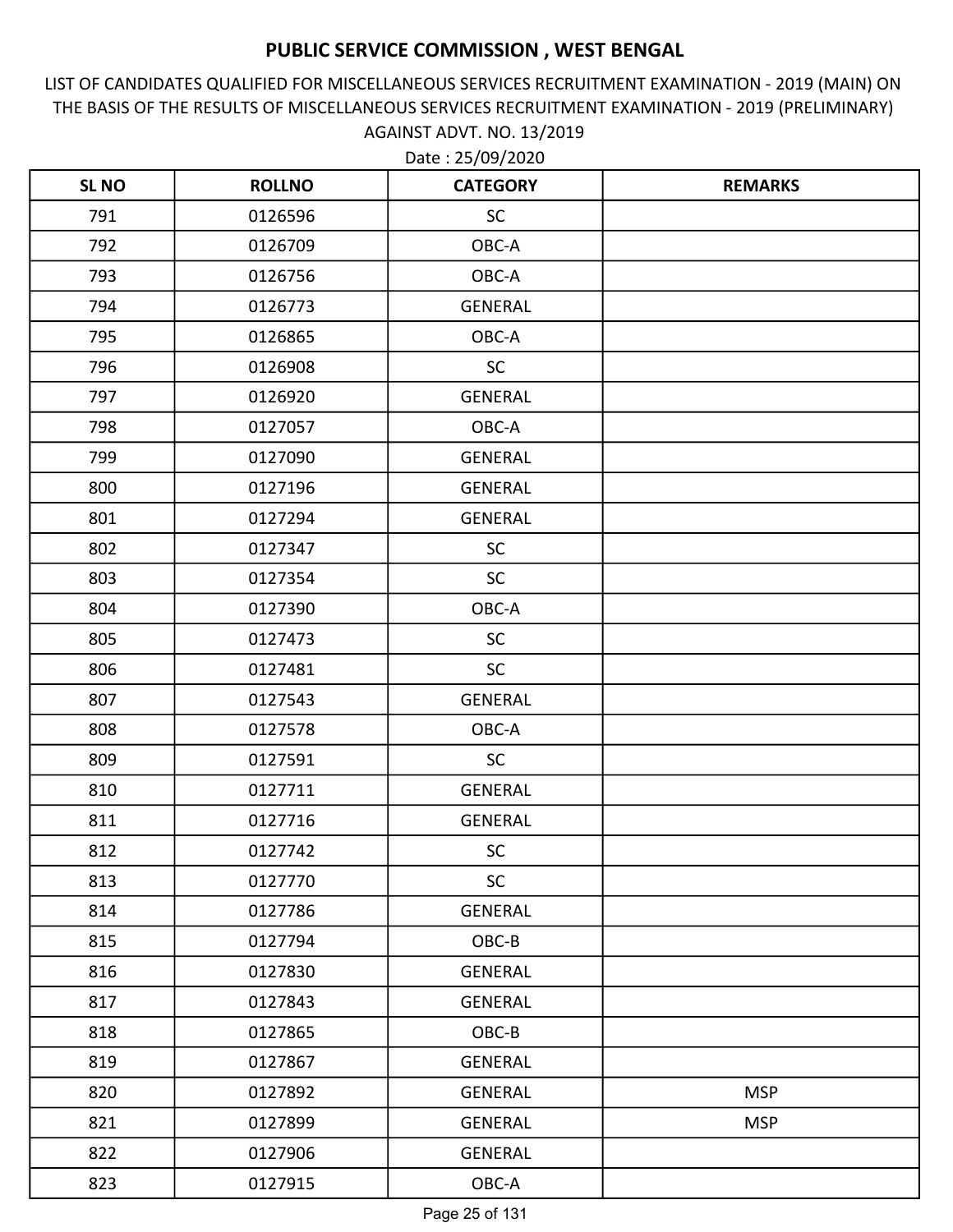LIST OF CANDIDATES QUALIFIED FOR MISCELLANEOUS SERVICES RECRUITMENT EXAMINATION - 2019 (MAIN) ON THE BASIS OF THE RESULTS OF MISCELLANEOUS SERVICES RECRUITMENT EXAMINATION - 2019 (PRELIMINARY) AGAINST ADVT. NO. 13/2019

| <b>SL NO</b> | <b>ROLLNO</b> | <b>CATEGORY</b> | <b>REMARKS</b> |
|--------------|---------------|-----------------|----------------|
| 824          | 0127922       | <b>SC</b>       |                |
| 825          | 0127963       | OBC-A           |                |
| 826          | 0128021       | <b>ST</b>       |                |
| 827          | 0128048       | <b>GENERAL</b>  |                |
| 828          | 0128054       | OBC-A           |                |
| 829          | 0128071       | <b>GENERAL</b>  |                |
| 830          | 0128078       | <b>SC</b>       |                |
| 831          | 0128140       | <b>SC</b>       |                |
| 832          | 0128254       | <b>SC</b>       |                |
| 833          | 0128276       | OBC-B           |                |
| 834          | 0128312       | <b>GENERAL</b>  |                |
| 835          | 0128345       | <b>GENERAL</b>  |                |
| 836          | 0128360       | OBC-B           |                |
| 837          | 0128362       | OBC-B           |                |
| 838          | 0128424       | <b>GENERAL</b>  |                |
| 839          | 0128465       | <b>GENERAL</b>  |                |
| 840          | 0128496       | <b>GENERAL</b>  |                |
| 841          | 0128505       | <b>GENERAL</b>  | <b>MSP</b>     |
| 842          | 0128545       | <b>GENERAL</b>  | <b>MSP</b>     |
| 843          | 0128599       | <b>SC</b>       |                |
| 844          | 0128646       | <b>GENERAL</b>  |                |
| 845          | 0128647       | <b>ST</b>       |                |
| 846          | 0128651       | <b>GENERAL</b>  |                |
| 847          | 0128683       | <b>SC</b>       |                |
| 848          | 0128694       | GENERAL         |                |
| 849          | 0128695       | GENERAL         |                |
| 850          | 0128744       | <b>GENERAL</b>  |                |
| 851          | 0128751       | <b>SC</b>       | <b>MSP</b>     |
| 852          | 0128876       | OBC-A           |                |
| 853          | 0128880       | <b>GENERAL</b>  |                |
| 854          | 0128923       | <b>GENERAL</b>  |                |
| 855          | 0128929       | OBC-B           |                |
| 856          | 0128944       | GENERAL         | <b>MSP</b>     |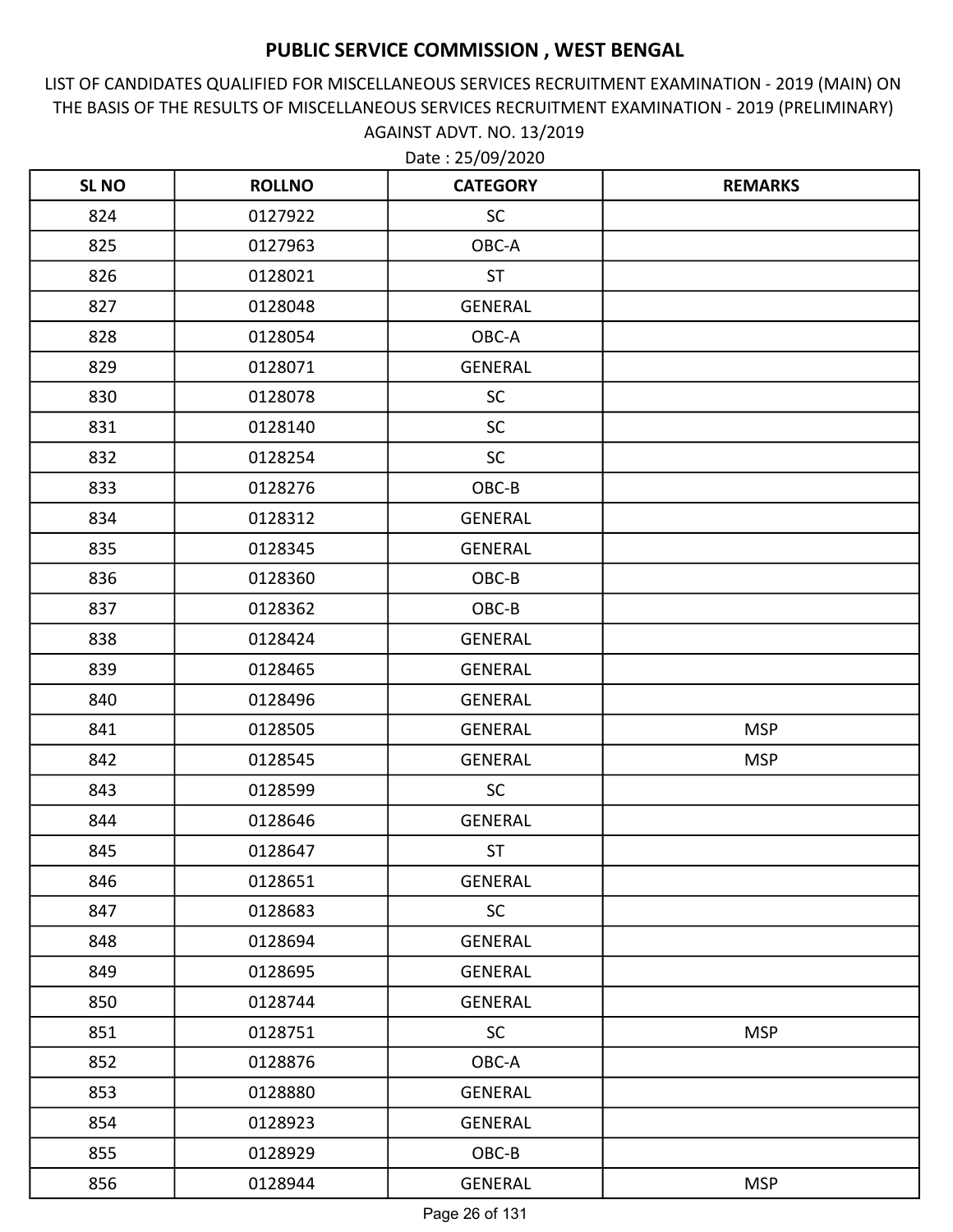LIST OF CANDIDATES QUALIFIED FOR MISCELLANEOUS SERVICES RECRUITMENT EXAMINATION - 2019 (MAIN) ON THE BASIS OF THE RESULTS OF MISCELLANEOUS SERVICES RECRUITMENT EXAMINATION - 2019 (PRELIMINARY) AGAINST ADVT. NO. 13/2019

| <b>SLNO</b> | <b>ROLLNO</b> | <b>CATEGORY</b> | <b>REMARKS</b> |
|-------------|---------------|-----------------|----------------|
| 857         | 0128978       | SC              |                |
| 858         | 0129005       | GENERAL         |                |
| 859         | 0129094       | OBC-B           |                |
| 860         | 0129120       | OBC-B           |                |
| 861         | 0129161       | <b>GENERAL</b>  |                |
| 862         | 0129216       | GENERAL         |                |
| 863         | 0129218       | OBC-B           |                |
| 864         | 0129240       | GENERAL         |                |
| 865         | 0129252       | GENERAL         |                |
| 866         | 0129285       | GENERAL         |                |
| 867         | 0129348       | OBC-A           |                |
| 868         | 0129416       | <b>SC</b>       |                |
| 869         | 0129469       | GENERAL         | <b>MSP</b>     |
| 870         | 0129471       | <b>GENERAL</b>  |                |
| 871         | 0129508       | GENERAL         |                |
| 872         | 0129652       | GENERAL         |                |
| 873         | 0129689       | GENERAL         |                |
| 874         | 0129710       | OBC-A           | <b>MSP</b>     |
| 875         | 0129712       | GENERAL         |                |
| 876         | 0129736       | OBC-A           |                |
| 877         | 0129748       | GENERAL         | <b>MSP</b>     |
| 878         | 0129793       | <b>GENERAL</b>  |                |
| 879         | 0129930       | OBC-B           |                |
| 880         | 0130019       | OBC-B           |                |
| 881         | 0130087       | SC              |                |
| 882         | 0130093       | GENERAL         |                |
| 883         | 0130117       | <b>SC</b>       |                |
| 884         | 0130164       | GENERAL         |                |
| 885         | 0130249       | GENERAL         |                |
| 886         | 0130252       | <b>GENERAL</b>  |                |
| 887         | 0130290       | <b>SC</b>       |                |
| 888         | 0130306       | GENERAL         |                |
| 889         | 0130319       | GENERAL         |                |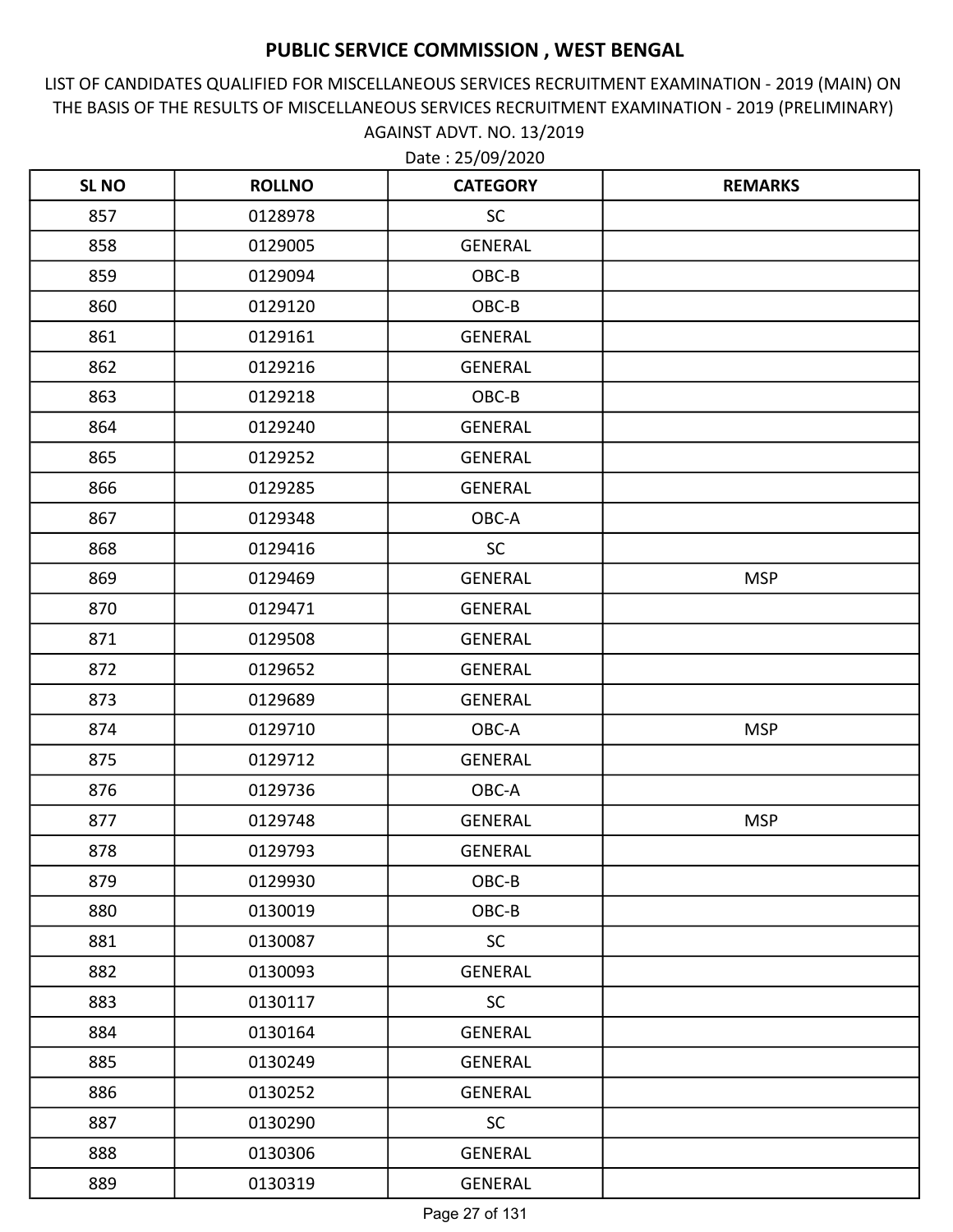LIST OF CANDIDATES QUALIFIED FOR MISCELLANEOUS SERVICES RECRUITMENT EXAMINATION - 2019 (MAIN) ON THE BASIS OF THE RESULTS OF MISCELLANEOUS SERVICES RECRUITMENT EXAMINATION - 2019 (PRELIMINARY) AGAINST ADVT. NO. 13/2019

| <b>SLNO</b> | <b>ROLLNO</b> | <b>CATEGORY</b> | <b>REMARKS</b> |
|-------------|---------------|-----------------|----------------|
| 890         | 0130342       | OBC-B           |                |
| 891         | 0130371       | <b>SC</b>       |                |
| 892         | 0130480       | <b>GENERAL</b>  | <b>MSP</b>     |
| 893         | 0130500       | OBC-B           |                |
| 894         | 0130532       | <b>GENERAL</b>  |                |
| 895         | 0130534       | <b>GENERAL</b>  |                |
| 896         | 0130607       | <b>GENERAL</b>  |                |
| 897         | 0130614       | <b>GENERAL</b>  |                |
| 898         | 0130634       | <b>ST</b>       | <b>MSP</b>     |
| 899         | 0130731       | <b>GENERAL</b>  |                |
| 900         | 0130761       | <b>SC</b>       |                |
| 901         | 0130767       | <b>GENERAL</b>  |                |
| 902         | 0130807       | <b>GENERAL</b>  |                |
| 903         | 0130851       | <b>GENERAL</b>  |                |
| 904         | 0130859       | OBC-A           |                |
| 905         | 0130910       | <b>GENERAL</b>  |                |
| 906         | 0131003       | <b>GENERAL</b>  |                |
| 907         | 0131145       | OBC-B           |                |
| 908         | 0131203       | <b>SC</b>       |                |
| 909         | 0131258       | <b>GENERAL</b>  |                |
| 910         | 0131301       | <b>GENERAL</b>  |                |
| 911         | 0131308       | <b>GENERAL</b>  |                |
| 912         | 0131309       | <b>GENERAL</b>  |                |
| 913         | 0131319       | <b>GENERAL</b>  |                |
| 914         | 0131324       | <b>SC</b>       |                |
| 915         | 0131346       | GENERAL         |                |
| 916         | 0131457       | <b>GENERAL</b>  |                |
| 917         | 0131487       | <b>GENERAL</b>  |                |
| 918         | 0131500       | GENERAL         |                |
| 919         | 0131570       | <b>GENERAL</b>  |                |
| 920         | 0131623       | GENERAL         |                |
| 921         | 0131657       | <b>GENERAL</b>  |                |
| 922         | 0131672       | OBC-A           |                |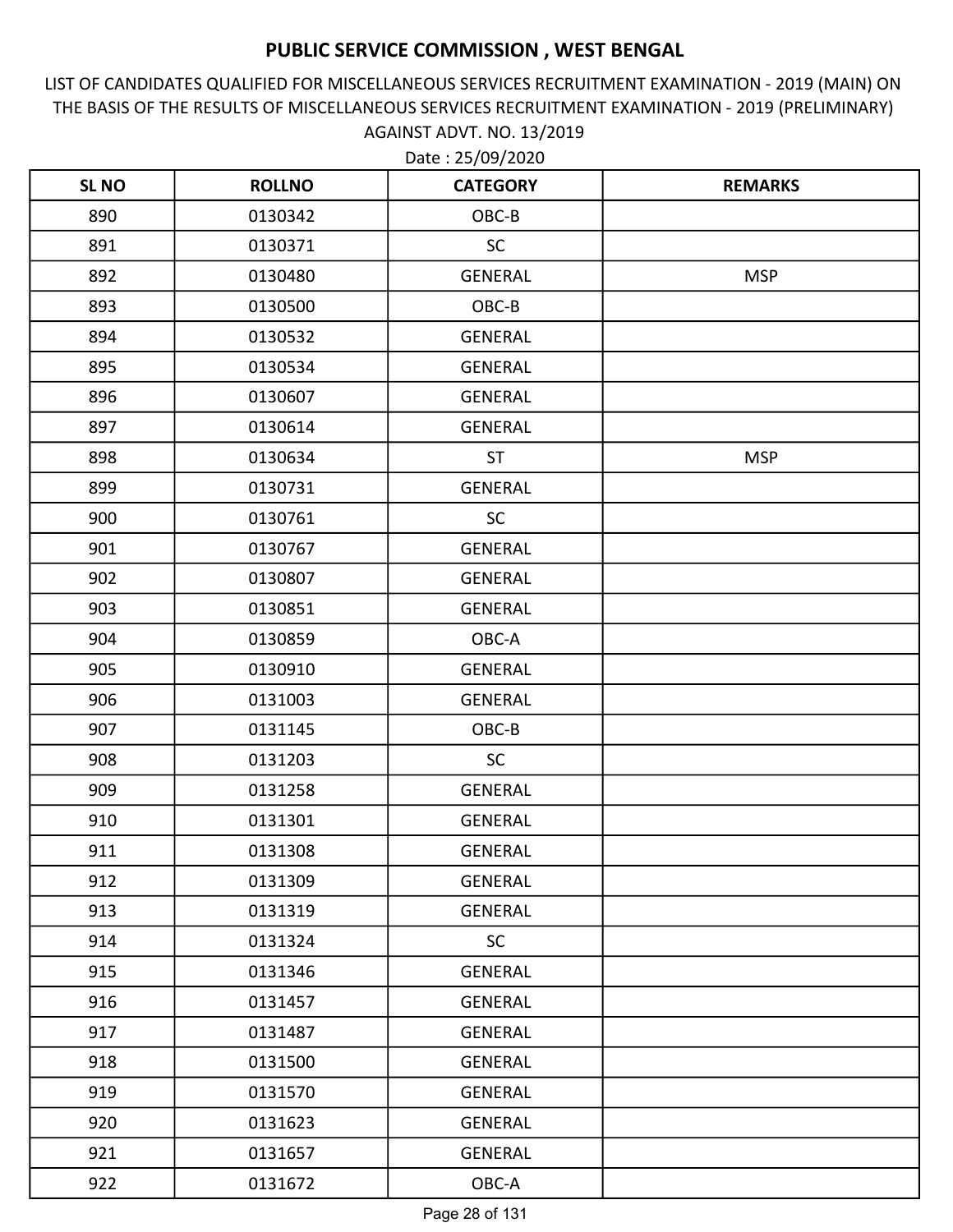LIST OF CANDIDATES QUALIFIED FOR MISCELLANEOUS SERVICES RECRUITMENT EXAMINATION - 2019 (MAIN) ON THE BASIS OF THE RESULTS OF MISCELLANEOUS SERVICES RECRUITMENT EXAMINATION - 2019 (PRELIMINARY) AGAINST ADVT. NO. 13/2019

| <b>SLNO</b> | <b>ROLLNO</b> | <b>CATEGORY</b> | <b>REMARKS</b> |
|-------------|---------------|-----------------|----------------|
| 923         | 0131755       | <b>GENERAL</b>  |                |
| 924         | 0131774       | <b>GENERAL</b>  |                |
| 925         | 0131827       | <b>SC</b>       |                |
| 926         | 0131843       | <b>GENERAL</b>  |                |
| 927         | 0131918       | OBC-B           |                |
| 928         | 0131935       | <b>GENERAL</b>  |                |
| 929         | 0131938       | <b>GENERAL</b>  |                |
| 930         | 0131971       | OBC-B           |                |
| 931         | 0131997       | OBC-A           |                |
| 932         | 0132033       | <b>GENERAL</b>  |                |
| 933         | 0132118       | OBC-A           | PH(HI)         |
| 934         | 0132119       | <b>GENERAL</b>  | PH(HI)         |
| 935         | 0132130       | <b>GENERAL</b>  | PH(HI)         |
| 936         | 0132132       | <b>GENERAL</b>  | PH(HI)         |
| 937         | 0132134       | OBC-A           | PH(HI)         |
| 938         | 0132135       | OBC-A           | PH(HI)         |
| 939         | 0132160       | <b>SC</b>       | PH(LD&CP)      |
| 940         | 0132183       | <b>GENERAL</b>  | PH(LD&CP)      |
| 941         | 0132225       | OBC-A           | PH(LD&CP)      |
| 942         | 0132252       | <b>GENERAL</b>  | PH(LD&CP)      |
| 943         | 0132257       | <b>GENERAL</b>  | PH(LD&CP)      |
| 944         | 0132264       | <b>GENERAL</b>  | PH(LD&CP)      |
| 945         | 0132267       | <b>GENERAL</b>  | PH(LD&CP)      |
| 946         | 0132315       | <b>GENERAL</b>  | PH(LV)         |
| 947         | 0132323       | GENERAL         | PH(LV)         |
| 948         | 0132330       | GENERAL         | PH(LV)         |
| 949         | 0132332       | <b>GENERAL</b>  | PH(LV)         |
| 950         | 0132334       | <b>GENERAL</b>  | PH(LV)         |
| 951         | 0132373       | GENERAL         | PH(LV)         |
| 952         | 0132375       | <b>GENERAL</b>  | PH(LV)         |
| 953         | 0132376       | GENERAL         | PH(LV)         |
| 954         | 0132383       | OBC-A           | PH(LV)         |
| 955         | 0132384       | GENERAL         | PH(LV)         |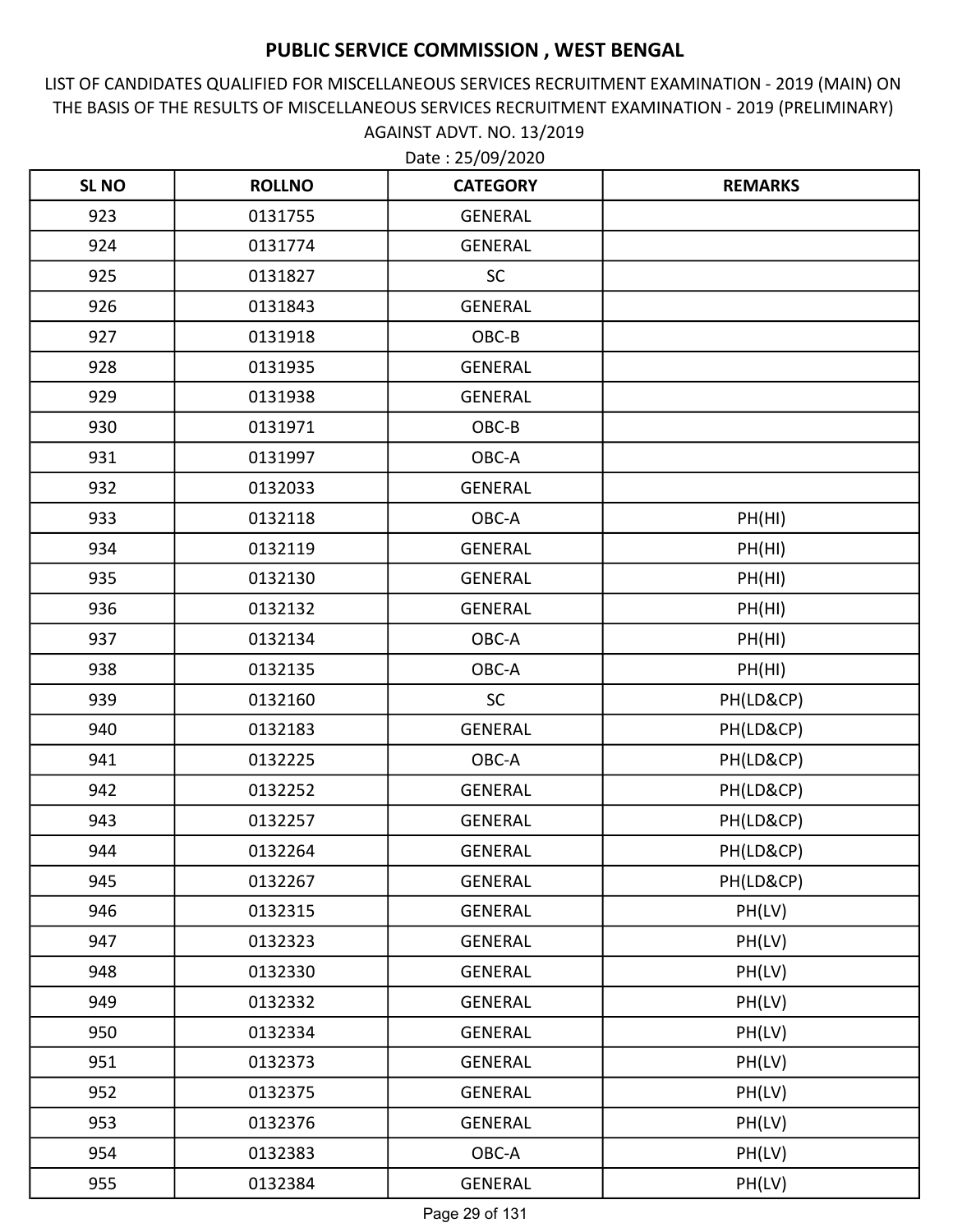LIST OF CANDIDATES QUALIFIED FOR MISCELLANEOUS SERVICES RECRUITMENT EXAMINATION - 2019 (MAIN) ON THE BASIS OF THE RESULTS OF MISCELLANEOUS SERVICES RECRUITMENT EXAMINATION - 2019 (PRELIMINARY) AGAINST ADVT. NO. 13/2019

| <b>SL NO</b> | <b>ROLLNO</b> | <b>CATEGORY</b> | <b>REMARKS</b> |
|--------------|---------------|-----------------|----------------|
| 956          | 0132394       | OBC-A           | PH(LV)         |
| 957          | 0132402       | <b>GENERAL</b>  | PH(LV)         |
| 958          | 0200032       | <b>SC</b>       |                |
| 959          | 0200034       | <b>SC</b>       |                |
| 960          | 0200092       | <b>GENERAL</b>  |                |
| 961          | 0200107       | OBC-A           |                |
| 962          | 0200134       | <b>SC</b>       |                |
| 963          | 0200150       | GENERAL         |                |
| 964          | 0200306       | <b>GENERAL</b>  |                |
| 965          | 0200322       | OBC-A           |                |
| 966          | 0200332       | OBC-B           |                |
| 967          | 0200334       | <b>SC</b>       |                |
| 968          | 0200358       | <b>GENERAL</b>  |                |
| 969          | 0200384       | OBC-A           |                |
| 970          | 0200391       | <b>SC</b>       |                |
| 971          | 0200469       | <b>SC</b>       |                |
| 972          | 0200563       | SC              |                |
| 973          | 0200580       | <b>SC</b>       |                |
| 974          | 0200583       | <b>SC</b>       |                |
| 975          | 0200654       | OBC-B           |                |
| 976          | 0200686       | <b>GENERAL</b>  |                |
| 977          | 0200698       | <b>SC</b>       |                |
| 978          | 0200726       | <b>SC</b>       |                |
| 979          | 0200771       | <b>SC</b>       |                |
| 980          | 0200813       | <b>SC</b>       |                |
| 981          | 0200859       | <b>SC</b>       |                |
| 982          | 0200866       | SC              |                |
| 983          | 0200900       | <b>SC</b>       |                |
| 984          | 0200920       | $OBC-B$         |                |
| 985          | 0200947       | <b>SC</b>       |                |
| 986          | 0200963       | SC              |                |
| 987          | 0201011       | OBC-A           |                |
| 988          | 0201117       | SC              |                |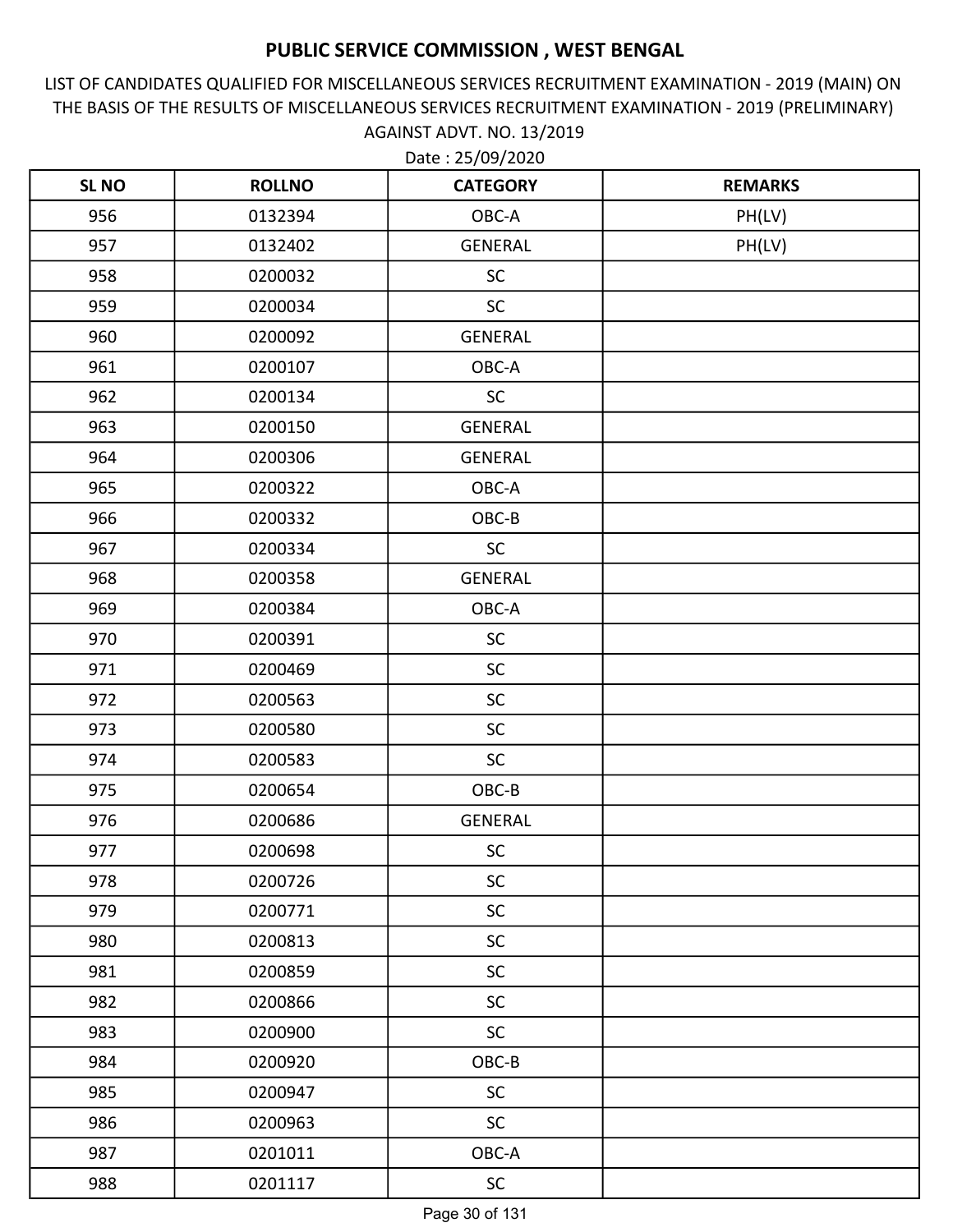LIST OF CANDIDATES QUALIFIED FOR MISCELLANEOUS SERVICES RECRUITMENT EXAMINATION - 2019 (MAIN) ON THE BASIS OF THE RESULTS OF MISCELLANEOUS SERVICES RECRUITMENT EXAMINATION - 2019 (PRELIMINARY) AGAINST ADVT. NO. 13/2019

| <b>SLNO</b> | <b>ROLLNO</b> | <b>CATEGORY</b> | <b>REMARKS</b> |
|-------------|---------------|-----------------|----------------|
| 989         | 0201139       | <b>GENERAL</b>  |                |
| 990         | 0201189       | OBC-A           |                |
| 991         | 0201216       | <b>SC</b>       |                |
| 992         | 0201230       | OBC-A           |                |
| 993         | 0201235       | <b>SC</b>       |                |
| 994         | 0201237       | <b>SC</b>       |                |
| 995         | 0201260       | OBC-A           |                |
| 996         | 0201265       | <b>SC</b>       |                |
| 997         | 0201292       | <b>GENERAL</b>  |                |
| 998         | 0201294       | OBC-B           | <b>MSP</b>     |
| 999         | 0201308       | OBC-A           |                |
| 1000        | 0201320       | OBC-A           |                |
| 1001        | 0201380       | <b>SC</b>       |                |
| 1002        | 0201394       | <b>GENERAL</b>  |                |
| 1003        | 0201418       | <b>SC</b>       |                |
| 1004        | 0201446       | OBC-A           |                |
| 1005        | 0201462       | <b>GENERAL</b>  |                |
| 1006        | 0201509       | <b>SC</b>       |                |
| 1007        | 0201544       | <b>SC</b>       |                |
| 1008        | 0201560       | <b>GENERAL</b>  |                |
| 1009        | 0201571       | OBC-A           |                |
| 1010        | 0201600       | <b>SC</b>       |                |
| 1011        | 0201601       | <b>SC</b>       |                |
| 1012        | 0201610       | <b>SC</b>       |                |
| 1013        | 0201614       | OBC-B           |                |
| 1014        | 0201620       | <b>SC</b>       |                |
| 1015        | 0201629       | <b>GENERAL</b>  | <b>MSP</b>     |
| 1016        | 0201631       | OBC-B           |                |
| 1017        | 0201680       | <b>SC</b>       |                |
| 1018        | 0201701       | <b>ST</b>       |                |
| 1019        | 0201706       | <b>GENERAL</b>  | <b>MSP</b>     |
| 1020        | 0201765       | <b>SC</b>       |                |
| 1021        | 0201797       | $OBC-B$         |                |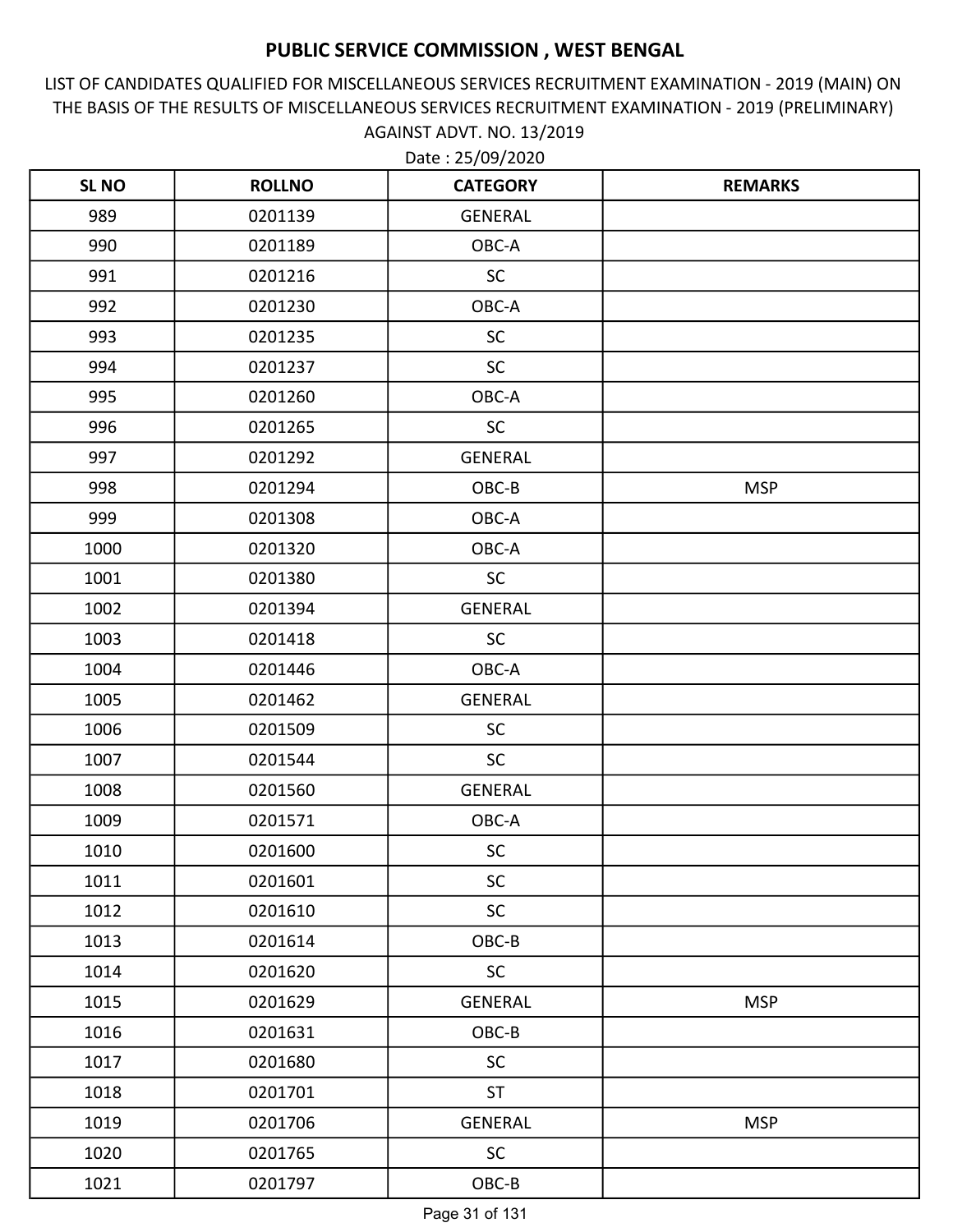LIST OF CANDIDATES QUALIFIED FOR MISCELLANEOUS SERVICES RECRUITMENT EXAMINATION - 2019 (MAIN) ON THE BASIS OF THE RESULTS OF MISCELLANEOUS SERVICES RECRUITMENT EXAMINATION - 2019 (PRELIMINARY) AGAINST ADVT. NO. 13/2019

| <b>SLNO</b> | <b>ROLLNO</b> | <b>CATEGORY</b> | <b>REMARKS</b> |
|-------------|---------------|-----------------|----------------|
| 1022        | 0201846       | OBC-B           |                |
| 1023        | 0201945       | OBC-A           |                |
| 1024        | 0201946       | OBC-B           |                |
| 1025        | 0201969       | OBC-B           |                |
| 1026        | 0202040       | <b>SC</b>       |                |
| 1027        | 0202044       | <b>SC</b>       |                |
| 1028        | 0202046       | <b>SC</b>       |                |
| 1029        | 0202087       | <b>SC</b>       |                |
| 1030        | 0202095       | <b>GENERAL</b>  |                |
| 1031        | 0202106       | <b>GENERAL</b>  |                |
| 1032        | 0202118       | <b>ST</b>       |                |
| 1033        | 0202127       | <b>SC</b>       |                |
| 1034        | 0202134       | ST              |                |
| 1035        | 0202181       | <b>SC</b>       |                |
| 1036        | 0202225       | <b>SC</b>       |                |
| 1037        | 0202248       | <b>SC</b>       |                |
| 1038        | 0202264       | <b>GENERAL</b>  |                |
| 1039        | 0202270       | <b>SC</b>       |                |
| 1040        | 0202298       | <b>SC</b>       |                |
| 1041        | 0202300       | <b>SC</b>       |                |
| 1042        | 0202383       | <b>SC</b>       |                |
| 1043        | 0202394       | ST              |                |
| 1044        | 0202454       | <b>GENERAL</b>  |                |
| 1045        | 0202513       | <b>SC</b>       |                |
| 1046        | 0202547       | GENERAL         | <b>MSP</b>     |
| 1047        | 0202566       | OBC-A           |                |
| 1048        | 0202575       | <b>GENERAL</b>  |                |
| 1049        | 0202627       | <b>SC</b>       |                |
| 1050        | 0202631       | GENERAL         |                |
| 1051        | 0202707       | <b>SC</b>       |                |
| 1052        | 0202727       | OBC-A           |                |
| 1053        | 0202739       | <b>SC</b>       |                |
| 1054        | 0202742       | OBC-A           |                |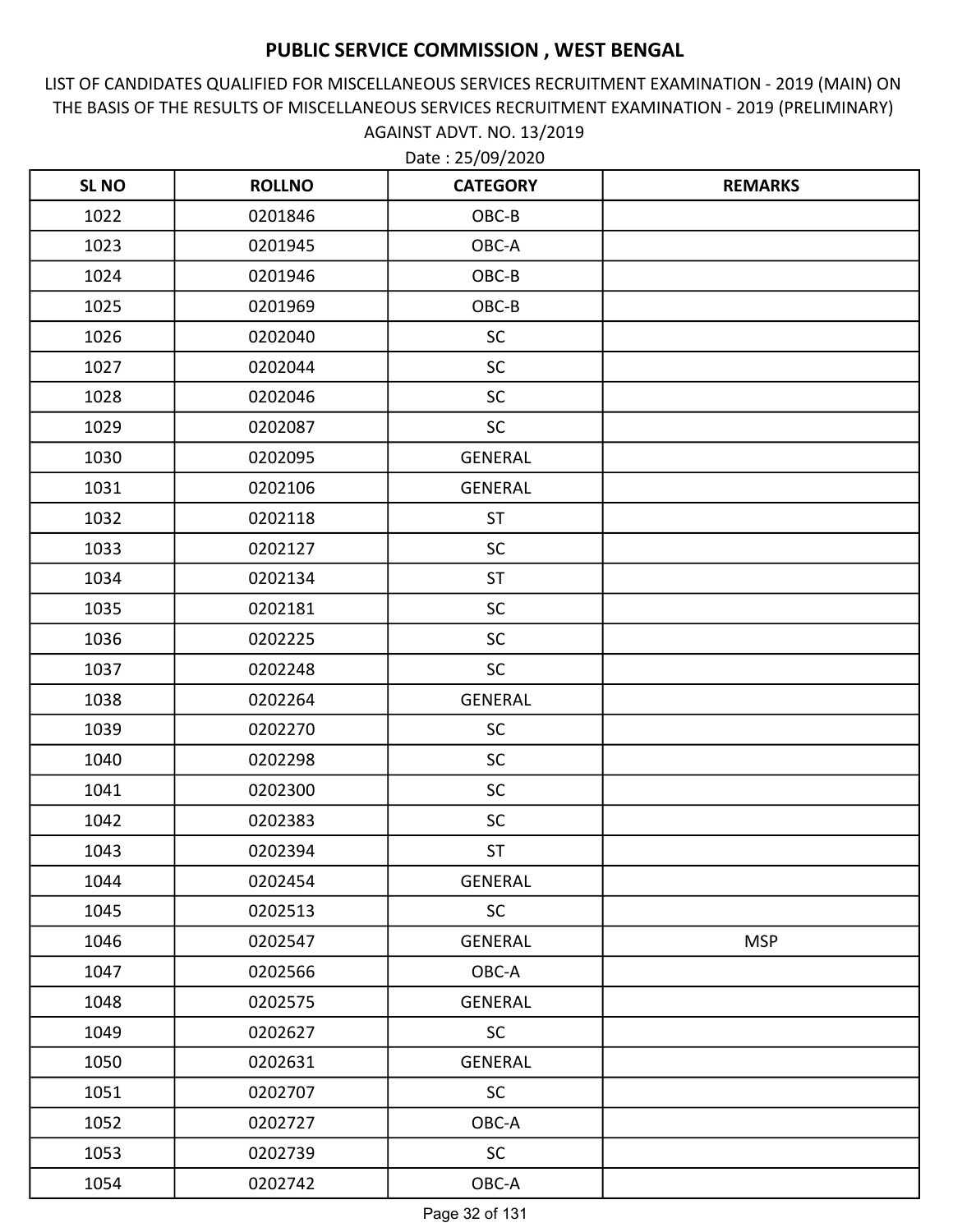LIST OF CANDIDATES QUALIFIED FOR MISCELLANEOUS SERVICES RECRUITMENT EXAMINATION - 2019 (MAIN) ON THE BASIS OF THE RESULTS OF MISCELLANEOUS SERVICES RECRUITMENT EXAMINATION - 2019 (PRELIMINARY) AGAINST ADVT. NO. 13/2019

| <b>SL NO</b> | <b>ROLLNO</b> | <b>CATEGORY</b> | <b>REMARKS</b> |
|--------------|---------------|-----------------|----------------|
| 1055         | 0202791       | <b>SC</b>       |                |
| 1056         | 0202795       | <b>SC</b>       |                |
| 1057         | 0202854       | <b>SC</b>       |                |
| 1058         | 0202856       | <b>SC</b>       |                |
| 1059         | 0202908       | <b>GENERAL</b>  |                |
| 1060         | 0202917       | <b>SC</b>       |                |
| 1061         | 0202921       | <b>SC</b>       |                |
| 1062         | 0202964       | <b>SC</b>       |                |
| 1063         | 0203007       | <b>SC</b>       |                |
| 1064         | 0203044       | OBC-A           |                |
| 1065         | 0203084       | OBC-B           |                |
| 1066         | 0203100       | OBC-A           |                |
| 1067         | 0203118       | OBC-B           |                |
| 1068         | 0203156       | <b>GENERAL</b>  |                |
| 1069         | 0203165       | OBC-A           |                |
| 1070         | 0203201       | <b>GENERAL</b>  |                |
| 1071         | 0203221       | <b>SC</b>       |                |
| 1072         | 0203424       | <b>SC</b>       |                |
| 1073         | 0203518       | <b>SC</b>       |                |
| 1074         | 0203521       | OBC-B           |                |
| 1075         | 0203532       | <b>SC</b>       |                |
| 1076         | 0203543       | <b>SC</b>       |                |
| 1077         | 0203548       | <b>SC</b>       |                |
| 1078         | 0203561       | <b>SC</b>       |                |
| 1079         | 0203614       | <b>GENERAL</b>  |                |
| 1080         | 0203647       | OBC-B           |                |
| 1081         | 0203669       | <b>GENERAL</b>  |                |
| 1082         | 0203714       | <b>SC</b>       |                |
| 1083         | 0203774       | OBC-A           |                |
| 1084         | 0203807       | <b>SC</b>       |                |
| 1085         | 0203877       | <b>SC</b>       |                |
| 1086         | 0203900       | <b>SC</b>       |                |
| 1087         | 0203928       | $OBC-A$         |                |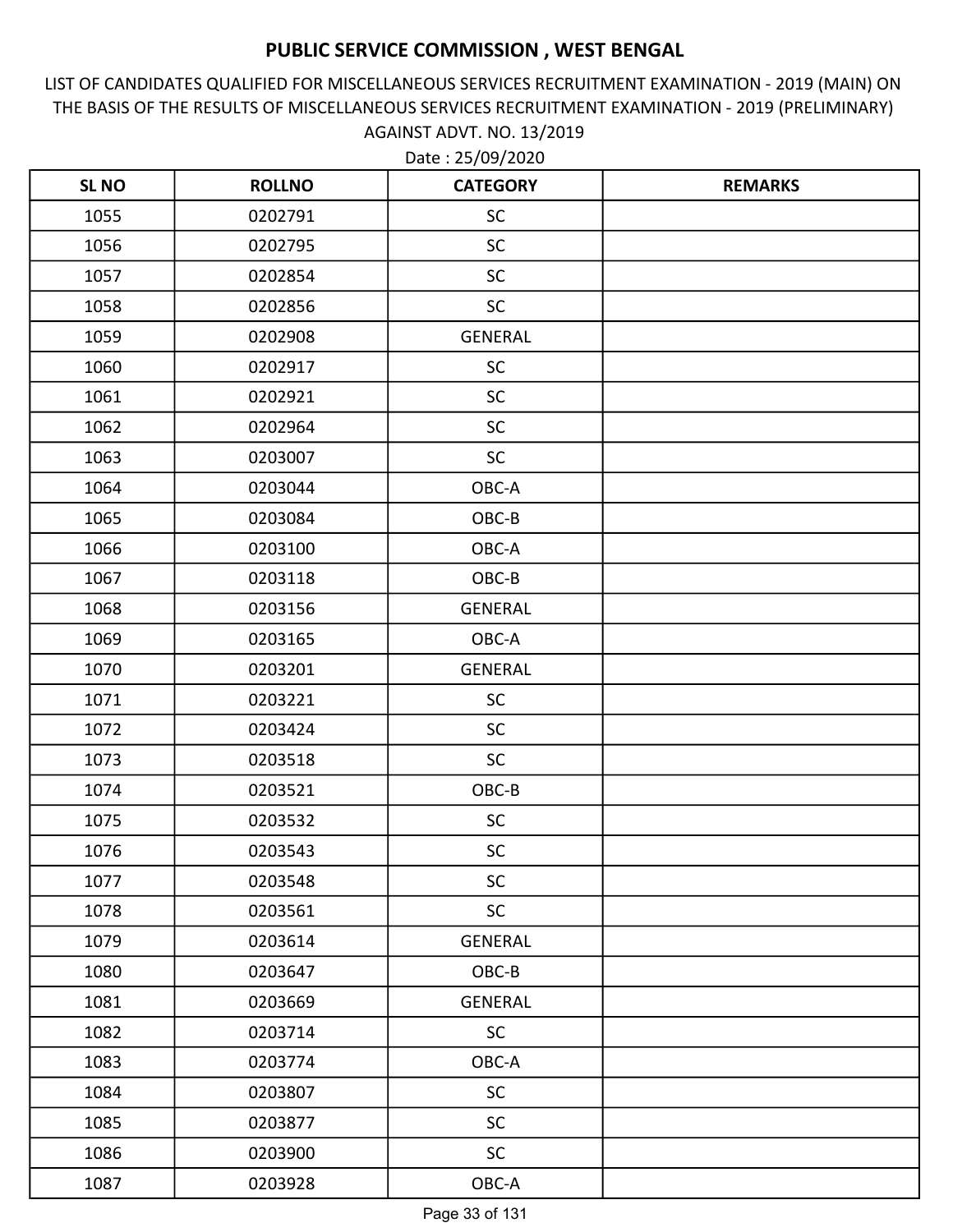LIST OF CANDIDATES QUALIFIED FOR MISCELLANEOUS SERVICES RECRUITMENT EXAMINATION - 2019 (MAIN) ON THE BASIS OF THE RESULTS OF MISCELLANEOUS SERVICES RECRUITMENT EXAMINATION - 2019 (PRELIMINARY) AGAINST ADVT. NO. 13/2019

| <b>SLNO</b> | <b>ROLLNO</b> | <b>CATEGORY</b> | <b>REMARKS</b> |
|-------------|---------------|-----------------|----------------|
| 1088        | 0203956       | <b>SC</b>       |                |
| 1089        | 0203966       | <b>SC</b>       |                |
| 1090        | 0203974       | <b>SC</b>       |                |
| 1091        | 0203988       | OBC-A           |                |
| 1092        | 0204045       | <b>SC</b>       |                |
| 1093        | 0204065       | OBC-A           |                |
| 1094        | 0204072       | <b>SC</b>       |                |
| 1095        | 0204080       | <b>SC</b>       |                |
| 1096        | 0204189       | <b>SC</b>       |                |
| 1097        | 0204219       | <b>SC</b>       |                |
| 1098        | 0204271       | OBC-A           |                |
| 1099        | 0204374       | <b>SC</b>       |                |
| 1100        | 0204382       | OBC-B           |                |
| 1101        | 0204385       | SC              |                |
| 1102        | 0204413       | OBC-B           | <b>MSP</b>     |
| 1103        | 0204481       | OBC-B           |                |
| 1104        | 0204488       | <b>GENERAL</b>  |                |
| 1105        | 0204505       | <b>GENERAL</b>  |                |
| 1106        | 0204587       | OBC-A           |                |
| 1107        | 0204606       | <b>SC</b>       |                |
| 1108        | 0204631       | <b>SC</b>       |                |
| 1109        | 0204647       | OBC-B           |                |
| 1110        | 0204692       | <b>GENERAL</b>  |                |
| 1111        | 0204806       | <b>SC</b>       |                |
| 1112        | 0204870       | OBC-B           |                |
| 1113        | 0204910       | <b>SC</b>       |                |
| 1114        | 0204916       | OBC-A           |                |
| 1115        | 0204980       | <b>GENERAL</b>  |                |
| 1116        | 0205016       | <b>SC</b>       |                |
| 1117        | 0205031       | <b>SC</b>       |                |
| 1118        | 0205057       | <b>GENERAL</b>  |                |
| 1119        | 0205132       | <b>SC</b>       |                |
| 1120        | 0205142       | OBC-A           |                |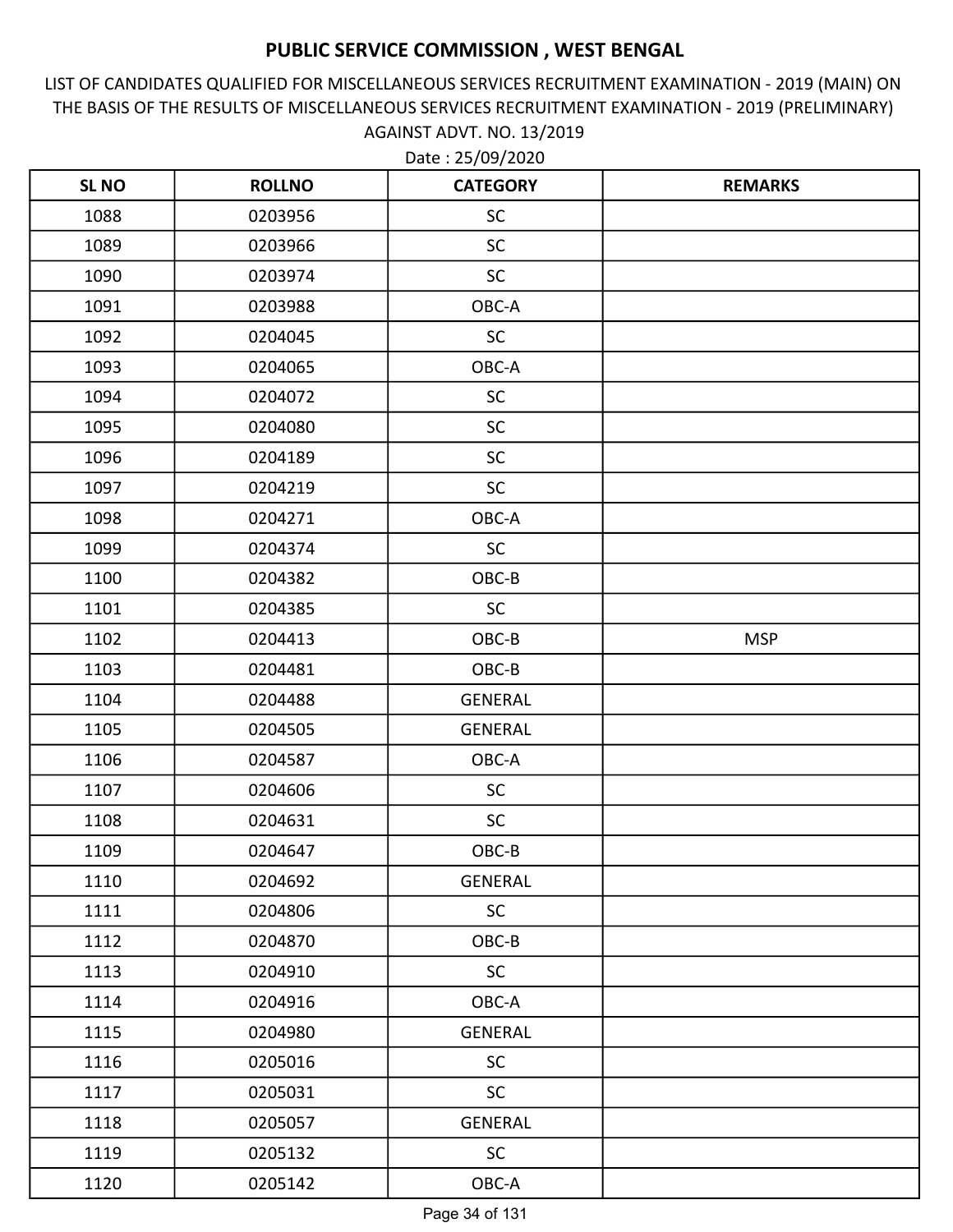LIST OF CANDIDATES QUALIFIED FOR MISCELLANEOUS SERVICES RECRUITMENT EXAMINATION - 2019 (MAIN) ON THE BASIS OF THE RESULTS OF MISCELLANEOUS SERVICES RECRUITMENT EXAMINATION - 2019 (PRELIMINARY) AGAINST ADVT. NO. 13/2019

| <b>SLNO</b> | <b>ROLLNO</b> | <b>CATEGORY</b> | <b>REMARKS</b> |
|-------------|---------------|-----------------|----------------|
| 1121        | 0205145       | OBC-A           |                |
| 1122        | 0205146       | SC              |                |
| 1123        | 0205167       | OBC-B           |                |
| 1124        | 0205184       | <b>SC</b>       |                |
| 1125        | 0205225       | OBC-B           |                |
| 1126        | 0205236       | <b>SC</b>       |                |
| 1127        | 0205325       | <b>SC</b>       |                |
| 1128        | 0205345       | OBC-B           |                |
| 1129        | 0205365       | <b>SC</b>       |                |
| 1130        | 0205413       | OBC-A           |                |
| 1131        | 0205510       | <b>SC</b>       |                |
| 1132        | 0205684       | <b>GENERAL</b>  |                |
| 1133        | 0205747       | <b>SC</b>       |                |
| 1134        | 0205900       | <b>GENERAL</b>  |                |
| 1135        | 0205918       | <b>SC</b>       |                |
| 1136        | 0205951       | <b>SC</b>       |                |
| 1137        | 0205963       | <b>GENERAL</b>  |                |
| 1138        | 0205969       | OBC-A           |                |
| 1139        | 0205992       | OBC-A           |                |
| 1140        | 0206003       | OBC-B           |                |
| 1141        | 0206004       | OBC-B           |                |
| 1142        | 0206034       | OBC-A           |                |
| 1143        | 0206114       | <b>SC</b>       |                |
| 1144        | 0206138       | <b>SC</b>       |                |
| 1145        | 0206157       | <b>SC</b>       |                |
| 1146        | 0206275       | <b>SC</b>       |                |
| 1147        | 0206291       | <b>GENERAL</b>  |                |
| 1148        | 0206317       | GENERAL         |                |
| 1149        | 0206395       | OBC-B           |                |
| 1150        | 0206403       | <b>GENERAL</b>  |                |
| 1151        | 0206513       | SC              |                |
| 1152        | 0206522       | OBC-A           |                |
| 1153        | 0206523       | <b>SC</b>       |                |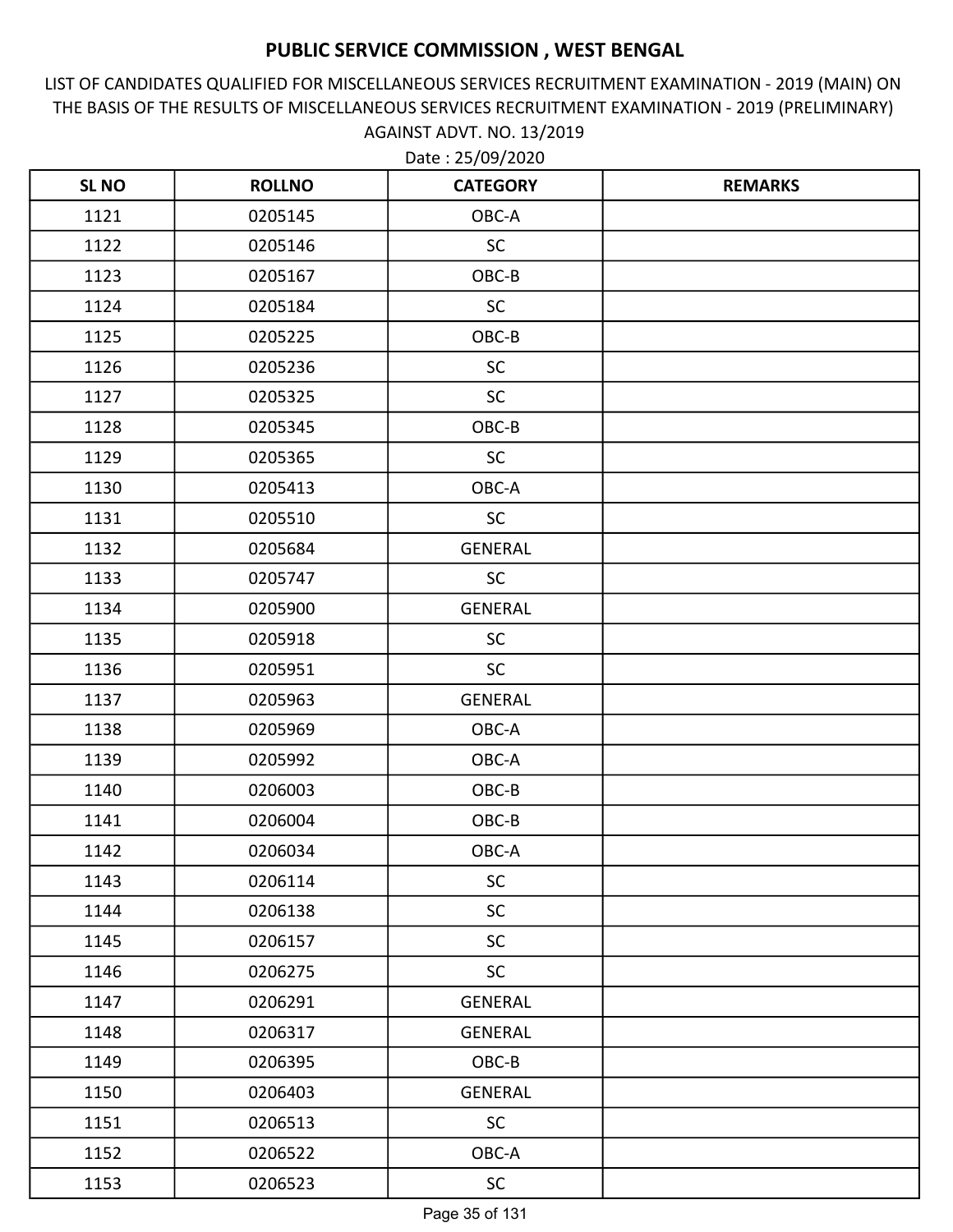LIST OF CANDIDATES QUALIFIED FOR MISCELLANEOUS SERVICES RECRUITMENT EXAMINATION - 2019 (MAIN) ON THE BASIS OF THE RESULTS OF MISCELLANEOUS SERVICES RECRUITMENT EXAMINATION - 2019 (PRELIMINARY) AGAINST ADVT. NO. 13/2019

| <b>SL NO</b> | <b>ROLLNO</b> | <b>CATEGORY</b> | <b>REMARKS</b> |
|--------------|---------------|-----------------|----------------|
| 1154         | 0206530       | SC              |                |
| 1155         | 0206561       | <b>GENERAL</b>  |                |
| 1156         | 0206693       | OBC-A           |                |
| 1157         | 0206711       | <b>SC</b>       |                |
| 1158         | 0206716       | <b>GENERAL</b>  |                |
| 1159         | 0206723       | OBC-A           |                |
| 1160         | 0206786       | <b>SC</b>       |                |
| 1161         | 0206831       | OBC-A           |                |
| 1162         | 0206841       | OBC-A           |                |
| 1163         | 0206861       | <b>GENERAL</b>  |                |
| 1164         | 0206900       | <b>SC</b>       |                |
| 1165         | 0206908       | OBC-B           |                |
| 1166         | 0206948       | <b>SC</b>       |                |
| 1167         | 0206968       | <b>SC</b>       |                |
| 1168         | 0207024       | OBC-B           |                |
| 1169         | 0207109       | <b>SC</b>       |                |
| 1170         | 0207164       | <b>GENERAL</b>  |                |
| 1171         | 0207173       | <b>GENERAL</b>  |                |
| 1172         | 0207185       | OBC-B           |                |
| 1173         | 0207211       | GENERAL         |                |
| 1174         | 0207227       | <b>GENERAL</b>  |                |
| 1175         | 0207252       | <b>GENERAL</b>  |                |
| 1176         | 0207269       | GENERAL         |                |
| 1177         | 0207304       | <b>SC</b>       |                |
| 1178         | 0207338       | <b>GENERAL</b>  |                |
| 1179         | 0207356       | SC              |                |
| 1180         | 0207449       | OBC-A           |                |
| 1181         | 0207453       | OBC-B           |                |
| 1182         | 0207475       | <b>SC</b>       |                |
| 1183         | 0207480       | OBC-A           |                |
| 1184         | 0207500       | <b>SC</b>       |                |
| 1185         | 0207524       | OBC-A           |                |
| 1186         | 0207565       | OBC-A           |                |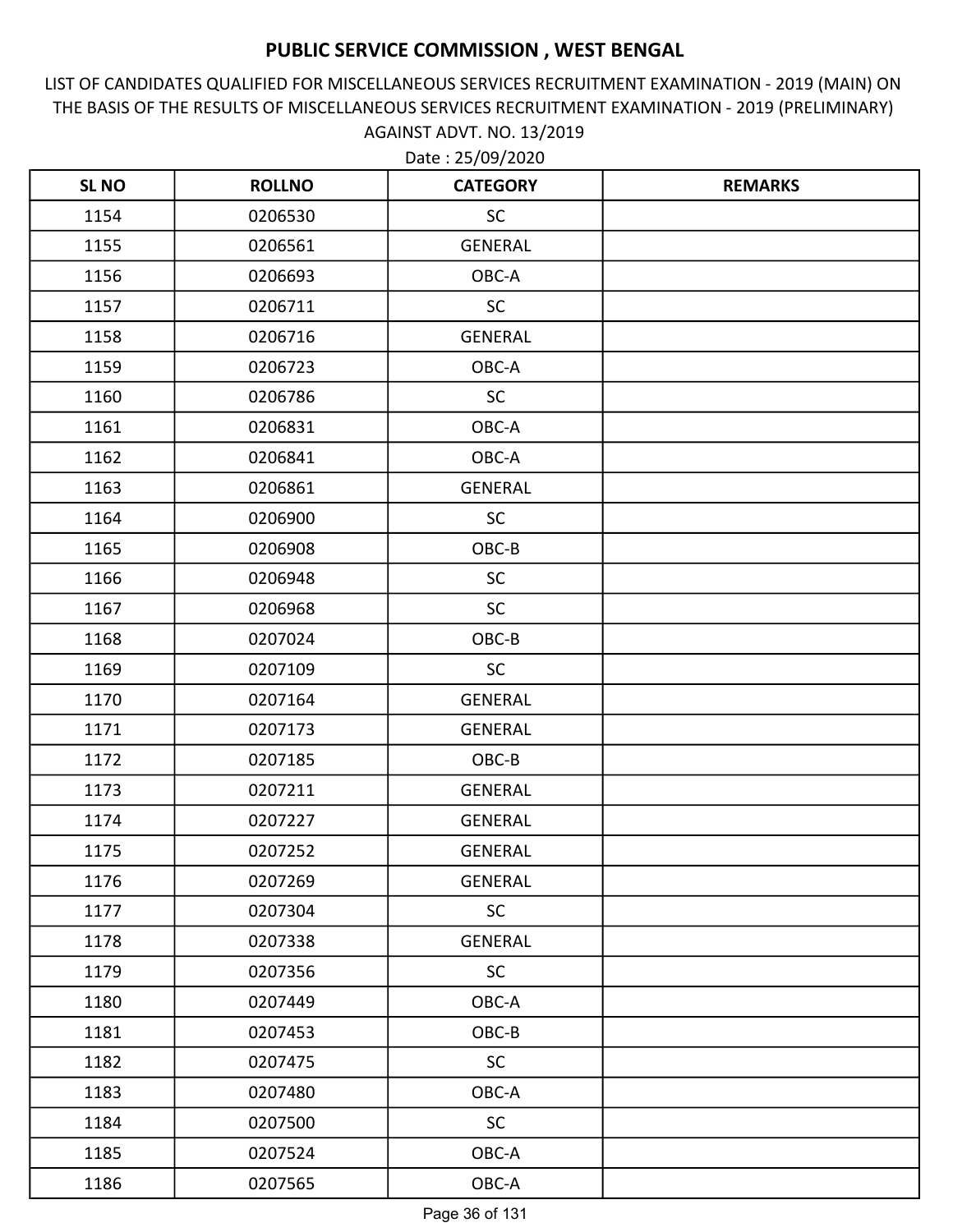LIST OF CANDIDATES QUALIFIED FOR MISCELLANEOUS SERVICES RECRUITMENT EXAMINATION - 2019 (MAIN) ON THE BASIS OF THE RESULTS OF MISCELLANEOUS SERVICES RECRUITMENT EXAMINATION - 2019 (PRELIMINARY) AGAINST ADVT. NO. 13/2019

| <b>SL NO</b> | <b>ROLLNO</b> | <b>CATEGORY</b> | <b>REMARKS</b> |
|--------------|---------------|-----------------|----------------|
| 1187         | 0207676       | <b>SC</b>       |                |
| 1188         | 0207716       | <b>GENERAL</b>  |                |
| 1189         | 0207739       | OBC-B           | PH(HI)         |
| 1190         | 0207762       | <b>SC</b>       | PH(LD&CP)      |
| 1191         | 0300041       | <b>SC</b>       |                |
| 1192         | 0300055       | <b>SC</b>       |                |
| 1193         | 0300088       | <b>SC</b>       |                |
| 1194         | 0300126       | <b>SC</b>       |                |
| 1195         | 0300134       | <b>SC</b>       |                |
| 1196         | 0300250       | <b>GENERAL</b>  |                |
| 1197         | 0300505       | OBC-B           |                |
| 1198         | 0300551       | <b>SC</b>       |                |
| 1199         | 0300561       | <b>SC</b>       |                |
| 1200         | 0300562       | <b>GENERAL</b>  |                |
| 1201         | 0300609       | <b>SC</b>       |                |
| 1202         | 0300674       | <b>GENERAL</b>  |                |
| 1203         | 0300700       | <b>GENERAL</b>  |                |
| 1204         | 0300703       | OBC-A           |                |
| 1205         | 0300775       | <b>SC</b>       |                |
| 1206         | 0300890       | OBC-B           |                |
| 1207         | 0300935       | OBC-B           |                |
| 1208         | 0300968       | OBC-A           |                |
| 1209         | 0301093       | <b>GENERAL</b>  |                |
| 1210         | 0301094       | <b>SC</b>       |                |
| 1211         | 0301113       | OBC-B           |                |
| 1212         | 0301208       | OBC-B           |                |
| 1213         | 0301307       | <b>GENERAL</b>  |                |
| 1214         | 0301342       | <b>SC</b>       |                |
| 1215         | 0301356       | <b>SC</b>       |                |
| 1216         | 0301362       | <b>SC</b>       |                |
| 1217         | 0301363       | <b>GENERAL</b>  |                |
| 1218         | 0301368       | <b>GENERAL</b>  |                |
| 1219         | 0301497       | <b>SC</b>       |                |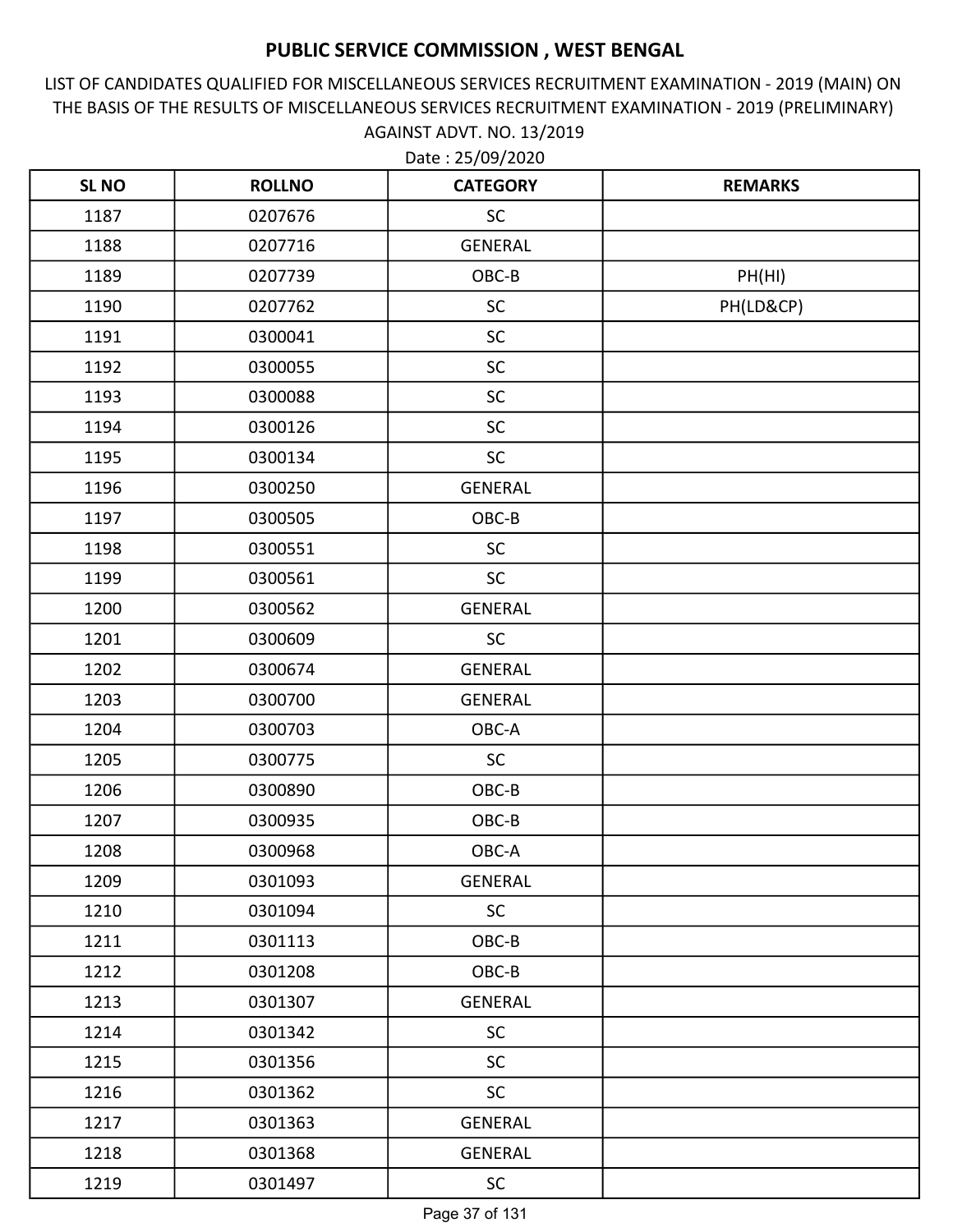LIST OF CANDIDATES QUALIFIED FOR MISCELLANEOUS SERVICES RECRUITMENT EXAMINATION - 2019 (MAIN) ON THE BASIS OF THE RESULTS OF MISCELLANEOUS SERVICES RECRUITMENT EXAMINATION - 2019 (PRELIMINARY) AGAINST ADVT. NO. 13/2019

| <b>SL NO</b> | <b>ROLLNO</b> | <b>CATEGORY</b> | <b>REMARKS</b> |
|--------------|---------------|-----------------|----------------|
| 1220         | 0301577       | OBC-B           |                |
| 1221         | 0301586       | <b>GENERAL</b>  |                |
| 1222         | 0301616       | <b>SC</b>       |                |
| 1223         | 0301669       | <b>SC</b>       |                |
| 1224         | 0301706       | <b>GENERAL</b>  |                |
| 1225         | 0301718       | OBC-A           |                |
| 1226         | 0301748       | OBC-A           |                |
| 1227         | 0301755       | OBC-A           |                |
| 1228         | 0301796       | <b>SC</b>       |                |
| 1229         | 0301828       | SC              |                |
| 1230         | 0301906       | OBC-B           | <b>MSP</b>     |
| 1231         | 0301941       | <b>SC</b>       |                |
| 1232         | 0301996       | <b>SC</b>       |                |
| 1233         | 0302027       | <b>GENERAL</b>  |                |
| 1234         | 0302035       | <b>GENERAL</b>  |                |
| 1235         | 0302072       | GENERAL         |                |
| 1236         | 0302087       | <b>GENERAL</b>  |                |
| 1237         | 0302150       | <b>SC</b>       |                |
| 1238         | 0302185       | <b>SC</b>       |                |
| 1239         | 0302206       | GENERAL         |                |
| 1240         | 0302216       | <b>SC</b>       |                |
| 1241         | 0302295       | <b>GENERAL</b>  |                |
| 1242         | 0302300       | <b>GENERAL</b>  |                |
| 1243         | 0302373       | <b>SC</b>       |                |
| 1244         | 0400051       | GENERAL         |                |
| 1245         | 0400055       | GENERAL         |                |
| 1246         | 0400197       | <b>GENERAL</b>  |                |
| 1247         | 0400298       | <b>SC</b>       |                |
| 1248         | 0400310       | <b>SC</b>       |                |
| 1249         | 0400322       | <b>SC</b>       |                |
| 1250         | 0400324       | GENERAL         |                |
| 1251         | 0400339       | <b>SC</b>       |                |
| 1252         | 0400353       | <b>ST</b>       |                |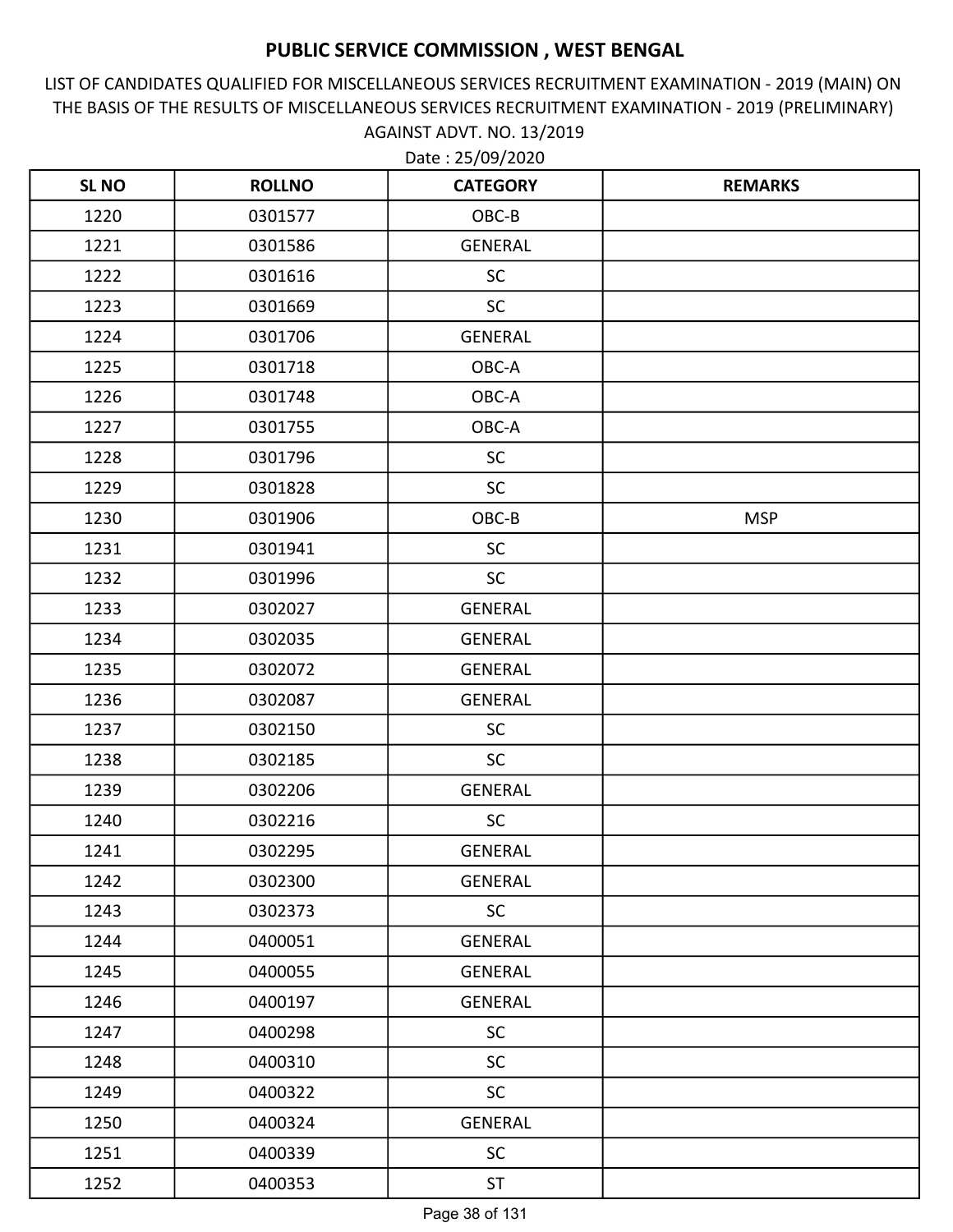LIST OF CANDIDATES QUALIFIED FOR MISCELLANEOUS SERVICES RECRUITMENT EXAMINATION - 2019 (MAIN) ON THE BASIS OF THE RESULTS OF MISCELLANEOUS SERVICES RECRUITMENT EXAMINATION - 2019 (PRELIMINARY) AGAINST ADVT. NO. 13/2019

| <b>SLNO</b> | <b>ROLLNO</b> | <b>CATEGORY</b> | <b>REMARKS</b> |
|-------------|---------------|-----------------|----------------|
| 1253        | 0400416       | OBC-B           |                |
| 1254        | 0400433       | OBC-B           |                |
| 1255        | 0400526       | <b>ST</b>       |                |
| 1256        | 0400596       | <b>GENERAL</b>  |                |
| 1257        | 0400622       | <b>GENERAL</b>  |                |
| 1258        | 0400635       | <b>ST</b>       |                |
| 1259        | 0400662       | <b>GENERAL</b>  |                |
| 1260        | 0400663       | <b>SC</b>       |                |
| 1261        | 0400744       | <b>SC</b>       |                |
| 1262        | 0400746       | <b>GENERAL</b>  |                |
| 1263        | 0400750       | OBC-A           |                |
| 1264        | 0400775       | <b>SC</b>       |                |
| 1265        | 0400777       | <b>GENERAL</b>  |                |
| 1266        | 0400794       | <b>ST</b>       |                |
| 1267        | 0400809       | <b>SC</b>       |                |
| 1268        | 0400812       | OBC-B           |                |
| 1269        | 0400923       | <b>SC</b>       |                |
| 1270        | 0400965       | <b>GENERAL</b>  |                |
| 1271        | 0400985       | <b>SC</b>       |                |
| 1272        | 0401000       | OBC-B           |                |
| 1273        | 0401025       | GENERAL         |                |
| 1274        | 0401049       | <b>GENERAL</b>  |                |
| 1275        | 0401066       | <b>SC</b>       |                |
| 1276        | 0401120       | <b>GENERAL</b>  |                |
| 1277        | 0401196       | GENERAL         |                |
| 1278        | 0401229       | GENERAL         |                |
| 1279        | 0401335       | <b>GENERAL</b>  |                |
| 1280        | 0401347       | <b>SC</b>       |                |
| 1281        | 0401385       | SC              |                |
| 1282        | 0401388       | OBC-B           |                |
| 1283        | 0401398       | <b>SC</b>       |                |
| 1284        | 0401443       | OBC-A           |                |
| 1285        | 0401494       | <b>SC</b>       |                |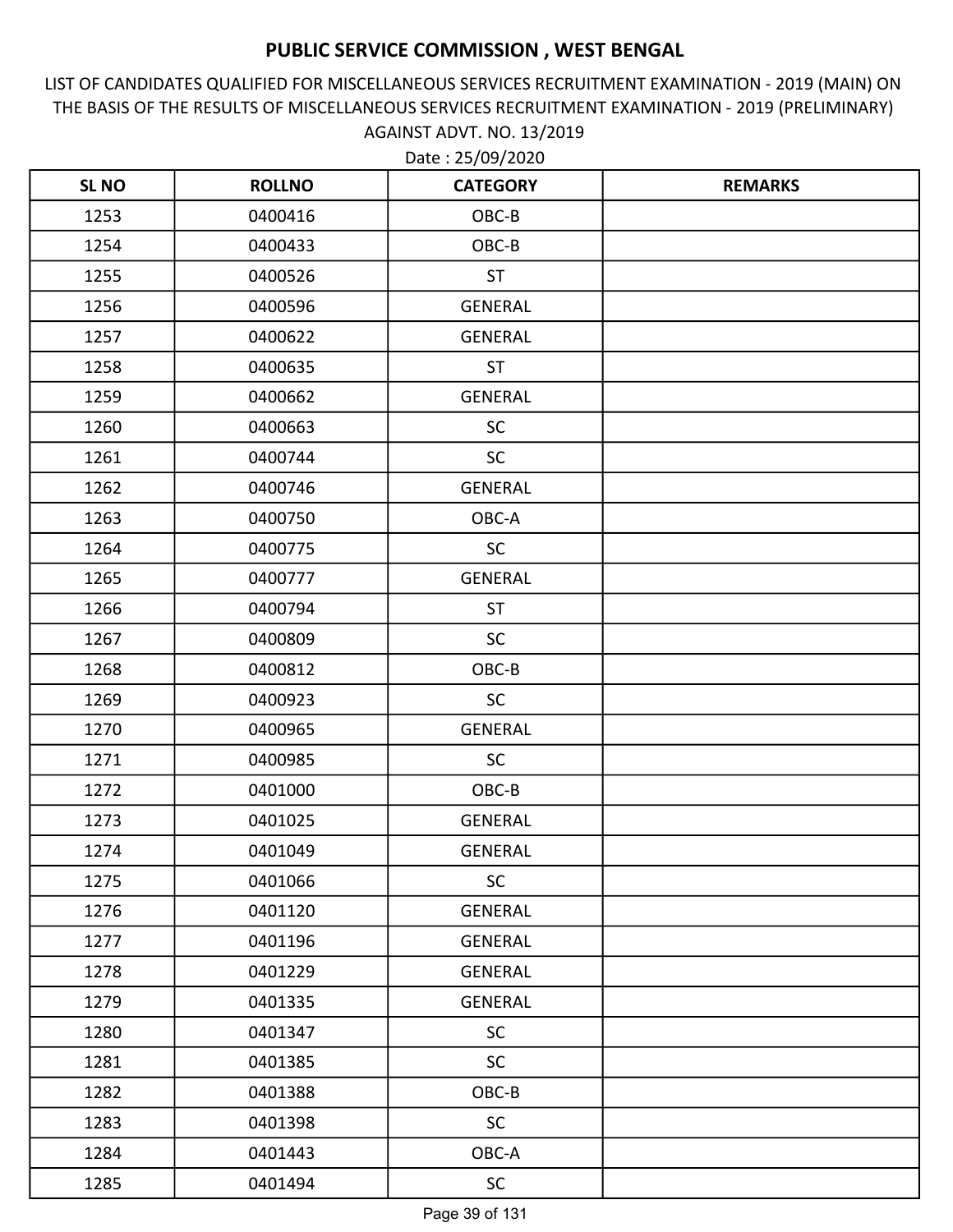LIST OF CANDIDATES QUALIFIED FOR MISCELLANEOUS SERVICES RECRUITMENT EXAMINATION - 2019 (MAIN) ON THE BASIS OF THE RESULTS OF MISCELLANEOUS SERVICES RECRUITMENT EXAMINATION - 2019 (PRELIMINARY) AGAINST ADVT. NO. 13/2019

| <b>SL NO</b> | <b>ROLLNO</b> | <b>CATEGORY</b> | <b>REMARKS</b> |
|--------------|---------------|-----------------|----------------|
| 1286         | 0401499       | <b>GENERAL</b>  |                |
| 1287         | 0401505       | <b>GENERAL</b>  |                |
| 1288         | 0401508       | GENERAL         |                |
| 1289         | 0401516       | <b>GENERAL</b>  |                |
| 1290         | 0401519       | <b>GENERAL</b>  |                |
| 1291         | 0401545       | OBC-B           |                |
| 1292         | 0401548       | <b>SC</b>       |                |
| 1293         | 0401554       | OBC-B           |                |
| 1294         | 0401561       | <b>SC</b>       |                |
| 1295         | 0401590       | OBC-A           |                |
| 1296         | 0401609       | <b>SC</b>       |                |
| 1297         | 0401626       | <b>GENERAL</b>  |                |
| 1298         | 0401634       | <b>GENERAL</b>  |                |
| 1299         | 0401640       | <b>GENERAL</b>  |                |
| 1300         | 0401676       | <b>SC</b>       |                |
| 1301         | 0401728       | OBC-B           |                |
| 1302         | 0401769       | <b>SC</b>       | <b>MSP</b>     |
| 1303         | 0401776       | <b>GENERAL</b>  |                |
| 1304         | 0401796       | <b>SC</b>       |                |
| 1305         | 0401809       | OBC-A           |                |
| 1306         | 0401828       | <b>SC</b>       |                |
| 1307         | 0401829       | OBC-B           |                |
| 1308         | 0401833       | OBC-B           |                |
| 1309         | 0401973       | <b>SC</b>       |                |
| 1310         | 0401987       | <b>GENERAL</b>  |                |
| 1311         | 0402011       | OBC-B           |                |
| 1312         | 0402019       | <b>GENERAL</b>  |                |
| 1313         | 0402056       | OBC-A           |                |
| 1314         | 0402062       | GENERAL         |                |
| 1315         | 0402085       | <b>SC</b>       |                |
| 1316         | 0402089       | <b>ST</b>       |                |
| 1317         | 0402191       | <b>SC</b>       |                |
| 1318         | 0402210       | <b>ST</b>       |                |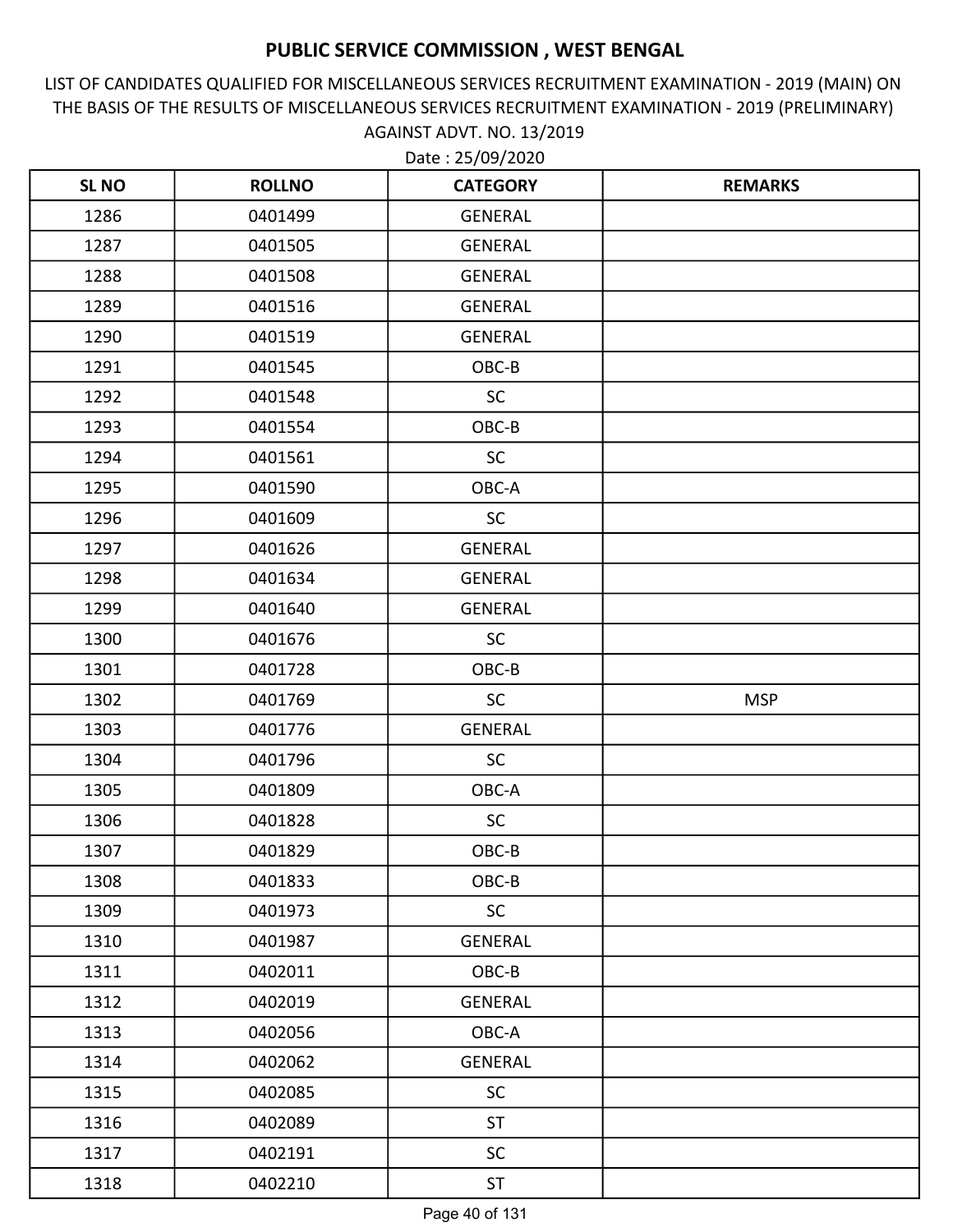LIST OF CANDIDATES QUALIFIED FOR MISCELLANEOUS SERVICES RECRUITMENT EXAMINATION - 2019 (MAIN) ON THE BASIS OF THE RESULTS OF MISCELLANEOUS SERVICES RECRUITMENT EXAMINATION - 2019 (PRELIMINARY) AGAINST ADVT. NO. 13/2019

| <b>SL NO</b> | <b>ROLLNO</b> | <b>CATEGORY</b> | <b>REMARKS</b> |
|--------------|---------------|-----------------|----------------|
| 1319         | 0402213       | OBC-A           |                |
| 1320         | 0402231       | GENERAL         |                |
| 1321         | 0402235       | OBC-B           | <b>MSP</b>     |
| 1322         | 0402243       | <b>SC</b>       |                |
| 1323         | 0402358       | OBC-A           |                |
| 1324         | 0402360       | GENERAL         |                |
| 1325         | 0402363       | OBC-A           |                |
| 1326         | 0402454       | <b>GENERAL</b>  |                |
| 1327         | 0402455       | SC              |                |
| 1328         | 0402460       | OBC-B           |                |
| 1329         | 0402464       | GENERAL         |                |
| 1330         | 0402482       | <b>GENERAL</b>  |                |
| 1331         | 0402546       | SC              |                |
| 1332         | 0402559       | <b>SC</b>       |                |
| 1333         | 0402595       | <b>SC</b>       |                |
| 1334         | 0402633       | <b>GENERAL</b>  |                |
| 1335         | 0402644       | <b>SC</b>       |                |
| 1336         | 0402650       | <b>SC</b>       |                |
| 1337         | 0402705       | <b>SC</b>       |                |
| 1338         | 0402743       | <b>SC</b>       |                |
| 1339         | 0402745       | <b>SC</b>       |                |
| 1340         | 0402785       | OBC-A           |                |
| 1341         | 0402823       | OBC-B           |                |
| 1342         | 0402914       | OBC-A           |                |
| 1343         | 0402928       | OBC-B           |                |
| 1344         | 0402954       | <b>SC</b>       |                |
| 1345         | 0402993       | OBC-B           |                |
| 1346         | 0402994       | OBC-B           |                |
| 1347         | 0403022       | GENERAL         |                |
| 1348         | 0403068       | GENERAL         |                |
| 1349         | 0403104       | OBC-B           |                |
| 1350         | 0403125       | <b>SC</b>       |                |
| 1351         | 0403153       | <b>SC</b>       |                |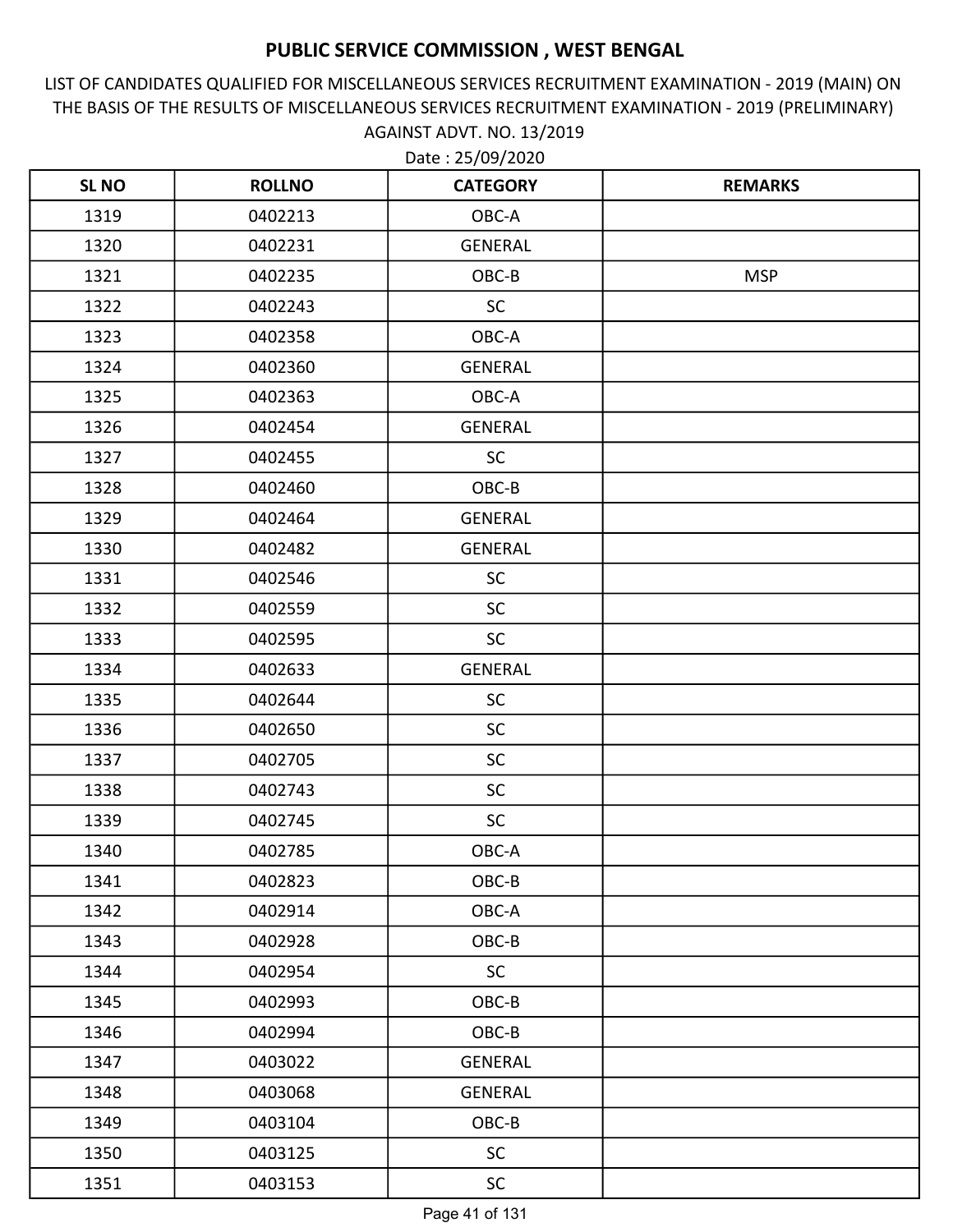LIST OF CANDIDATES QUALIFIED FOR MISCELLANEOUS SERVICES RECRUITMENT EXAMINATION - 2019 (MAIN) ON THE BASIS OF THE RESULTS OF MISCELLANEOUS SERVICES RECRUITMENT EXAMINATION - 2019 (PRELIMINARY) AGAINST ADVT. NO. 13/2019

| <b>SLNO</b> | <b>ROLLNO</b> | <b>CATEGORY</b> | <b>REMARKS</b> |
|-------------|---------------|-----------------|----------------|
| 1352        | 0403164       | OBC-A           |                |
| 1353        | 0403174       | OBC-B           |                |
| 1354        | 0403244       | OBC-B           |                |
| 1355        | 0403286       | OBC-A           |                |
| 1356        | 0403343       | <b>GENERAL</b>  |                |
| 1357        | 0403357       | <b>SC</b>       |                |
| 1358        | 0403360       | <b>GENERAL</b>  |                |
| 1359        | 0403376       | OBC-A           |                |
| 1360        | 0403378       | <b>GENERAL</b>  |                |
| 1361        | 0403402       | <b>SC</b>       |                |
| 1362        | 0403409       | OBC-B           |                |
| 1363        | 0403415       | <b>SC</b>       |                |
| 1364        | 0403426       | <b>GENERAL</b>  |                |
| 1365        | 0403457       | <b>SC</b>       |                |
| 1366        | 0403460       | <b>GENERAL</b>  |                |
| 1367        | 0403461       | OBC-A           |                |
| 1368        | 0403462       | <b>GENERAL</b>  |                |
| 1369        | 0403510       | <b>GENERAL</b>  |                |
| 1370        | 0403551       | <b>SC</b>       |                |
| 1371        | 0403578       | <b>SC</b>       |                |
| 1372        | 0403585       | OBC-A           |                |
| 1373        | 0403589       | OBC-A           |                |
| 1374        | 0403596       | <b>SC</b>       | <b>MSP</b>     |
| 1375        | 0403670       | GENERAL         |                |
| 1376        | 0403675       | OBC-B           |                |
| 1377        | 0403773       | <b>SC</b>       |                |
| 1378        | 0403786       | <b>GENERAL</b>  |                |
| 1379        | 0403818       | OBC-B           |                |
| 1380        | 0403917       | <b>SC</b>       |                |
| 1381        | 0403923       | <b>GENERAL</b>  |                |
| 1382        | 0403947       | <b>SC</b>       |                |
| 1383        | 0403961       | <b>SC</b>       |                |
| 1384        | 0403970       | <b>SC</b>       |                |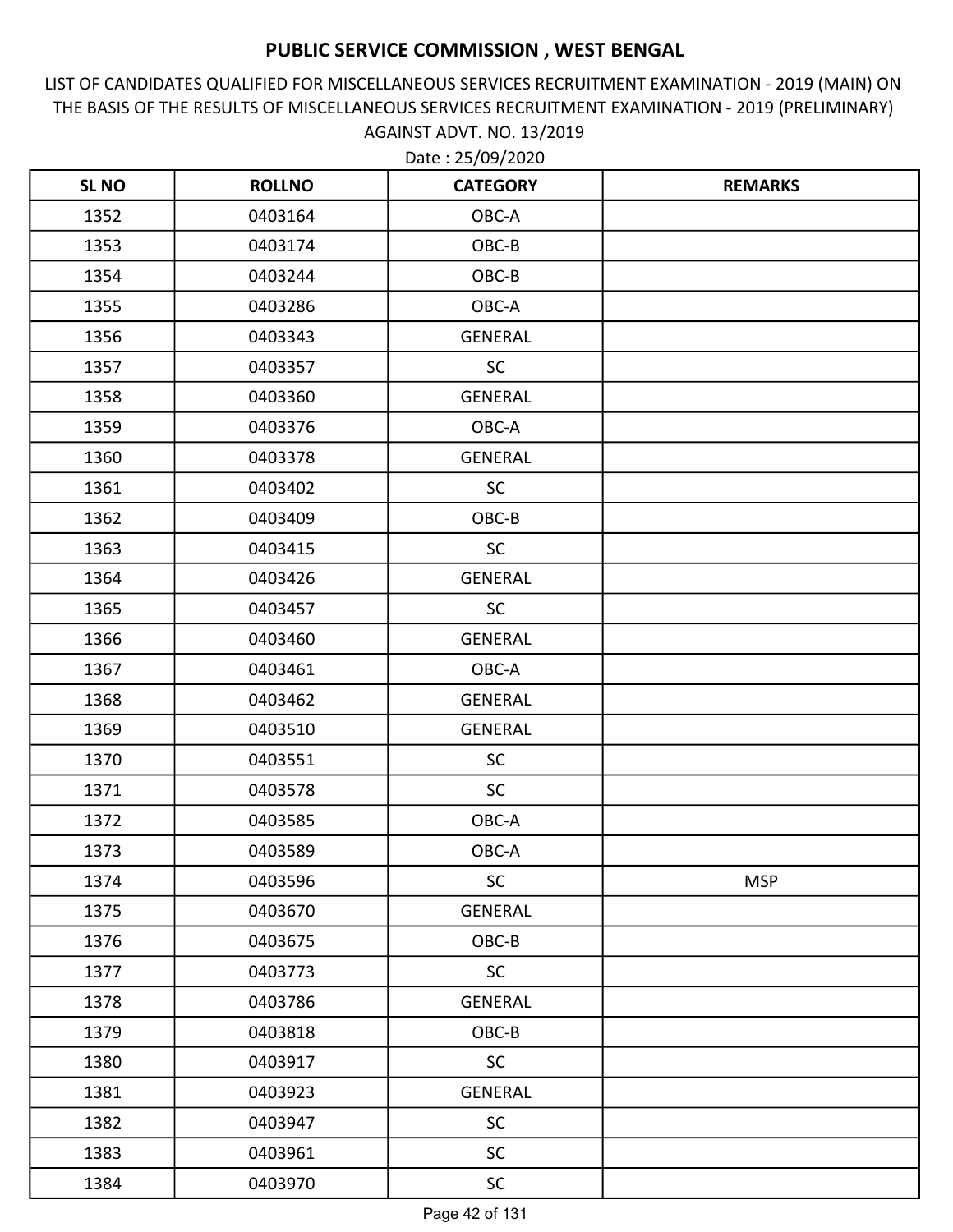LIST OF CANDIDATES QUALIFIED FOR MISCELLANEOUS SERVICES RECRUITMENT EXAMINATION - 2019 (MAIN) ON THE BASIS OF THE RESULTS OF MISCELLANEOUS SERVICES RECRUITMENT EXAMINATION - 2019 (PRELIMINARY) AGAINST ADVT. NO. 13/2019

| <b>SL NO</b> | <b>ROLLNO</b> | <b>CATEGORY</b> | <b>REMARKS</b> |
|--------------|---------------|-----------------|----------------|
| 1385         | 0404024       | <b>GENERAL</b>  |                |
| 1386         | 0404029       | <b>GENERAL</b>  |                |
| 1387         | 0404030       | <b>SC</b>       |                |
| 1388         | 0404042       | <b>SC</b>       |                |
| 1389         | 0404073       | SC              |                |
| 1390         | 0404085       | <b>GENERAL</b>  |                |
| 1391         | 0404093       | <b>SC</b>       |                |
| 1392         | 0404156       | OBC-A           |                |
| 1393         | 0404159       | <b>ST</b>       |                |
| 1394         | 0404189       | <b>GENERAL</b>  |                |
| 1395         | 0404191       | <b>GENERAL</b>  |                |
| 1396         | 0404209       | <b>GENERAL</b>  |                |
| 1397         | 0404229       | OBC-B           |                |
| 1398         | 0404238       | <b>GENERAL</b>  |                |
| 1399         | 0404257       | OBC-B           |                |
| 1400         | 0404264       | OBC-B           |                |
| 1401         | 0404285       | <b>SC</b>       |                |
| 1402         | 0404317       | SC              |                |
| 1403         | 0404357       | <b>SC</b>       |                |
| 1404         | 0404364       | SC              |                |
| 1405         | 0404400       | <b>GENERAL</b>  |                |
| 1406         | 0404415       | OBC-B           |                |
| 1407         | 0404419       | <b>GENERAL</b>  |                |
| 1408         | 0404428       | <b>SC</b>       |                |
| 1409         | 0404545       | <b>GENERAL</b>  |                |
| 1410         | 0404582       | GENERAL         |                |
| 1411         | 0404599       | <b>SC</b>       |                |
| 1412         | 0404608       | OBC-A           |                |
| 1413         | 0404617       | <b>SC</b>       |                |
| 1414         | 0404646       | <b>SC</b>       |                |
| 1415         | 0404648       | <b>SC</b>       |                |
| 1416         | 0404671       | $OBC-B$         |                |
| 1417         | 0404684       | GENERAL         |                |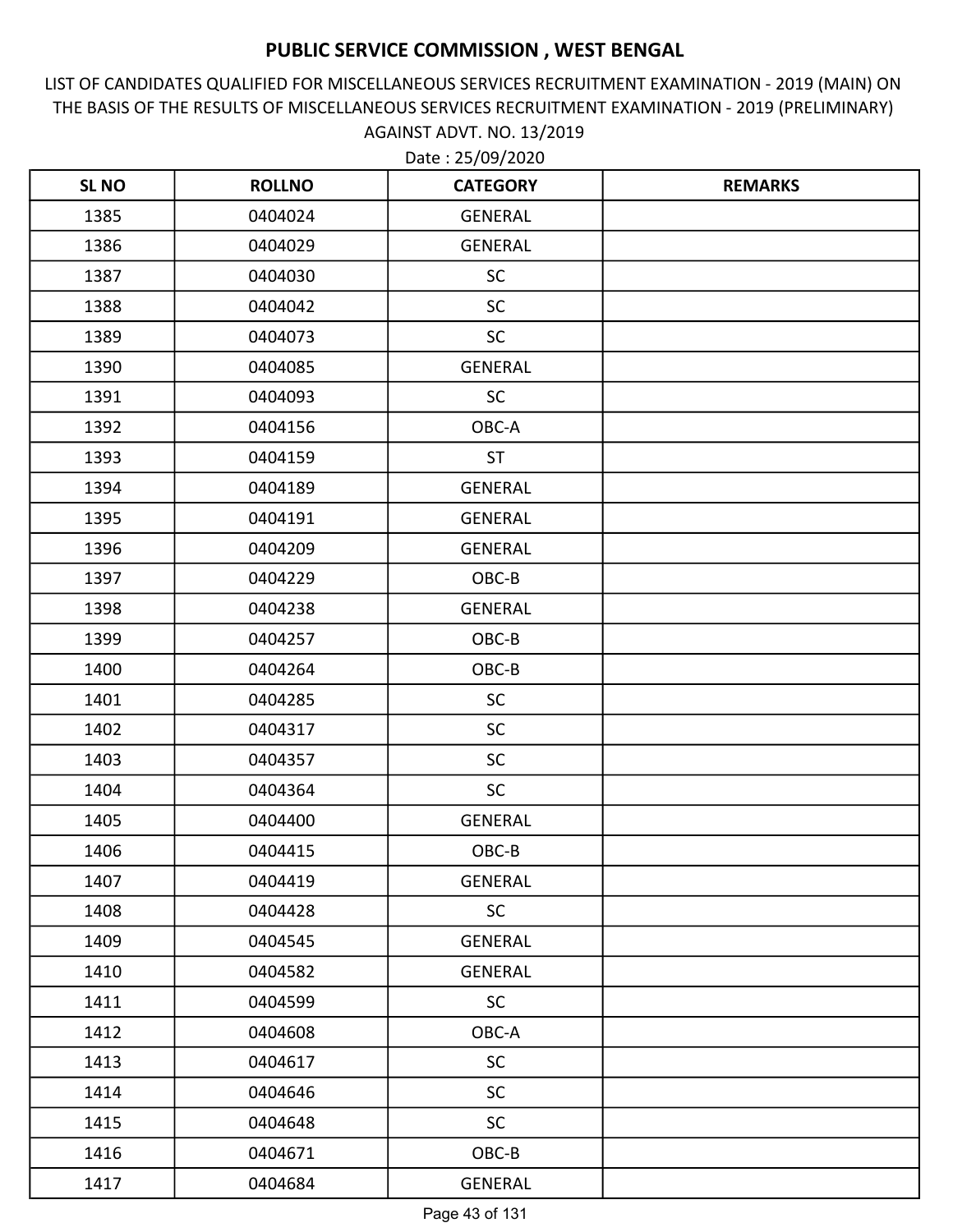LIST OF CANDIDATES QUALIFIED FOR MISCELLANEOUS SERVICES RECRUITMENT EXAMINATION - 2019 (MAIN) ON THE BASIS OF THE RESULTS OF MISCELLANEOUS SERVICES RECRUITMENT EXAMINATION - 2019 (PRELIMINARY) AGAINST ADVT. NO. 13/2019

| <b>SLNO</b> | <b>ROLLNO</b> | <b>CATEGORY</b> | <b>REMARKS</b> |
|-------------|---------------|-----------------|----------------|
| 1418        | 0404702       | OBC-A           |                |
| 1419        | 0404731       | OBC-B           |                |
| 1420        | 0404755       | <b>SC</b>       |                |
| 1421        | 0404842       | <b>SC</b>       |                |
| 1422        | 0404872       | <b>GENERAL</b>  |                |
| 1423        | 0404887       | SC              |                |
| 1424        | 0404919       | OBC-B           |                |
| 1425        | 0404930       | OBC-B           | <b>MSP</b>     |
| 1426        | 0404947       | <b>SC</b>       |                |
| 1427        | 0404952       | SC              |                |
| 1428        | 0404966       | <b>SC</b>       |                |
| 1429        | 0405022       | <b>GENERAL</b>  |                |
| 1430        | 0405036       | <b>SC</b>       |                |
| 1431        | 0405039       | OBC-A           |                |
| 1432        | 0405103       | OBC-B           | <b>MSP</b>     |
| 1433        | 0405109       | <b>SC</b>       |                |
| 1434        | 0405139       | OBC-B           |                |
| 1435        | 0405186       | <b>SC</b>       |                |
| 1436        | 0405201       | <b>SC</b>       |                |
| 1437        | 0405209       | <b>SC</b>       |                |
| 1438        | 0405211       | OBC-B           |                |
| 1439        | 0405286       | OBC-A           |                |
| 1440        | 0405288       | <b>GENERAL</b>  |                |
| 1441        | 0405311       | GENERAL         |                |
| 1442        | 0405326       | GENERAL         |                |
| 1443        | 0405331       | OBC-A           |                |
| 1444        | 0405338       | OBC-B           |                |
| 1445        | 0405342       | <b>SC</b>       |                |
| 1446        | 0405346       | GENERAL         |                |
| 1447        | 0405356       | GENERAL         |                |
| 1448        | 0405382       | OBC-B           |                |
| 1449        | 0405389       | GENERAL         |                |
| 1450        | 0405395       | GENERAL         |                |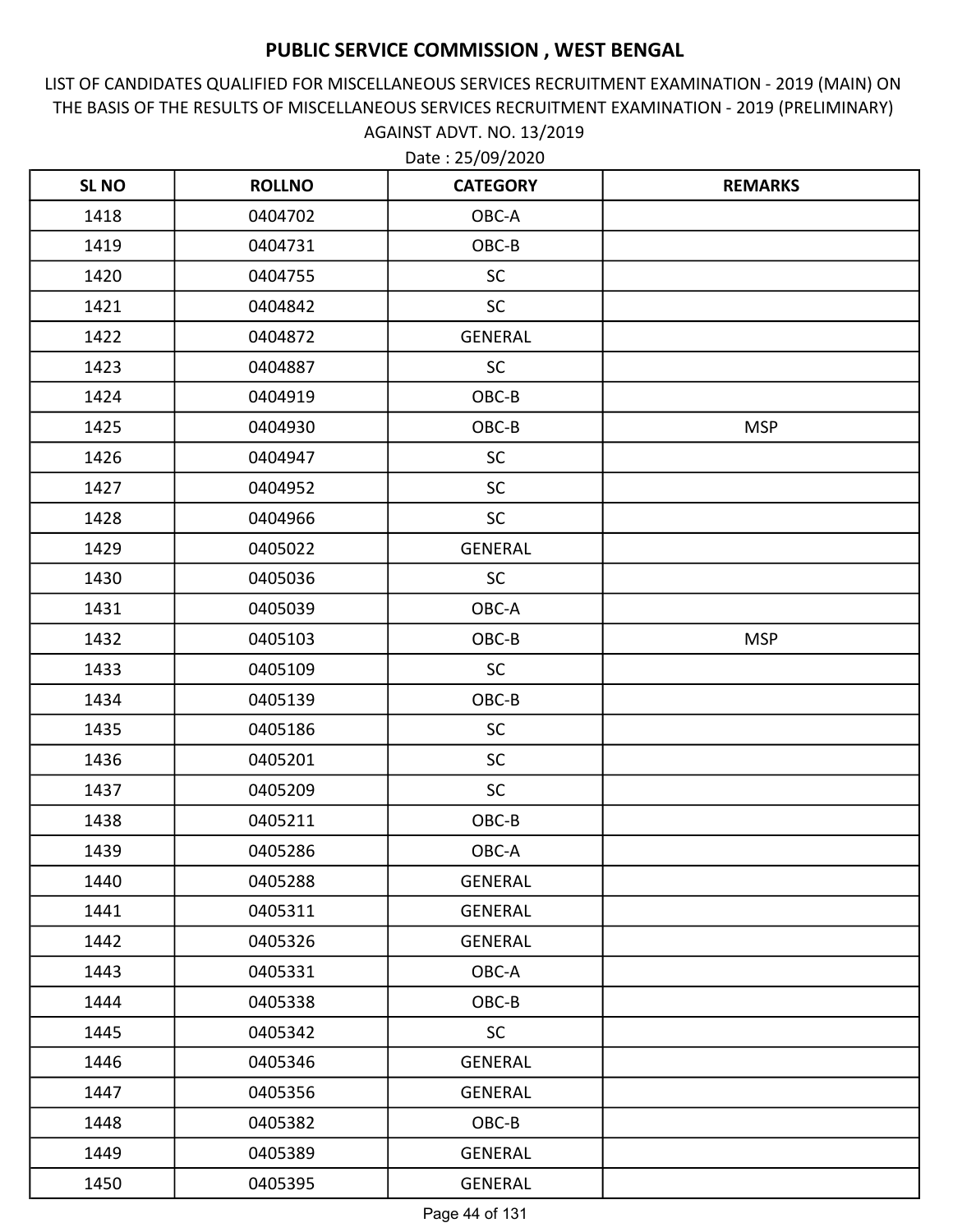LIST OF CANDIDATES QUALIFIED FOR MISCELLANEOUS SERVICES RECRUITMENT EXAMINATION - 2019 (MAIN) ON THE BASIS OF THE RESULTS OF MISCELLANEOUS SERVICES RECRUITMENT EXAMINATION - 2019 (PRELIMINARY) AGAINST ADVT. NO. 13/2019

| <b>SL NO</b> | <b>ROLLNO</b> | <b>CATEGORY</b> | <b>REMARKS</b> |
|--------------|---------------|-----------------|----------------|
| 1451         | 0405396       | GENERAL         |                |
| 1452         | 0405402       | <b>SC</b>       |                |
| 1453         | 0405410       | GENERAL         |                |
| 1454         | 0405413       | OBC-A           |                |
| 1455         | 0405423       | <b>GENERAL</b>  |                |
| 1456         | 0405486       | <b>GENERAL</b>  |                |
| 1457         | 0405487       | OBC-B           |                |
| 1458         | 0405493       | <b>SC</b>       |                |
| 1459         | 0405548       | OBC-A           |                |
| 1460         | 0405573       | <b>SC</b>       |                |
| 1461         | 0405626       | <b>SC</b>       |                |
| 1462         | 0405647       | <b>GENERAL</b>  |                |
| 1463         | 0405654       | OBC-A           |                |
| 1464         | 0405672       | <b>GENERAL</b>  |                |
| 1465         | 0405693       | GENERAL         |                |
| 1466         | 0405710       | OBC-B           |                |
| 1467         | 0405728       | GENERAL         |                |
| 1468         | 0405733       | <b>GENERAL</b>  |                |
| 1469         | 0405813       | <b>SC</b>       |                |
| 1470         | 0405817       | GENERAL         |                |
| 1471         | 0405852       | OBC-A           |                |
| 1472         | 0405877       | <b>GENERAL</b>  |                |
| 1473         | 0405889       | <b>SC</b>       |                |
| 1474         | 0406030       | OBC-A           |                |
| 1475         | 0406045       | <b>GENERAL</b>  | <b>MSP</b>     |
| 1476         | 0406083       | OBC-A           |                |
| 1477         | 0406086       | <b>SC</b>       |                |
| 1478         | 0406095       | <b>ST</b>       |                |
| 1479         | 0406100       | GENERAL         |                |
| 1480         | 0406136       | OBC-B           |                |
| 1481         | 0406151       | OBC-B           |                |
| 1482         | 0406155       | GENERAL         |                |
| 1483         | 0406159       | <b>SC</b>       |                |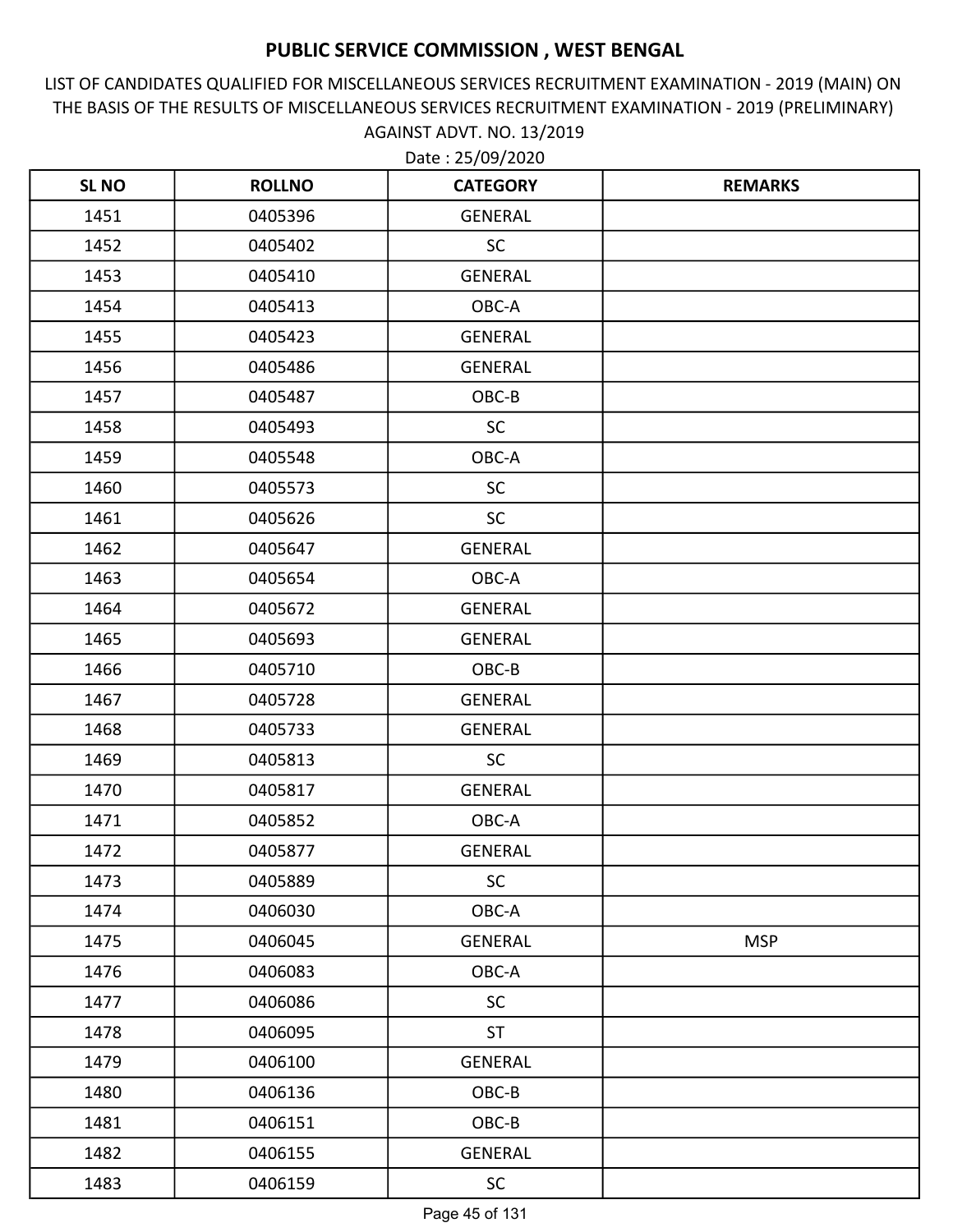LIST OF CANDIDATES QUALIFIED FOR MISCELLANEOUS SERVICES RECRUITMENT EXAMINATION - 2019 (MAIN) ON THE BASIS OF THE RESULTS OF MISCELLANEOUS SERVICES RECRUITMENT EXAMINATION - 2019 (PRELIMINARY) AGAINST ADVT. NO. 13/2019

| <b>SLNO</b> | <b>ROLLNO</b> | <b>CATEGORY</b> | <b>REMARKS</b> |
|-------------|---------------|-----------------|----------------|
| 1484        | 0406162       | OBC-A           |                |
| 1485        | 0406169       | <b>SC</b>       |                |
| 1486        | 0406171       | <b>GENERAL</b>  |                |
| 1487        | 0406190       | <b>SC</b>       |                |
| 1488        | 0406192       | <b>GENERAL</b>  |                |
| 1489        | 0406202       | <b>SC</b>       |                |
| 1490        | 0406225       | OBC-B           |                |
| 1491        | 0406236       | <b>SC</b>       |                |
| 1492        | 0406242       | <b>SC</b>       |                |
| 1493        | 0406245       | <b>ST</b>       |                |
| 1494        | 0406260       | <b>SC</b>       |                |
| 1495        | 0406273       | <b>SC</b>       |                |
| 1496        | 0406317       | <b>GENERAL</b>  |                |
| 1497        | 0406330       | <b>GENERAL</b>  |                |
| 1498        | 0406451       | <b>GENERAL</b>  |                |
| 1499        | 0406531       | <b>GENERAL</b>  | <b>MSP</b>     |
| 1500        | 0406541       | <b>SC</b>       |                |
| 1501        | 0406550       | <b>GENERAL</b>  |                |
| 1502        | 0406555       | <b>SC</b>       |                |
| 1503        | 0406563       | <b>SC</b>       |                |
| 1504        | 0406567       | <b>GENERAL</b>  |                |
| 1505        | 0406580       | <b>GENERAL</b>  |                |
| 1506        | 0406595       | GENERAL         |                |
| 1507        | 0406623       | GENERAL         |                |
| 1508        | 0406644       | GENERAL         |                |
| 1509        | 0406646       | OBC-A           |                |
| 1510        | 0406650       | <b>SC</b>       |                |
| 1511        | 0406651       | <b>SC</b>       |                |
| 1512        | 0406659       | OBC-B           |                |
| 1513        | 0406720       | <b>GENERAL</b>  |                |
| 1514        | 0406764       | <b>SC</b>       |                |
| 1515        | 0406765       | <b>SC</b>       |                |
| 1516        | 0406777       | OBC-A           |                |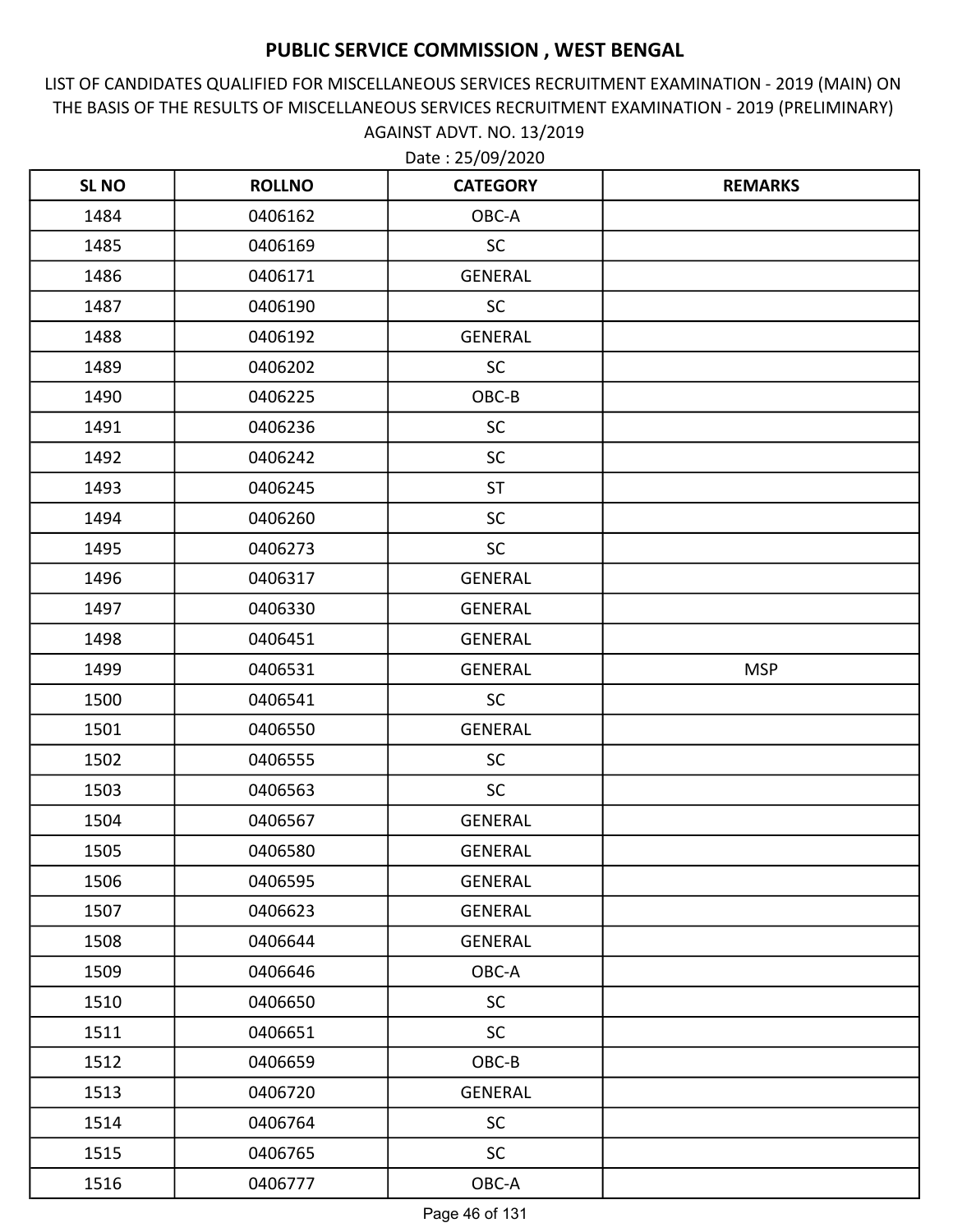LIST OF CANDIDATES QUALIFIED FOR MISCELLANEOUS SERVICES RECRUITMENT EXAMINATION - 2019 (MAIN) ON THE BASIS OF THE RESULTS OF MISCELLANEOUS SERVICES RECRUITMENT EXAMINATION - 2019 (PRELIMINARY) AGAINST ADVT. NO. 13/2019

| <b>SLNO</b> | <b>ROLLNO</b> | <b>CATEGORY</b> | <b>REMARKS</b> |
|-------------|---------------|-----------------|----------------|
| 1517        | 0406799       | OBC-B           |                |
| 1518        | 0406803       | OBC-B           |                |
| 1519        | 0406816       | <b>ST</b>       |                |
| 1520        | 0406819       | <b>GENERAL</b>  |                |
| 1521        | 0406852       | <b>GENERAL</b>  |                |
| 1522        | 0406887       | <b>GENERAL</b>  |                |
| 1523        | 0406910       | <b>SC</b>       |                |
| 1524        | 0406918       | <b>GENERAL</b>  |                |
| 1525        | 0406936       | <b>SC</b>       |                |
| 1526        | 0406940       | OBC-B           |                |
| 1527        | 0406962       | GENERAL         |                |
| 1528        | 0407024       | OBC-A           |                |
| 1529        | 0407025       | <b>SC</b>       |                |
| 1530        | 0407122       | OBC-A           |                |
| 1531        | 0407163       | OBC-B           |                |
| 1532        | 0407171       | OBC-A           |                |
| 1533        | 0407179       | <b>SC</b>       |                |
| 1534        | 0407198       | OBC-A           |                |
| 1535        | 0407257       | <b>GENERAL</b>  |                |
| 1536        | 0407269       | <b>GENERAL</b>  |                |
| 1537        | 0407270       | <b>SC</b>       |                |
| 1538        | 0407296       | <b>GENERAL</b>  |                |
| 1539        | 0407307       | <b>SC</b>       |                |
| 1540        | 0407310       | OBC-B           |                |
| 1541        | 0407316       | <b>SC</b>       |                |
| 1542        | 0407372       | OBC-B           |                |
| 1543        | 0407405       | <b>GENERAL</b>  |                |
| 1544        | 0407406       | GENERAL         |                |
| 1545        | 0407422       | <b>GENERAL</b>  |                |
| 1546        | 0407490       | <b>SC</b>       |                |
| 1547        | 0407497       | OBC-B           |                |
| 1548        | 0407548       | GENERAL         |                |
| 1549        | 0407678       | <b>GENERAL</b>  |                |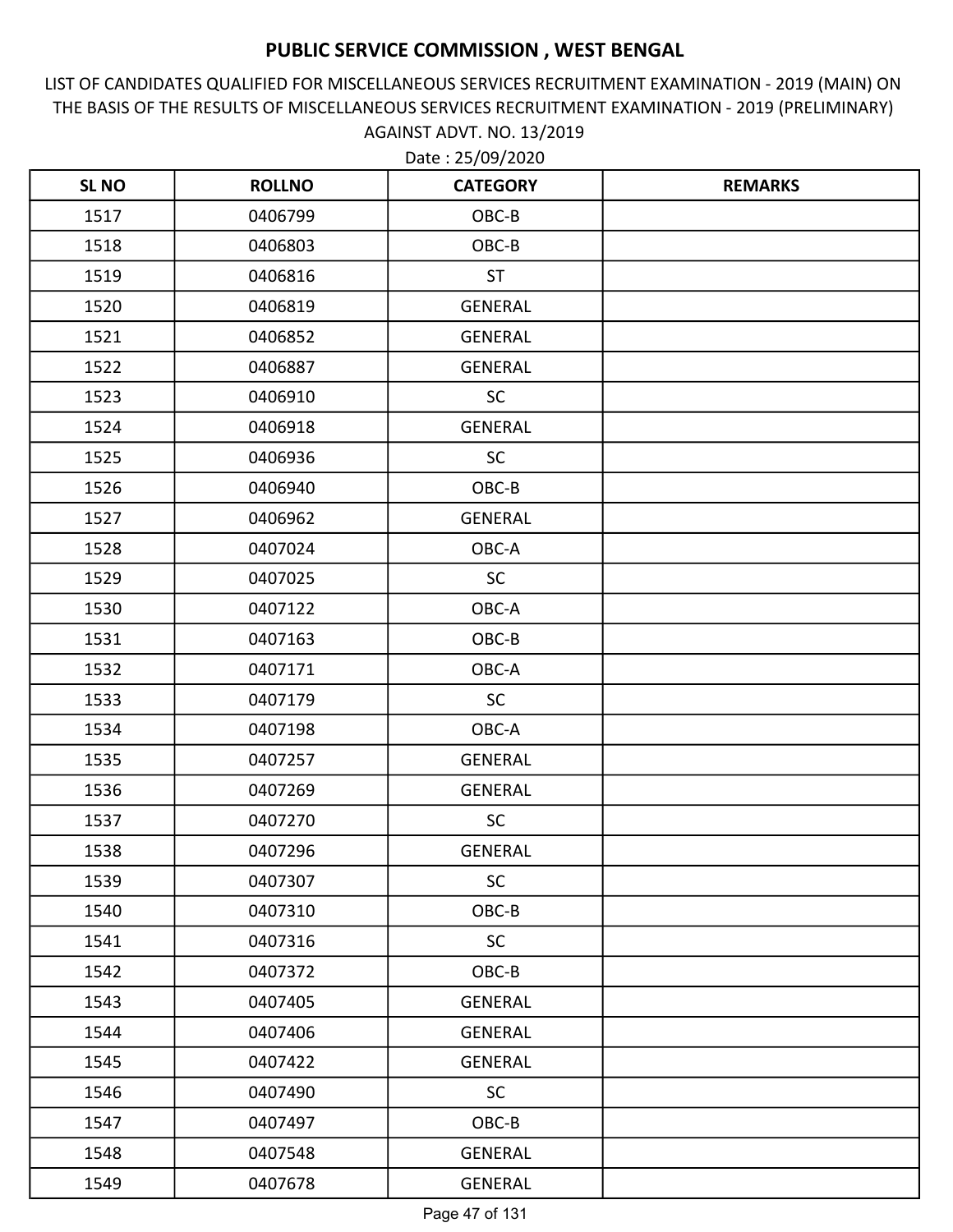LIST OF CANDIDATES QUALIFIED FOR MISCELLANEOUS SERVICES RECRUITMENT EXAMINATION - 2019 (MAIN) ON THE BASIS OF THE RESULTS OF MISCELLANEOUS SERVICES RECRUITMENT EXAMINATION - 2019 (PRELIMINARY) AGAINST ADVT. NO. 13/2019

| <b>SLNO</b> | <b>ROLLNO</b> | <b>CATEGORY</b> | <b>REMARKS</b> |
|-------------|---------------|-----------------|----------------|
| 1550        | 0407796       | <b>GENERAL</b>  |                |
| 1551        | 0407856       | OBC-B           |                |
| 1552        | 0407881       | OBC-B           |                |
| 1553        | 0407899       | OBC-B           |                |
| 1554        | 0407906       | OBC-A           |                |
| 1555        | 0407954       | <b>SC</b>       |                |
| 1556        | 0407957       | OBC-B           |                |
| 1557        | 0407981       | OBC-B           |                |
| 1558        | 0408010       | <b>GENERAL</b>  |                |
| 1559        | 0408025       | <b>SC</b>       |                |
| 1560        | 0408052       | GENERAL         |                |
| 1561        | 0408059       | OBC-A           |                |
| 1562        | 0408062       | OBC-B           |                |
| 1563        | 0408071       | OBC-A           |                |
| 1564        | 0408084       | <b>GENERAL</b>  |                |
| 1565        | 0408095       | <b>GENERAL</b>  |                |
| 1566        | 0408137       | OBC-B           |                |
| 1567        | 0408183       | <b>SC</b>       |                |
| 1568        | 0408209       | <b>GENERAL</b>  |                |
| 1569        | 0408220       | OBC-A           |                |
| 1570        | 0408226       | OBC-B           |                |
| 1571        | 0408237       | <b>SC</b>       |                |
| 1572        | 0408238       | <b>SC</b>       |                |
| 1573        | 0408281       | <b>SC</b>       |                |
| 1574        | 0408303       | <b>GENERAL</b>  |                |
| 1575        | 0408310       | <b>SC</b>       |                |
| 1576        | 0408314       | <b>GENERAL</b>  |                |
| 1577        | 0408337       | OBC-B           |                |
| 1578        | 0408443       | OBC-B           |                |
| 1579        | 0408480       | <b>SC</b>       |                |
| 1580        | 0408609       | <b>GENERAL</b>  |                |
| 1581        | 0408733       | OBC-A           |                |
| 1582        | 0408753       | <b>SC</b>       |                |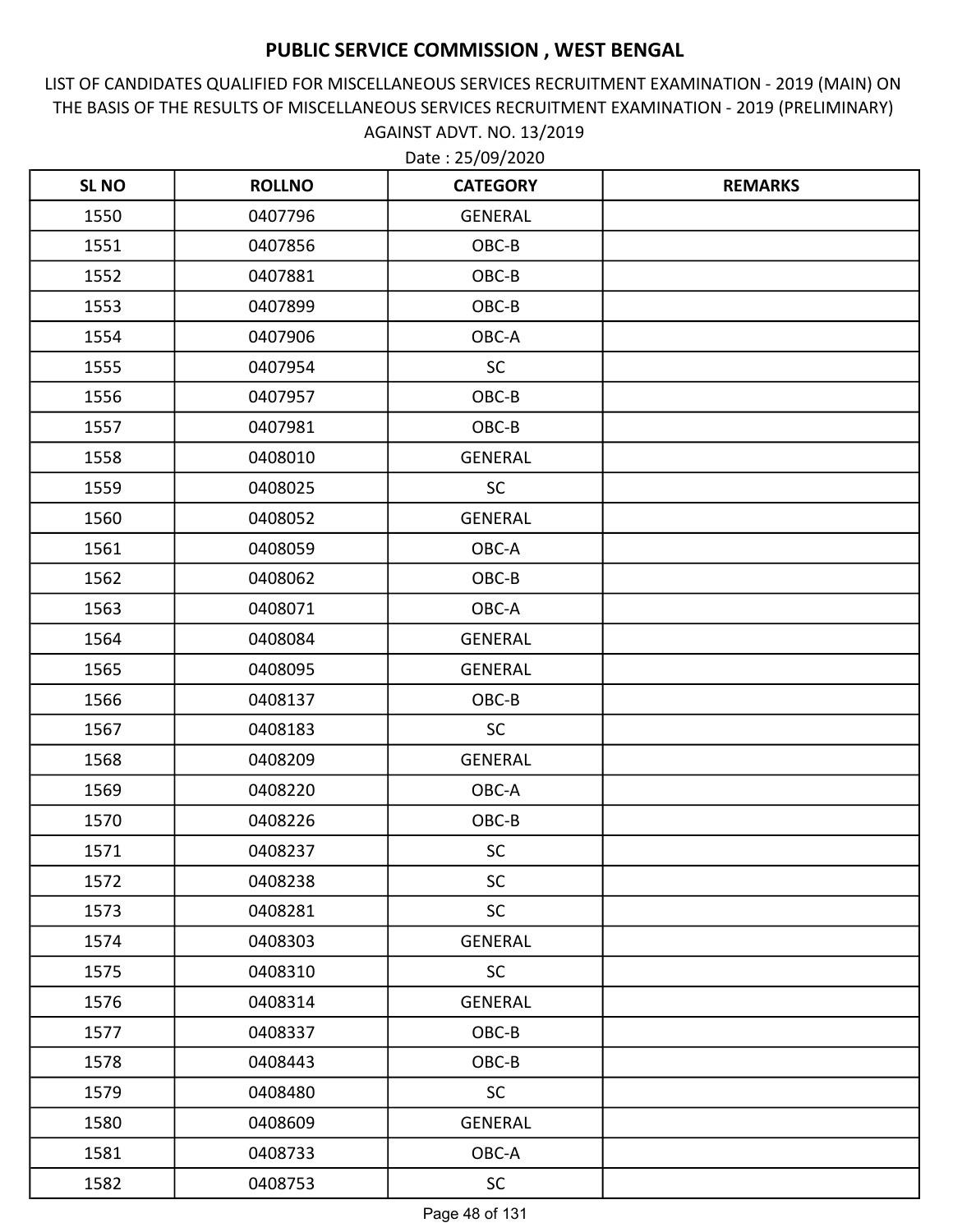LIST OF CANDIDATES QUALIFIED FOR MISCELLANEOUS SERVICES RECRUITMENT EXAMINATION - 2019 (MAIN) ON THE BASIS OF THE RESULTS OF MISCELLANEOUS SERVICES RECRUITMENT EXAMINATION - 2019 (PRELIMINARY) AGAINST ADVT. NO. 13/2019 Date : 25/09/2020

| <b>SLNO</b> | <b>ROLLNO</b> | <b>CATEGORY</b> | <b>REMARKS</b> |
|-------------|---------------|-----------------|----------------|
| 1583        | 0408770       | <b>SC</b>       |                |
| 1584        | 0408824       | OBC-A           |                |
| 1585        | 0408827       | <b>SC</b>       |                |
| 1586        | 0408869       | <b>SC</b>       |                |
| 1587        | 0408888       | <b>SC</b>       |                |
| 1588        | 0408901       | <b>GENERAL</b>  |                |
| 1589        | 0408911       | OBC-A           |                |
| 1590        | 0408918       | OBC-B           |                |
| 1591        | 0408941       | OBC-B           |                |
| 1592        | 0409027       | <b>GENERAL</b>  |                |
| 1593        | 0409037       | <b>SC</b>       |                |
| 1594        | 0409052       | OBC-B           |                |
| 1595        | 0409071       | <b>GENERAL</b>  |                |
| 1596        | 0409084       | <b>SC</b>       |                |
| 1597        | 0409085       | OBC-B           |                |
| 1598        | 0409111       | <b>SC</b>       |                |
| 1599        | 0409135       | OBC-A           |                |
| 1600        | 0409163       | <b>SC</b>       |                |
| 1601        | 0409190       | <b>SC</b>       |                |
| 1602        | 0409192       | GENERAL         |                |
| 1603        | 0409193       | <b>SC</b>       |                |
| 1604        | 0409234       | <b>ST</b>       |                |
| 1605        | 0409280       | <b>SC</b>       |                |
| 1606        | 0409290       | GENERAL         |                |
| 1607        | 0409322       | <b>GENERAL</b>  |                |
| 1608        | 0409385       | <b>SC</b>       |                |
| 1609        | 0409402       | <b>GENERAL</b>  |                |
| 1610        | 0409455       | GENERAL         |                |
| 1611        | 0409519       | GENERAL         |                |
| 1612        | 0409530       | OBC-B           |                |
| 1613        | 0409543       | OBC-B           |                |
| 1614        | 0409544       | <b>SC</b>       |                |
| 1615        | 0409572       | <b>SC</b>       |                |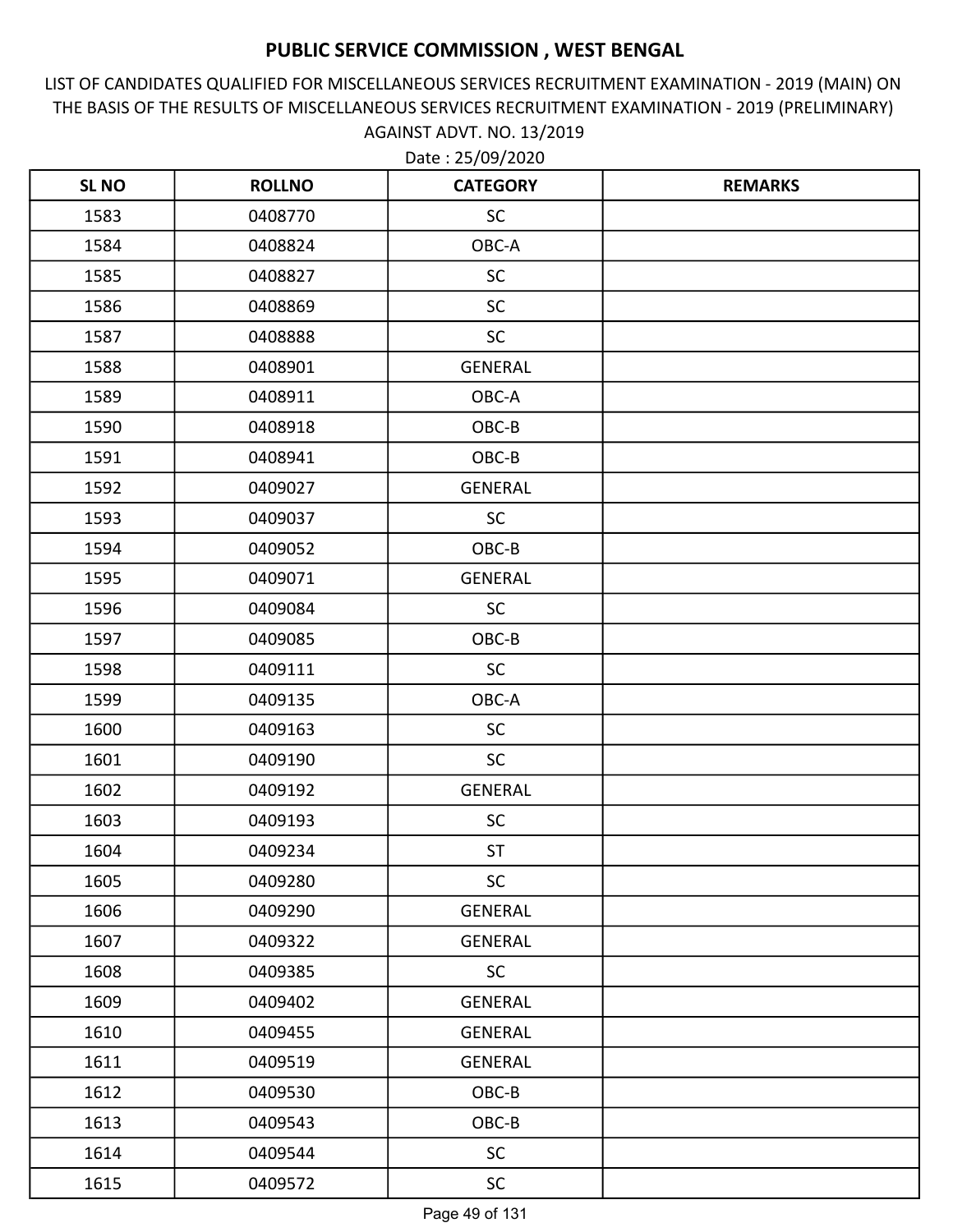LIST OF CANDIDATES QUALIFIED FOR MISCELLANEOUS SERVICES RECRUITMENT EXAMINATION - 2019 (MAIN) ON THE BASIS OF THE RESULTS OF MISCELLANEOUS SERVICES RECRUITMENT EXAMINATION - 2019 (PRELIMINARY) AGAINST ADVT. NO. 13/2019 Date : 25/09/2020

| <b>SL NO</b> | <b>ROLLNO</b> | <b>CATEGORY</b> | <b>REMARKS</b> |
|--------------|---------------|-----------------|----------------|
| 1616         | 0409575       | <b>SC</b>       |                |
| 1617         | 0409580       | <b>GENERAL</b>  |                |
| 1618         | 0409615       | <b>SC</b>       |                |
| 1619         | 0409651       | <b>SC</b>       |                |
| 1620         | 0409683       | <b>GENERAL</b>  |                |
| 1621         | 0409684       | OBC-B           |                |
| 1622         | 0409686       | <b>SC</b>       |                |
| 1623         | 0409701       | <b>SC</b>       |                |
| 1624         | 0409740       | <b>GENERAL</b>  |                |
| 1625         | 0409755       | <b>SC</b>       |                |
| 1626         | 0409770       | <b>GENERAL</b>  |                |
| 1627         | 0409771       | <b>GENERAL</b>  |                |
| 1628         | 0409779       | OBC-B           |                |
| 1629         | 0409791       | OBC-A           |                |
| 1630         | 0409811       | OBC-A           |                |
| 1631         | 0409835       | <b>GENERAL</b>  |                |
| 1632         | 0409916       | <b>GENERAL</b>  |                |
| 1633         | 0409930       | <b>GENERAL</b>  |                |
| 1634         | 0409966       | <b>SC</b>       |                |
| 1635         | 0409987       | <b>GENERAL</b>  |                |
| 1636         | 0410016       | <b>SC</b>       |                |
| 1637         | 0410036       | <b>SC</b>       |                |
| 1638         | 0410054       | GENERAL         |                |
| 1639         | 0410090       | <b>SC</b>       |                |
| 1640         | 0410110       | OBC-A           |                |
| 1641         | 0410125       | OBC-B           |                |
| 1642         | 0410167       | <b>SC</b>       |                |
| 1643         | 0410180       | OBC-B           |                |
| 1644         | 0410203       | <b>SC</b>       |                |
| 1645         | 0410239       | OBC-B           |                |
| 1646         | 0410309       | <b>SC</b>       |                |
| 1647         | 0410312       | <b>SC</b>       |                |
| 1648         | 0410316       | <b>GENERAL</b>  |                |

Page 50 of 131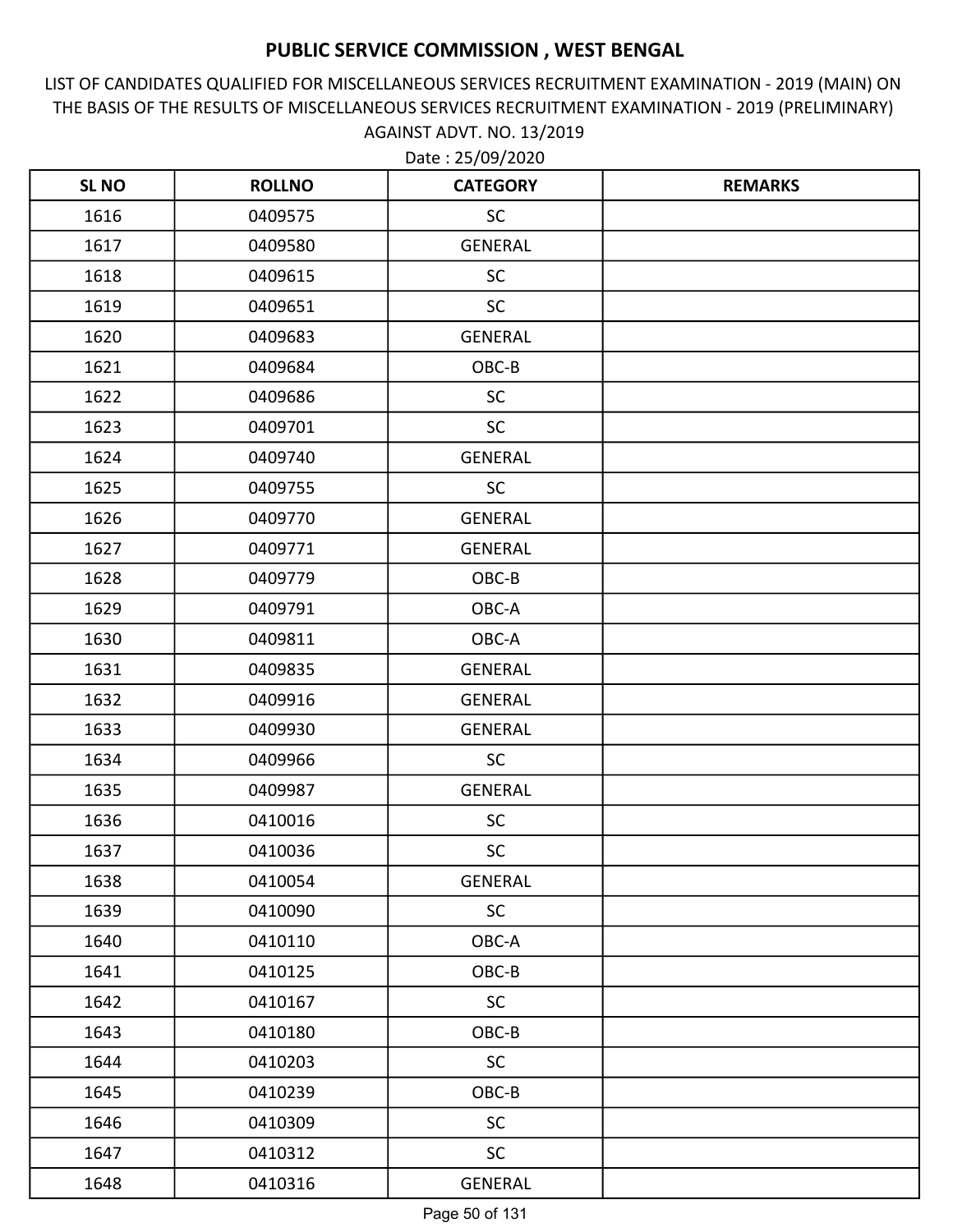LIST OF CANDIDATES QUALIFIED FOR MISCELLANEOUS SERVICES RECRUITMENT EXAMINATION - 2019 (MAIN) ON THE BASIS OF THE RESULTS OF MISCELLANEOUS SERVICES RECRUITMENT EXAMINATION - 2019 (PRELIMINARY) AGAINST ADVT. NO. 13/2019

| <b>SLNO</b> | <b>ROLLNO</b> | <b>CATEGORY</b> | <b>REMARKS</b> |
|-------------|---------------|-----------------|----------------|
| 1649        | 0410349       | <b>ST</b>       |                |
| 1650        | 0410355       | <b>SC</b>       |                |
| 1651        | 0410358       | OBC-A           |                |
| 1652        | 0410396       | <b>GENERAL</b>  |                |
| 1653        | 0410409       | <b>GENERAL</b>  |                |
| 1654        | 0410426       | OBC-B           |                |
| 1655        | 0410457       | OBC-B           |                |
| 1656        | 0410524       | <b>GENERAL</b>  |                |
| 1657        | 0410527       | <b>ST</b>       |                |
| 1658        | 0410556       | OBC-B           |                |
| 1659        | 0410592       | <b>GENERAL</b>  |                |
| 1660        | 0410618       | <b>GENERAL</b>  |                |
| 1661        | 0410639       | <b>GENERAL</b>  |                |
| 1662        | 0410685       | <b>GENERAL</b>  |                |
| 1663        | 0410686       | OBC-B           |                |
| 1664        | 0410702       | OBC-A           |                |
| 1665        | 0410714       | <b>ST</b>       |                |
| 1666        | 0410729       | <b>GENERAL</b>  |                |
| 1667        | 0410751       | <b>SC</b>       |                |
| 1668        | 0410753       | <b>SC</b>       |                |
| 1669        | 0410766       | <b>SC</b>       |                |
| 1670        | 0410779       | <b>GENERAL</b>  |                |
| 1671        | 0410845       | <b>GENERAL</b>  |                |
| 1672        | 0410910       | <b>SC</b>       |                |
| 1673        | 0411014       | <b>SC</b>       |                |
| 1674        | 0411027       | OBC-A           |                |
| 1675        | 0411041       | SC              |                |
| 1676        | 0411068       | OBC-A           |                |
| 1677        | 0411201       | <b>SC</b>       |                |
| 1678        | 0411205       | <b>SC</b>       |                |
| 1679        | 0411207       | <b>GENERAL</b>  |                |
| 1680        | 0411210       | OBC-A           |                |
| 1681        | 0411257       | <b>SC</b>       |                |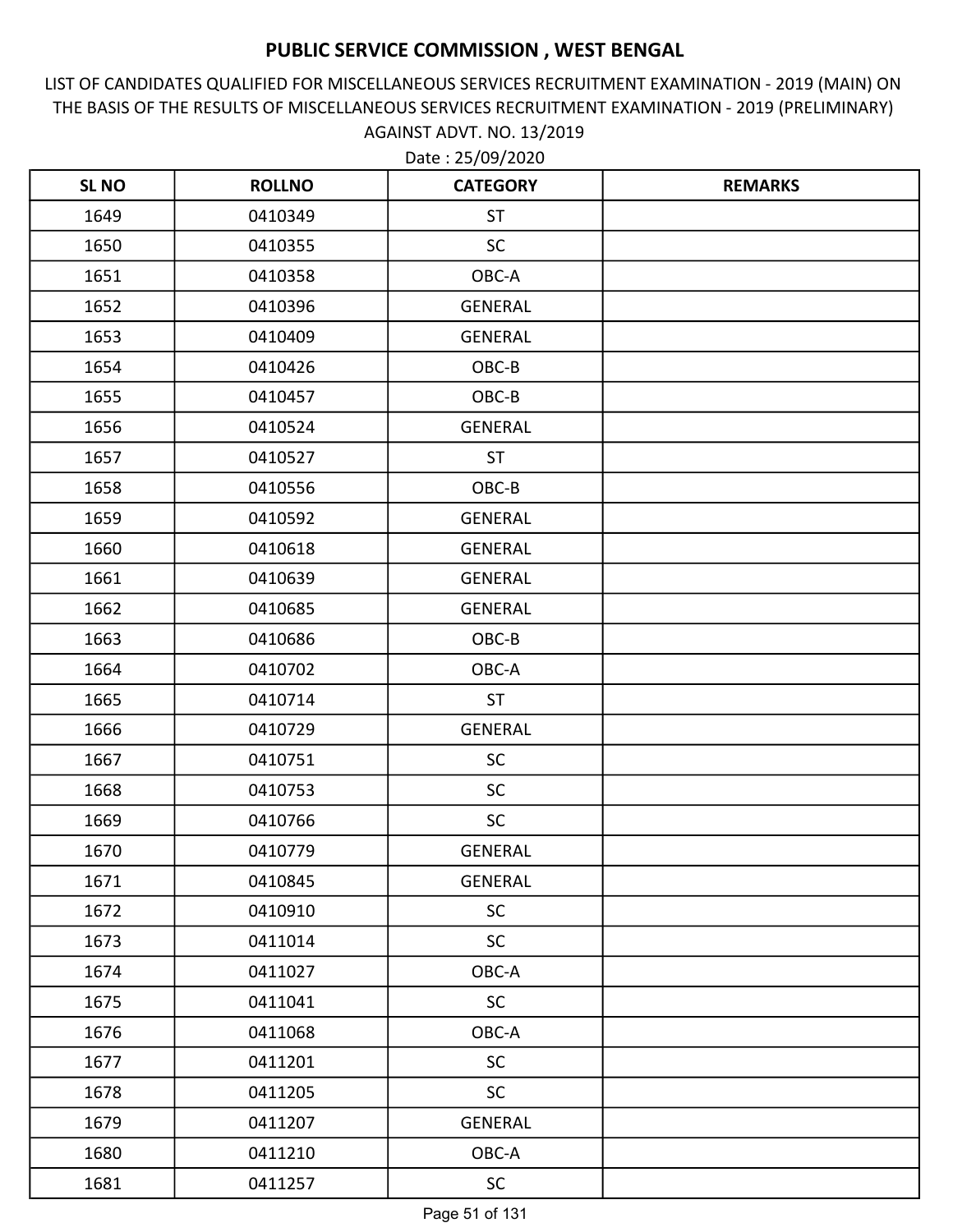LIST OF CANDIDATES QUALIFIED FOR MISCELLANEOUS SERVICES RECRUITMENT EXAMINATION - 2019 (MAIN) ON THE BASIS OF THE RESULTS OF MISCELLANEOUS SERVICES RECRUITMENT EXAMINATION - 2019 (PRELIMINARY) AGAINST ADVT. NO. 13/2019

| <b>SLNO</b> | <b>ROLLNO</b> | <b>CATEGORY</b> | <b>REMARKS</b> |
|-------------|---------------|-----------------|----------------|
| 1682        | 0411263       | <b>SC</b>       |                |
| 1683        | 0411279       | OBC-B           |                |
| 1684        | 0411282       | <b>ST</b>       |                |
| 1685        | 0411303       | OBC-B           |                |
| 1686        | 0411356       | OBC-B           |                |
| 1687        | 0411374       | OBC-A           |                |
| 1688        | 0411394       | <b>SC</b>       |                |
| 1689        | 0411399       | <b>GENERAL</b>  |                |
| 1690        | 0411431       | <b>SC</b>       |                |
| 1691        | 0411435       | <b>SC</b>       |                |
| 1692        | 0411449       | <b>GENERAL</b>  |                |
| 1693        | 0411466       | <b>GENERAL</b>  |                |
| 1694        | 0411512       | <b>GENERAL</b>  |                |
| 1695        | 0411533       | OBC-A           |                |
| 1696        | 0411626       | OBC-B           |                |
| 1697        | 0411649       | <b>GENERAL</b>  |                |
| 1698        | 0411656       | OBC-B           |                |
| 1699        | 0411679       | <b>SC</b>       |                |
| 1700        | 0411727       | <b>SC</b>       |                |
| 1701        | 0411746       | <b>SC</b>       |                |
| 1702        | 0411764       | <b>GENERAL</b>  |                |
| 1703        | 0411767       | <b>SC</b>       |                |
| 1704        | 0411787       | <b>GENERAL</b>  |                |
| 1705        | 0411950       | <b>SC</b>       |                |
| 1706        | 0411979       | <b>SC</b>       |                |
| 1707        | 0411985       | ST              |                |
| 1708        | 0411994       | OBC-A           |                |
| 1709        | 0412048       | <b>SC</b>       |                |
| 1710        | 0412077       | <b>GENERAL</b>  |                |
| 1711        | 0412118       | <b>SC</b>       |                |
| 1712        | 0412147       | <b>GENERAL</b>  |                |
| 1713        | 0412181       | <b>SC</b>       |                |
| 1714        | 0412246       | GENERAL         |                |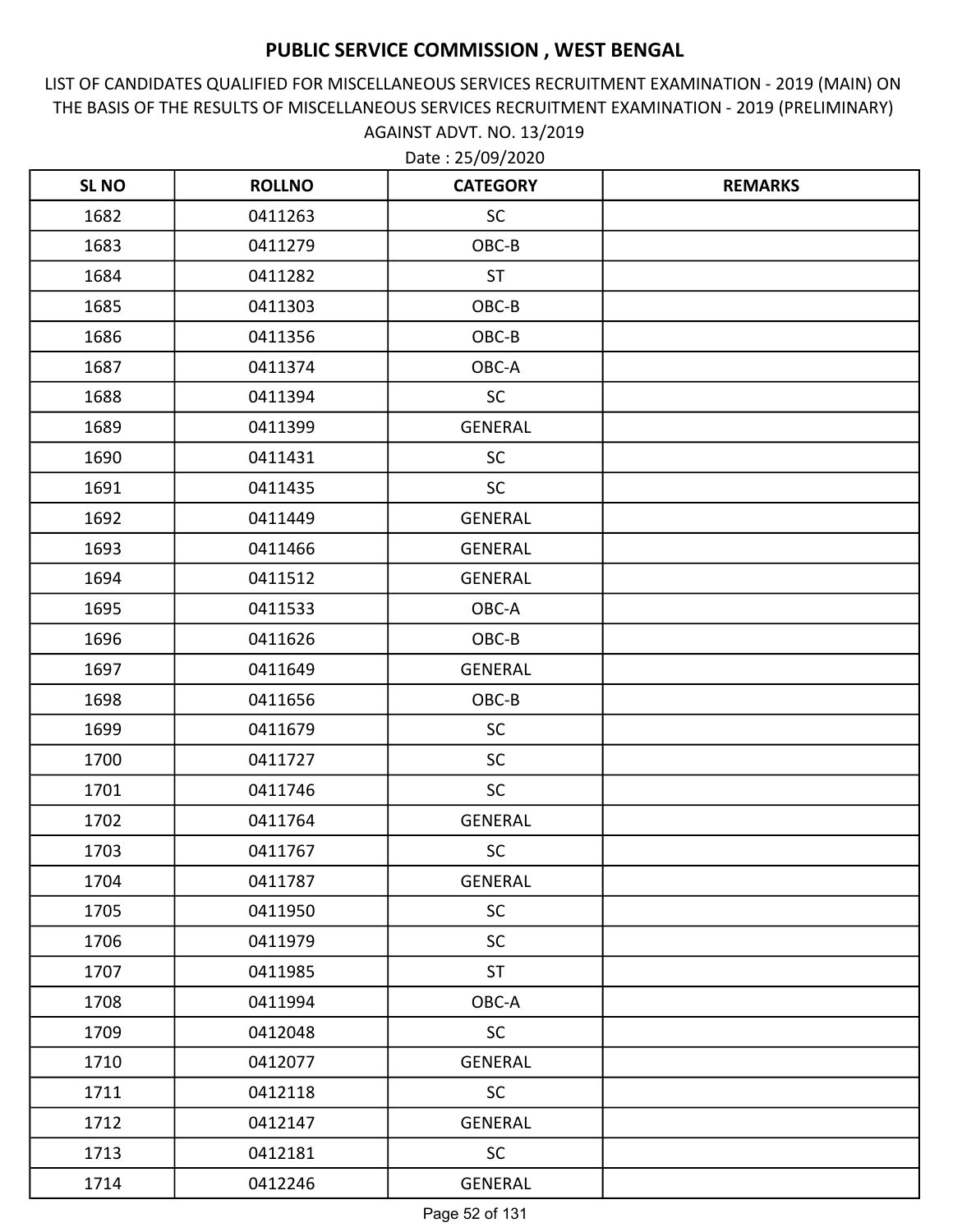LIST OF CANDIDATES QUALIFIED FOR MISCELLANEOUS SERVICES RECRUITMENT EXAMINATION - 2019 (MAIN) ON THE BASIS OF THE RESULTS OF MISCELLANEOUS SERVICES RECRUITMENT EXAMINATION - 2019 (PRELIMINARY) AGAINST ADVT. NO. 13/2019

| <b>SL NO</b> | <b>ROLLNO</b> | <b>CATEGORY</b> | <b>REMARKS</b> |
|--------------|---------------|-----------------|----------------|
| 1715         | 0412307       | <b>GENERAL</b>  |                |
| 1716         | 0412312       | SC              |                |
| 1717         | 0412316       | <b>GENERAL</b>  |                |
| 1718         | 0412317       | <b>SC</b>       |                |
| 1719         | 0412335       | <b>SC</b>       |                |
| 1720         | 0412365       | OBC-A           |                |
| 1721         | 0412427       | <b>GENERAL</b>  |                |
| 1722         | 0412536       | <b>GENERAL</b>  |                |
| 1723         | 0412579       | <b>SC</b>       |                |
| 1724         | 0412636       | OBC-B           |                |
| 1725         | 0412646       | OBC-A           |                |
| 1726         | 0412662       | <b>GENERAL</b>  |                |
| 1727         | 0412705       | <b>ST</b>       |                |
| 1728         | 0412708       | OBC-A           |                |
| 1729         | 0412762       | <b>SC</b>       |                |
| 1730         | 0412848       | <b>SC</b>       |                |
| 1731         | 0412890       | <b>SC</b>       |                |
| 1732         | 0412902       | <b>GENERAL</b>  |                |
| 1733         | 0413057       | <b>GENERAL</b>  |                |
| 1734         | 0413081       | <b>GENERAL</b>  |                |
| 1735         | 0413095       | <b>ST</b>       |                |
| 1736         | 0413125       | <b>SC</b>       |                |
| 1737         | 0413163       | <b>GENERAL</b>  |                |
| 1738         | 0413198       | <b>GENERAL</b>  |                |
| 1739         | 0413211       | <b>SC</b>       |                |
| 1740         | 0413309       | <b>SC</b>       |                |
| 1741         | 0413310       | <b>GENERAL</b>  |                |
| 1742         | 0413313       | OBC-B           |                |
| 1743         | 0413327       | <b>GENERAL</b>  |                |
| 1744         | 0413396       | <b>GENERAL</b>  |                |
| 1745         | 0413425       | OBC-B           |                |
| 1746         | 0413426       | OBC-A           |                |
| 1747         | 0413484       | <b>ST</b>       |                |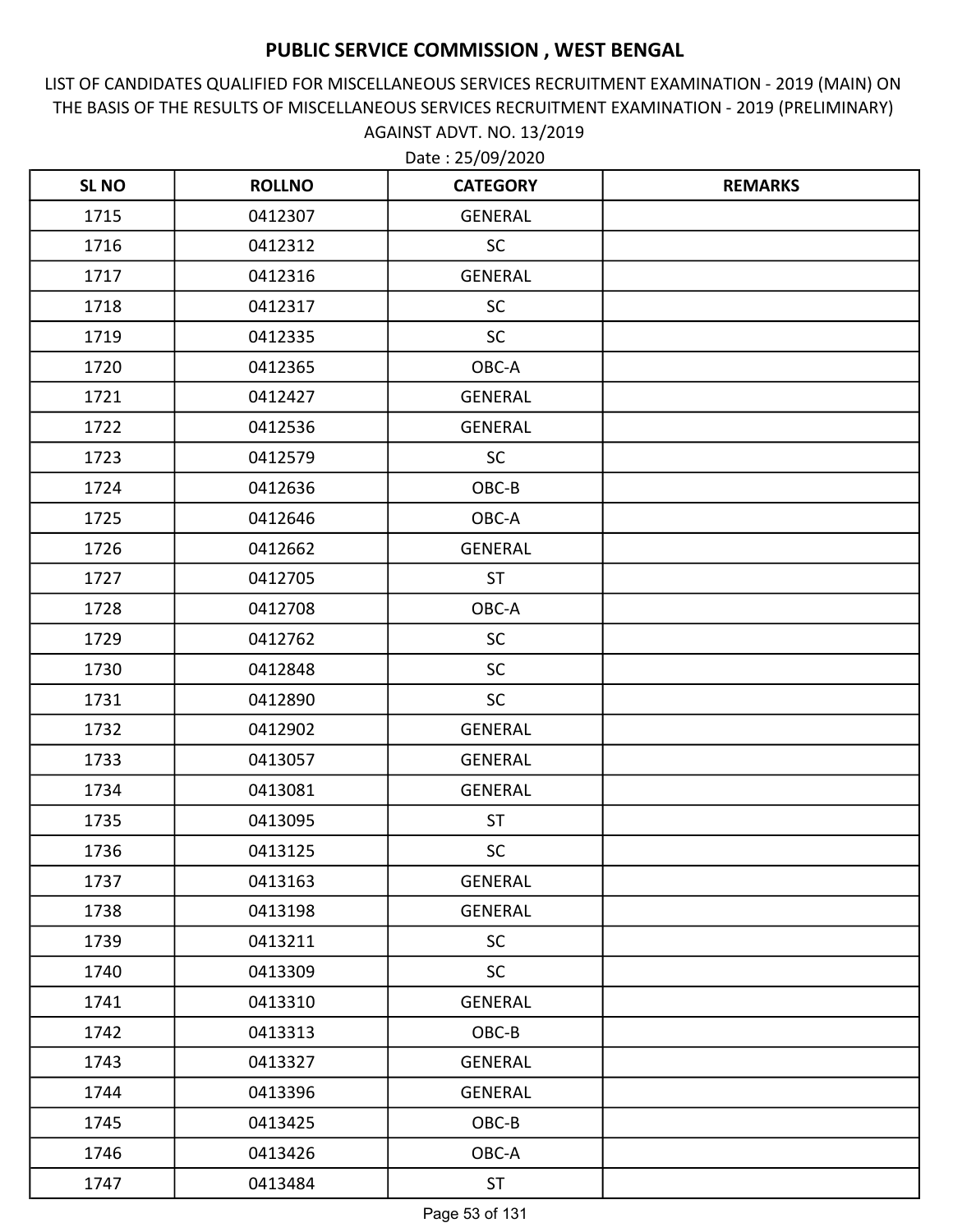LIST OF CANDIDATES QUALIFIED FOR MISCELLANEOUS SERVICES RECRUITMENT EXAMINATION - 2019 (MAIN) ON THE BASIS OF THE RESULTS OF MISCELLANEOUS SERVICES RECRUITMENT EXAMINATION - 2019 (PRELIMINARY) AGAINST ADVT. NO. 13/2019

| <b>SL NO</b> | <b>ROLLNO</b> | <b>CATEGORY</b> | <b>REMARKS</b> |
|--------------|---------------|-----------------|----------------|
| 1748         | 0413503       | <b>GENERAL</b>  |                |
| 1749         | 0413515       | <b>GENERAL</b>  |                |
| 1750         | 0413529       | <b>GENERAL</b>  |                |
| 1751         | 0413543       | <b>GENERAL</b>  |                |
| 1752         | 0413596       | <b>SC</b>       |                |
| 1753         | 0413605       | <b>GENERAL</b>  |                |
| 1754         | 0413611       | GENERAL         |                |
| 1755         | 0413645       | OBC-A           |                |
| 1756         | 0413721       | <b>SC</b>       |                |
| 1757         | 0413728       | OBC-B           |                |
| 1758         | 0413733       | <b>SC</b>       |                |
| 1759         | 0413740       | SC              |                |
| 1760         | 0413773       | <b>SC</b>       | PH(HI)         |
| 1761         | 0413781       | SC              | PH(HI)         |
| 1762         | 0413816       | <b>GENERAL</b>  | PH(LD&CP)      |
| 1763         | 0413829       | <b>GENERAL</b>  | PH(LD&CP)      |
| 1764         | 0413835       | OBC-B           | PH(LD&CP)      |
| 1765         | 0413837       | SC              | PH(LD&CP)      |
| 1766         | 0413842       | OBC-B           | PH(LD&CP)      |
| 1767         | 0413848       | <b>GENERAL</b>  | PH(LD&CP)      |
| 1768         | 0413856       | <b>SC</b>       | PH(LD&CP)      |
| 1769         | 0413859       | <b>GENERAL</b>  | PH(LV)         |
| 1770         | 0413860       | <b>SC</b>       | PH(LV)         |
| 1771         | 0413861       | OBC-A           | PH(LV)         |
| 1772         | 0413862       | <b>GENERAL</b>  | PH(LV)         |
| 1773         | 0413867       | OBC-A           | PH(LV)         |
| 1774         | 0413868       | $OBC-B$         | PH(LV)         |
| 1775         | 0413875       | <b>SC</b>       | PH(LV)         |
| 1776         | 0413876       | <b>SC</b>       | PH(LV)         |
| 1777         | 0413886       | <b>GENERAL</b>  | PH(LD&CP)      |
| 1778         | 0413889       | SC              | PH(LV)         |
| 1779         | 0413890       | GENERAL         | PH(LV)         |
| 1780         | 0500060       | <b>SC</b>       |                |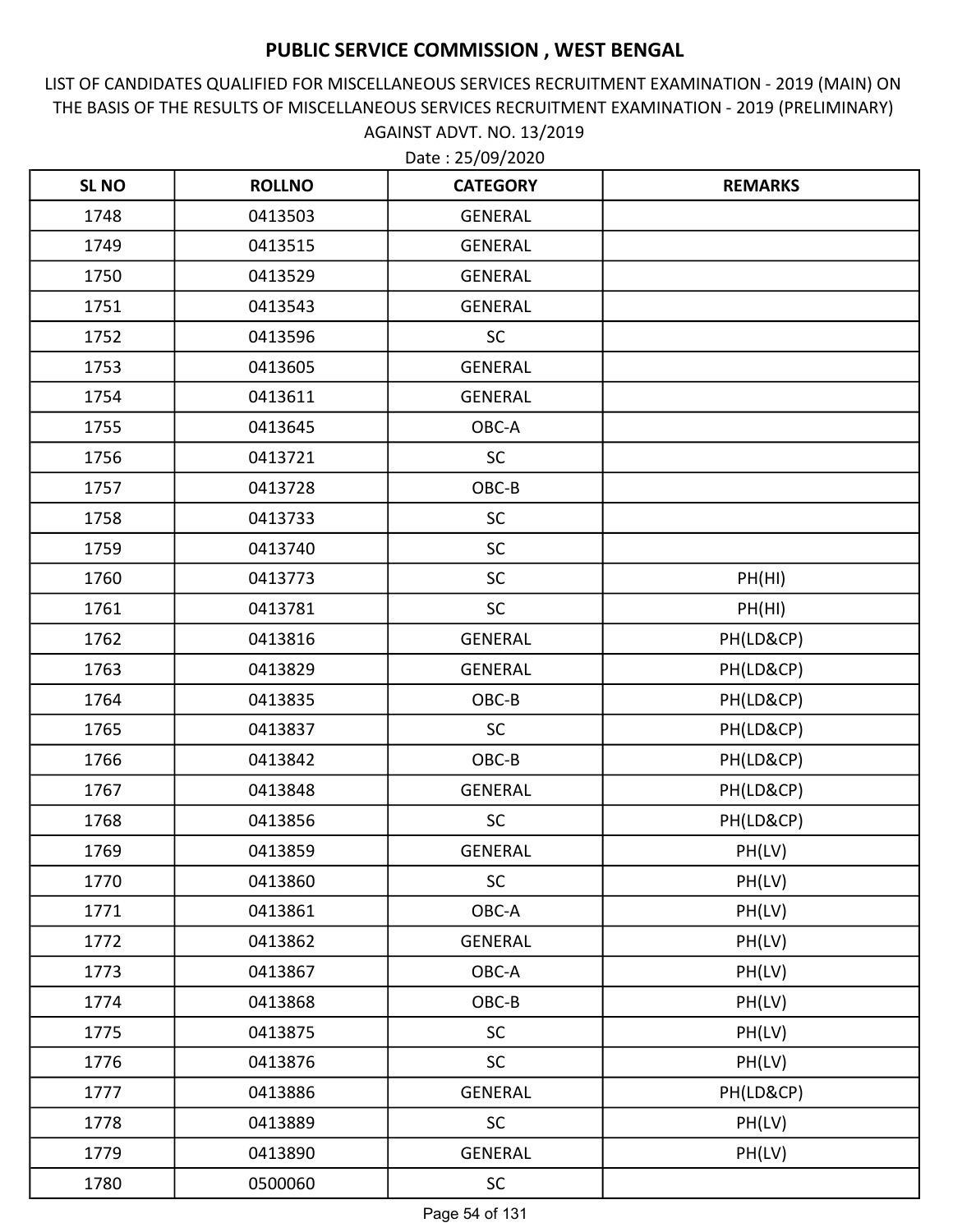LIST OF CANDIDATES QUALIFIED FOR MISCELLANEOUS SERVICES RECRUITMENT EXAMINATION - 2019 (MAIN) ON THE BASIS OF THE RESULTS OF MISCELLANEOUS SERVICES RECRUITMENT EXAMINATION - 2019 (PRELIMINARY) AGAINST ADVT. NO. 13/2019

| <b>SLNO</b> | <b>ROLLNO</b> | <b>CATEGORY</b> | <b>REMARKS</b> |
|-------------|---------------|-----------------|----------------|
| 1781        | 0500063       | OBC-A           |                |
| 1782        | 0500087       | OBC-B           |                |
| 1783        | 0500091       | <b>SC</b>       |                |
| 1784        | 0500110       | <b>SC</b>       |                |
| 1785        | 0500178       | <b>GENERAL</b>  |                |
| 1786        | 0500200       | OBC-B           |                |
| 1787        | 0500201       | <b>SC</b>       |                |
| 1788        | 0500233       | <b>SC</b>       |                |
| 1789        | 0500247       | OBC-A           |                |
| 1790        | 0500268       | OBC-B           |                |
| 1791        | 0500304       | <b>SC</b>       |                |
| 1792        | 0500354       | <b>SC</b>       |                |
| 1793        | 0500380       | OBC-A           |                |
| 1794        | 0500452       | <b>GENERAL</b>  |                |
| 1795        | 0500563       | <b>GENERAL</b>  |                |
| 1796        | 0500564       | <b>SC</b>       |                |
| 1797        | 0500578       | <b>SC</b>       |                |
| 1798        | 0500585       | <b>SC</b>       |                |
| 1799        | 0500590       | <b>SC</b>       |                |
| 1800        | 0500611       | <b>GENERAL</b>  |                |
| 1801        | 0500650       | <b>SC</b>       |                |
| 1802        | 0500656       | OBC-B           |                |
| 1803        | 0500658       | <b>SC</b>       |                |
| 1804        | 0500700       | <b>SC</b>       |                |
| 1805        | 0500718       | <b>SC</b>       |                |
| 1806        | 0500722       | OBC-A           |                |
| 1807        | 0500730       | <b>SC</b>       |                |
| 1808        | 0500770       | <b>GENERAL</b>  |                |
| 1809        | 0500833       | OBC-A           | <b>MSP</b>     |
| 1810        | 0500845       | OBC-A           |                |
| 1811        | 0500875       | OBC-A           |                |
| 1812        | 0500924       | OBC-A           |                |
| 1813        | 0500929       | SC              |                |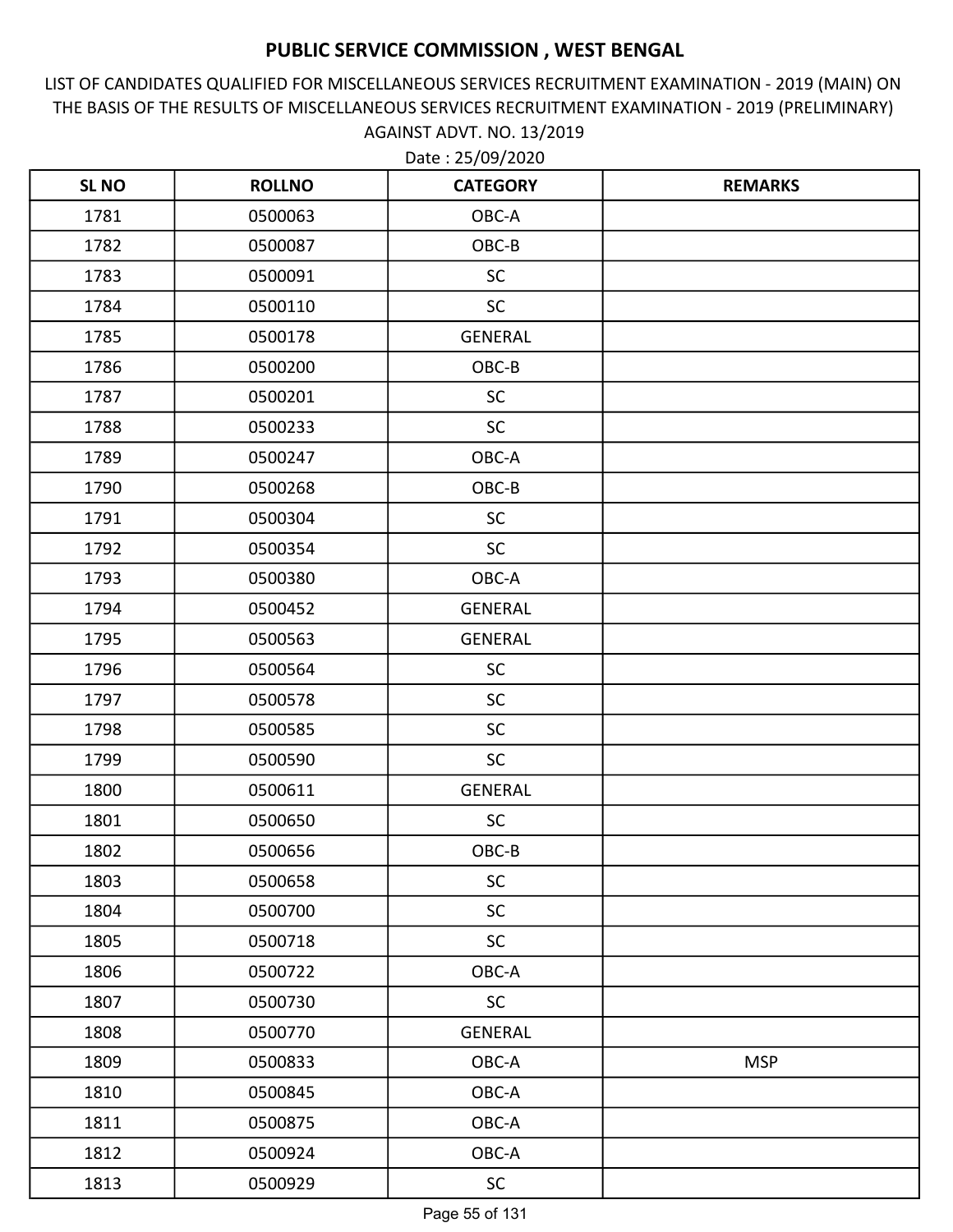LIST OF CANDIDATES QUALIFIED FOR MISCELLANEOUS SERVICES RECRUITMENT EXAMINATION - 2019 (MAIN) ON THE BASIS OF THE RESULTS OF MISCELLANEOUS SERVICES RECRUITMENT EXAMINATION - 2019 (PRELIMINARY) AGAINST ADVT. NO. 13/2019

| <b>SL NO</b> | <b>ROLLNO</b> | <b>CATEGORY</b> | <b>REMARKS</b> |
|--------------|---------------|-----------------|----------------|
| 1814         | 0500990       | GENERAL         |                |
| 1815         | 0501031       | OBC-A           |                |
| 1816         | 0501038       | OBC-B           |                |
| 1817         | 0501054       | <b>SC</b>       |                |
| 1818         | 0501077       | <b>GENERAL</b>  |                |
| 1819         | 0501078       | <b>SC</b>       |                |
| 1820         | 0501148       | <b>GENERAL</b>  |                |
| 1821         | 0501214       | <b>GENERAL</b>  |                |
| 1822         | 0501270       | OBC-B           |                |
| 1823         | 0501305       | <b>SC</b>       |                |
| 1824         | 0501350       | GENERAL         |                |
| 1825         | 0501391       | OBC-B           |                |
| 1826         | 0501405       | OBC-A           |                |
| 1827         | 0501406       | OBC-A           |                |
| 1828         | 0501443       | <b>SC</b>       |                |
| 1829         | 0501490       | <b>SC</b>       |                |
| 1830         | 0501535       | OBC-B           |                |
| 1831         | 0501554       | OBC-A           |                |
| 1832         | 0501565       | <b>SC</b>       |                |
| 1833         | 0501591       | <b>SC</b>       |                |
| 1834         | 0501649       | <b>SC</b>       |                |
| 1835         | 0501656       | $\sf SC$        |                |
| 1836         | 0501732       | <b>SC</b>       |                |
| 1837         | 0501809       | OBC-B           |                |
| 1838         | 0501816       | OBC-B           |                |
| 1839         | 0501833       | <b>SC</b>       |                |
| 1840         | 0501855       | OBC-B           |                |
| 1841         | 0501866       | <b>SC</b>       |                |
| 1842         | 0501883       | OBC-A           |                |
| 1843         | 0501915       | GENERAL         |                |
| 1844         | 0502004       | OBC-A           |                |
| 1845         | 0502017       | GENERAL         |                |
| 1846         | 0502086       | GENERAL         | <b>MSP</b>     |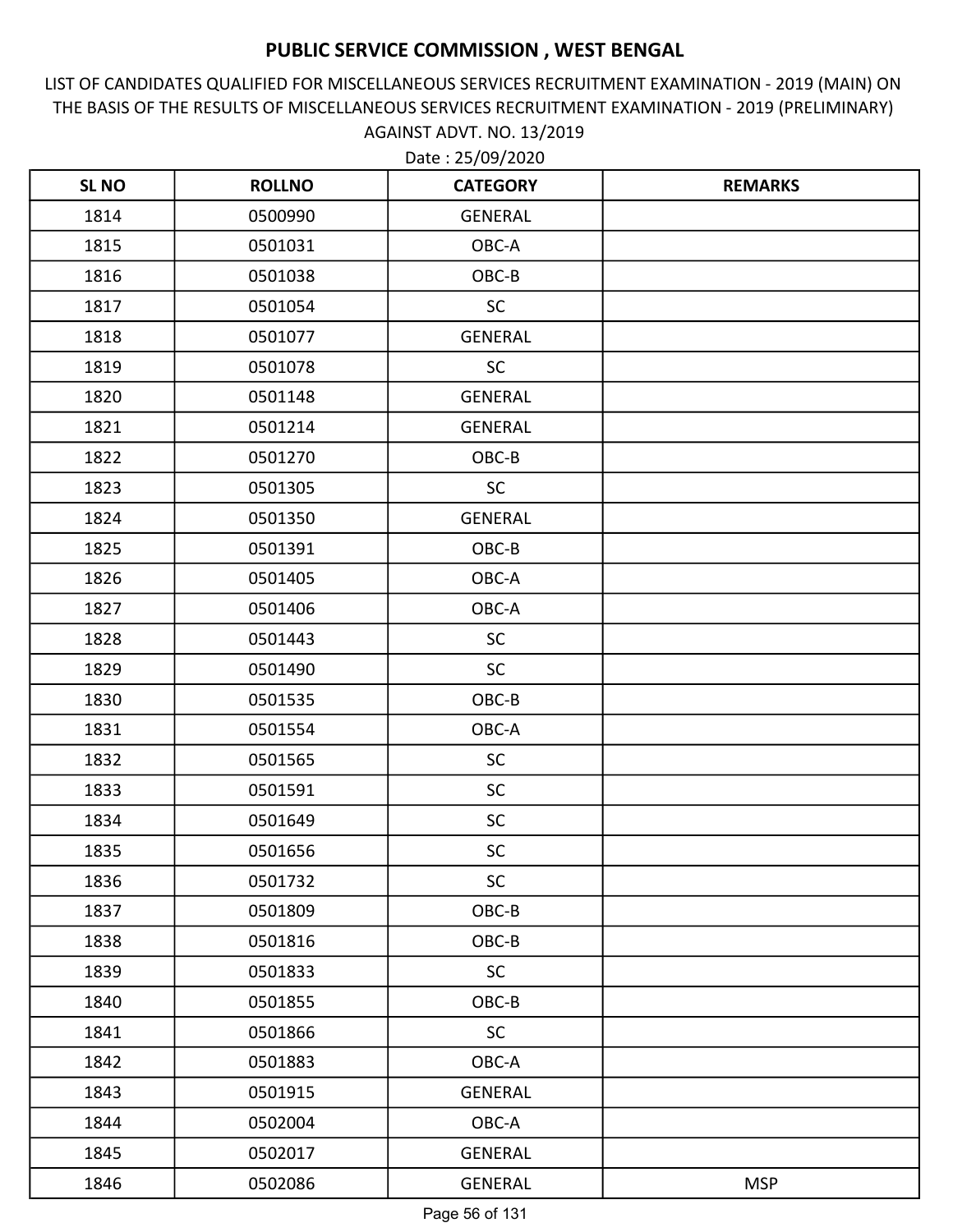LIST OF CANDIDATES QUALIFIED FOR MISCELLANEOUS SERVICES RECRUITMENT EXAMINATION - 2019 (MAIN) ON THE BASIS OF THE RESULTS OF MISCELLANEOUS SERVICES RECRUITMENT EXAMINATION - 2019 (PRELIMINARY) AGAINST ADVT. NO. 13/2019

| <b>SL NO</b> | <b>ROLLNO</b> | <b>CATEGORY</b> | <b>REMARKS</b> |
|--------------|---------------|-----------------|----------------|
| 1847         | 0502190       | <b>SC</b>       |                |
| 1848         | 0502191       | <b>GENERAL</b>  |                |
| 1849         | 0502192       | OBC-A           |                |
| 1850         | 0502219       | <b>SC</b>       |                |
| 1851         | 0502223       | OBC-A           |                |
| 1852         | 0502245       | OBC-B           |                |
| 1853         | 0502253       | OBC-B           |                |
| 1854         | 0502255       | GENERAL         |                |
| 1855         | 0502317       | <b>SC</b>       |                |
| 1856         | 0502363       | OBC-A           |                |
| 1857         | 0502366       | <b>SC</b>       |                |
| 1858         | 0502381       | <b>GENERAL</b>  |                |
| 1859         | 0502416       | <b>SC</b>       |                |
| 1860         | 0502440       | <b>GENERAL</b>  |                |
| 1861         | 0502459       | <b>SC</b>       |                |
| 1862         | 0502529       | <b>SC</b>       |                |
| 1863         | 0502561       | OBC-A           |                |
| 1864         | 0502586       | OBC-B           |                |
| 1865         | 0502594       | OBC-B           |                |
| 1866         | 0502641       | OBC-A           |                |
| 1867         | 0502650       | <b>GENERAL</b>  |                |
| 1868         | 0502686       | OBC-B           |                |
| 1869         | 0502730       | <b>SC</b>       |                |
| 1870         | 0502747       | <b>SC</b>       |                |
| 1871         | 0502834       | <b>ST</b>       |                |
| 1872         | 0502843       | OBC-B           |                |
| 1873         | 0502912       | <b>ST</b>       |                |
| 1874         | 0502980       | GENERAL         |                |
| 1875         | 0503163       | GENERAL         |                |
| 1876         | 0503177       | <b>SC</b>       |                |
| 1877         | 0503186       | SC              |                |
| 1878         | 0503198       | OBC-B           |                |
| 1879         | 0503213       | SC              |                |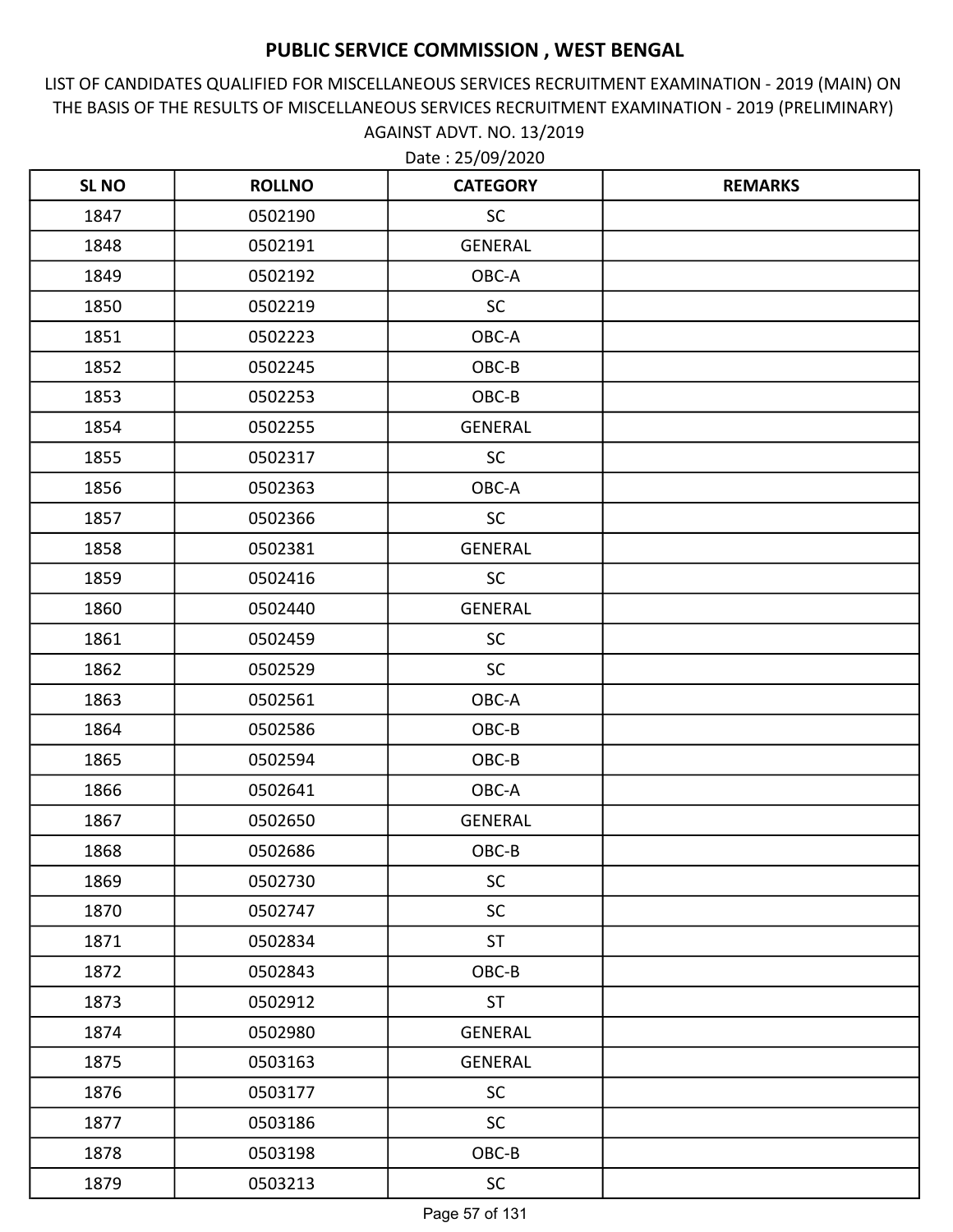LIST OF CANDIDATES QUALIFIED FOR MISCELLANEOUS SERVICES RECRUITMENT EXAMINATION - 2019 (MAIN) ON THE BASIS OF THE RESULTS OF MISCELLANEOUS SERVICES RECRUITMENT EXAMINATION - 2019 (PRELIMINARY) AGAINST ADVT. NO. 13/2019 Date : 25/09/2020

| <b>SLNO</b> | <b>ROLLNO</b> | <b>CATEGORY</b> | <b>REMARKS</b> |
|-------------|---------------|-----------------|----------------|
| 1880        | 0503215       | <b>SC</b>       |                |
| 1881        | 0503240       | <b>SC</b>       |                |
| 1882        | 0503260       | <b>SC</b>       |                |
| 1883        | 0503308       | <b>GENERAL</b>  |                |
| 1884        | 0503325       | <b>GENERAL</b>  |                |
| 1885        | 0503326       | <b>GENERAL</b>  |                |
| 1886        | 0503340       | <b>SC</b>       |                |
| 1887        | 0503342       | <b>SC</b>       |                |
| 1888        | 0503347       | OBC-B           |                |
| 1889        | 0503364       | <b>SC</b>       |                |
| 1890        | 0503379       | <b>GENERAL</b>  |                |
| 1891        | 0503381       | <b>GENERAL</b>  |                |
| 1892        | 0503384       | <b>SC</b>       |                |
| 1893        | 0503500       | OBC-B           |                |
| 1894        | 0503505       | OBC-A           |                |
| 1895        | 0503509       | <b>SC</b>       |                |
| 1896        | 0503512       | OBC-B           |                |
| 1897        | 0503568       | <b>GENERAL</b>  |                |
| 1898        | 0503637       | <b>SC</b>       |                |
| 1899        | 0503645       | GENERAL         |                |
| 1900        | 0503664       | <b>SC</b>       |                |
| 1901        | 0503697       | <b>GENERAL</b>  |                |
| 1902        | 0503749       | <b>SC</b>       |                |
| 1903        | 0503769       | <b>GENERAL</b>  |                |
| 1904        | 0503785       | <b>SC</b>       |                |
| 1905        | 0503809       | <b>ST</b>       |                |
| 1906        | 0503818       | <b>SC</b>       |                |
| 1907        | 0503822       | GENERAL         |                |
| 1908        | 0503851       | <b>SC</b>       |                |
| 1909        | 0503879       | <b>GENERAL</b>  |                |
| 1910        | 0503889       | <b>SC</b>       |                |
| 1911        | 0503897       | GENERAL         |                |
| 1912        | 0503899       | OBC-B           |                |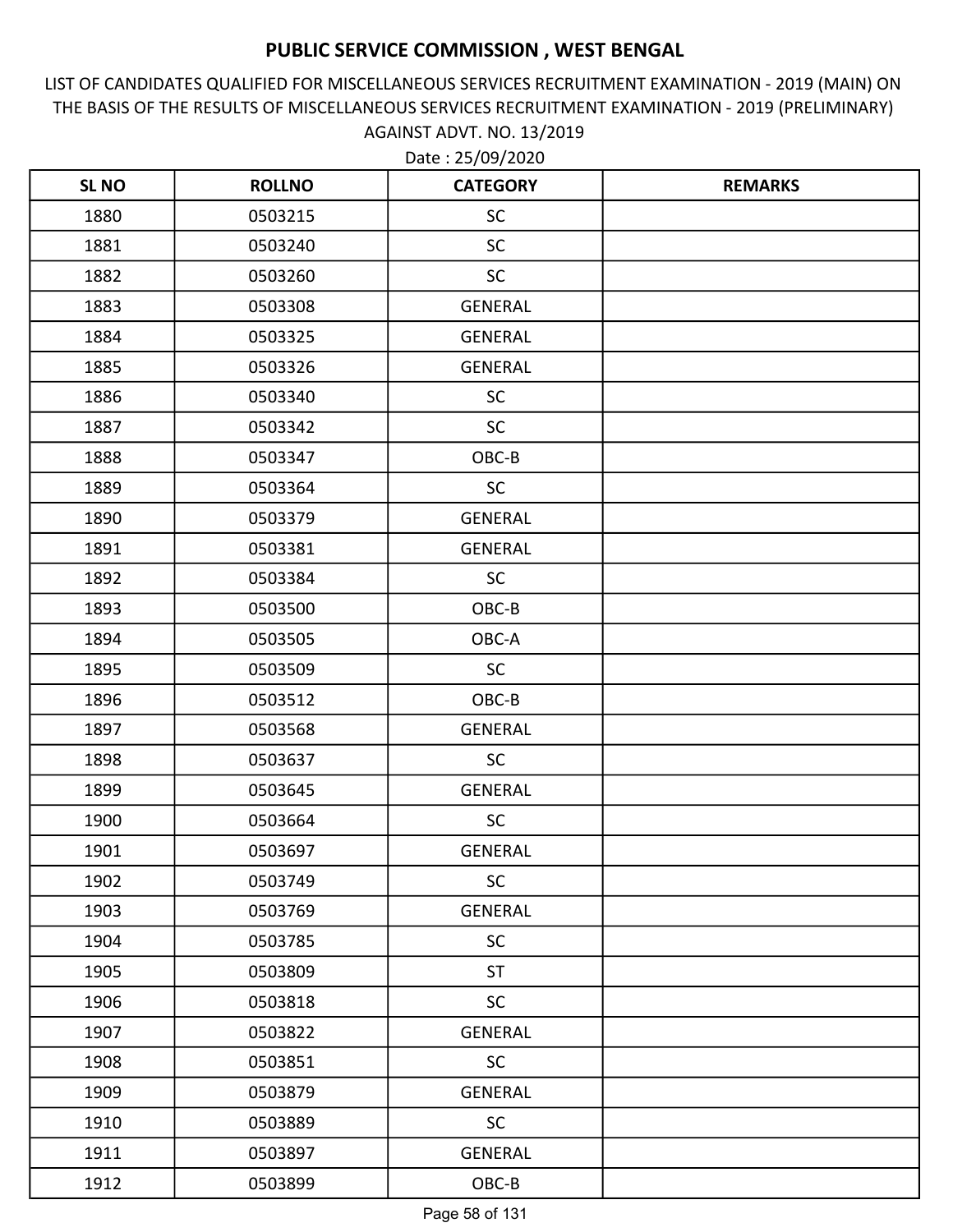LIST OF CANDIDATES QUALIFIED FOR MISCELLANEOUS SERVICES RECRUITMENT EXAMINATION - 2019 (MAIN) ON THE BASIS OF THE RESULTS OF MISCELLANEOUS SERVICES RECRUITMENT EXAMINATION - 2019 (PRELIMINARY) AGAINST ADVT. NO. 13/2019

| <b>SLNO</b> | <b>ROLLNO</b> | <b>CATEGORY</b> | <b>REMARKS</b> |
|-------------|---------------|-----------------|----------------|
| 1913        | 0503902       | <b>SC</b>       |                |
| 1914        | 0503919       | <b>SC</b>       |                |
| 1915        | 0503924       | <b>SC</b>       |                |
| 1916        | 0503949       | <b>SC</b>       |                |
| 1917        | 0503951       | OBC-B           |                |
| 1918        | 0504014       | <b>GENERAL</b>  |                |
| 1919        | 0504027       | <b>GENERAL</b>  |                |
| 1920        | 0504132       | <b>SC</b>       |                |
| 1921        | 0504139       | OBC-B           |                |
| 1922        | 0504175       | SC              |                |
| 1923        | 0504194       | OBC-B           |                |
| 1924        | 0504213       | <b>SC</b>       |                |
| 1925        | 0504270       | <b>SC</b>       |                |
| 1926        | 0504288       | <b>GENERAL</b>  |                |
| 1927        | 0504298       | OBC-B           |                |
| 1928        | 0504323       | <b>SC</b>       |                |
| 1929        | 0504325       | OBC-A           |                |
| 1930        | 0504334       | <b>SC</b>       |                |
| 1931        | 0504341       | <b>GENERAL</b>  |                |
| 1932        | 0504385       | <b>SC</b>       |                |
| 1933        | 0504458       | OBC-B           |                |
| 1934        | 0504502       | <b>SC</b>       |                |
| 1935        | 0504539       | <b>GENERAL</b>  |                |
| 1936        | 0504540       | <b>SC</b>       |                |
| 1937        | 0504607       | OBC-A           |                |
| 1938        | 0504632       | OBC-B           |                |
| 1939        | 0504656       | <b>GENERAL</b>  |                |
| 1940        | 0504669       | OBC-B           |                |
| 1941        | 0504703       | <b>SC</b>       |                |
| 1942        | 0504704       | OBC-A           |                |
| 1943        | 0504713       | OBC-B           |                |
| 1944        | 0504736       | <b>SC</b>       |                |
| 1945        | 0504784       | $OBC-B$         |                |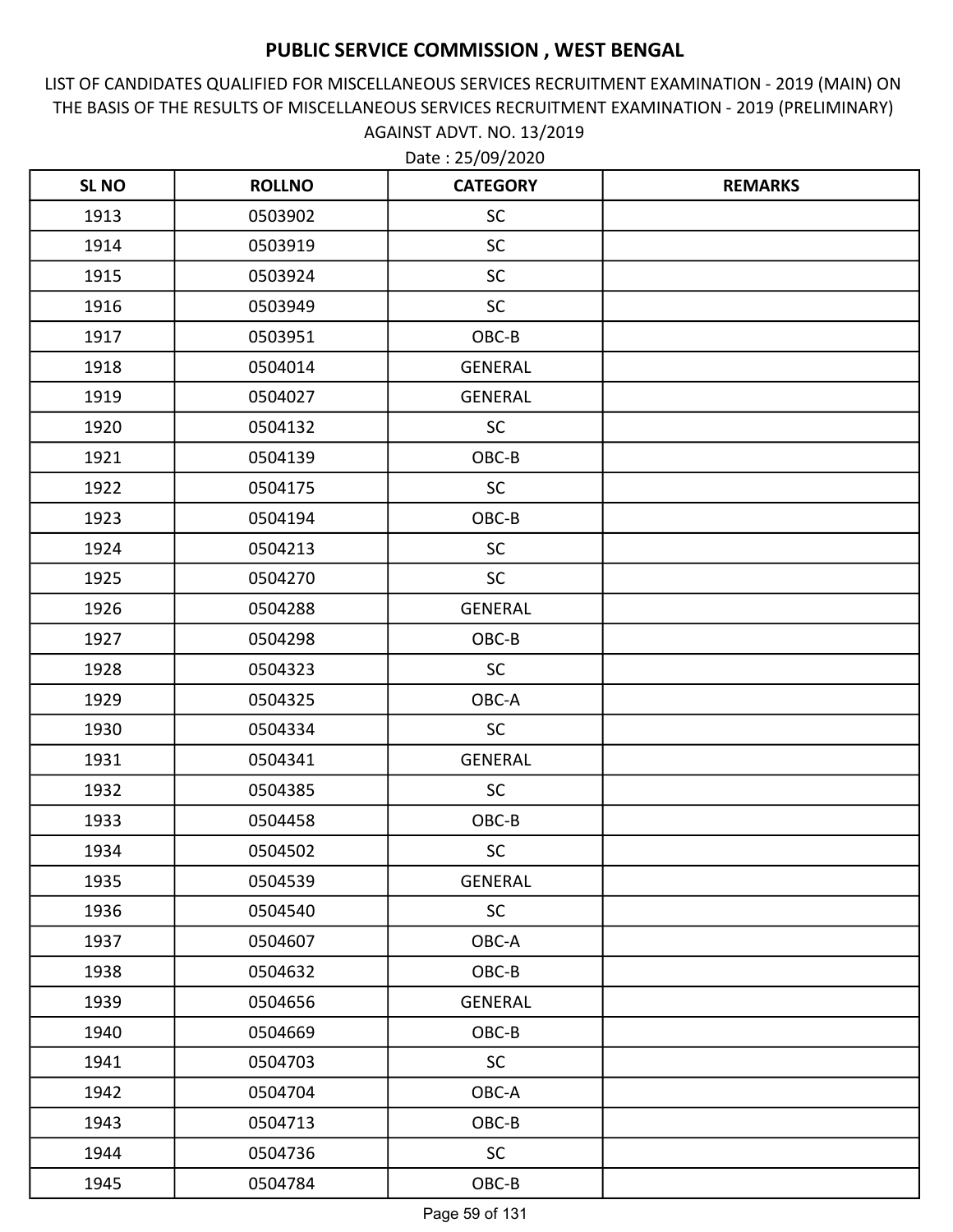LIST OF CANDIDATES QUALIFIED FOR MISCELLANEOUS SERVICES RECRUITMENT EXAMINATION - 2019 (MAIN) ON THE BASIS OF THE RESULTS OF MISCELLANEOUS SERVICES RECRUITMENT EXAMINATION - 2019 (PRELIMINARY) AGAINST ADVT. NO. 13/2019 Date : 25/09/2020

| <b>SLNO</b> | <b>ROLLNO</b> | <b>CATEGORY</b> | <b>REMARKS</b> |
|-------------|---------------|-----------------|----------------|
| 1946        | 0504804       | <b>ST</b>       |                |
| 1947        | 0504835       | <b>SC</b>       |                |
| 1948        | 0504862       | OBC-A           |                |
| 1949        | 0504869       | <b>SC</b>       |                |
| 1950        | 0504889       | OBC-B           |                |
| 1951        | 0504990       | <b>SC</b>       |                |
| 1952        | 0504998       | OBC-B           |                |
| 1953        | 0505031       | <b>GENERAL</b>  |                |
| 1954        | 0505037       | OBC-B           |                |
| 1955        | 0505124       | <b>GENERAL</b>  |                |
| 1956        | 0505146       | <b>SC</b>       |                |
| 1957        | 0505150       | OBC-B           |                |
| 1958        | 0505160       | <b>SC</b>       |                |
| 1959        | 0505175       | <b>SC</b>       |                |
| 1960        | 0505180       | <b>SC</b>       |                |
| 1961        | 0505201       | <b>GENERAL</b>  |                |
| 1962        | 0505218       | <b>GENERAL</b>  |                |
| 1963        | 0505311       | <b>SC</b>       |                |
| 1964        | 0505341       | <b>SC</b>       |                |
| 1965        | 0505383       | <b>SC</b>       |                |
| 1966        | 0505432       | <b>SC</b>       |                |
| 1967        | 0505470       | <b>GENERAL</b>  |                |
| 1968        | 0505472       | <b>SC</b>       |                |
| 1969        | 0505488       | <b>SC</b>       |                |
| 1970        | 0505519       | OBC-A           |                |
| 1971        | 0505527       | OBC-B           |                |
| 1972        | 0505639       | GENERAL         |                |
| 1973        | 0505650       | OBC-A           |                |
| 1974        | 0505663       | <b>SC</b>       |                |
| 1975        | 0505691       | OBC-A           |                |
| 1976        | 0505714       | <b>GENERAL</b>  |                |
| 1977        | 0505748       | GENERAL         |                |
| 1978        | 0505751       | OBC-B           |                |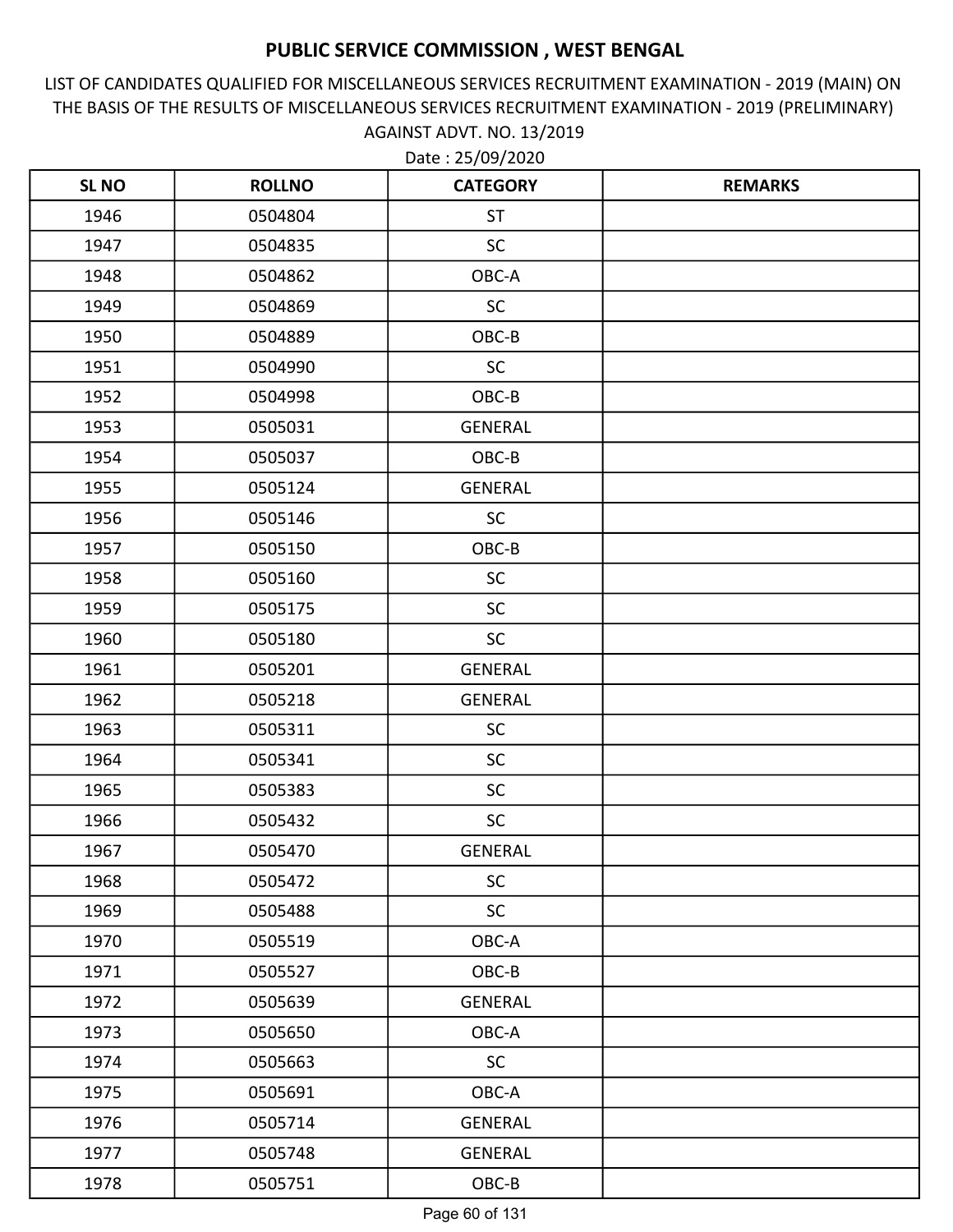LIST OF CANDIDATES QUALIFIED FOR MISCELLANEOUS SERVICES RECRUITMENT EXAMINATION - 2019 (MAIN) ON THE BASIS OF THE RESULTS OF MISCELLANEOUS SERVICES RECRUITMENT EXAMINATION - 2019 (PRELIMINARY) AGAINST ADVT. NO. 13/2019

| <b>SL NO</b> | <b>ROLLNO</b> | <b>CATEGORY</b> | <b>REMARKS</b> |
|--------------|---------------|-----------------|----------------|
| 1979         | 0505760       | OBC-A           |                |
| 1980         | 0505761       | <b>SC</b>       |                |
| 1981         | 0505780       | <b>SC</b>       |                |
| 1982         | 0505792       | OBC-B           |                |
| 1983         | 0505800       | <b>SC</b>       |                |
| 1984         | 0505825       | <b>SC</b>       |                |
| 1985         | 0505840       | <b>SC</b>       |                |
| 1986         | 0505876       | <b>GENERAL</b>  |                |
| 1987         | 0505877       | OBC-B           |                |
| 1988         | 0505894       | <b>GENERAL</b>  |                |
| 1989         | 0505896       | OBC-A           |                |
| 1990         | 0506011       | <b>SC</b>       |                |
| 1991         | 0506014       | <b>SC</b>       |                |
| 1992         | 0506022       | <b>GENERAL</b>  |                |
| 1993         | 0506073       | <b>SC</b>       |                |
| 1994         | 0506100       | OBC-B           |                |
| 1995         | 0506146       | <b>SC</b>       | <b>MSP</b>     |
| 1996         | 0506159       | <b>ST</b>       |                |
| 1997         | 0506184       | <b>SC</b>       |                |
| 1998         | 0506207       | <b>SC</b>       |                |
| 1999         | 0506252       | OBC-B           |                |
| 2000         | 0506279       | OBC-A           |                |
| 2001         | 0506316       | <b>GENERAL</b>  |                |
| 2002         | 0506331       | OBC-B           |                |
| 2003         | 0506433       | OBC-A           |                |
| 2004         | 0506440       | GENERAL         |                |
| 2005         | 0506441       | <b>GENERAL</b>  |                |
| 2006         | 0506467       | <b>SC</b>       |                |
| 2007         | 0506475       | <b>SC</b>       |                |
| 2008         | 0506568       | <b>SC</b>       |                |
| 2009         | 0506673       | SC              |                |
| 2010         | 0506742       | <b>SC</b>       |                |
| 2011         | 0506764       | SC              |                |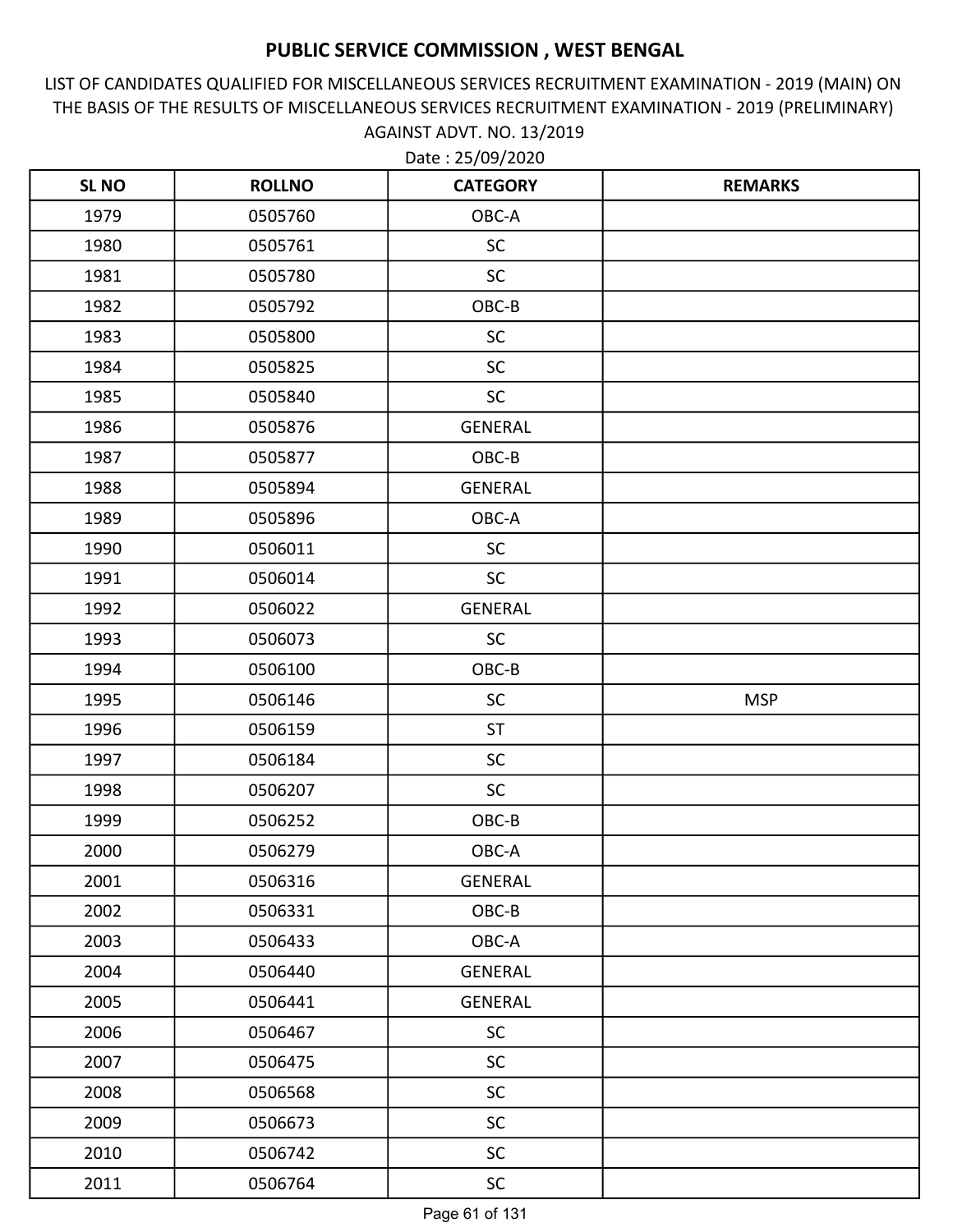LIST OF CANDIDATES QUALIFIED FOR MISCELLANEOUS SERVICES RECRUITMENT EXAMINATION - 2019 (MAIN) ON THE BASIS OF THE RESULTS OF MISCELLANEOUS SERVICES RECRUITMENT EXAMINATION - 2019 (PRELIMINARY) AGAINST ADVT. NO. 13/2019

| <b>SL NO</b> | <b>ROLLNO</b> | <b>CATEGORY</b> | <b>REMARKS</b> |
|--------------|---------------|-----------------|----------------|
| 2012         | 0506851       | SC              |                |
| 2013         | 0506893       | OBC-B           |                |
| 2014         | 0506912       | GENERAL         |                |
| 2015         | 0506987       | <b>GENERAL</b>  |                |
| 2016         | 0507000       | <b>GENERAL</b>  |                |
| 2017         | 0507012       | OBC-A           |                |
| 2018         | 0507050       | GENERAL         |                |
| 2019         | 0507066       | <b>SC</b>       |                |
| 2020         | 0507072       | <b>SC</b>       |                |
| 2021         | 0507073       | <b>GENERAL</b>  |                |
| 2022         | 0507093       | <b>GENERAL</b>  | <b>MSP</b>     |
| 2023         | 0507100       | <b>SC</b>       |                |
| 2024         | 0507137       | OBC-A           |                |
| 2025         | 0507197       | OBC-A           |                |
| 2026         | 0507201       | OBC-B           |                |
| 2027         | 0507281       | OBC-A           |                |
| 2028         | 0507348       | OBC-B           |                |
| 2029         | 0507353       | OBC-A           |                |
| 2030         | 0507369       | <b>SC</b>       |                |
| 2031         | 0507388       | OBC-B           | <b>MSP</b>     |
| 2032         | 0507403       | <b>SC</b>       |                |
| 2033         | 0507421       | <b>GENERAL</b>  |                |
| 2034         | 0507443       | <b>SC</b>       |                |
| 2035         | 0507502       | $OBC-B$         |                |
| 2036         | 0507524       | <b>SC</b>       |                |
| 2037         | 0507533       | SC              |                |
| 2038         | 0507582       | <b>SC</b>       |                |
| 2039         | 0507589       | <b>SC</b>       |                |
| 2040         | 0507600       | <b>ST</b>       |                |
| 2041         | 0507642       | OBC-A           |                |
| 2042         | 0507670       | <b>SC</b>       |                |
| 2043         | 0507725       | SC              |                |
| 2044         | 0507729       | OBC-A           |                |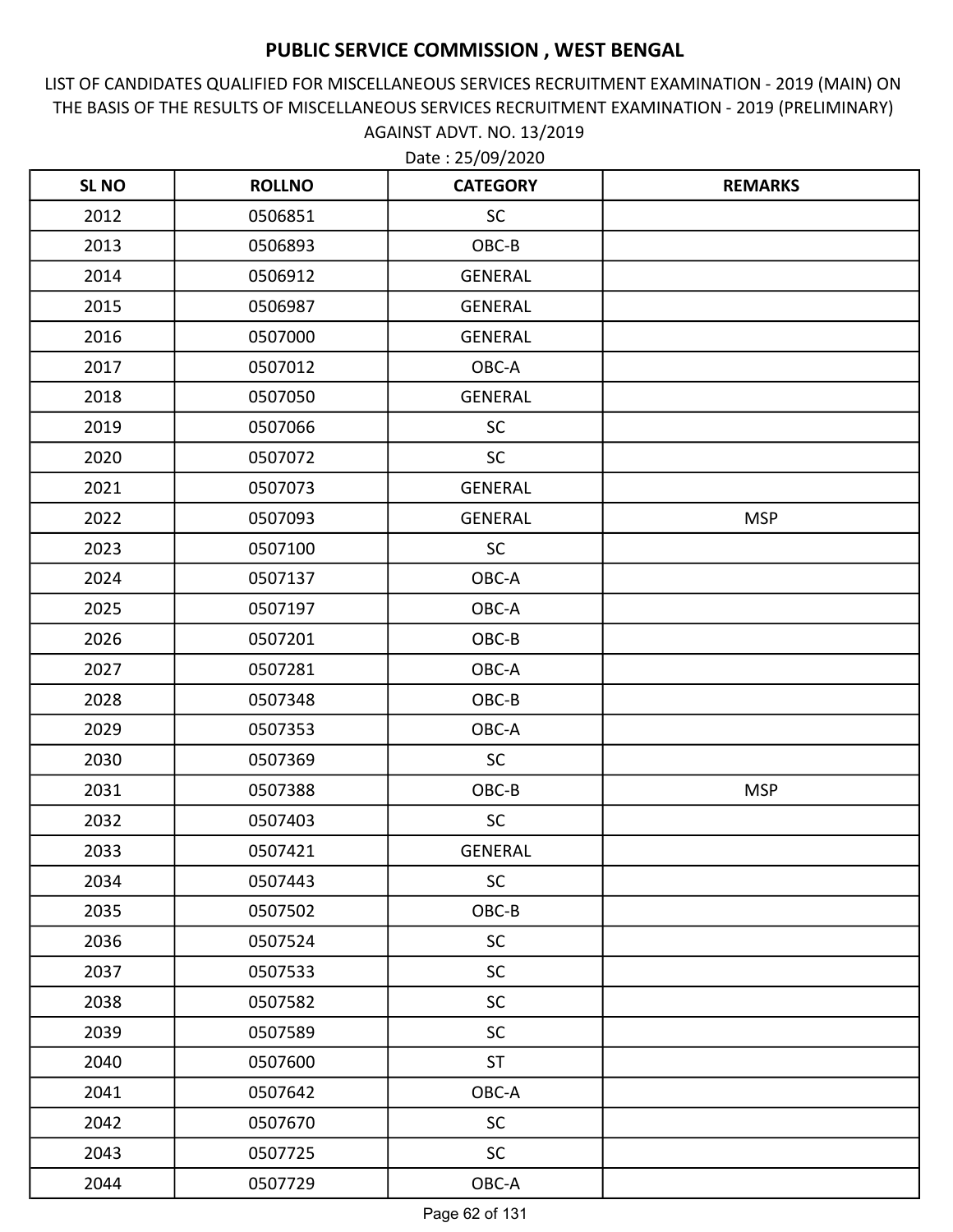LIST OF CANDIDATES QUALIFIED FOR MISCELLANEOUS SERVICES RECRUITMENT EXAMINATION - 2019 (MAIN) ON THE BASIS OF THE RESULTS OF MISCELLANEOUS SERVICES RECRUITMENT EXAMINATION - 2019 (PRELIMINARY) AGAINST ADVT. NO. 13/2019

| <b>SL NO</b> | <b>ROLLNO</b> | <b>CATEGORY</b> | <b>REMARKS</b> |
|--------------|---------------|-----------------|----------------|
| 2045         | 0507736       | <b>SC</b>       |                |
| 2046         | 0507738       | <b>SC</b>       |                |
| 2047         | 0507756       | OBC-B           |                |
| 2048         | 0507776       | <b>SC</b>       |                |
| 2049         | 0507777       | OBC-B           |                |
| 2050         | 0507813       | SC              |                |
| 2051         | 0507830       | OBC-B           |                |
| 2052         | 0507848       | OBC-B           |                |
| 2053         | 0507859       | <b>SC</b>       |                |
| 2054         | 0507904       | <b>GENERAL</b>  |                |
| 2055         | 0507988       | <b>SC</b>       |                |
| 2056         | 0508048       | GENERAL         |                |
| 2057         | 0508120       | OBC-A           |                |
| 2058         | 0508158       | <b>SC</b>       |                |
| 2059         | 0508173       | <b>SC</b>       |                |
| 2060         | 0508224       | <b>SC</b>       |                |
| 2061         | 0508242       | <b>SC</b>       |                |
| 2062         | 0508248       | SC              |                |
| 2063         | 0508251       | <b>SC</b>       |                |
| 2064         | 0508270       | SC              |                |
| 2065         | 0508271       | OBC-A           |                |
| 2066         | 0508309       | OBC-B           |                |
| 2067         | 0508321       | OBC-A           |                |
| 2068         | 0508386       | GENERAL         |                |
| 2069         | 0508456       | OBC-B           |                |
| 2070         | 0508564       | OBC-A           |                |
| 2071         | 0508567       | <b>SC</b>       | <b>MSP</b>     |
| 2072         | 0508613       | OBC-B           |                |
| 2073         | 0508614       | <b>SC</b>       |                |
| 2074         | 0508617       | <b>SC</b>       |                |
| 2075         | 0508640       | OBC-A           |                |
| 2076         | 0508723       | <b>SC</b>       |                |
| 2077         | 0508753       | SC              |                |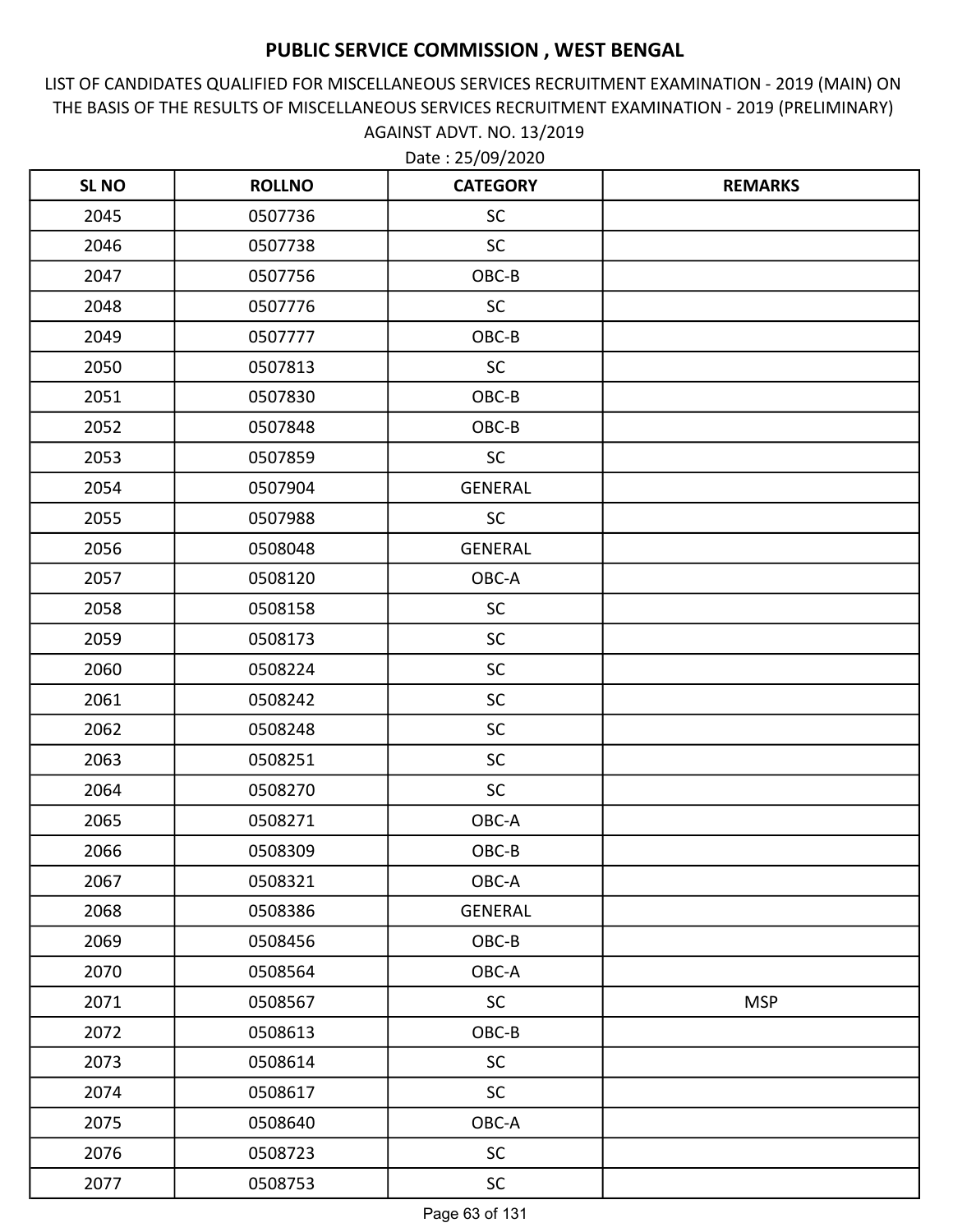LIST OF CANDIDATES QUALIFIED FOR MISCELLANEOUS SERVICES RECRUITMENT EXAMINATION - 2019 (MAIN) ON THE BASIS OF THE RESULTS OF MISCELLANEOUS SERVICES RECRUITMENT EXAMINATION - 2019 (PRELIMINARY) AGAINST ADVT. NO. 13/2019

| <b>SL NO</b> | <b>ROLLNO</b> | <b>CATEGORY</b> | <b>REMARKS</b> |
|--------------|---------------|-----------------|----------------|
| 2078         | 0508790       | <b>SC</b>       |                |
| 2079         | 0508854       | OBC-B           |                |
| 2080         | 0508872       | GENERAL         |                |
| 2081         | 0508875       | <b>SC</b>       |                |
| 2082         | 0508884       | OBC-A           |                |
| 2083         | 0508926       | <b>ST</b>       |                |
| 2084         | 0508933       | <b>SC</b>       |                |
| 2085         | 0508936       | <b>SC</b>       |                |
| 2086         | 0508976       | <b>GENERAL</b>  |                |
| 2087         | 0509082       | OBC-A           |                |
| 2088         | 0509093       | OBC-A           |                |
| 2089         | 0509120       | <b>ST</b>       |                |
| 2090         | 0509126       | OBC-B           |                |
| 2091         | 0509130       | <b>GENERAL</b>  |                |
| 2092         | 0509193       | <b>SC</b>       |                |
| 2093         | 0509204       | <b>SC</b>       |                |
| 2094         | 0509209       | OBC-B           |                |
| 2095         | 0509214       | <b>SC</b>       |                |
| 2096         | 0509294       | <b>SC</b>       |                |
| 2097         | 0509323       | <b>SC</b>       |                |
| 2098         | 0509342       | <b>SC</b>       |                |
| 2099         | 0509359       | OBC-A           |                |
| 2100         | 0509381       | <b>SC</b>       |                |
| 2101         | 0509396       | OBC-B           |                |
| 2102         | 0509423       | <b>GENERAL</b>  |                |
| 2103         | 0509443       | OBC-A           |                |
| 2104         | 0509462       | <b>GENERAL</b>  |                |
| 2105         | 0509472       | <b>SC</b>       |                |
| 2106         | 0509482       | <b>SC</b>       |                |
| 2107         | 0509530       | <b>SC</b>       |                |
| 2108         | 0509531       | OBC-B           |                |
| 2109         | 0509564       | OBC-B           |                |
| 2110         | 0509574       | SC              |                |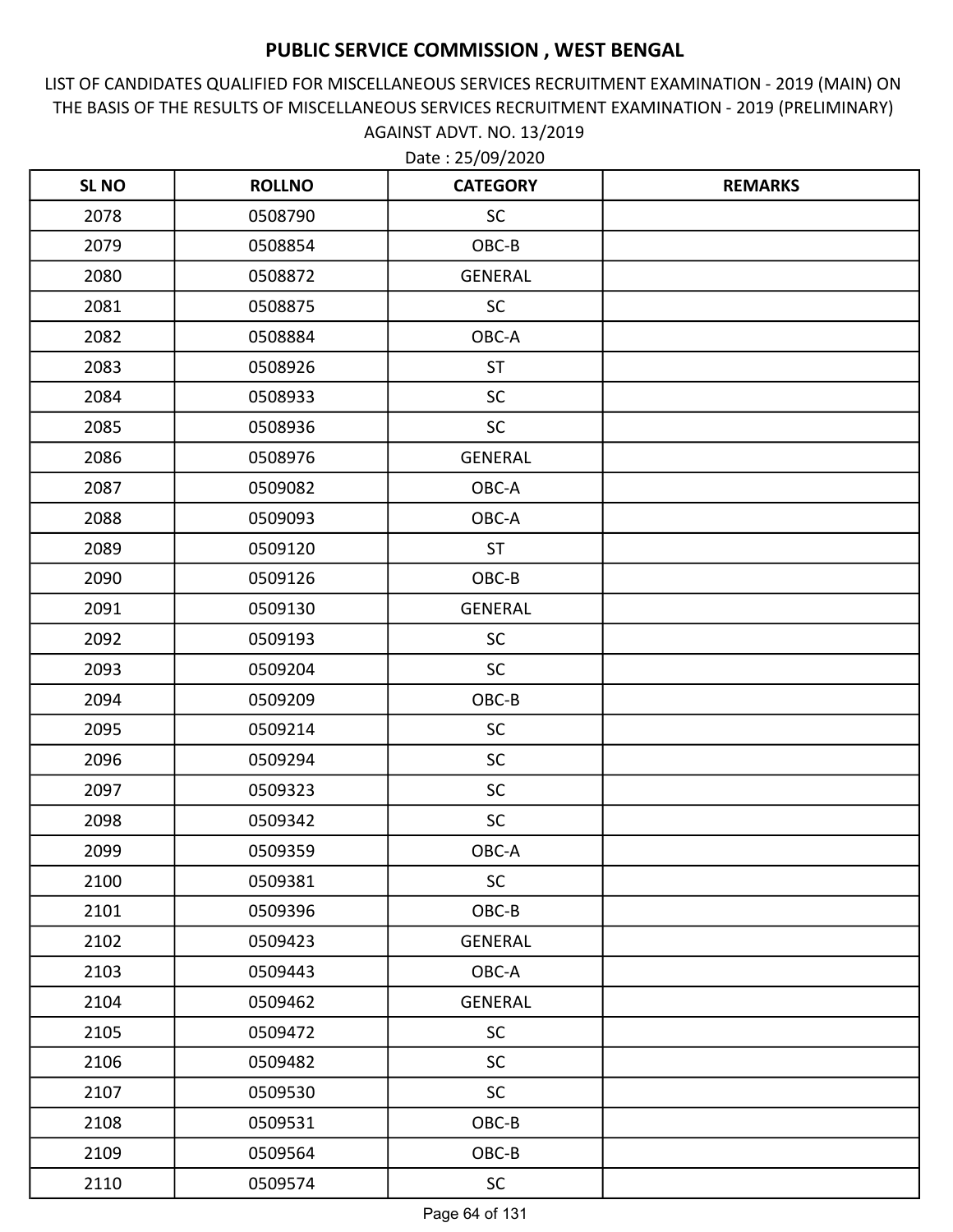LIST OF CANDIDATES QUALIFIED FOR MISCELLANEOUS SERVICES RECRUITMENT EXAMINATION - 2019 (MAIN) ON THE BASIS OF THE RESULTS OF MISCELLANEOUS SERVICES RECRUITMENT EXAMINATION - 2019 (PRELIMINARY) AGAINST ADVT. NO. 13/2019

| <b>SL NO</b> | <b>ROLLNO</b> | <b>CATEGORY</b> | <b>REMARKS</b> |
|--------------|---------------|-----------------|----------------|
| 2111         | 0509618       | <b>SC</b>       |                |
| 2112         | 0509630       | OBC-B           |                |
| 2113         | 0509663       | <b>SC</b>       |                |
| 2114         | 0509705       | OBC-A           |                |
| 2115         | 0509761       | <b>SC</b>       |                |
| 2116         | 0509781       | <b>SC</b>       |                |
| 2117         | 0509789       | <b>SC</b>       | <b>MSP</b>     |
| 2118         | 0509838       | <b>SC</b>       |                |
| 2119         | 0509877       | OBC-B           |                |
| 2120         | 0509882       | <b>SC</b>       |                |
| 2121         | 0509947       | <b>SC</b>       |                |
| 2122         | 0509968       | <b>SC</b>       |                |
| 2123         | 0509978       | <b>GENERAL</b>  |                |
| 2124         | 0510000       | <b>ST</b>       |                |
| 2125         | 0510020       | <b>GENERAL</b>  |                |
| 2126         | 0510027       | <b>GENERAL</b>  |                |
| 2127         | 0510043       | OBC-B           |                |
| 2128         | 0510064       | SC              |                |
| 2129         | 0510085       | OBC-B           |                |
| 2130         | 0510089       | OBC-B           |                |
| 2131         | 0510114       | <b>SC</b>       |                |
| 2132         | 0510122       | <b>GENERAL</b>  |                |
| 2133         | 0510137       | OBC-A           |                |
| 2134         | 0510139       | OBC-B           |                |
| 2135         | 0510143       | OBC-A           |                |
| 2136         | 0510148       | GENERAL         |                |
| 2137         | 0510207       | OBC-A           |                |
| 2138         | 0510252       | GENERAL         |                |
| 2139         | 0510394       | $OBC-B$         |                |
| 2140         | 0510409       | <b>GENERAL</b>  |                |
| 2141         | 0510470       | SC              | <b>MSP</b>     |
| 2142         | 0510479       | <b>SC</b>       |                |
| 2143         | 0510495       | <b>SC</b>       |                |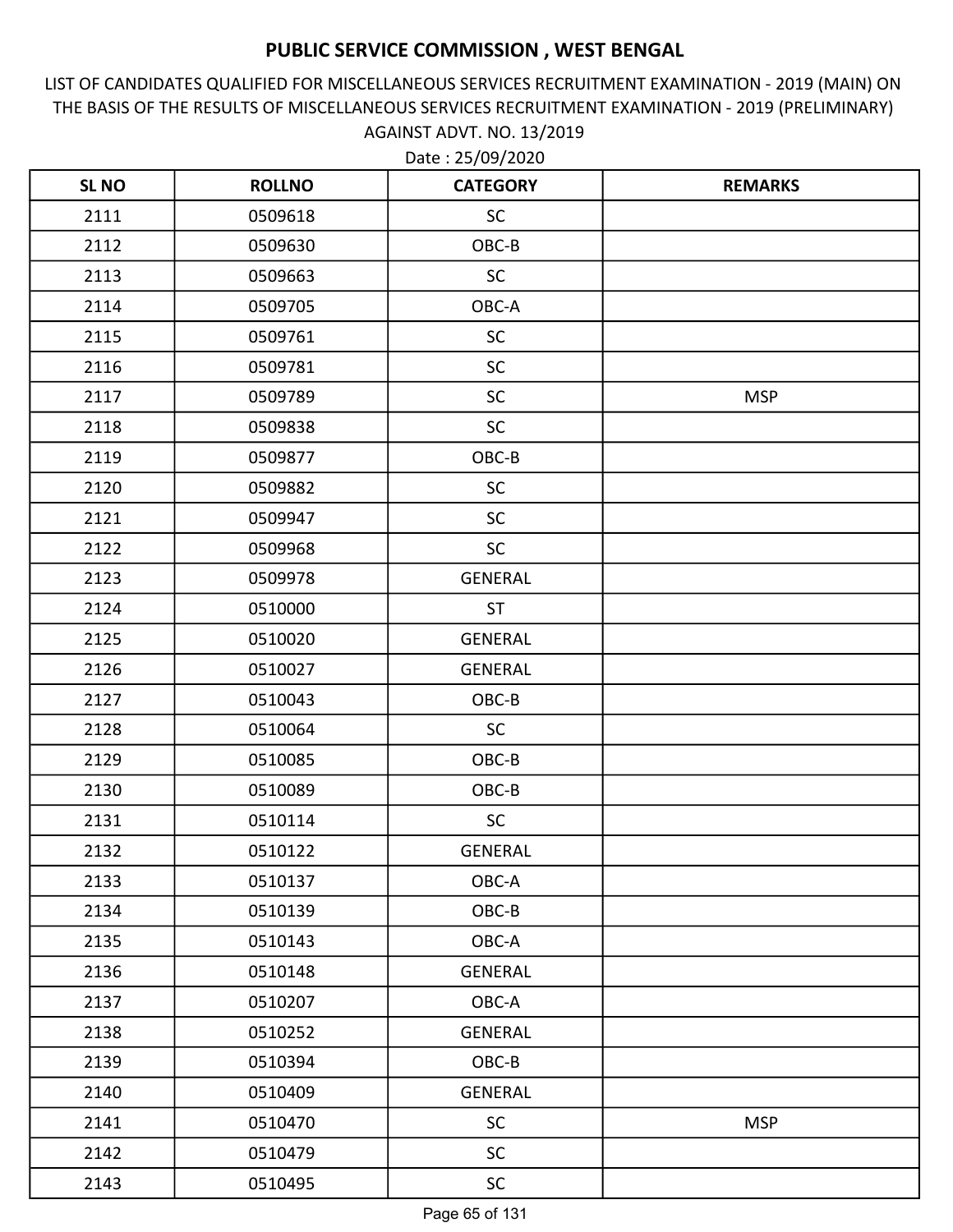LIST OF CANDIDATES QUALIFIED FOR MISCELLANEOUS SERVICES RECRUITMENT EXAMINATION - 2019 (MAIN) ON THE BASIS OF THE RESULTS OF MISCELLANEOUS SERVICES RECRUITMENT EXAMINATION - 2019 (PRELIMINARY) AGAINST ADVT. NO. 13/2019

| <b>SL NO</b> | <b>ROLLNO</b> | <b>CATEGORY</b> | <b>REMARKS</b> |
|--------------|---------------|-----------------|----------------|
| 2144         | 0510503       | OBC-B           |                |
| 2145         | 0510543       | <b>GENERAL</b>  |                |
| 2146         | 0510547       | OBC-B           |                |
| 2147         | 0510581       | OBC-A           |                |
| 2148         | 0510626       | <b>SC</b>       | <b>MSP</b>     |
| 2149         | 0510680       | <b>GENERAL</b>  |                |
| 2150         | 0510689       | <b>SC</b>       |                |
| 2151         | 0510706       | <b>GENERAL</b>  |                |
| 2152         | 0510712       | OBC-A           |                |
| 2153         | 0510744       | OBC-B           |                |
| 2154         | 0510760       | <b>SC</b>       |                |
| 2155         | 0510763       | OBC-B           |                |
| 2156         | 0510767       | OBC-B           |                |
| 2157         | 0510773       | OBC-A           |                |
| 2158         | 0510780       | <b>GENERAL</b>  |                |
| 2159         | 0510790       | <b>SC</b>       |                |
| 2160         | 0510813       | OBC-B           |                |
| 2161         | 0510815       | <b>GENERAL</b>  |                |
| 2162         | 0510863       | <b>SC</b>       |                |
| 2163         | 0510875       | <b>GENERAL</b>  |                |
| 2164         | 0510885       | <b>GENERAL</b>  |                |
| 2165         | 0510913       | <b>GENERAL</b>  |                |
| 2166         | 0510967       | <b>SC</b>       |                |
| 2167         | 0510976       | GENERAL         |                |
| 2168         | 0511122       | <b>SC</b>       |                |
| 2169         | 0511124       | <b>SC</b>       |                |
| 2170         | 0511169       | SC              |                |
| 2171         | 0511183       | <b>SC</b>       |                |
| 2172         | 0511231       | <b>SC</b>       | <b>MSP</b>     |
| 2173         | 0511255       | $OBC-B$         |                |
| 2174         | 0511271       | SC              |                |
| 2175         | 0511340       | GENERAL         |                |
| 2176         | 0511393       | SC              |                |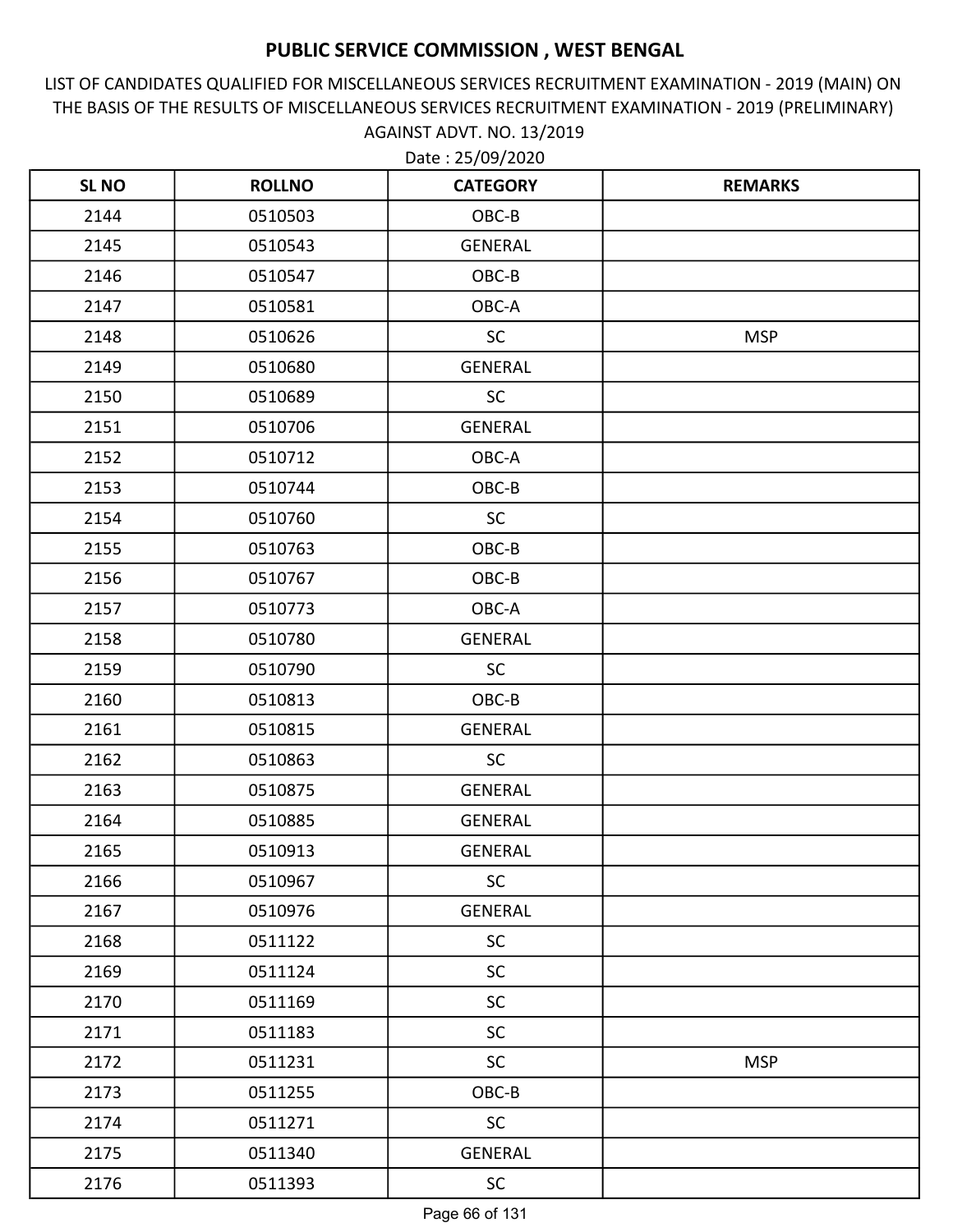LIST OF CANDIDATES QUALIFIED FOR MISCELLANEOUS SERVICES RECRUITMENT EXAMINATION - 2019 (MAIN) ON THE BASIS OF THE RESULTS OF MISCELLANEOUS SERVICES RECRUITMENT EXAMINATION - 2019 (PRELIMINARY) AGAINST ADVT. NO. 13/2019

| <b>SL NO</b> | <b>ROLLNO</b> | <b>CATEGORY</b> | <b>REMARKS</b> |
|--------------|---------------|-----------------|----------------|
| 2177         | 0511399       | OBC-B           |                |
| 2178         | 0511410       | OBC-A           |                |
| 2179         | 0511488       | GENERAL         |                |
| 2180         | 0511537       | <b>SC</b>       |                |
| 2181         | 0511610       | <b>SC</b>       |                |
| 2182         | 0511626       | <b>SC</b>       |                |
| 2183         | 0511667       | OBC-B           |                |
| 2184         | 0511700       | <b>SC</b>       |                |
| 2185         | 0511744       | <b>SC</b>       |                |
| 2186         | 0511788       | <b>SC</b>       |                |
| 2187         | 0511795       | <b>SC</b>       |                |
| 2188         | 0511802       | <b>GENERAL</b>  |                |
| 2189         | 0511810       | OBC-B           |                |
| 2190         | 0511820       | OBC-B           |                |
| 2191         | 0511919       | <b>SC</b>       |                |
| 2192         | 0511923       | <b>SC</b>       |                |
| 2193         | 0511930       | OBC-B           |                |
| 2194         | 0511945       | <b>SC</b>       |                |
| 2195         | 0512025       | <b>GENERAL</b>  |                |
| 2196         | 0512033       | <b>SC</b>       |                |
| 2197         | 0512050       | <b>ST</b>       |                |
| 2198         | 0512056       | <b>SC</b>       |                |
| 2199         | 0512112       | OBC-B           |                |
| 2200         | 0512115       | OBC-B           |                |
| 2201         | 0512120       | OBC-B           |                |
| 2202         | 0512210       | <b>SC</b>       |                |
| 2203         | 0512232       | <b>SC</b>       |                |
| 2204         | 0512262       | <b>SC</b>       |                |
| 2205         | 0512270       | <b>SC</b>       |                |
| 2206         | 0512290       | <b>SC</b>       |                |
| 2207         | 0512312       | <b>SC</b>       |                |
| 2208         | 0512316       | <b>SC</b>       |                |
| 2209         | 0512330       | <b>GENERAL</b>  |                |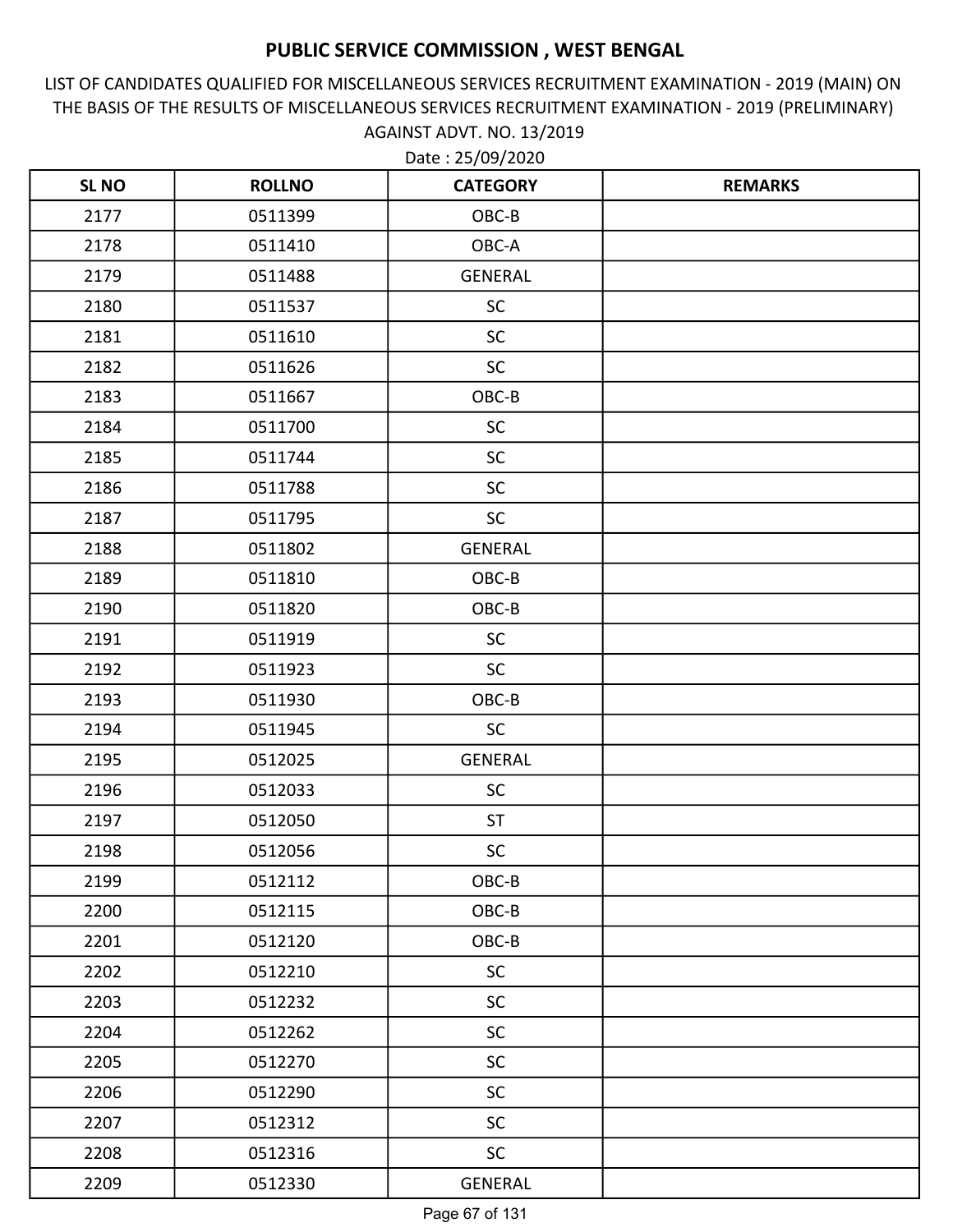LIST OF CANDIDATES QUALIFIED FOR MISCELLANEOUS SERVICES RECRUITMENT EXAMINATION - 2019 (MAIN) ON THE BASIS OF THE RESULTS OF MISCELLANEOUS SERVICES RECRUITMENT EXAMINATION - 2019 (PRELIMINARY) AGAINST ADVT. NO. 13/2019 Date : 25/09/2020

| <b>SLNO</b> | <b>ROLLNO</b> | <b>CATEGORY</b> | <b>REMARKS</b> |
|-------------|---------------|-----------------|----------------|
| 2210        | 0512352       | OBC-B           |                |
| 2211        | 0512419       | <b>SC</b>       |                |
| 2212        | 0512441       | <b>SC</b>       |                |
| 2213        | 0512467       | OBC-B           |                |
| 2214        | 0512489       | <b>ST</b>       |                |
| 2215        | 0512493       | <b>GENERAL</b>  |                |
| 2216        | 0512494       | <b>GENERAL</b>  |                |
| 2217        | 0512503       | <b>GENERAL</b>  |                |
| 2218        | 0512532       | <b>GENERAL</b>  |                |
| 2219        | 0512578       | OBC-A           |                |
| 2220        | 0512585       | <b>SC</b>       |                |
| 2221        | 0512587       | OBC-A           |                |
| 2222        | 0512675       | <b>SC</b>       |                |
| 2223        | 0512677       | OBC-A           |                |
| 2224        | 0512692       | <b>SC</b>       |                |
| 2225        | 0512723       | <b>SC</b>       |                |
| 2226        | 0512760       | <b>GENERAL</b>  |                |
| 2227        | 0512885       | <b>SC</b>       |                |
| 2228        | 0512915       | <b>GENERAL</b>  |                |
| 2229        | 0512966       | <b>SC</b>       |                |
| 2230        | 0513046       | OBC-A           |                |
| 2231        | 0513068       | OBC-B           |                |
| 2232        | 0513087       | <b>SC</b>       |                |
| 2233        | 0513174       | OBC-B           |                |
| 2234        | 0513179       | OBC-B           |                |
| 2235        | 0513197       | <b>SC</b>       |                |
| 2236        | 0513218       | OBC-B           |                |
| 2237        | 0513234       | OBC-B           |                |
| 2238        | 0513254       | OBC-A           |                |
| 2239        | 0513260       | OBC-A           |                |
| 2240        | 0513269       | OBC-B           |                |
| 2241        | 0513272       | OBC-A           |                |
| 2242        | 0513282       | OBC-A           |                |

Page 68 of 131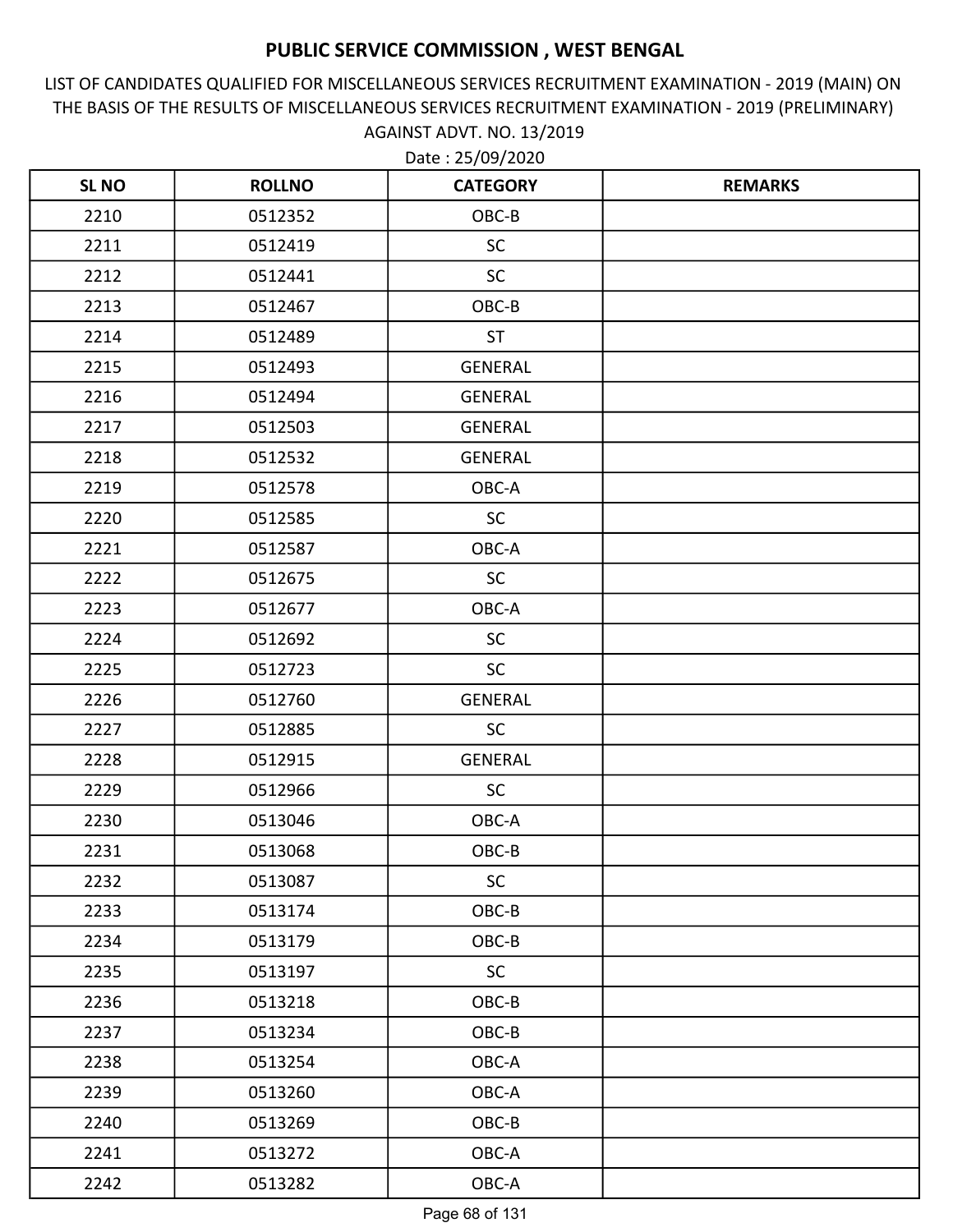LIST OF CANDIDATES QUALIFIED FOR MISCELLANEOUS SERVICES RECRUITMENT EXAMINATION - 2019 (MAIN) ON THE BASIS OF THE RESULTS OF MISCELLANEOUS SERVICES RECRUITMENT EXAMINATION - 2019 (PRELIMINARY) AGAINST ADVT. NO. 13/2019

| <b>SL NO</b> | <b>ROLLNO</b> | <b>CATEGORY</b> | <b>REMARKS</b> |
|--------------|---------------|-----------------|----------------|
| 2243         | 0513294       | <b>SC</b>       |                |
| 2244         | 0513311       | OBC-B           |                |
| 2245         | 0513379       | <b>SC</b>       |                |
| 2246         | 0513384       | <b>SC</b>       |                |
| 2247         | 0513451       | <b>SC</b>       |                |
| 2248         | 0513452       | <b>SC</b>       |                |
| 2249         | 0513490       | OBC-B           |                |
| 2250         | 0513521       | OBC-B           |                |
| 2251         | 0513532       | <b>SC</b>       |                |
| 2252         | 0513556       | OBC-B           |                |
| 2253         | 0513605       | <b>SC</b>       |                |
| 2254         | 0513611       | OBC-B           |                |
| 2255         | 0513634       | <b>GENERAL</b>  |                |
| 2256         | 0513706       | OBC-B           |                |
| 2257         | 0513728       | OBC-B           |                |
| 2258         | 0513775       | OBC-B           | PH(HI)         |
| 2259         | 0513821       | <b>GENERAL</b>  | PH(LD&CP)      |
| 2260         | 0513829       | <b>GENERAL</b>  | PH(LD&CP)      |
| 2261         | 0513857       | SC              | PH(LV)         |
| 2262         | 0513863       | <b>GENERAL</b>  | PH(LV)         |
| 2263         | 0513872       | OBC-B           | PH(LV)         |
| 2264         | 0513874       | <b>GENERAL</b>  | PH(LV)         |
| 2265         | 0513876       | <b>GENERAL</b>  | PH(LV)         |
| 2266         | 0513888       | <b>GENERAL</b>  | PH(LV)         |
| 2267         | 0513889       | <b>SC</b>       | PH(LV)         |
| 2268         | 0513890       | <b>SC</b>       | PH(LV)         |
| 2269         | 0513893       | <b>SC</b>       | PH(LV)         |
| 2270         | 0513894       | <b>SC</b>       | PH(LV)         |
| 2271         | 0513895       | OBC-B           | PH(LV)         |
| 2272         | 0600005       | OBC-B           |                |
| 2273         | 0600009       | <b>SC</b>       |                |
| 2274         | 0600094       | OBC-B           |                |
| 2275         | 0600122       | SC              |                |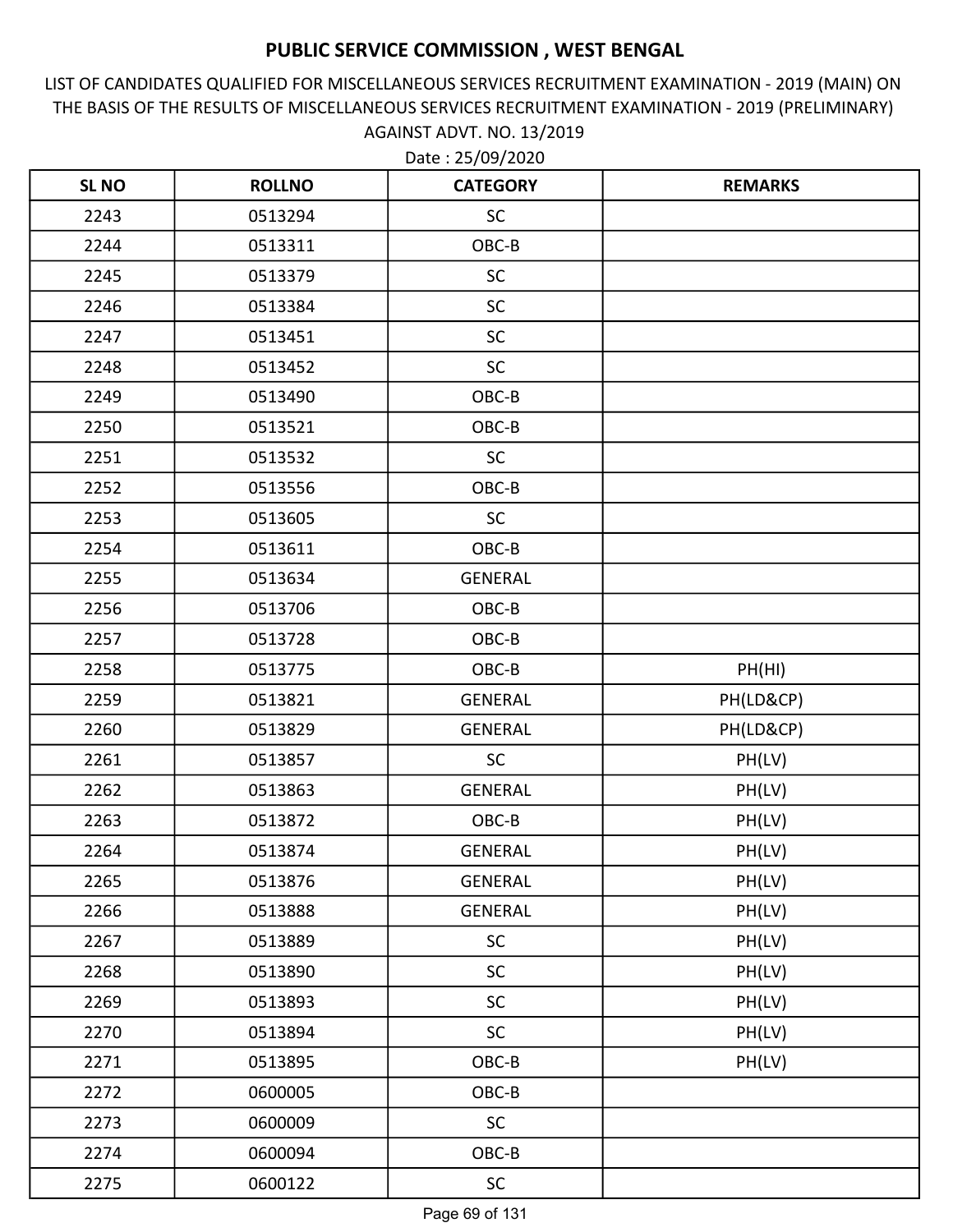LIST OF CANDIDATES QUALIFIED FOR MISCELLANEOUS SERVICES RECRUITMENT EXAMINATION - 2019 (MAIN) ON THE BASIS OF THE RESULTS OF MISCELLANEOUS SERVICES RECRUITMENT EXAMINATION - 2019 (PRELIMINARY) AGAINST ADVT. NO. 13/2019

| <b>SL NO</b> | <b>ROLLNO</b> | <b>CATEGORY</b> | <b>REMARKS</b> |
|--------------|---------------|-----------------|----------------|
| 2276         | 0600169       | <b>SC</b>       | <b>MSP</b>     |
| 2277         | 0600188       | <b>SC</b>       |                |
| 2278         | 0600232       | <b>GENERAL</b>  |                |
| 2279         | 0600282       | <b>SC</b>       |                |
| 2280         | 0600325       | OBC-B           |                |
| 2281         | 0600342       | <b>SC</b>       |                |
| 2282         | 0600374       | GENERAL         |                |
| 2283         | 0600406       | OBC-B           |                |
| 2284         | 0600421       | <b>SC</b>       |                |
| 2285         | 0600458       | OBC-A           |                |
| 2286         | 0600490       | <b>SC</b>       |                |
| 2287         | 0600495       | OBC-B           |                |
| 2288         | 0600516       | <b>GENERAL</b>  |                |
| 2289         | 0600521       | <b>GENERAL</b>  |                |
| 2290         | 0600533       | <b>SC</b>       |                |
| 2291         | 0600539       | <b>GENERAL</b>  |                |
| 2292         | 0600559       | <b>SC</b>       |                |
| 2293         | 0600563       | OBC-A           |                |
| 2294         | 0600611       | <b>SC</b>       |                |
| 2295         | 0600630       | GENERAL         |                |
| 2296         | 0600655       | OBC-B           |                |
| 2297         | 0600673       | OBC-B           |                |
| 2298         | 0600695       | OBC-A           |                |
| 2299         | 0600711       | <b>SC</b>       |                |
| 2300         | 0600770       | <b>SC</b>       |                |
| 2301         | 0600782       | <b>SC</b>       |                |
| 2302         | 0600790       | <b>SC</b>       |                |
| 2303         | 0600818       | <b>SC</b>       |                |
| 2304         | 0600825       | OBC-B           |                |
| 2305         | 0600830       | OBC-B           |                |
| 2306         | 0600834       | <b>SC</b>       |                |
| 2307         | 0600854       | <b>SC</b>       |                |
| 2308         | 0600860       | SC              |                |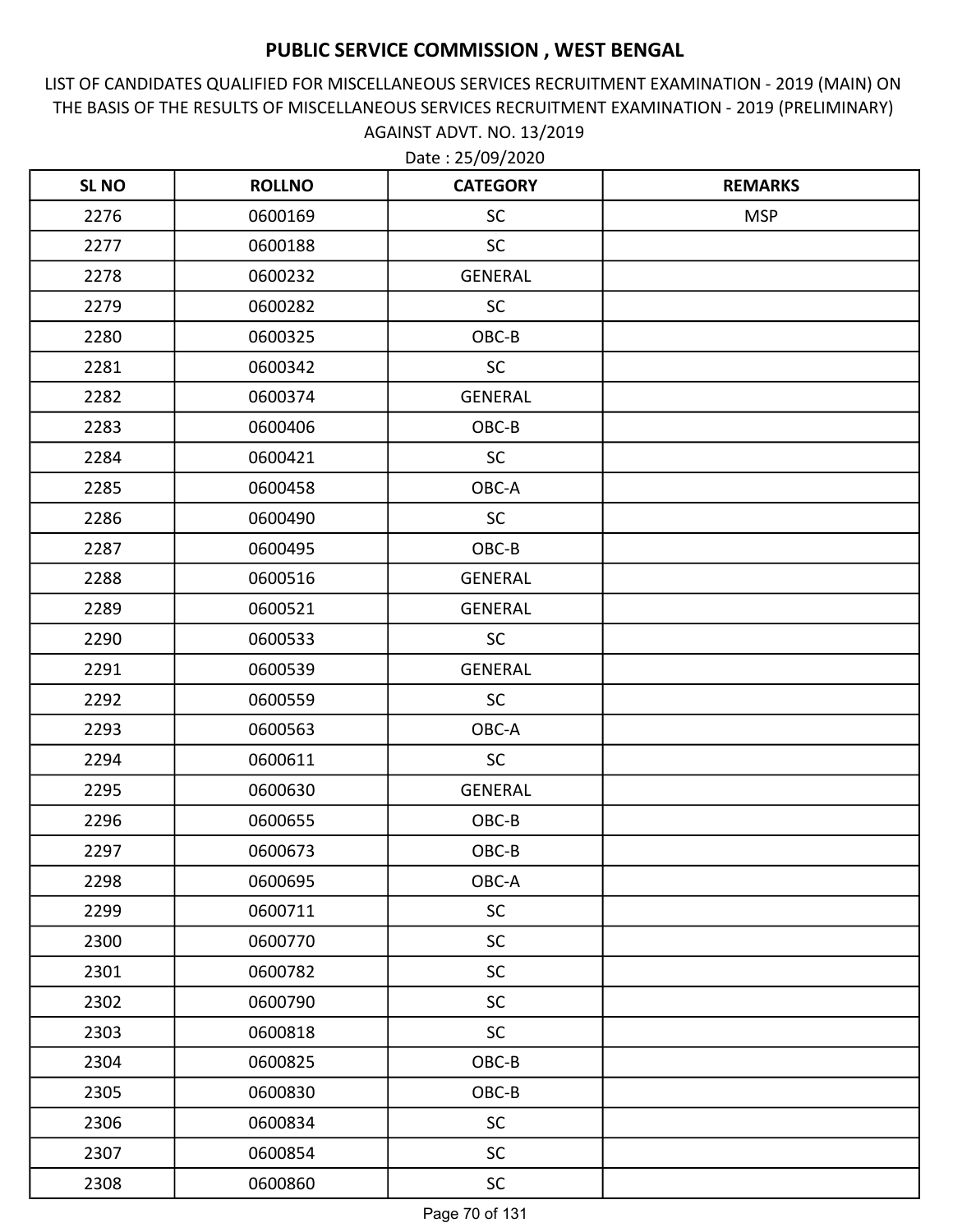LIST OF CANDIDATES QUALIFIED FOR MISCELLANEOUS SERVICES RECRUITMENT EXAMINATION - 2019 (MAIN) ON THE BASIS OF THE RESULTS OF MISCELLANEOUS SERVICES RECRUITMENT EXAMINATION - 2019 (PRELIMINARY) AGAINST ADVT. NO. 13/2019 Date : 25/09/2020

| <b>SL NO</b> | <b>ROLLNO</b> | <b>CATEGORY</b> | <b>REMARKS</b> |
|--------------|---------------|-----------------|----------------|
| 2309         | 0600910       | <b>SC</b>       |                |
| 2310         | 0600954       | OBC-B           |                |
| 2311         | 0601005       | <b>SC</b>       |                |
| 2312         | 0601043       | OBC-A           |                |
| 2313         | 0601063       | OBC-B           |                |
| 2314         | 0601226       | SC              |                |
| 2315         | 0601261       | <b>SC</b>       |                |
| 2316         | 0601262       | <b>SC</b>       |                |
| 2317         | 0601301       | <b>SC</b>       |                |
| 2318         | 0601308       | OBC-A           |                |
| 2319         | 0601433       | OBC-B           |                |
| 2320         | 0601434       | OBC-A           |                |
| 2321         | 0601463       | OBC-B           |                |
| 2322         | 0601531       | SC              |                |
| 2323         | 0601533       | OBC-B           |                |
| 2324         | 0601542       | OBC-A           |                |
| 2325         | 0601560       | OBC-B           |                |
| 2326         | 0601580       | OBC-B           |                |
| 2327         | 0601642       | <b>SC</b>       |                |
| 2328         | 0601703       | <b>SC</b>       |                |
| 2329         | 0601722       | <b>SC</b>       |                |
| 2330         | 0601787       | <b>SC</b>       | <b>MSP</b>     |
| 2331         | 0601815       | <b>SC</b>       |                |
| 2332         | 0601832       | <b>SC</b>       |                |
| 2333         | 0601841       | <b>SC</b>       |                |
| 2334         | 0601845       | <b>SC</b>       |                |
| 2335         | 0601908       | <b>SC</b>       |                |
| 2336         | 0601926       | <b>SC</b>       |                |
| 2337         | 0601932       | $OBC-B$         |                |
| 2338         | 0601938       | <b>SC</b>       |                |
| 2339         | 0601993       | <b>SC</b>       |                |
| 2340         | 0602013       | <b>SC</b>       |                |
| 2341         | 0602075       | $OBC-B$         |                |

Page 71 of 131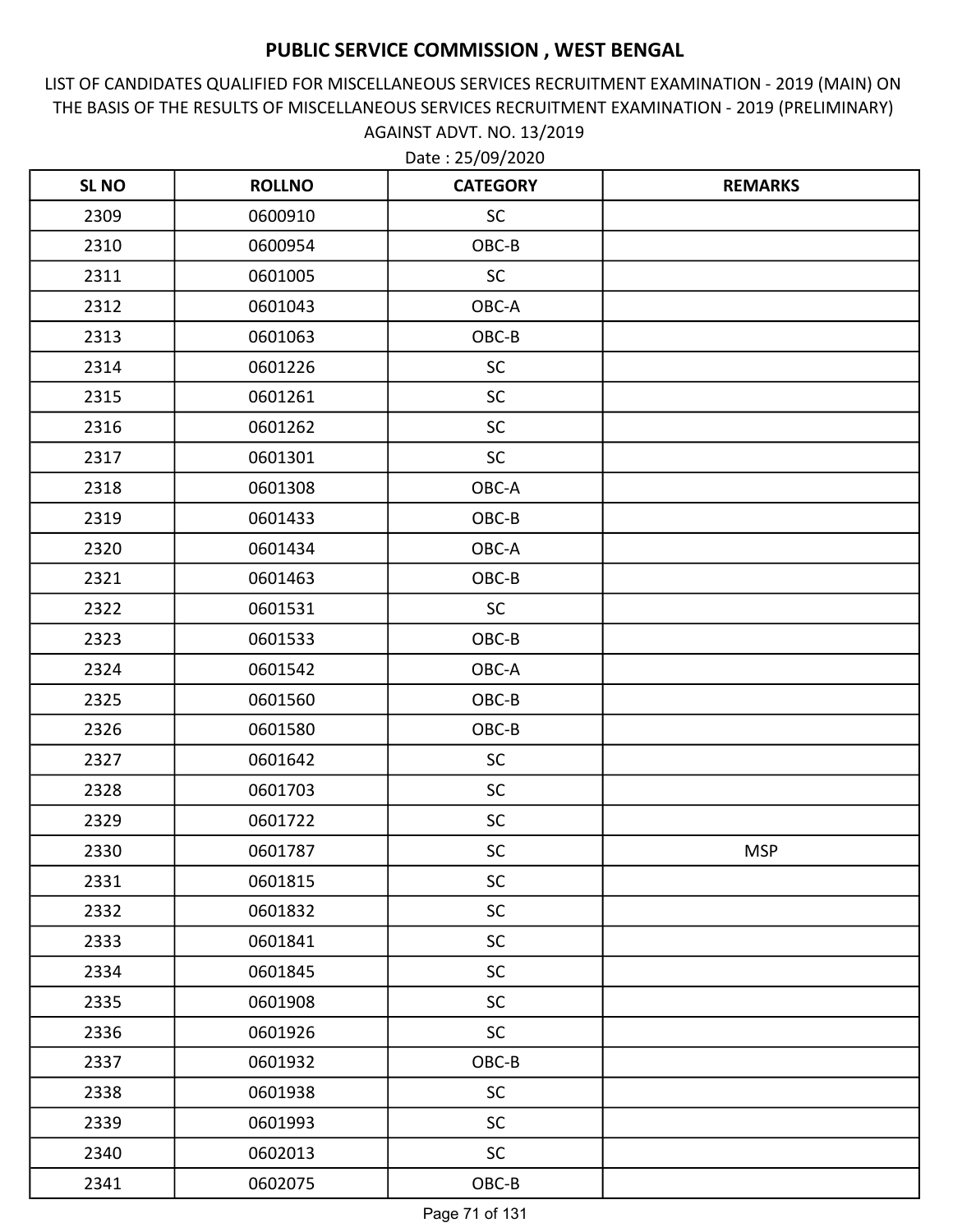LIST OF CANDIDATES QUALIFIED FOR MISCELLANEOUS SERVICES RECRUITMENT EXAMINATION - 2019 (MAIN) ON THE BASIS OF THE RESULTS OF MISCELLANEOUS SERVICES RECRUITMENT EXAMINATION - 2019 (PRELIMINARY) AGAINST ADVT. NO. 13/2019

| <b>SL NO</b> | <b>ROLLNO</b> | <b>CATEGORY</b> | <b>REMARKS</b> |
|--------------|---------------|-----------------|----------------|
| 2342         | 0602103       | <b>SC</b>       |                |
| 2343         | 0602132       | <b>SC</b>       |                |
| 2344         | 0602191       | <b>SC</b>       |                |
| 2345         | 0602215       | <b>SC</b>       |                |
| 2346         | 0602280       | <b>SC</b>       |                |
| 2347         | 0602289       | OBC-B           |                |
| 2348         | 0602296       | <b>SC</b>       |                |
| 2349         | 0602331       | <b>SC</b>       |                |
| 2350         | 0602401       | OBC-B           |                |
| 2351         | 0602456       | <b>GENERAL</b>  |                |
| 2352         | 0602483       | <b>SC</b>       |                |
| 2353         | 0602490       | OBC-B           |                |
| 2354         | 0602503       | <b>SC</b>       |                |
| 2355         | 0602573       | <b>SC</b>       |                |
| 2356         | 0602579       | <b>SC</b>       |                |
| 2357         | 0602629       | <b>GENERAL</b>  |                |
| 2358         | 0602638       | <b>SC</b>       |                |
| 2359         | 0602660       | <b>SC</b>       |                |
| 2360         | 0602666       | OBC-A           |                |
| 2361         | 0602680       | OBC-B           |                |
| 2362         | 0602740       | OBC-A           |                |
| 2363         | 0602793       | <b>SC</b>       |                |
| 2364         | 0602806       | <b>SC</b>       |                |
| 2365         | 0602847       | OBC-B           |                |
| 2366         | 0602856       | OBC-B           |                |
| 2367         | 0602899       | <b>SC</b>       |                |
| 2368         | 0602944       | OBC-A           |                |
| 2369         | 0603001       | OBC-B           |                |
| 2370         | 0603022       | <b>SC</b>       |                |
| 2371         | 0603066       | <b>SC</b>       |                |
| 2372         | 0603071       | OBC-B           | <b>MSP</b>     |
| 2373         | 0603075       | <b>SC</b>       |                |
| 2374         | 0603081       | $OBC-B$         |                |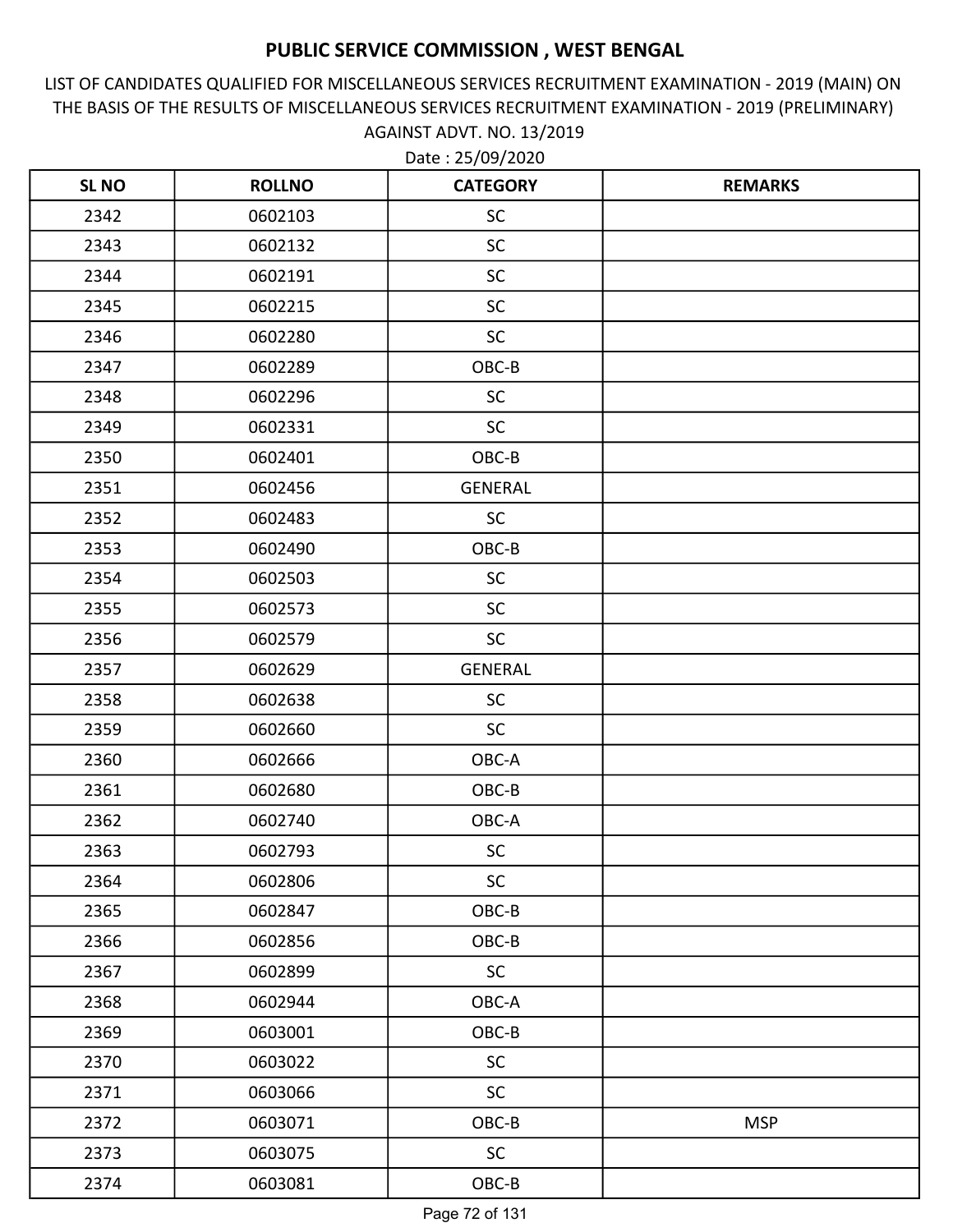LIST OF CANDIDATES QUALIFIED FOR MISCELLANEOUS SERVICES RECRUITMENT EXAMINATION - 2019 (MAIN) ON THE BASIS OF THE RESULTS OF MISCELLANEOUS SERVICES RECRUITMENT EXAMINATION - 2019 (PRELIMINARY) AGAINST ADVT. NO. 13/2019

| <b>SL NO</b> | <b>ROLLNO</b> | <b>CATEGORY</b> | <b>REMARKS</b> |
|--------------|---------------|-----------------|----------------|
| 2375         | 0603086       | <b>GENERAL</b>  |                |
| 2376         | 0603121       | OBC-B           |                |
| 2377         | 0603148       | OBC-B           |                |
| 2378         | 0603175       | GENERAL         |                |
| 2379         | 0603196       | OBC-B           |                |
| 2380         | 0603202       | GENERAL         |                |
| 2381         | 0603208       | <b>SC</b>       |                |
| 2382         | 0603235       | <b>SC</b>       |                |
| 2383         | 0603273       | OBC-B           |                |
| 2384         | 0603274       | <b>GENERAL</b>  |                |
| 2385         | 0603307       | SC              |                |
| 2386         | 0603334       | <b>SC</b>       |                |
| 2387         | 0603366       | <b>SC</b>       |                |
| 2388         | 0603382       | <b>SC</b>       |                |
| 2389         | 0603387       | OBC-B           |                |
| 2390         | 0603395       | <b>SC</b>       |                |
| 2391         | 0603420       | <b>SC</b>       |                |
| 2392         | 0603446       | <b>SC</b>       |                |
| 2393         | 0603471       | SC              |                |
| 2394         | 0603541       | <b>GENERAL</b>  |                |
| 2395         | 0603559       | <b>SC</b>       |                |
| 2396         | 0603576       | <b>SC</b>       |                |
| 2397         | 0603731       | $\sf SC$        |                |
| 2398         | 0603752       | SC              |                |
| 2399         | 0603781       | <b>SC</b>       |                |
| 2400         | 0603797       | <b>SC</b>       |                |
| 2401         | 0603822       | OBC-A           |                |
| 2402         | 0603934       | <b>SC</b>       |                |
| 2403         | 0604007       | <b>ST</b>       |                |
| 2404         | 0604013       | <b>ST</b>       |                |
| 2405         | 0604022       | <b>SC</b>       |                |
| 2406         | 0604029       | <b>GENERAL</b>  |                |
| 2407         | 0604038       | SC              |                |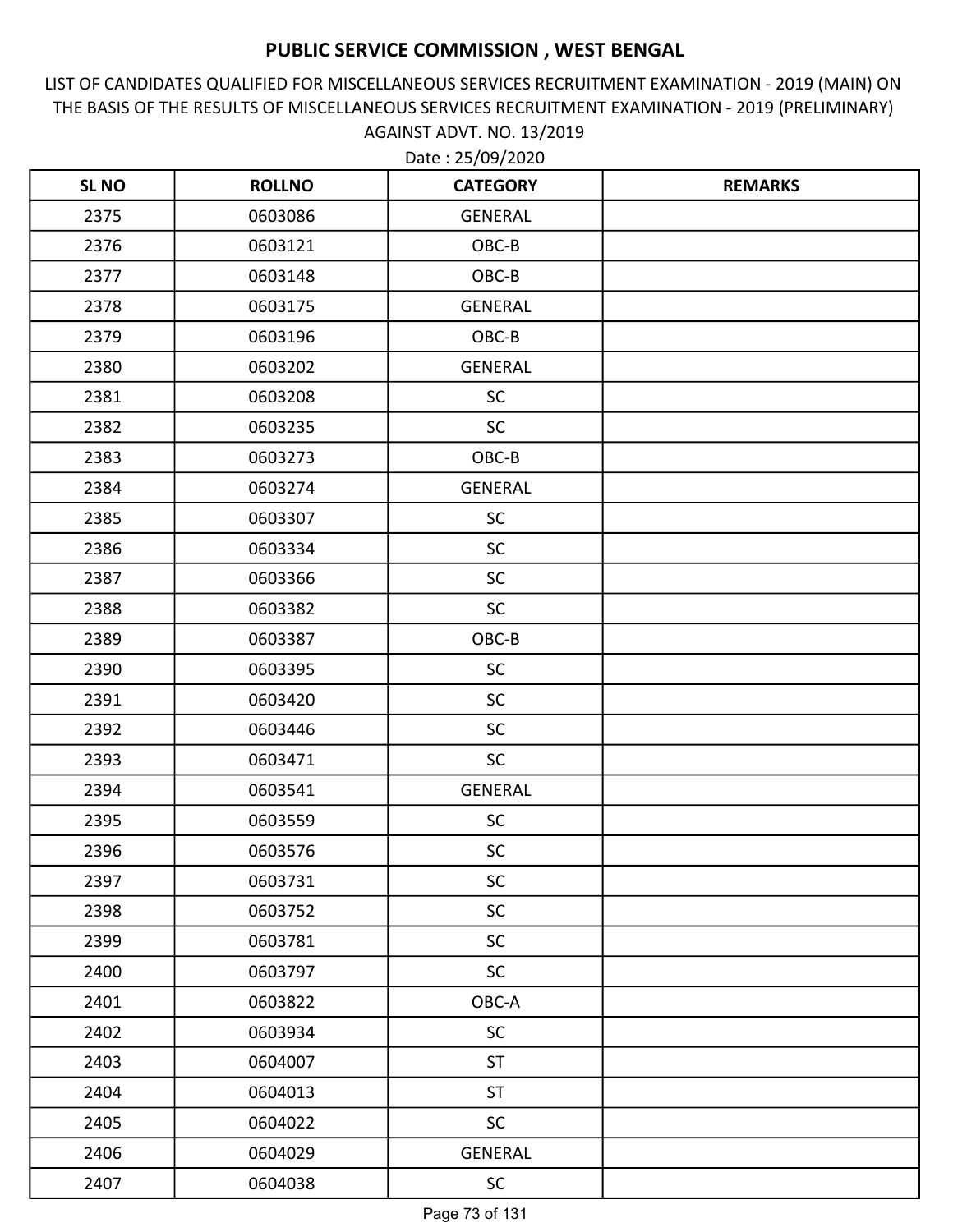LIST OF CANDIDATES QUALIFIED FOR MISCELLANEOUS SERVICES RECRUITMENT EXAMINATION - 2019 (MAIN) ON THE BASIS OF THE RESULTS OF MISCELLANEOUS SERVICES RECRUITMENT EXAMINATION - 2019 (PRELIMINARY) AGAINST ADVT. NO. 13/2019

| <b>SL NO</b> | <b>ROLLNO</b> | <b>CATEGORY</b> | <b>REMARKS</b> |
|--------------|---------------|-----------------|----------------|
| 2408         | 0604086       | <b>SC</b>       |                |
| 2409         | 0604098       | OBC-A           |                |
| 2410         | 0604117       | <b>SC</b>       |                |
| 2411         | 0604123       | OBC-B           |                |
| 2412         | 0604126       | <b>SC</b>       |                |
| 2413         | 0604170       | OBC-B           |                |
| 2414         | 0604175       | <b>GENERAL</b>  |                |
| 2415         | 0604211       | <b>SC</b>       |                |
| 2416         | 0604221       | <b>SC</b>       |                |
| 2417         | 0604234       | <b>SC</b>       |                |
| 2418         | 0604245       | <b>SC</b>       |                |
| 2419         | 0604258       | GENERAL         |                |
| 2420         | 0604273       | <b>GENERAL</b>  |                |
| 2421         | 0604305       | <b>SC</b>       |                |
| 2422         | 0604315       | <b>GENERAL</b>  |                |
| 2423         | 0604329       | <b>ST</b>       |                |
| 2424         | 0604331       | <b>GENERAL</b>  |                |
| 2425         | 0604338       | OBC-B           |                |
| 2426         | 0604421       | <b>SC</b>       |                |
| 2427         | 0604459       | <b>GENERAL</b>  |                |
| 2428         | 0604466       | <b>SC</b>       |                |
| 2429         | 0604470       | <b>SC</b>       |                |
| 2430         | 0604479       | GENERAL         |                |
| 2431         | 0604481       | <b>SC</b>       |                |
| 2432         | 0604488       | <b>GENERAL</b>  | <b>MSP</b>     |
| 2433         | 0604520       | <b>SC</b>       |                |
| 2434         | 0604577       | <b>GENERAL</b>  |                |
| 2435         | 0604587       | GENERAL         |                |
| 2436         | 0604590       | <b>SC</b>       |                |
| 2437         | 0604623       | <b>SC</b>       |                |
| 2438         | 0604651       | <b>SC</b>       |                |
| 2439         | 0604680       | <b>SC</b>       |                |
| 2440         | 0604696       | <b>SC</b>       |                |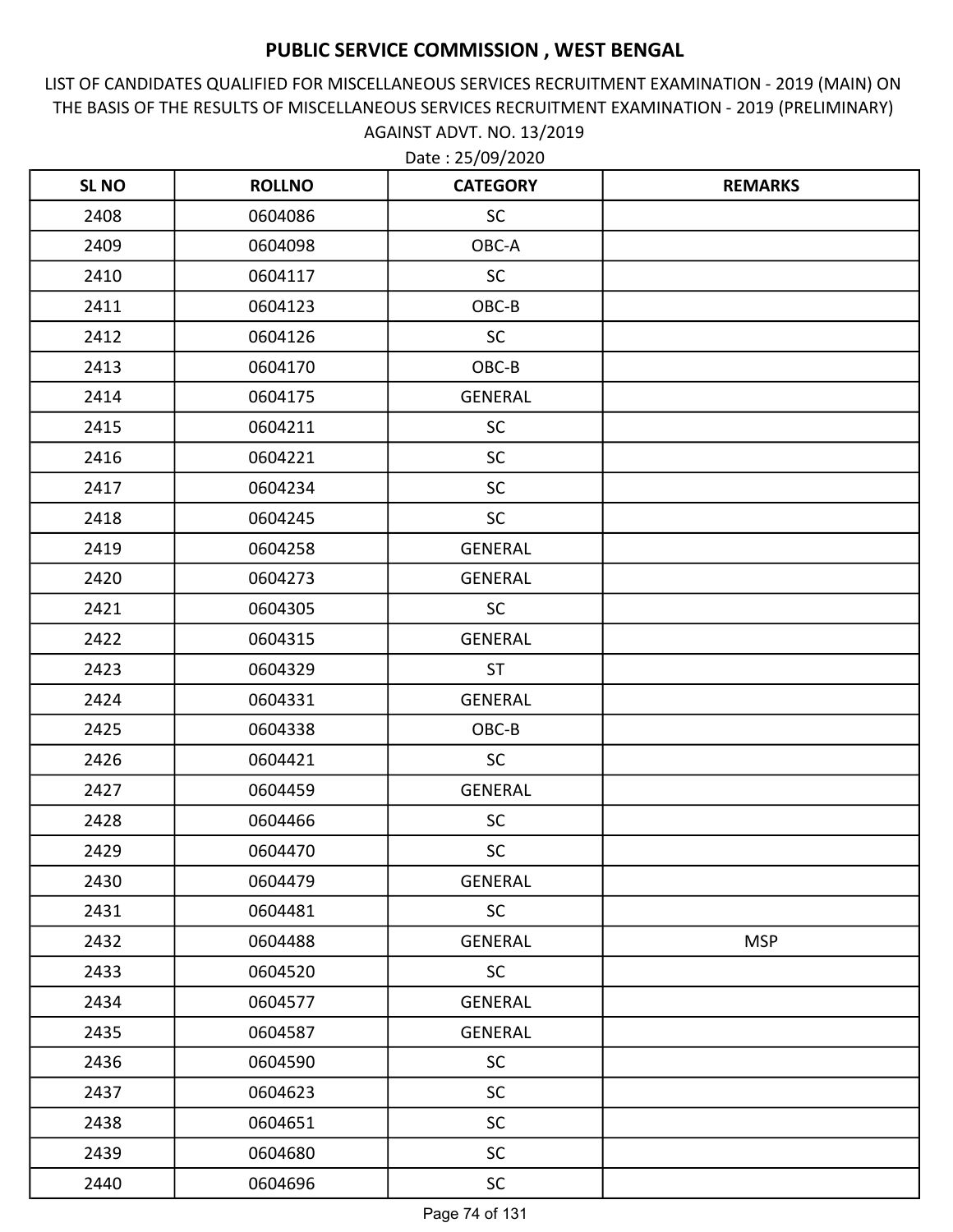LIST OF CANDIDATES QUALIFIED FOR MISCELLANEOUS SERVICES RECRUITMENT EXAMINATION - 2019 (MAIN) ON THE BASIS OF THE RESULTS OF MISCELLANEOUS SERVICES RECRUITMENT EXAMINATION - 2019 (PRELIMINARY) AGAINST ADVT. NO. 13/2019

| <b>SL NO</b> | <b>ROLLNO</b> | <b>CATEGORY</b> | <b>REMARKS</b> |
|--------------|---------------|-----------------|----------------|
| 2441         | 0604743       | GENERAL         |                |
| 2442         | 0604798       | SC              |                |
| 2443         | 0604810       | OBC-B           |                |
| 2444         | 0604815       | GENERAL         |                |
| 2445         | 0604825       | <b>GENERAL</b>  |                |
| 2446         | 0604913       | SC              |                |
| 2447         | 0604925       | <b>SC</b>       |                |
| 2448         | 0604938       | GENERAL         |                |
| 2449         | 0604956       | <b>SC</b>       |                |
| 2450         | 0604976       | OBC-B           |                |
| 2451         | 0604982       | <b>SC</b>       |                |
| 2452         | 0604989       | <b>SC</b>       |                |
| 2453         | 0605067       | <b>SC</b>       |                |
| 2454         | 0605087       | <b>SC</b>       |                |
| 2455         | 0605116       | <b>GENERAL</b>  |                |
| 2456         | 0605119       | OBC-B           |                |
| 2457         | 0605142       | OBC-B           |                |
| 2458         | 0605156       | OBC-A           |                |
| 2459         | 0605274       | <b>SC</b>       |                |
| 2460         | 0605311       | OBC-B           |                |
| 2461         | 0605374       | <b>GENERAL</b>  |                |
| 2462         | 0605398       | <b>SC</b>       |                |
| 2463         | 0605438       | <b>SC</b>       |                |
| 2464         | 0605446       | SC              |                |
| 2465         | 0605480       | <b>SC</b>       |                |
| 2466         | 0605509       | OBC-B           |                |
| 2467         | 0605532       | SC              |                |
| 2468         | 0605566       | <b>SC</b>       |                |
| 2469         | 0605583       | OBC-A           |                |
| 2470         | 0605593       | <b>GENERAL</b>  |                |
| 2471         | 0605620       | OBC-A           |                |
| 2472         | 0605649       | GENERAL         |                |
| 2473         | 0605661       | SC              |                |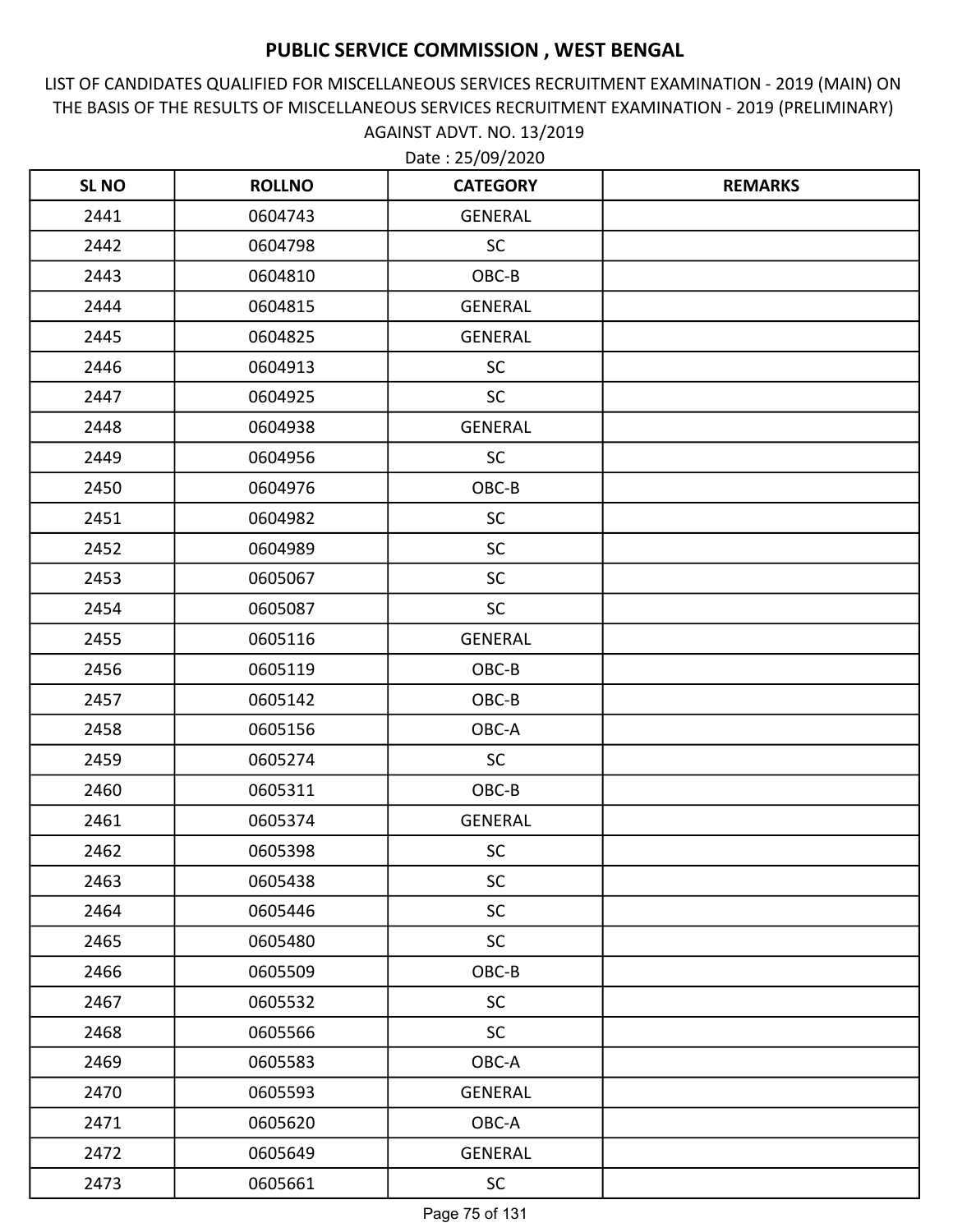LIST OF CANDIDATES QUALIFIED FOR MISCELLANEOUS SERVICES RECRUITMENT EXAMINATION - 2019 (MAIN) ON THE BASIS OF THE RESULTS OF MISCELLANEOUS SERVICES RECRUITMENT EXAMINATION - 2019 (PRELIMINARY) AGAINST ADVT. NO. 13/2019

| <b>SL NO</b> | <b>ROLLNO</b> | <b>CATEGORY</b> | <b>REMARKS</b> |
|--------------|---------------|-----------------|----------------|
| 2474         | 0605693       | OBC-A           |                |
| 2475         | 0605698       | <b>SC</b>       |                |
| 2476         | 0605721       | <b>SC</b>       |                |
| 2477         | 0605755       | <b>SC</b>       |                |
| 2478         | 0605767       | <b>SC</b>       |                |
| 2479         | 0605780       | OBC-B           |                |
| 2480         | 0605784       | OBC-B           |                |
| 2481         | 0605828       | <b>SC</b>       |                |
| 2482         | 0605878       | <b>SC</b>       |                |
| 2483         | 0605904       | <b>GENERAL</b>  |                |
| 2484         | 0605996       | <b>SC</b>       |                |
| 2485         | 0606021       | OBC-A           |                |
| 2486         | 0606047       | OBC-B           |                |
| 2487         | 0606221       | <b>SC</b>       |                |
| 2488         | 0606283       | <b>SC</b>       |                |
| 2489         | 0606320       | <b>SC</b>       |                |
| 2490         | 0606348       | <b>SC</b>       |                |
| 2491         | 0606475       | OBC-B           |                |
| 2492         | 0606520       | <b>SC</b>       |                |
| 2493         | 0606526       | OBC-B           |                |
| 2494         | 0606663       | <b>SC</b>       |                |
| 2495         | 0606667       | <b>SC</b>       |                |
| 2496         | 0606681       | <b>SC</b>       |                |
| 2497         | 0606744       | OBC-B           |                |
| 2498         | 0606746       | OBC-B           |                |
| 2499         | 0606763       | <b>SC</b>       |                |
| 2500         | 0606769       | <b>GENERAL</b>  |                |
| 2501         | 0606779       | OBC-A           |                |
| 2502         | 0606786       | OBC-A           |                |
| 2503         | 0606843       | <b>SC</b>       |                |
| 2504         | 0606845       | <b>GENERAL</b>  |                |
| 2505         | 0606848       | <b>SC</b>       |                |
| 2506         | 0606909       | <b>GENERAL</b>  |                |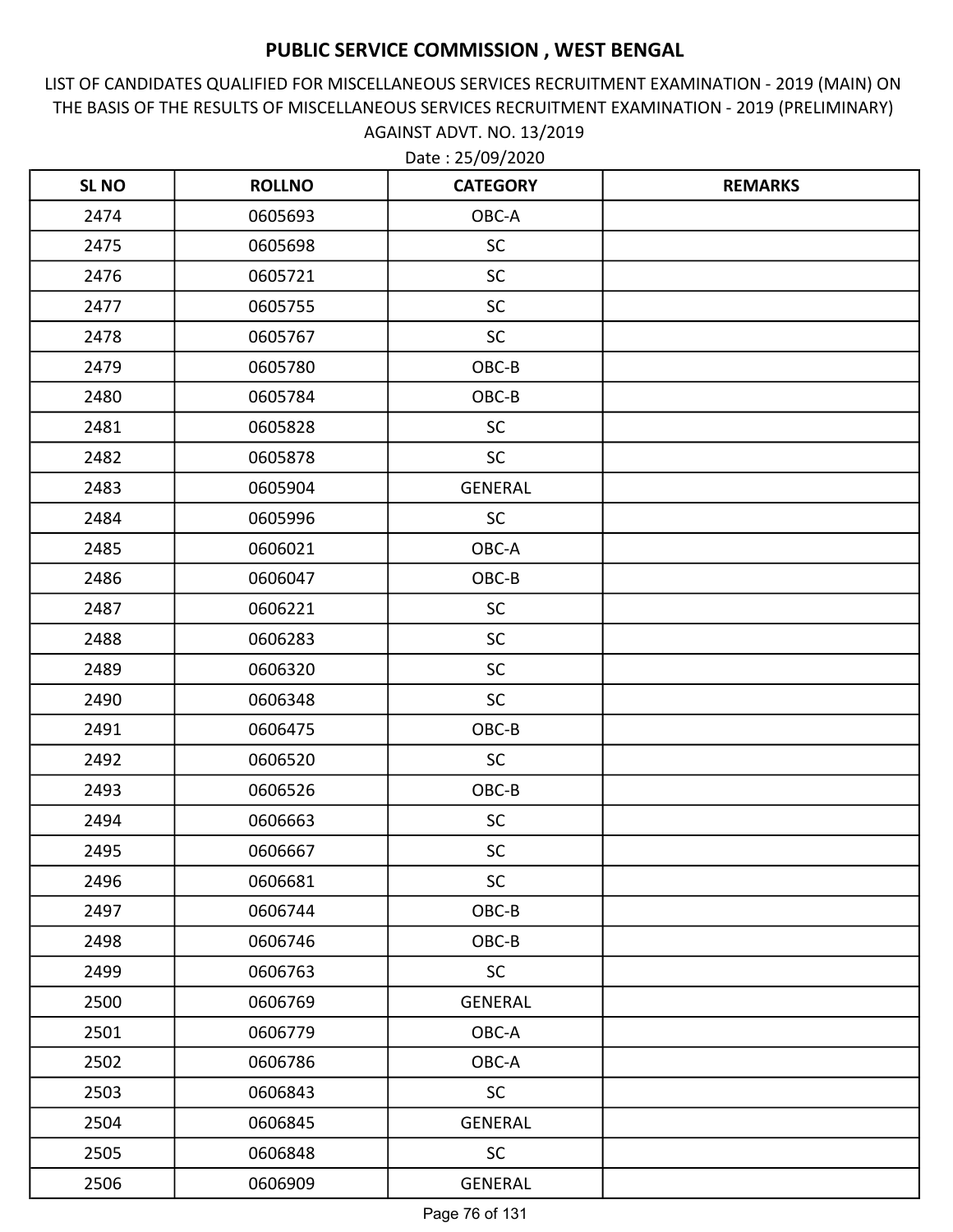LIST OF CANDIDATES QUALIFIED FOR MISCELLANEOUS SERVICES RECRUITMENT EXAMINATION - 2019 (MAIN) ON THE BASIS OF THE RESULTS OF MISCELLANEOUS SERVICES RECRUITMENT EXAMINATION - 2019 (PRELIMINARY) AGAINST ADVT. NO. 13/2019

| <b>SLNO</b> | <b>ROLLNO</b> | <b>CATEGORY</b> | <b>REMARKS</b> |
|-------------|---------------|-----------------|----------------|
| 2507        | 0606943       | <b>GENERAL</b>  |                |
| 2508        | 0606954       | OBC-B           |                |
| 2509        | 0606973       | OBC-B           |                |
| 2510        | 0607001       | OBC-A           |                |
| 2511        | 0607050       | OBC-B           |                |
| 2512        | 0607051       | <b>SC</b>       |                |
| 2513        | 0607052       | <b>ST</b>       |                |
| 2514        | 0607064       | OBC-B           |                |
| 2515        | 0607098       | <b>SC</b>       |                |
| 2516        | 0607109       | <b>SC</b>       |                |
| 2517        | 0607137       | <b>ST</b>       |                |
| 2518        | 0607189       | <b>SC</b>       |                |
| 2519        | 0607192       | <b>GENERAL</b>  |                |
| 2520        | 0607219       | OBC-B           |                |
| 2521        | 0607239       | OBC-A           |                |
| 2522        | 0607315       | <b>SC</b>       |                |
| 2523        | 0607333       | <b>GENERAL</b>  |                |
| 2524        | 0607334       | <b>GENERAL</b>  |                |
| 2525        | 0607348       | OBC-B           |                |
| 2526        | 0607411       | <b>SC</b>       |                |
| 2527        | 0607437       | <b>GENERAL</b>  |                |
| 2528        | 0607508       | OBC-B           |                |
| 2529        | 0607589       | <b>SC</b>       |                |
| 2530        | 0607608       | <b>SC</b>       |                |
| 2531        | 0607687       | OBC-A           |                |
| 2532        | 0607725       | OBC-A           |                |
| 2533        | 0607726       | OBC-A           |                |
| 2534        | 0607820       | <b>SC</b>       | <b>MSP</b>     |
| 2535        | 0607840       | $OBC-B$         |                |
| 2536        | 0607843       | <b>SC</b>       |                |
| 2537        | 0607861       | <b>SC</b>       |                |
| 2538        | 0607871       | <b>SC</b>       |                |
| 2539        | 0607886       | $OBC-B$         |                |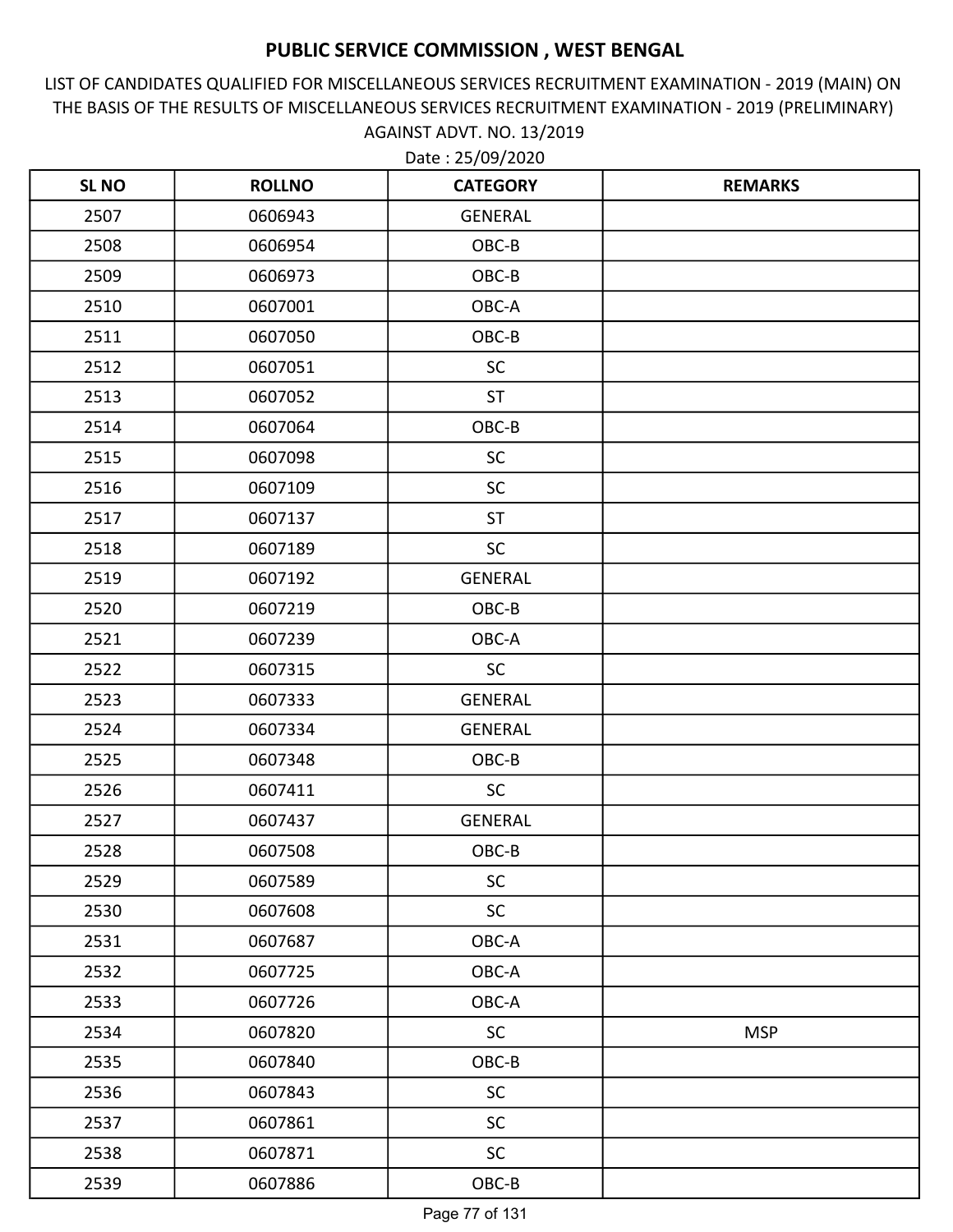LIST OF CANDIDATES QUALIFIED FOR MISCELLANEOUS SERVICES RECRUITMENT EXAMINATION - 2019 (MAIN) ON THE BASIS OF THE RESULTS OF MISCELLANEOUS SERVICES RECRUITMENT EXAMINATION - 2019 (PRELIMINARY) AGAINST ADVT. NO. 13/2019

| <b>SLNO</b> | <b>ROLLNO</b> | <b>CATEGORY</b> | <b>REMARKS</b> |
|-------------|---------------|-----------------|----------------|
| 2540        | 0607915       | <b>SC</b>       |                |
| 2541        | 0607927       | <b>SC</b>       |                |
| 2542        | 0607950       | OBC-A           |                |
| 2543        | 0607983       | <b>SC</b>       |                |
| 2544        | 0608024       | <b>GENERAL</b>  |                |
| 2545        | 0608063       | OBC-A           |                |
| 2546        | 0608081       | OBC-A           |                |
| 2547        | 0608104       | <b>SC</b>       | PH(HI)         |
| 2548        | 0608105       | OBC-B           | PH(HI)         |
| 2549        | 0608131       | OBC-B           | PH(LD&CP)      |
| 2550        | 0608143       | OBC-B           | PH(LD&CP)      |
| 2551        | 0608147       | OBC-B           | PH(LD&CP)      |
| 2552        | 0608152       | <b>SC</b>       | PH(LD&CP)      |
| 2553        | 0608159       | OBC-B           | PH(LD&CP)      |
| 2554        | 0608190       | OBC-A           | PH(LD&CP)      |
| 2555        | 0608213       | OBC-A           | PH(LV)         |
| 2556        | 0608215       | OBC-B           | PH(LV), MSP    |
| 2557        | 0608217       | <b>GENERAL</b>  | PH(LV)         |
| 2558        | 0608219       | OBC-B           | PH(LV)         |
| 2559        | 0608230       | <b>GENERAL</b>  | PH(LV)         |
| 2560        | 0608231       | <b>GENERAL</b>  | PH(LV)         |
| 2561        | 0608247       | <b>SC</b>       | PH(LV)         |
| 2562        | 0700028       | OBC-A           |                |
| 2563        | 0700048       | OBC-B           |                |
| 2564        | 0700121       | <b>GENERAL</b>  |                |
| 2565        | 0700141       | <b>GENERAL</b>  |                |
| 2566        | 0700178       | <b>SC</b>       |                |
| 2567        | 0700268       | <b>GENERAL</b>  |                |
| 2568        | 0700304       | <b>GENERAL</b>  |                |
| 2569        | 0700344       | <b>GENERAL</b>  |                |
| 2570        | 0700355       | <b>SC</b>       |                |
| 2571        | 0700425       | GENERAL         |                |
| 2572        | 0700431       | GENERAL         |                |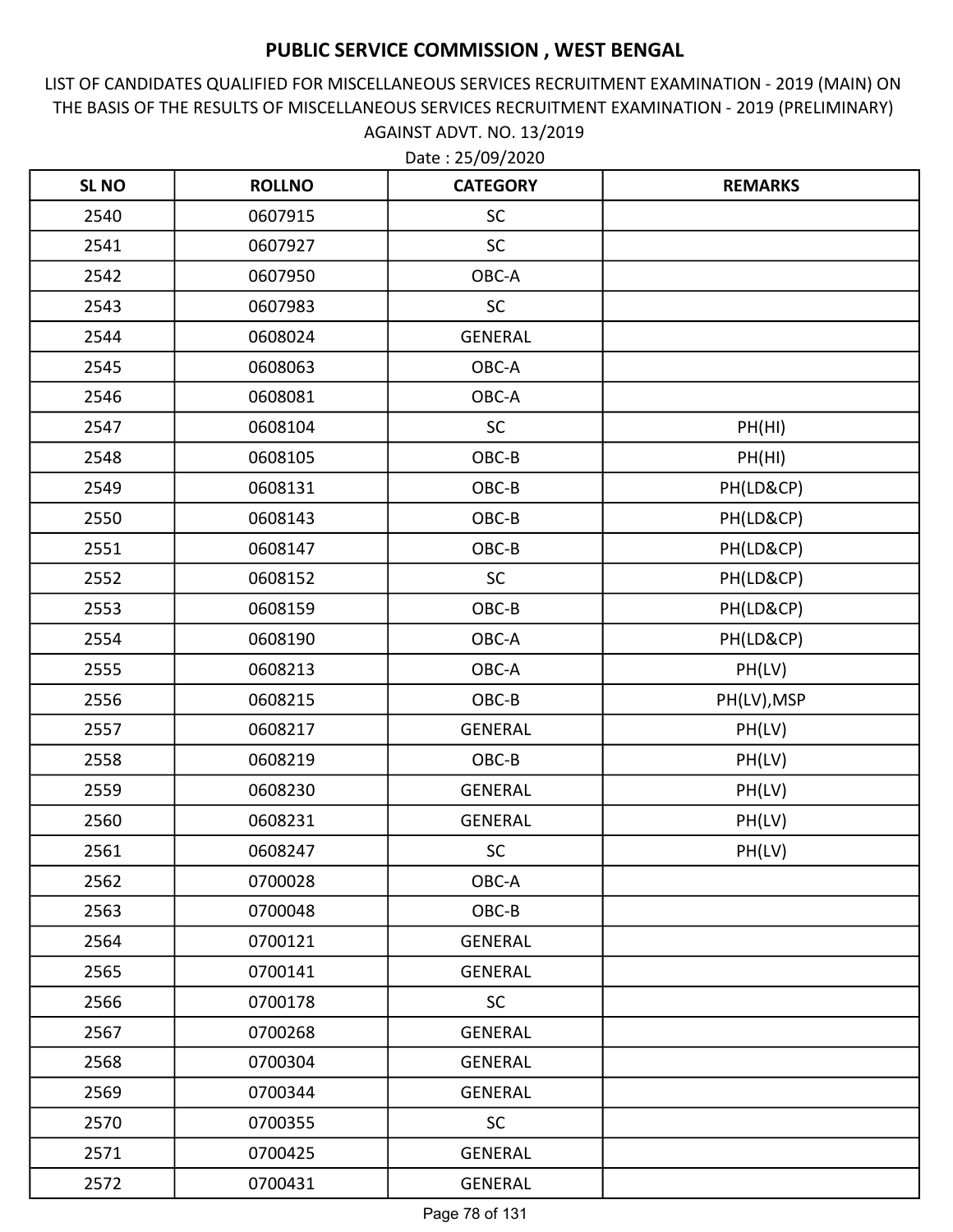LIST OF CANDIDATES QUALIFIED FOR MISCELLANEOUS SERVICES RECRUITMENT EXAMINATION - 2019 (MAIN) ON THE BASIS OF THE RESULTS OF MISCELLANEOUS SERVICES RECRUITMENT EXAMINATION - 2019 (PRELIMINARY) AGAINST ADVT. NO. 13/2019

| <b>SLNO</b> | <b>ROLLNO</b> | <b>CATEGORY</b> | <b>REMARKS</b> |
|-------------|---------------|-----------------|----------------|
| 2573        | 0700438       | OBC-A           |                |
| 2574        | 0700466       | OBC-B           |                |
| 2575        | 0700552       | OBC-B           |                |
| 2576        | 0700591       | OBC-A           |                |
| 2577        | 0700683       | <b>GENERAL</b>  | <b>MSP</b>     |
| 2578        | 0700704       | <b>GENERAL</b>  |                |
| 2579        | 0700739       | OBC-B           |                |
| 2580        | 0700791       | <b>GENERAL</b>  |                |
| 2581        | 0700829       | <b>GENERAL</b>  |                |
| 2582        | 0701007       | <b>GENERAL</b>  |                |
| 2583        | 0701019       | <b>SC</b>       |                |
| 2584        | 0701022       | <b>GENERAL</b>  |                |
| 2585        | 0701081       | <b>GENERAL</b>  |                |
| 2586        | 0701098       | <b>GENERAL</b>  |                |
| 2587        | 0701137       | <b>GENERAL</b>  |                |
| 2588        | 0701148       | <b>GENERAL</b>  |                |
| 2589        | 0701244       | OBC-A           |                |
| 2590        | 0701327       | <b>GENERAL</b>  |                |
| 2591        | 0701332       | OBC-A           |                |
| 2592        | 0701370       | <b>GENERAL</b>  |                |
| 2593        | 0701401       | <b>SC</b>       |                |
| 2594        | 0701592       | <b>GENERAL</b>  |                |
| 2595        | 0701733       | OBC-B           |                |
| 2596        | 0701737       | <b>GENERAL</b>  |                |
| 2597        | 0701747       | OBC-A           |                |
| 2598        | 0701809       | <b>SC</b>       |                |
| 2599        | 0701860       | <b>GENERAL</b>  |                |
| 2600        | 0701878       | <b>GENERAL</b>  |                |
| 2601        | 0701882       | <b>GENERAL</b>  |                |
| 2602        | 0701888       | <b>GENERAL</b>  |                |
| 2603        | 0701901       | <b>GENERAL</b>  |                |
| 2604        | 0701926       | <b>SC</b>       |                |
| 2605        | 0701965       | <b>GENERAL</b>  |                |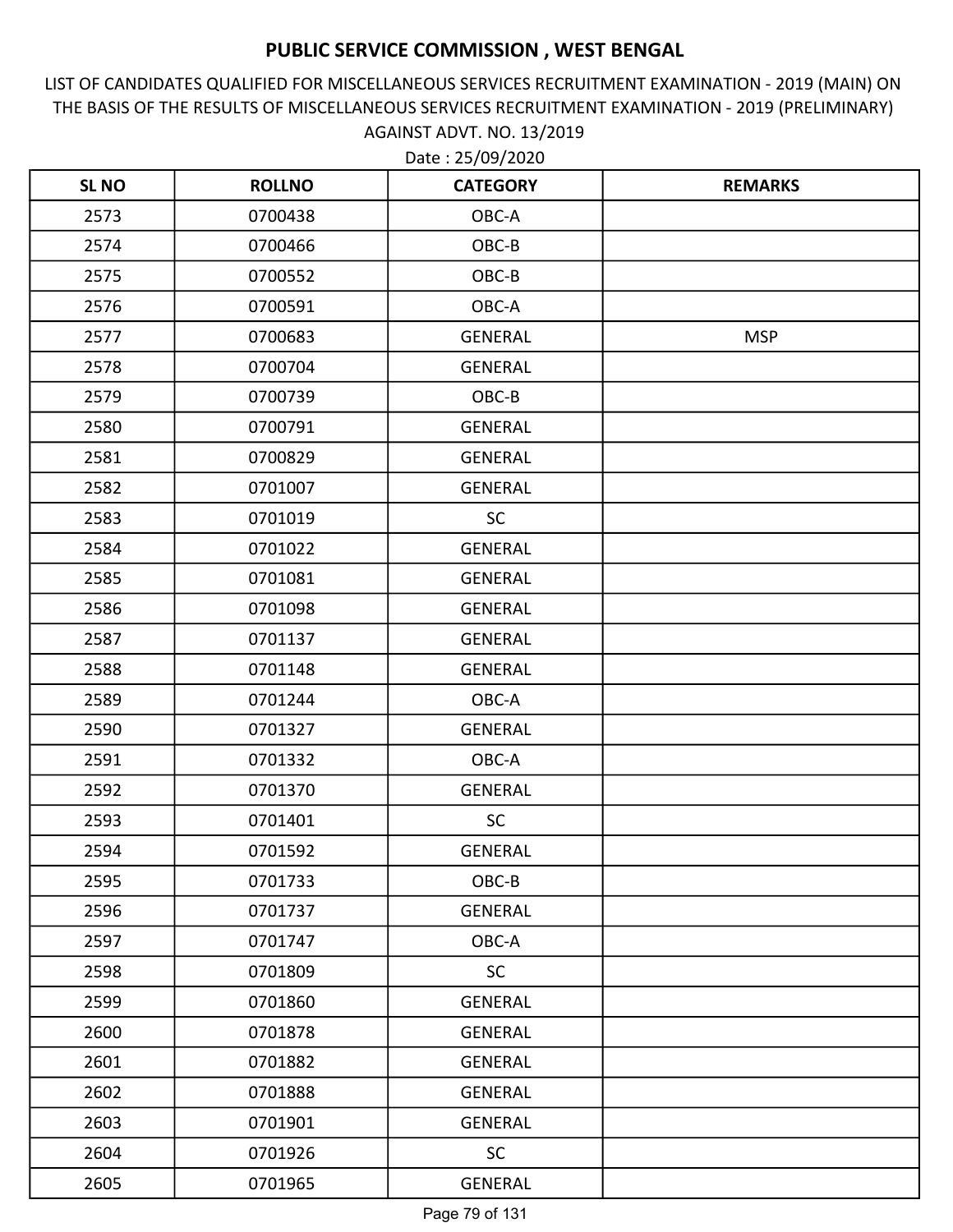LIST OF CANDIDATES QUALIFIED FOR MISCELLANEOUS SERVICES RECRUITMENT EXAMINATION - 2019 (MAIN) ON THE BASIS OF THE RESULTS OF MISCELLANEOUS SERVICES RECRUITMENT EXAMINATION - 2019 (PRELIMINARY) AGAINST ADVT. NO. 13/2019

| <b>SL NO</b> | <b>ROLLNO</b> | <b>CATEGORY</b> | <b>REMARKS</b> |
|--------------|---------------|-----------------|----------------|
| 2606         | 0702138       | <b>GENERAL</b>  |                |
| 2607         | 0702170       | <b>SC</b>       |                |
| 2608         | 0702289       | GENERAL         |                |
| 2609         | 0702294       | <b>SC</b>       |                |
| 2610         | 0702364       | <b>GENERAL</b>  |                |
| 2611         | 0702390       | <b>GENERAL</b>  |                |
| 2612         | 0702444       | <b>SC</b>       |                |
| 2613         | 0702473       | <b>GENERAL</b>  |                |
| 2614         | 0702565       | <b>GENERAL</b>  |                |
| 2615         | 0702573       | OBC-B           |                |
| 2616         | 0702602       | <b>SC</b>       |                |
| 2617         | 0702622       | <b>GENERAL</b>  |                |
| 2618         | 0702668       | OBC-A           |                |
| 2619         | 0702677       | OBC-A           |                |
| 2620         | 0702698       | <b>GENERAL</b>  |                |
| 2621         | 0702699       | OBC-B           |                |
| 2622         | 0702720       | <b>GENERAL</b>  |                |
| 2623         | 0702759       | <b>GENERAL</b>  |                |
| 2624         | 0702782       | <b>SC</b>       |                |
| 2625         | 0702805       | GENERAL         |                |
| 2626         | 0702830       | GENERAL         |                |
| 2627         | 0702834       | <b>GENERAL</b>  |                |
| 2628         | 0702838       | GENERAL         |                |
| 2629         | 0702869       | GENERAL         |                |
| 2630         | 0702873       | GENERAL         |                |
| 2631         | 0702892       | GENERAL         |                |
| 2632         | 0702898       | GENERAL         |                |
| 2633         | 0702901       | OBC-B           |                |
| 2634         | 0702945       | OBC-A           |                |
| 2635         | 0702969       | <b>SC</b>       |                |
| 2636         | 0703068       | GENERAL         |                |
| 2637         | 0703151       | <b>SC</b>       |                |
| 2638         | 0703329       | OBC-B           |                |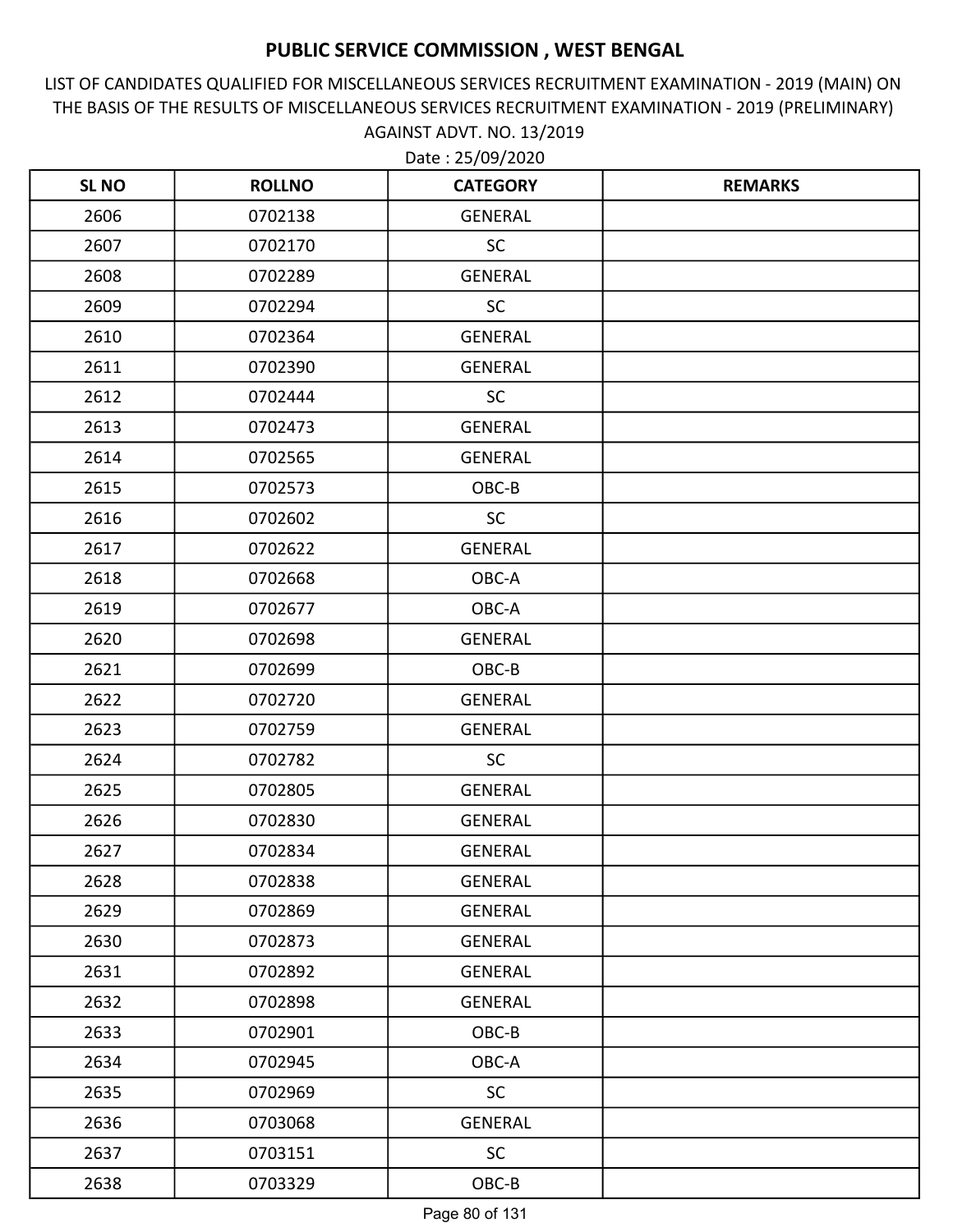LIST OF CANDIDATES QUALIFIED FOR MISCELLANEOUS SERVICES RECRUITMENT EXAMINATION - 2019 (MAIN) ON THE BASIS OF THE RESULTS OF MISCELLANEOUS SERVICES RECRUITMENT EXAMINATION - 2019 (PRELIMINARY) AGAINST ADVT. NO. 13/2019

| <b>SL NO</b> | <b>ROLLNO</b> | <b>CATEGORY</b> | <b>REMARKS</b> |
|--------------|---------------|-----------------|----------------|
| 2639         | 0703395       | <b>GENERAL</b>  |                |
| 2640         | 0703401       | GENERAL         |                |
| 2641         | 0703413       | <b>GENERAL</b>  |                |
| 2642         | 0703459       | OBC-B           | <b>MSP</b>     |
| 2643         | 0703483       | <b>GENERAL</b>  |                |
| 2644         | 0703486       | OBC-B           |                |
| 2645         | 0703495       | GENERAL         |                |
| 2646         | 0703598       | OBC-A           |                |
| 2647         | 0703623       | <b>GENERAL</b>  |                |
| 2648         | 0703626       | <b>GENERAL</b>  |                |
| 2649         | 0703660       | <b>SC</b>       |                |
| 2650         | 0703682       | <b>GENERAL</b>  |                |
| 2651         | 0703718       | SC              |                |
| 2652         | 0703736       | OBC-B           |                |
| 2653         | 0703935       | GENERAL         |                |
| 2654         | 0703963       | <b>SC</b>       |                |
| 2655         | 0703982       | OBC-B           | <b>MSP</b>     |
| 2656         | 0703989       | <b>SC</b>       |                |
| 2657         | 0704090       | <b>GENERAL</b>  |                |
| 2658         | 0704104       | OBC-A           |                |
| 2659         | 0704111       | OBC-B           |                |
| 2660         | 0704179       | <b>GENERAL</b>  |                |
| 2661         | 0704190       | <b>SC</b>       |                |
| 2662         | 0704234       | GENERAL         |                |
| 2663         | 0704269       | OBC-B           |                |
| 2664         | 0704309       | GENERAL         |                |
| 2665         | 0704315       | GENERAL         |                |
| 2666         | 0704369       | GENERAL         |                |
| 2667         | 0704371       | OBC-B           |                |
| 2668         | 0704466       | <b>GENERAL</b>  |                |
| 2669         | 0704479       | OBC-B           |                |
| 2670         | 0704508       | GENERAL         |                |
| 2671         | 0704531       | OBC-A           |                |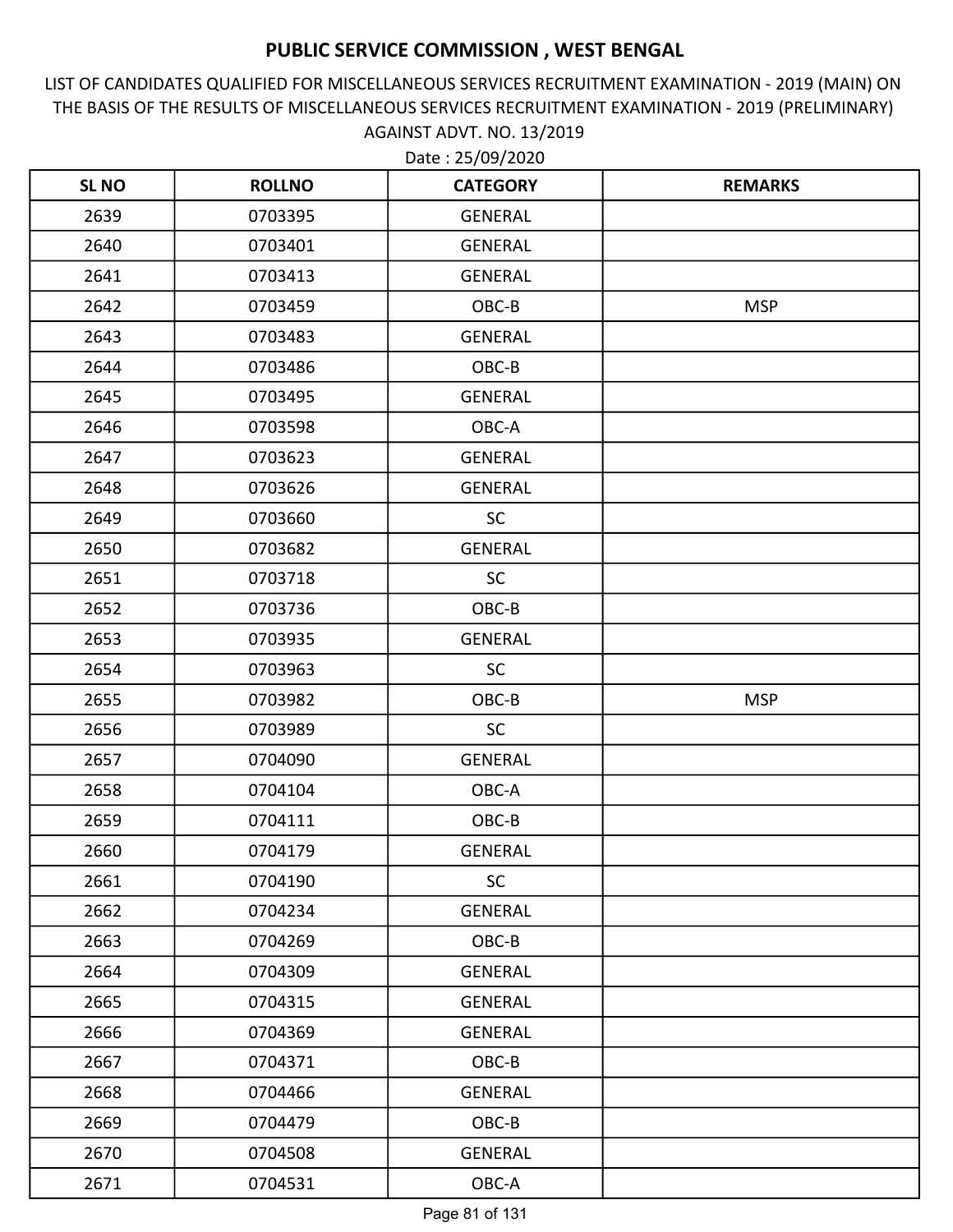LIST OF CANDIDATES QUALIFIED FOR MISCELLANEOUS SERVICES RECRUITMENT EXAMINATION - 2019 (MAIN) ON THE BASIS OF THE RESULTS OF MISCELLANEOUS SERVICES RECRUITMENT EXAMINATION - 2019 (PRELIMINARY) AGAINST ADVT. NO. 13/2019

| <b>SL NO</b> | <b>ROLLNO</b> | <b>CATEGORY</b> | <b>REMARKS</b> |
|--------------|---------------|-----------------|----------------|
| 2672         | 0704675       | <b>SC</b>       |                |
| 2673         | 0704727       | OBC-A           | <b>MSP</b>     |
| 2674         | 0704741       | GENERAL         |                |
| 2675         | 0704745       | GENERAL         |                |
| 2676         | 0704779       | <b>GENERAL</b>  |                |
| 2677         | 0704811       | <b>GENERAL</b>  |                |
| 2678         | 0704870       | GENERAL         |                |
| 2679         | 0704909       | GENERAL         |                |
| 2680         | 0705003       | GENERAL         |                |
| 2681         | 0705033       | OBC-A           |                |
| 2682         | 0705055       | <b>GENERAL</b>  |                |
| 2683         | 0705149       | GENERAL         | <b>MSP</b>     |
| 2684         | 0705151       | SC              |                |
| 2685         | 0705212       | OBC-B           |                |
| 2686         | 0705226       | <b>GENERAL</b>  |                |
| 2687         | 0705247       | GENERAL         | <b>MSP</b>     |
| 2688         | 0705265       | <b>GENERAL</b>  | <b>MSP</b>     |
| 2689         | 0705281       | <b>GENERAL</b>  |                |
| 2690         | 0705285       | SC              |                |
| 2691         | 0705357       | GENERAL         |                |
| 2692         | 0705370       | <b>GENERAL</b>  |                |
| 2693         | 0705407       | <b>GENERAL</b>  |                |
| 2694         | 0705408       | <b>GENERAL</b>  |                |
| 2695         | 0705455       | OBC-B           |                |
| 2696         | 0705523       | OBC-B           |                |
| 2697         | 0705524       | GENERAL         |                |
| 2698         | 0705561       | GENERAL         |                |
| 2699         | 0705595       | GENERAL         |                |
| 2700         | 0705652       | GENERAL         |                |
| 2701         | 0705662       | GENERAL         |                |
| 2702         | 0705720       | GENERAL         |                |
| 2703         | 0705723       | GENERAL         |                |
| 2704         | 0705821       | GENERAL         |                |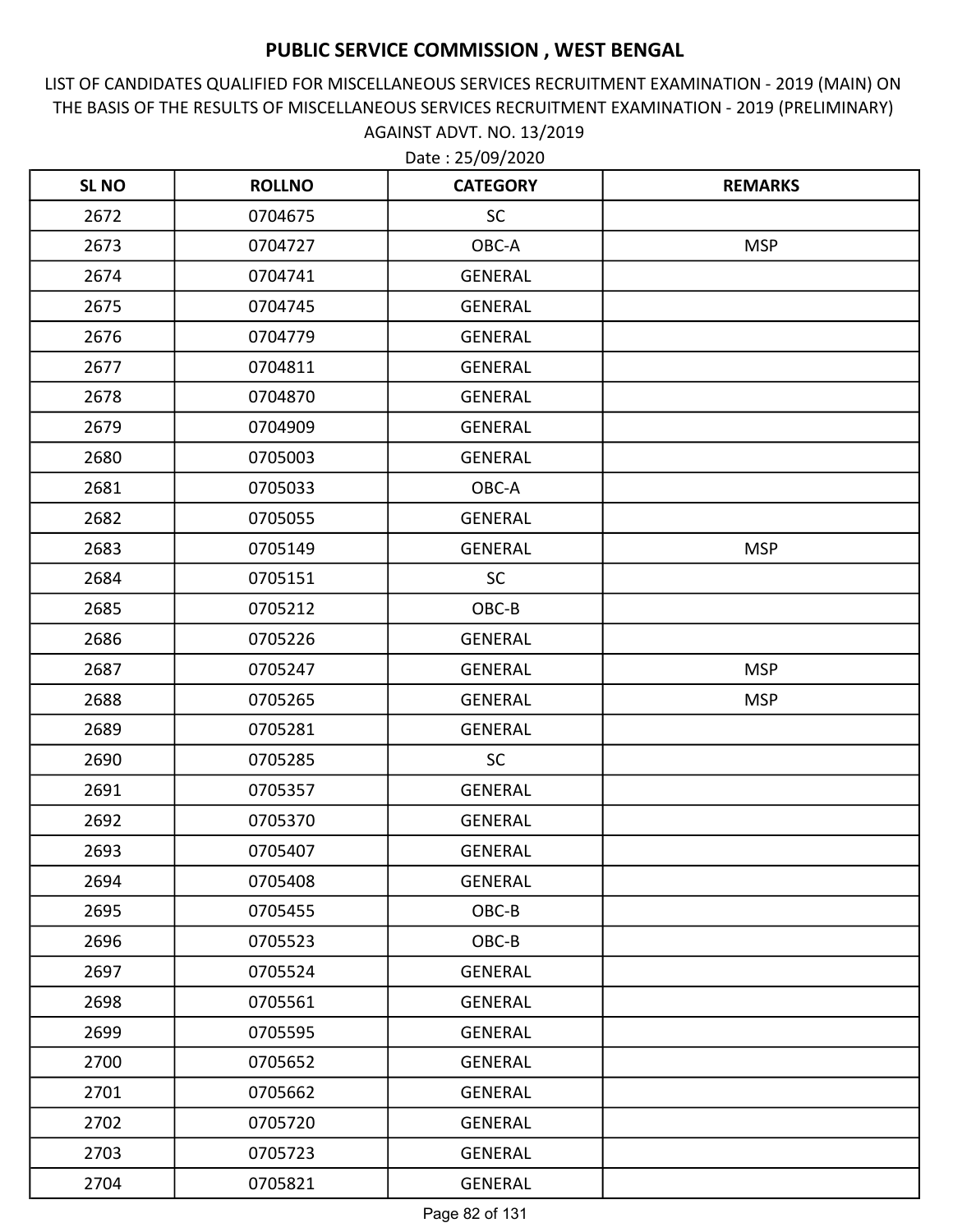LIST OF CANDIDATES QUALIFIED FOR MISCELLANEOUS SERVICES RECRUITMENT EXAMINATION - 2019 (MAIN) ON THE BASIS OF THE RESULTS OF MISCELLANEOUS SERVICES RECRUITMENT EXAMINATION - 2019 (PRELIMINARY) AGAINST ADVT. NO. 13/2019

| <b>SLNO</b> | <b>ROLLNO</b> | <b>CATEGORY</b> | <b>REMARKS</b> |
|-------------|---------------|-----------------|----------------|
| 2705        | 0705860       | <b>GENERAL</b>  |                |
| 2706        | 0705901       | OBC-A           |                |
| 2707        | 0705932       | <b>ST</b>       |                |
| 2708        | 0705949       | <b>GENERAL</b>  |                |
| 2709        | 0705952       | <b>GENERAL</b>  |                |
| 2710        | 0705984       | <b>GENERAL</b>  |                |
| 2711        | 0706009       | OBC-B           |                |
| 2712        | 0706018       | <b>GENERAL</b>  |                |
| 2713        | 0706087       | <b>GENERAL</b>  |                |
| 2714        | 0706229       | <b>GENERAL</b>  |                |
| 2715        | 0706283       | <b>GENERAL</b>  |                |
| 2716        | 0706300       | OBC-B           |                |
| 2717        | 0706363       | OBC-A           |                |
| 2718        | 0706451       | <b>GENERAL</b>  |                |
| 2719        | 0706522       | OBC-B           | <b>MSP</b>     |
| 2720        | 0706553       | OBC-A           |                |
| 2721        | 0706575       | <b>GENERAL</b>  |                |
| 2722        | 0706690       | <b>GENERAL</b>  |                |
| 2723        | 0706730       | OBC-A           |                |
| 2724        | 0706820       | <b>GENERAL</b>  | PH(HI)         |
| 2725        | 0706840       | <b>GENERAL</b>  | PH(LD&CP)      |
| 2726        | 0706849       | OBC-A           | PH(LD&CP)      |
| 2727        | 0706854       | <b>GENERAL</b>  | PH(LD&CP)      |
| 2728        | 0706866       | GENERAL         | PH(LV)         |
| 2729        | 0706867       | <b>SC</b>       | PH(LV)         |
| 2730        | 0800129       | <b>ST</b>       |                |
| 2731        | 0800277       | OBC-B           |                |
| 2732        | 0800296       | GENERAL         |                |
| 2733        | 0800329       | <b>SC</b>       |                |
| 2734        | 0800379       | SC              |                |
| 2735        | 0800445       | <b>GENERAL</b>  |                |
| 2736        | 0800517       | OBC-B           |                |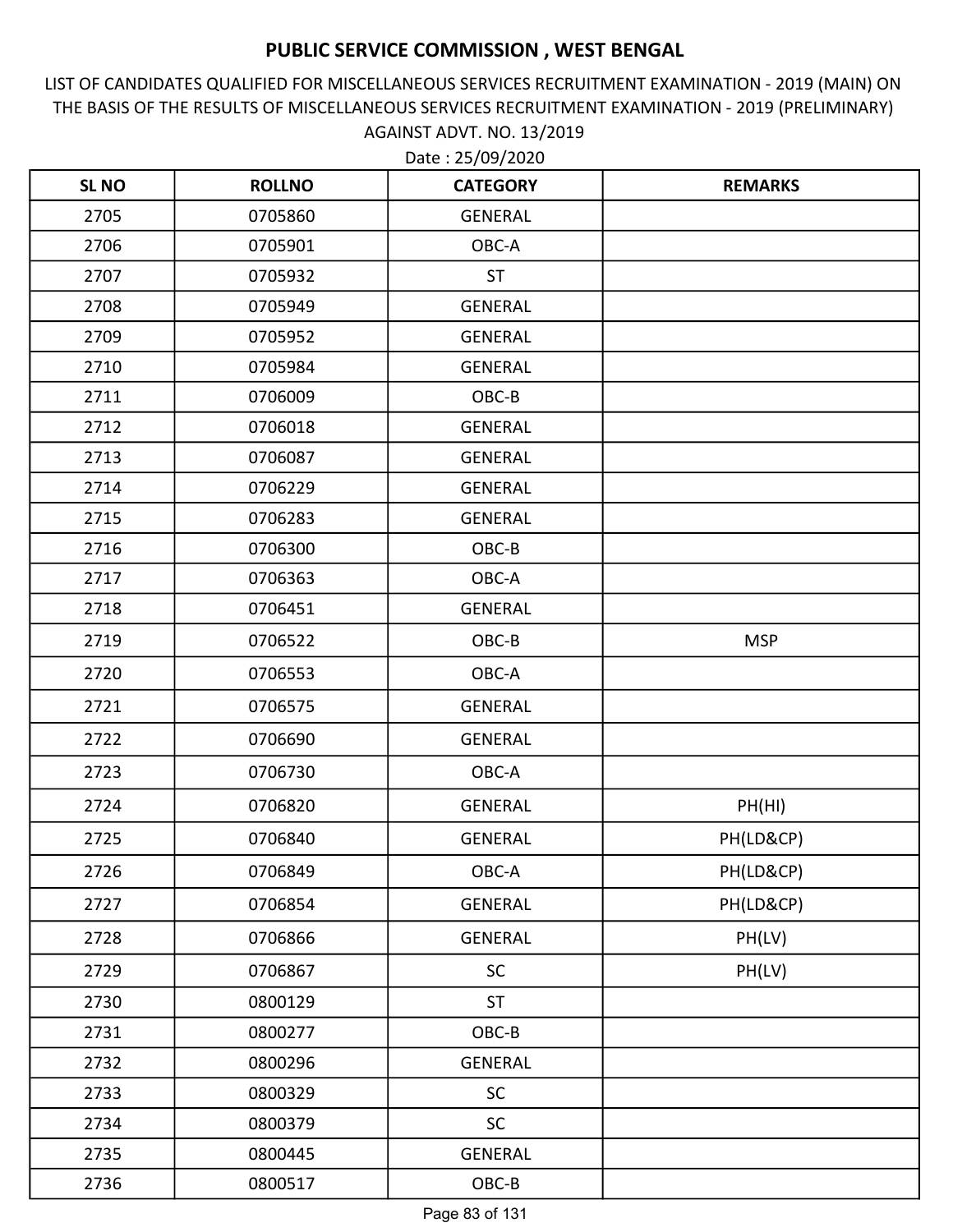LIST OF CANDIDATES QUALIFIED FOR MISCELLANEOUS SERVICES RECRUITMENT EXAMINATION - 2019 (MAIN) ON THE BASIS OF THE RESULTS OF MISCELLANEOUS SERVICES RECRUITMENT EXAMINATION - 2019 (PRELIMINARY) AGAINST ADVT. NO. 13/2019 Date : 25/09/2020

| <b>SL NO</b> | <b>ROLLNO</b> | <b>CATEGORY</b> | <b>REMARKS</b> |
|--------------|---------------|-----------------|----------------|
| 2737         | 0800555       | SC              |                |
| 2738         | 0800559       | <b>GENERAL</b>  |                |
| 2739         | 0800595       | <b>ST</b>       |                |
| 2740         | 0800656       | <b>GENERAL</b>  |                |
| 2741         | 0800662       | OBC-B           |                |
| 2742         | 0800680       | OBC-B           |                |
| 2743         | 0800698       | <b>SC</b>       |                |
| 2744         | 0800726       | <b>GENERAL</b>  |                |
| 2745         | 0800760       | OBC-B           |                |
| 2746         | 0800827       | <b>GENERAL</b>  |                |
| 2747         | 0800857       | OBC-A           |                |
| 2748         | 0800879       | OBC-B           |                |
| 2749         | 0800928       | <b>GENERAL</b>  |                |
| 2750         | 0800940       | OBC-B           |                |
| 2751         | 0801119       | GENERAL         |                |
| 2752         | 0801123       | <b>GENERAL</b>  |                |
| 2753         | 0801180       | OBC-A           |                |
| 2754         | 0801257       | <b>GENERAL</b>  |                |
| 2755         | 0801307       | <b>GENERAL</b>  |                |
| 2756         | 0801395       | <b>GENERAL</b>  |                |
| 2757         | 0801406       | OBC-A           |                |
| 2758         | 0801428       | <b>SC</b>       |                |
| 2759         | 0801443       | GENERAL         |                |
| 2760         | 0801466       | OBC-B           |                |
| 2761         | 0801502       | <b>GENERAL</b>  | <b>MSP</b>     |
| 2762         | 0801538       | OBC-A           |                |
| 2763         | 0801636       | OBC-B           | <b>MSP</b>     |
| 2764         | 0801696       | OBC-A           |                |
| 2765         | 0801726       | GENERAL         |                |
| 2766         | 0801750       | <b>GENERAL</b>  |                |
| 2767         | 0801809       | OBC-A           |                |
| 2768         | 0801902       | OBC-B           | <b>MSP</b>     |
| 2769         | 0801923       | <b>GENERAL</b>  |                |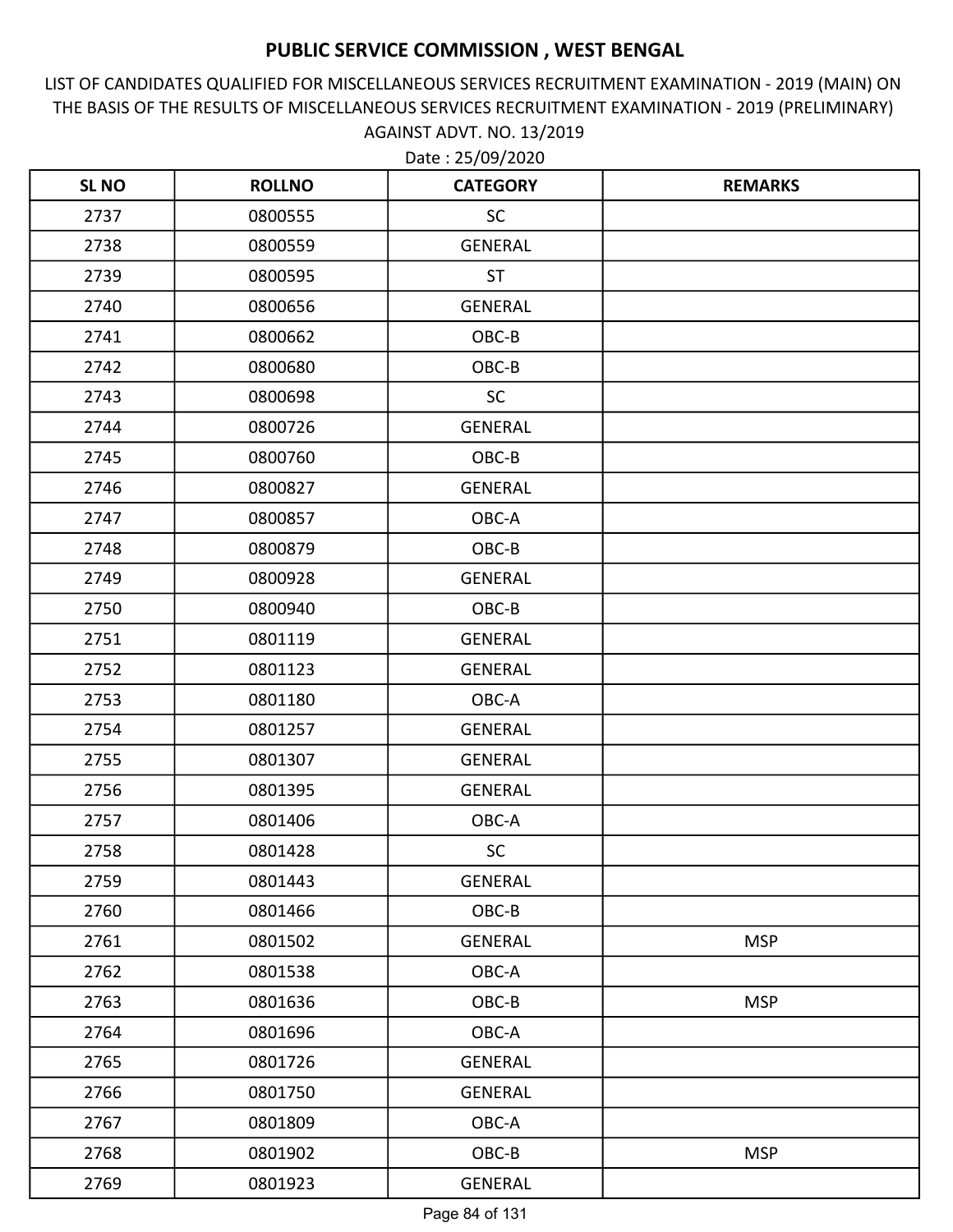LIST OF CANDIDATES QUALIFIED FOR MISCELLANEOUS SERVICES RECRUITMENT EXAMINATION - 2019 (MAIN) ON THE BASIS OF THE RESULTS OF MISCELLANEOUS SERVICES RECRUITMENT EXAMINATION - 2019 (PRELIMINARY) AGAINST ADVT. NO. 13/2019

| <b>SLNO</b> | <b>ROLLNO</b> | <b>CATEGORY</b> | <b>REMARKS</b> |
|-------------|---------------|-----------------|----------------|
| 2770        | 0801938       | <b>GENERAL</b>  |                |
| 2771        | 0801963       | <b>ST</b>       |                |
| 2772        | 0802001       | OBC-B           |                |
| 2773        | 0802128       | GENERAL         |                |
| 2774        | 0802390       | <b>GENERAL</b>  |                |
| 2775        | 0802430       | <b>GENERAL</b>  |                |
| 2776        | 0802459       | <b>GENERAL</b>  |                |
| 2777        | 0802475       | OBC-B           |                |
| 2778        | 0802504       | <b>GENERAL</b>  |                |
| 2779        | 0802525       | <b>GENERAL</b>  |                |
| 2780        | 0802583       | OBC-A           |                |
| 2781        | 0802665       | GENERAL         |                |
| 2782        | 0802669       | <b>GENERAL</b>  |                |
| 2783        | 0802689       | <b>GENERAL</b>  |                |
| 2784        | 0802692       | <b>GENERAL</b>  |                |
| 2785        | 0802736       | OBC-A           |                |
| 2786        | 0802773       | <b>GENERAL</b>  |                |
| 2787        | 0802804       | <b>GENERAL</b>  |                |
| 2788        | 0802870       | OBC-B           |                |
| 2789        | 0802908       | OBC-B           |                |
| 2790        | 0802911       | OBC-B           |                |
| 2791        | 0802917       | <b>ST</b>       |                |
| 2792        | 0803106       | <b>SC</b>       |                |
| 2793        | 0803146       | <b>SC</b>       |                |
| 2794        | 0803173       | GENERAL         |                |
| 2795        | 0803254       | GENERAL         |                |
| 2796        | 0803262       | GENERAL         |                |
| 2797        | 0803270       | GENERAL         |                |
| 2798        | 0803290       | OBC-B           |                |
| 2799        | 0803311       | <b>SC</b>       | <b>MSP</b>     |
| 2800        | 0803334       | GENERAL         |                |
| 2801        | 0803383       | GENERAL         | <b>MSP</b>     |
| 2802        | 0803522       | GENERAL         |                |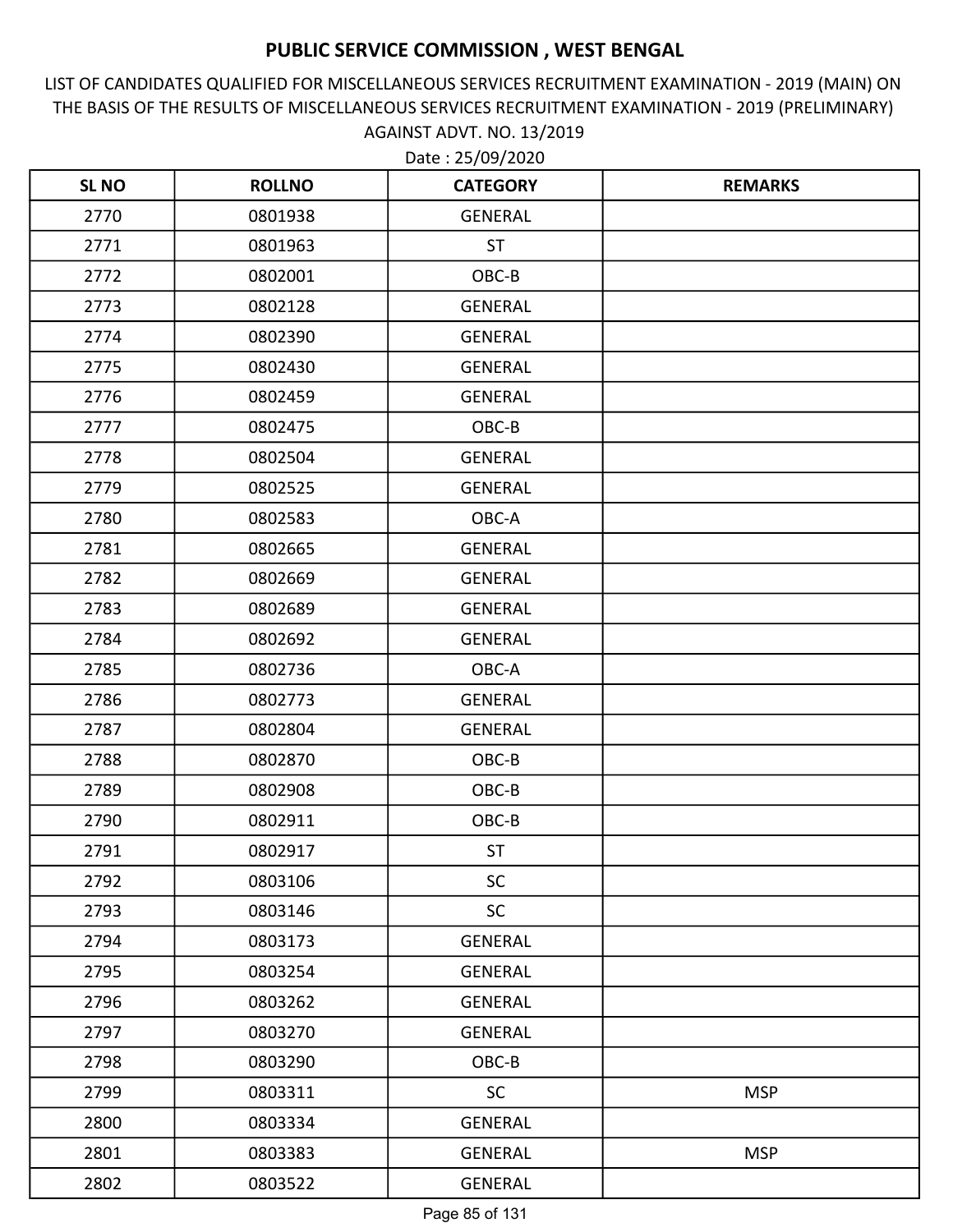LIST OF CANDIDATES QUALIFIED FOR MISCELLANEOUS SERVICES RECRUITMENT EXAMINATION - 2019 (MAIN) ON THE BASIS OF THE RESULTS OF MISCELLANEOUS SERVICES RECRUITMENT EXAMINATION - 2019 (PRELIMINARY) AGAINST ADVT. NO. 13/2019 Date : 25/09/2020

| <b>SL NO</b> | <b>ROLLNO</b> | <b>CATEGORY</b> | <b>REMARKS</b> |
|--------------|---------------|-----------------|----------------|
| 2803         | 0803542       | GENERAL         |                |
| 2804         | 0803572       | <b>GENERAL</b>  |                |
| 2805         | 0803578       | <b>ST</b>       |                |
| 2806         | 0803580       | <b>GENERAL</b>  |                |
| 2807         | 0803607       | <b>GENERAL</b>  |                |
| 2808         | 0803741       | <b>GENERAL</b>  |                |
| 2809         | 0803801       | GENERAL         |                |
| 2810         | 0804084       | OBC-B           |                |
| 2811         | 0804236       | GENERAL         |                |
| 2812         | 0804318       | <b>SC</b>       |                |
| 2813         | 0804337       | OBC-B           |                |
| 2814         | 0804393       | GENERAL         |                |
| 2815         | 0804406       | <b>GENERAL</b>  |                |
| 2816         | 0804412       | <b>SC</b>       |                |
| 2817         | 0804426       | GENERAL         |                |
| 2818         | 0804505       | <b>GENERAL</b>  |                |
| 2819         | 0804640       | OBC-A           |                |
| 2820         | 0804701       | <b>SC</b>       | <b>MSP</b>     |
| 2821         | 0804710       | <b>GENERAL</b>  |                |
| 2822         | 0804745       | <b>SC</b>       |                |
| 2823         | 0804755       | <b>SC</b>       |                |
| 2824         | 0804794       | OBC-A           |                |
| 2825         | 0804847       | <b>ST</b>       | <b>MSP</b>     |
| 2826         | 0804853       | <b>GENERAL</b>  |                |
| 2827         | 0804863       | OBC-A           |                |
| 2828         | 0805076       | GENERAL         |                |
| 2829         | 0805121       | OBC-B           |                |
| 2830         | 0805138       | GENERAL         |                |
| 2831         | 0805208       | GENERAL         |                |
| 2832         | 0805298       | <b>GENERAL</b>  |                |
| 2833         | 0805373       | <b>SC</b>       |                |
| 2834         | 0805436       | GENERAL         |                |
| 2835         | 0805510       | GENERAL         |                |

Page 86 of 131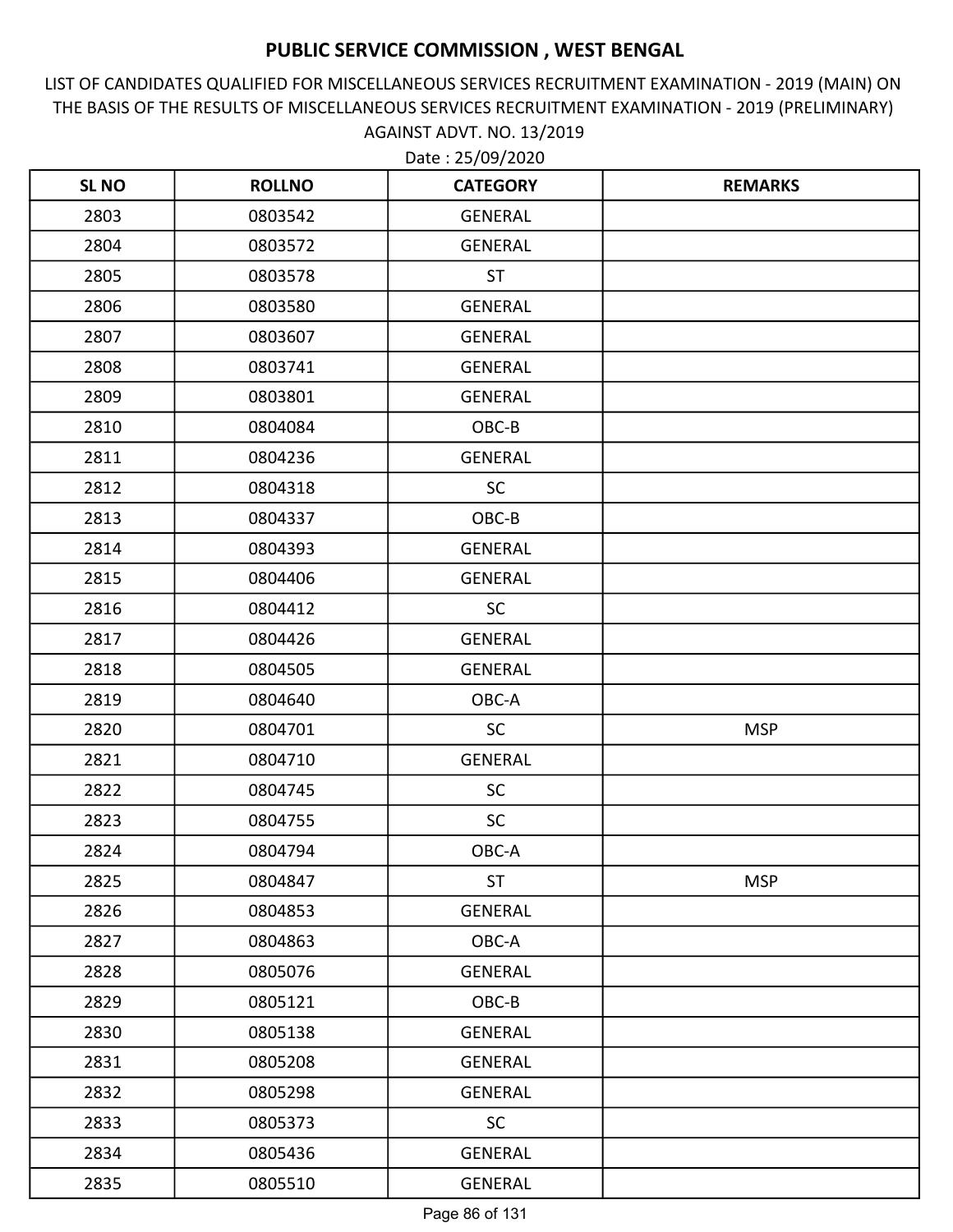LIST OF CANDIDATES QUALIFIED FOR MISCELLANEOUS SERVICES RECRUITMENT EXAMINATION - 2019 (MAIN) ON THE BASIS OF THE RESULTS OF MISCELLANEOUS SERVICES RECRUITMENT EXAMINATION - 2019 (PRELIMINARY) AGAINST ADVT. NO. 13/2019

| <b>SL NO</b> | <b>ROLLNO</b> | <b>CATEGORY</b> | <b>REMARKS</b> |
|--------------|---------------|-----------------|----------------|
| 2836         | 0805639       | GENERAL         |                |
| 2837         | 0805680       | <b>SC</b>       |                |
| 2838         | 0805779       | OBC-B           |                |
| 2839         | 0805794       | <b>ST</b>       |                |
| 2840         | 0805863       | <b>GENERAL</b>  |                |
| 2841         | 0805869       | OBC-B           |                |
| 2842         | 0805996       | GENERAL         |                |
| 2843         | 0805997       | OBC-A           | <b>MSP</b>     |
| 2844         | 0806016       | <b>SC</b>       |                |
| 2845         | 0806025       | OBC-B           |                |
| 2846         | 0806045       | <b>SC</b>       |                |
| 2847         | 0806063       | GENERAL         |                |
| 2848         | 0806080       | <b>GENERAL</b>  |                |
| 2849         | 0806095       | OBC-B           |                |
| 2850         | 0806122       | GENERAL         |                |
| 2851         | 0806225       | <b>SC</b>       |                |
| 2852         | 0806286       | <b>SC</b>       |                |
| 2853         | 0806354       | <b>GENERAL</b>  |                |
| 2854         | 0806406       | <b>SC</b>       |                |
| 2855         | 0806489       | <b>SC</b>       |                |
| 2856         | 0806507       | <b>SC</b>       |                |
| 2857         | 0806588       | <b>GENERAL</b>  |                |
| 2858         | 0806738       | <b>SC</b>       |                |
| 2859         | 0806909       | GENERAL         |                |
| 2860         | 0806939       | OBC-B           |                |
| 2861         | 0807021       | GENERAL         |                |
| 2862         | 0807025       | <b>GENERAL</b>  |                |
| 2863         | 0807030       | GENERAL         |                |
| 2864         | 0807046       | <b>SC</b>       |                |
| 2865         | 0807112       | OBC-B           |                |
| 2866         | 0807163       | <b>GENERAL</b>  |                |
| 2867         | 0807179       | GENERAL         |                |
| 2868         | 0807325       | SC              |                |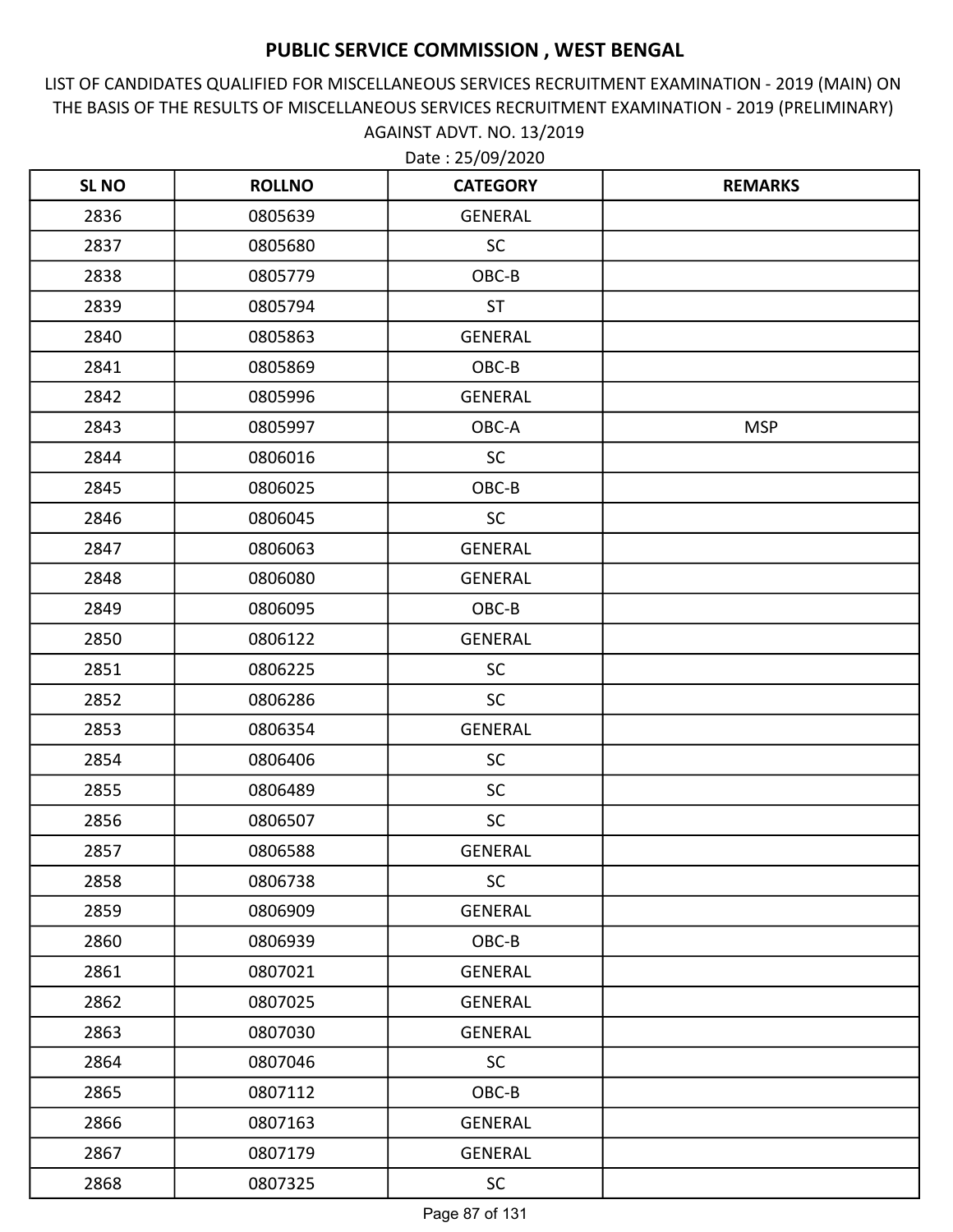LIST OF CANDIDATES QUALIFIED FOR MISCELLANEOUS SERVICES RECRUITMENT EXAMINATION - 2019 (MAIN) ON THE BASIS OF THE RESULTS OF MISCELLANEOUS SERVICES RECRUITMENT EXAMINATION - 2019 (PRELIMINARY) AGAINST ADVT. NO. 13/2019

| <b>SL NO</b> | <b>ROLLNO</b> | <b>CATEGORY</b> | <b>REMARKS</b> |
|--------------|---------------|-----------------|----------------|
| 2869         | 0807413       | OBC-B           |                |
| 2870         | 0807458       | GENERAL         |                |
| 2871         | 0807459       | <b>SC</b>       |                |
| 2872         | 0807471       | <b>GENERAL</b>  |                |
| 2873         | 0807509       | <b>GENERAL</b>  |                |
| 2874         | 0807542       | OBC-A           |                |
| 2875         | 0807591       | GENERAL         |                |
| 2876         | 0807667       | OBC-B           |                |
| 2877         | 0807754       | <b>GENERAL</b>  |                |
| 2878         | 0807771       | <b>SC</b>       |                |
| 2879         | 0807917       | OBC-A           |                |
| 2880         | 0807990       | <b>SC</b>       |                |
| 2881         | 0808075       | <b>SC</b>       |                |
| 2882         | 0808095       | <b>GENERAL</b>  |                |
| 2883         | 0808156       | OBC-B           |                |
| 2884         | 0808241       | OBC-A           |                |
| 2885         | 0808267       | <b>ST</b>       |                |
| 2886         | 0808292       | OBC-B           |                |
| 2887         | 0808317       | <b>ST</b>       |                |
| 2888         | 0808332       | GENERAL         |                |
| 2889         | 0808340       | GENERAL         |                |
| 2890         | 0808421       | SC              |                |
| 2891         | 0808449       | OBC-A           |                |
| 2892         | 0808451       | GENERAL         |                |
| 2893         | 0808489       | <b>SC</b>       |                |
| 2894         | 0808491       | GENERAL         |                |
| 2895         | 0808543       | GENERAL         |                |
| 2896         | 0808582       | GENERAL         |                |
| 2897         | 0808584       | <b>GENERAL</b>  |                |
| 2898         | 0808592       | <b>GENERAL</b>  |                |
| 2899         | 0808612       | OBC-B           |                |
| 2900         | 0808616       | <b>ST</b>       |                |
| 2901         | 0808623       | <b>GENERAL</b>  |                |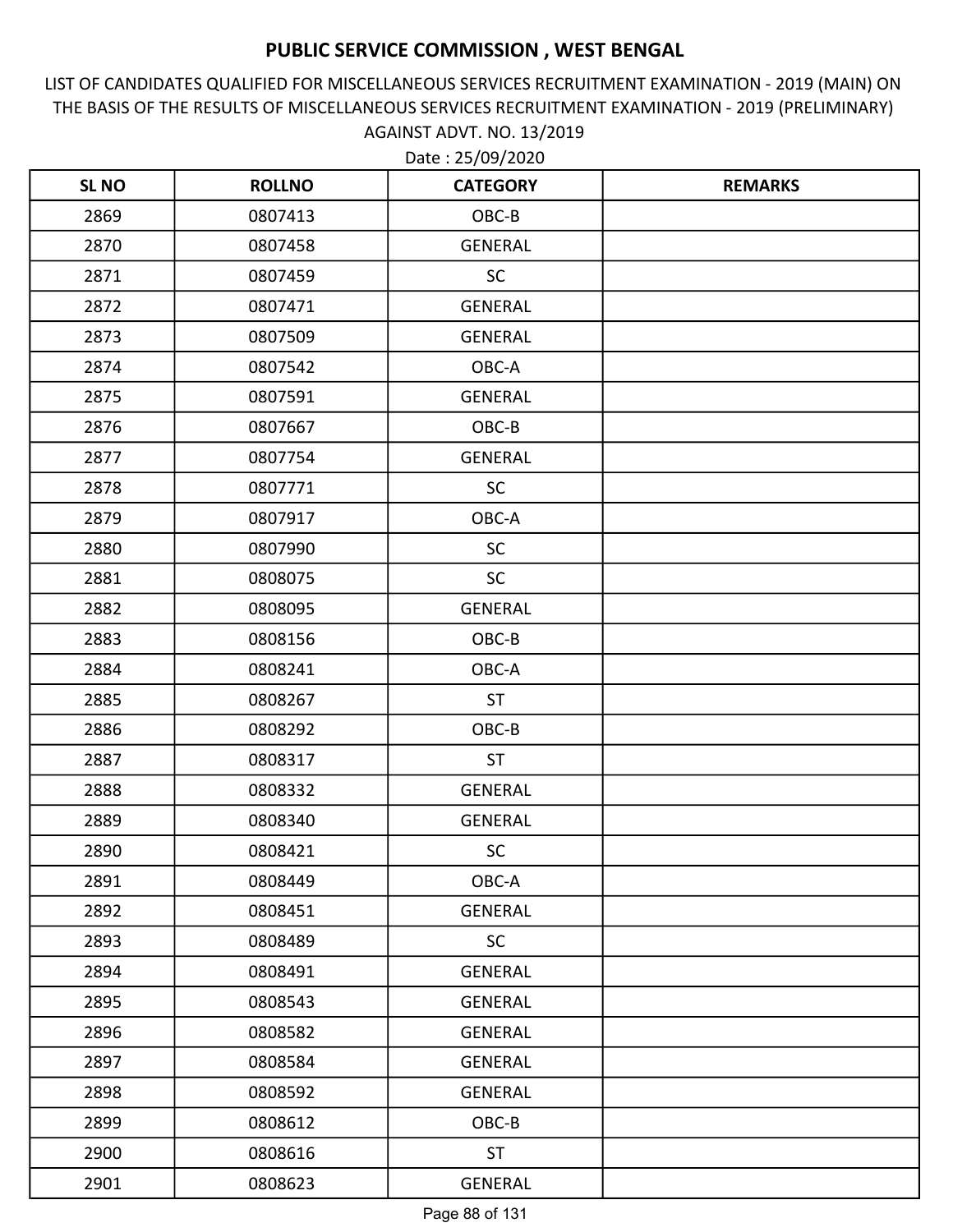LIST OF CANDIDATES QUALIFIED FOR MISCELLANEOUS SERVICES RECRUITMENT EXAMINATION - 2019 (MAIN) ON THE BASIS OF THE RESULTS OF MISCELLANEOUS SERVICES RECRUITMENT EXAMINATION - 2019 (PRELIMINARY) AGAINST ADVT. NO. 13/2019

| <b>SL NO</b> | <b>ROLLNO</b> | <b>CATEGORY</b> | <b>REMARKS</b> |
|--------------|---------------|-----------------|----------------|
| 2902         | 0808688       | OBC-B           |                |
| 2903         | 0808819       | <b>GENERAL</b>  | PH(HI)         |
| 2904         | 0808823       | <b>SC</b>       | PH(HI)         |
| 2905         | 0808827       | <b>GENERAL</b>  | PH(HI)         |
| 2906         | 0808830       | <b>SC</b>       | PH(LD&CP)      |
| 2907         | 0808845       | GENERAL         | PH(LD&CP)      |
| 2908         | 0808875       | OBC-B           | PH(LV)         |
| 2909         | 0900086       | <b>GENERAL</b>  |                |
| 2910         | 0900124       | <b>GENERAL</b>  |                |
| 2911         | 0900162       | OBC-A           |                |
| 2912         | 0900213       | OBC-B           |                |
| 2913         | 0900274       | OBC-B           |                |
| 2914         | 0900429       | GENERAL         |                |
| 2915         | 0900579       | <b>GENERAL</b>  |                |
| 2916         | 0900646       | <b>GENERAL</b>  |                |
| 2917         | 0900677       | <b>GENERAL</b>  |                |
| 2918         | 0900709       | OBC-A           |                |
| 2919         | 0900722       | <b>ST</b>       |                |
| 2920         | 0900753       | <b>GENERAL</b>  |                |
| 2921         | 0900803       | OBC-A           |                |
| 2922         | 0900828       | <b>SC</b>       |                |
| 2923         | 0900868       | OBC-A           |                |
| 2924         | 0900873       | GENERAL         |                |
| 2925         | 0900954       | <b>GENERAL</b>  |                |
| 2926         | 0901077       | OBC-B           |                |
| 2927         | 0901096       | <b>ST</b>       |                |
| 2928         | 0901164       | <b>SC</b>       |                |
| 2929         | 0901190       | GENERAL         |                |
| 2930         | 0901250       | <b>ST</b>       |                |
| 2931         | 0901268       | GENERAL         |                |
| 2932         | 0901315       | GENERAL         |                |
| 2933         | 0901318       | <b>ST</b>       |                |
| 2934         | 0901321       | GENERAL         |                |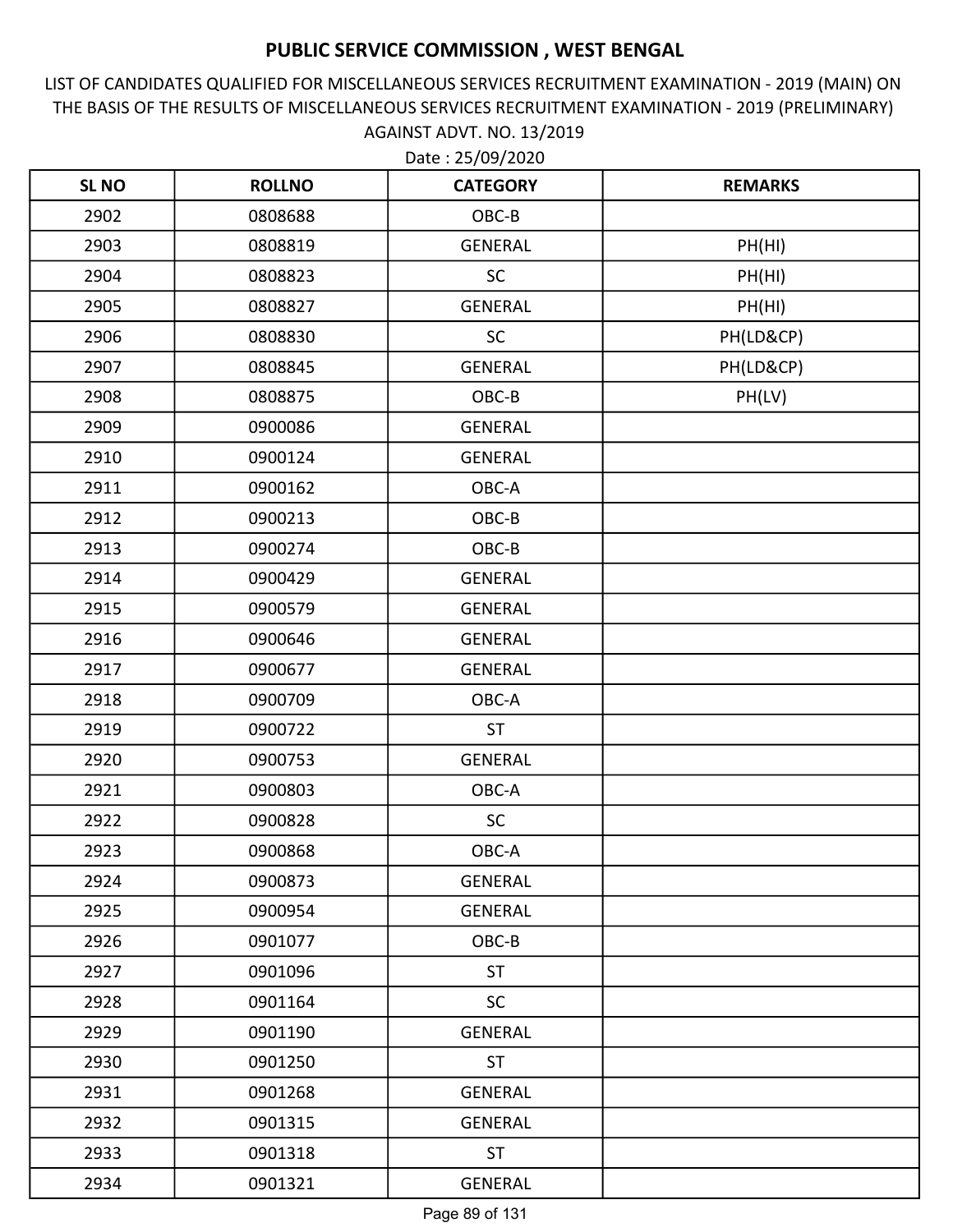LIST OF CANDIDATES QUALIFIED FOR MISCELLANEOUS SERVICES RECRUITMENT EXAMINATION - 2019 (MAIN) ON THE BASIS OF THE RESULTS OF MISCELLANEOUS SERVICES RECRUITMENT EXAMINATION - 2019 (PRELIMINARY) AGAINST ADVT. NO. 13/2019

| <b>SLNO</b> | <b>ROLLNO</b> | <b>CATEGORY</b> | <b>REMARKS</b> |
|-------------|---------------|-----------------|----------------|
| 2935        | 0901329       | <b>GENERAL</b>  | <b>MSP</b>     |
| 2936        | 0901358       | <b>ST</b>       |                |
| 2937        | 0901385       | <b>GENERAL</b>  |                |
| 2938        | 0901432       | <b>GENERAL</b>  |                |
| 2939        | 0901444       | <b>GENERAL</b>  |                |
| 2940        | 0901446       | OBC-A           |                |
| 2941        | 0901591       | OBC-B           |                |
| 2942        | 0901597       | <b>GENERAL</b>  |                |
| 2943        | 0901662       | OBC-A           |                |
| 2944        | 0901668       | <b>GENERAL</b>  |                |
| 2945        | 0901728       | <b>GENERAL</b>  |                |
| 2946        | 0901752       | <b>SC</b>       |                |
| 2947        | 0901819       | <b>SC</b>       |                |
| 2948        | 0901820       | <b>GENERAL</b>  |                |
| 2949        | 0901826       | OBC-A           |                |
| 2950        | 0901893       | <b>ST</b>       |                |
| 2951        | 0901903       | <b>GENERAL</b>  |                |
| 2952        | 0901961       | OBC-A           |                |
| 2953        | 0901999       | <b>SC</b>       |                |
| 2954        | 0902020       | OBC-B           |                |
| 2955        | 0902199       | <b>GENERAL</b>  |                |
| 2956        | 0902206       | <b>GENERAL</b>  |                |
| 2957        | 0902358       | <b>SC</b>       |                |
| 2958        | 0902389       | <b>GENERAL</b>  |                |
| 2959        | 0902426       | GENERAL         |                |
| 2960        | 0902450       | GENERAL         | <b>MSP</b>     |
| 2961        | 0902541       | OBC-A           |                |
| 2962        | 0902544       | <b>ST</b>       |                |
| 2963        | 0902560       | GENERAL         |                |
| 2964        | 0902573       | <b>SC</b>       |                |
| 2965        | 0902635       | GENERAL         |                |
| 2966        | 0902673       | OBC-B           |                |
| 2967        | 0902674       | <b>GENERAL</b>  |                |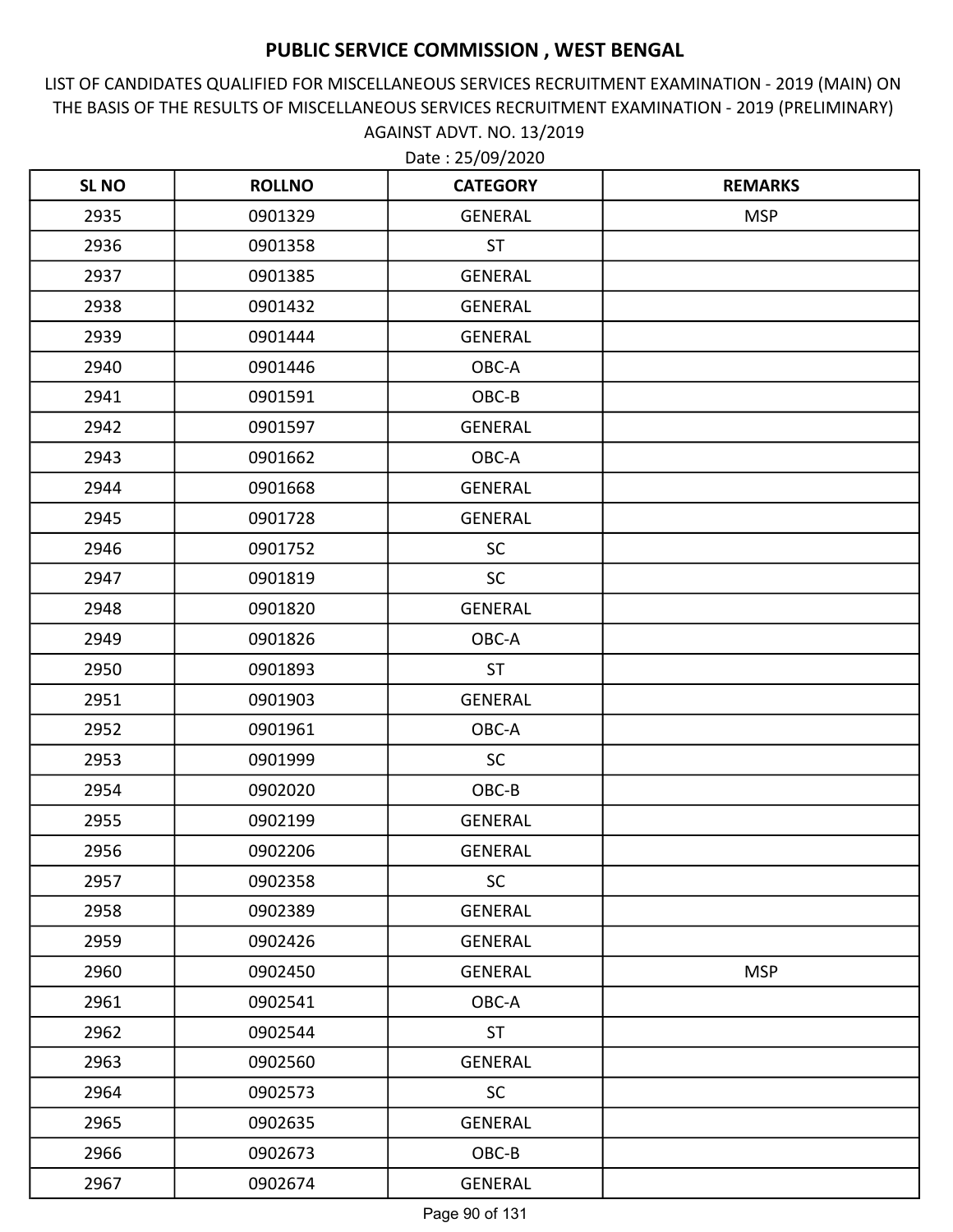LIST OF CANDIDATES QUALIFIED FOR MISCELLANEOUS SERVICES RECRUITMENT EXAMINATION - 2019 (MAIN) ON THE BASIS OF THE RESULTS OF MISCELLANEOUS SERVICES RECRUITMENT EXAMINATION - 2019 (PRELIMINARY) AGAINST ADVT. NO. 13/2019

| <b>SL NO</b> | <b>ROLLNO</b> | <b>CATEGORY</b> | <b>REMARKS</b> |
|--------------|---------------|-----------------|----------------|
| 2968         | 0902720       | OBC-A           |                |
| 2969         | 0902733       | <b>GENERAL</b>  |                |
| 2970         | 0902767       | OBC-B           |                |
| 2971         | 0902809       | <b>GENERAL</b>  |                |
| 2972         | 0902967       | <b>GENERAL</b>  |                |
| 2973         | 0902972       | OBC-A           |                |
| 2974         | 0903010       | OBC-A           |                |
| 2975         | 0903040       | OBC-B           |                |
| 2976         | 0903051       | <b>SC</b>       |                |
| 2977         | 0903075       | <b>GENERAL</b>  |                |
| 2978         | 0903146       | <b>GENERAL</b>  |                |
| 2979         | 0903201       | OBC-A           |                |
| 2980         | 0903250       | <b>SC</b>       |                |
| 2981         | 0903314       | OBC-A           |                |
| 2982         | 0903359       | <b>SC</b>       |                |
| 2983         | 0903454       | <b>SC</b>       |                |
| 2984         | 0903470       | <b>GENERAL</b>  |                |
| 2985         | 0903501       | <b>GENERAL</b>  |                |
| 2986         | 0903560       | <b>GENERAL</b>  |                |
| 2987         | 0903565       | OBC-A           |                |
| 2988         | 0903593       | <b>GENERAL</b>  |                |
| 2989         | 0903619       | <b>SC</b>       |                |
| 2990         | 0903651       | GENERAL         |                |
| 2991         | 0903693       | OBC-B           |                |
| 2992         | 0903697       | OBC-B           |                |
| 2993         | 0903753       | GENERAL         | <b>MSP</b>     |
| 2994         | 0903779       | OBC-A           |                |
| 2995         | 0903816       | <b>GENERAL</b>  |                |
| 2996         | 0903822       | OBC-B           |                |
| 2997         | 0903824       | GENERAL         |                |
| 2998         | 0903868       | OBC-B           |                |
| 2999         | 0903885       | GENERAL         |                |
| 3000         | 0903924       | OBC-A           |                |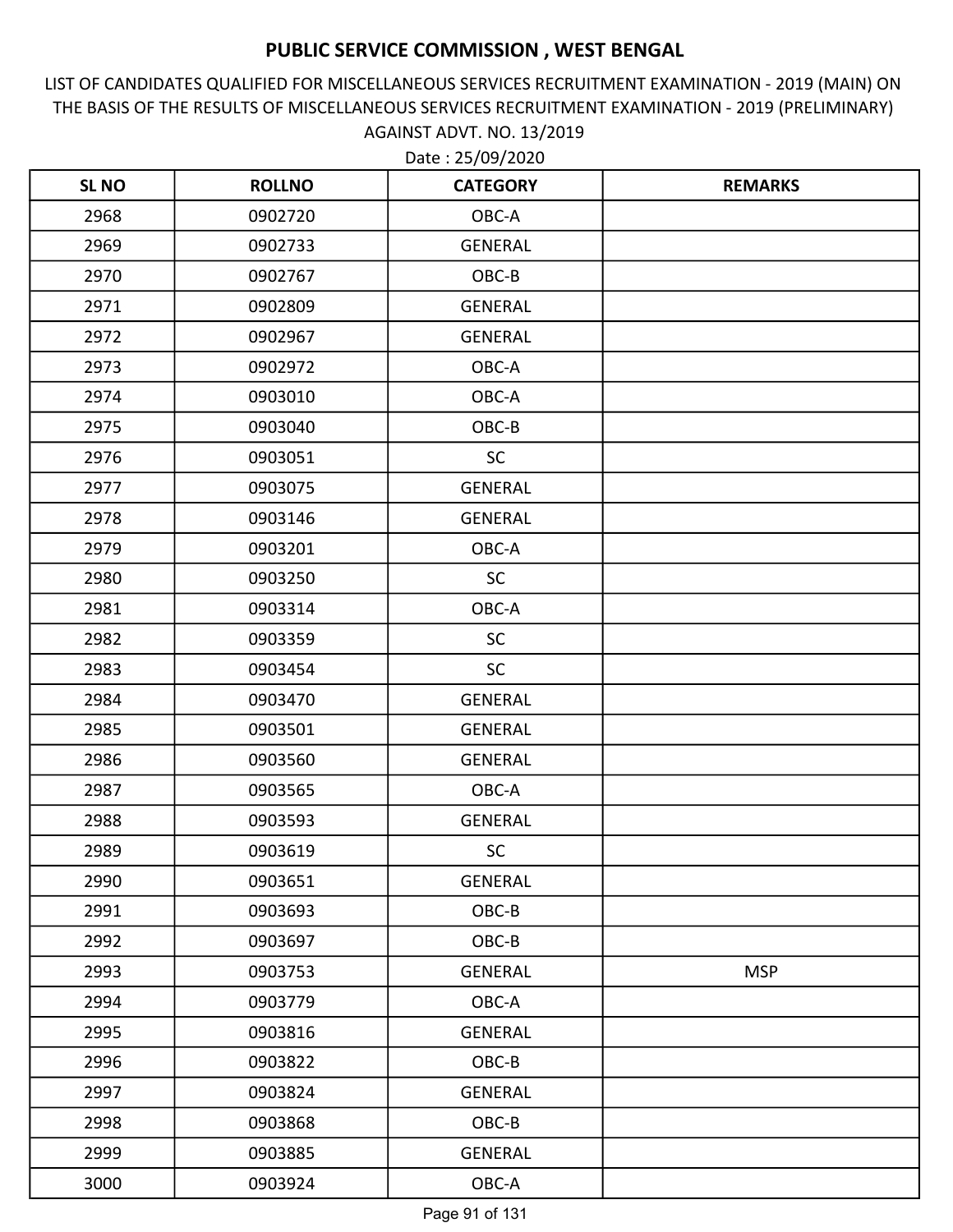LIST OF CANDIDATES QUALIFIED FOR MISCELLANEOUS SERVICES RECRUITMENT EXAMINATION - 2019 (MAIN) ON THE BASIS OF THE RESULTS OF MISCELLANEOUS SERVICES RECRUITMENT EXAMINATION - 2019 (PRELIMINARY) AGAINST ADVT. NO. 13/2019 Date : 25/09/2020

| <b>SL NO</b> | <b>ROLLNO</b> | <b>CATEGORY</b> | <b>REMARKS</b> |
|--------------|---------------|-----------------|----------------|
| 3001         | 0904020       | OBC-A           |                |
| 3002         | 0904039       | <b>GENERAL</b>  |                |
| 3003         | 0904078       | <b>SC</b>       |                |
| 3004         | 0904083       | <b>GENERAL</b>  |                |
| 3005         | 0904105       | <b>GENERAL</b>  |                |
| 3006         | 0904238       | <b>ST</b>       |                |
| 3007         | 0904256       | <b>GENERAL</b>  |                |
| 3008         | 0904269       | <b>GENERAL</b>  |                |
| 3009         | 0904284       | <b>GENERAL</b>  |                |
| 3010         | 0904330       | <b>GENERAL</b>  |                |
| 3011         | 0904346       | <b>GENERAL</b>  |                |
| 3012         | 0904364       | <b>GENERAL</b>  |                |
| 3013         | 0904490       | <b>GENERAL</b>  |                |
| 3014         | 0904526       | OBC-A           |                |
| 3015         | 0904602       | OBC-B           |                |
| 3016         | 0904621       | <b>GENERAL</b>  |                |
| 3017         | 0904627       | <b>GENERAL</b>  |                |
| 3018         | 0904659       | <b>GENERAL</b>  |                |
| 3019         | 0904717       | <b>GENERAL</b>  |                |
| 3020         | 0904719       | <b>SC</b>       |                |
| 3021         | 0904746       | <b>GENERAL</b>  |                |
| 3022         | 0904774       | <b>GENERAL</b>  |                |
| 3023         | 0904799       | OBC-B           |                |
| 3024         | 0904900       | <b>GENERAL</b>  |                |
| 3025         | 0904904       | OBC-A           |                |
| 3026         | 0904939       | OBC-A           |                |
| 3027         | 0904969       | <b>SC</b>       |                |
| 3028         | 0904971       | OBC-B           |                |
| 3029         | 0905041       | <b>GENERAL</b>  |                |
| 3030         | 0905046       | OBC-A           |                |
| 3031         | 0905063       | <b>GENERAL</b>  |                |
| 3032         | 0905165       | OBC-B           |                |
| 3033         | 0905173       | <b>GENERAL</b>  |                |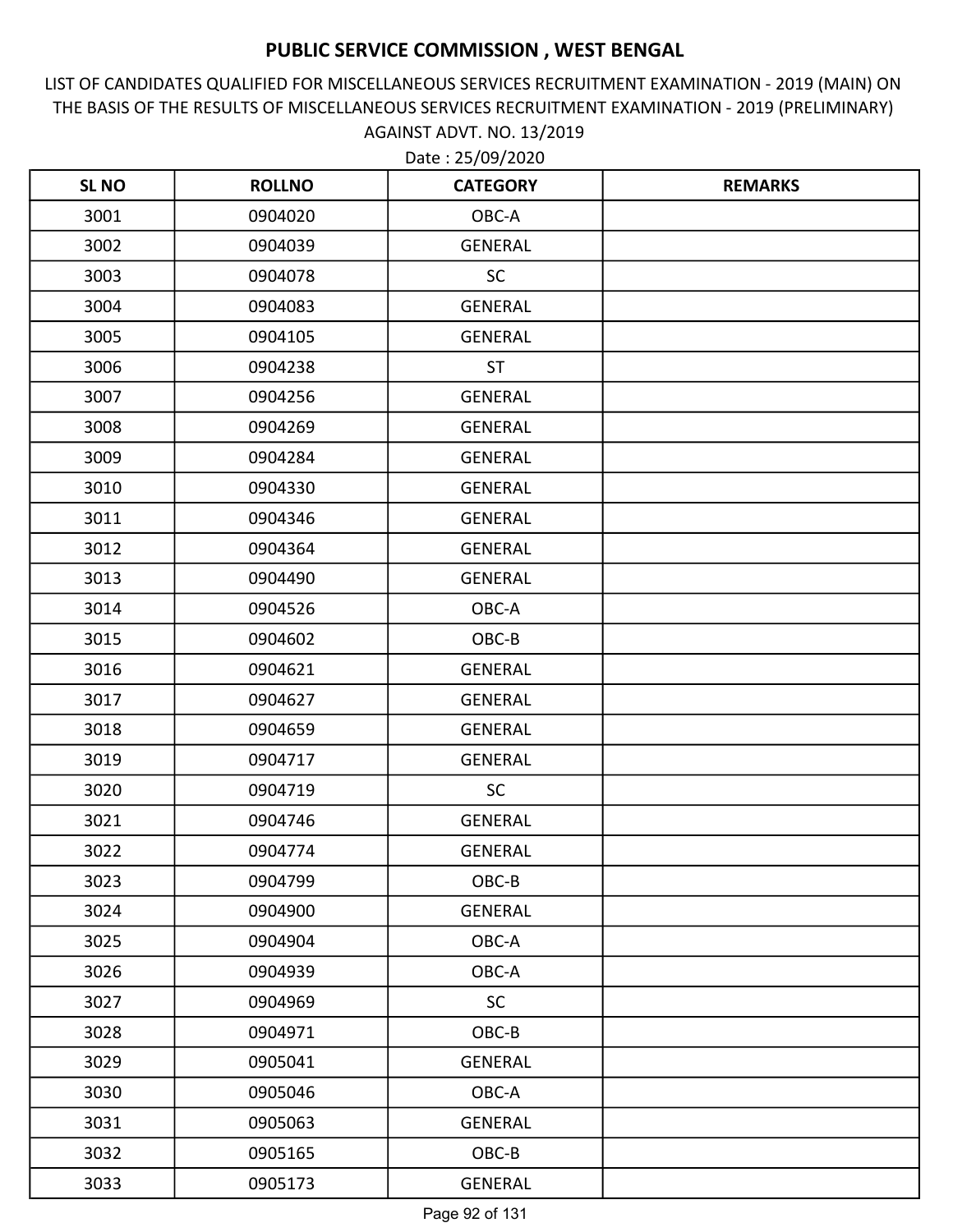LIST OF CANDIDATES QUALIFIED FOR MISCELLANEOUS SERVICES RECRUITMENT EXAMINATION - 2019 (MAIN) ON THE BASIS OF THE RESULTS OF MISCELLANEOUS SERVICES RECRUITMENT EXAMINATION - 2019 (PRELIMINARY) AGAINST ADVT. NO. 13/2019

| <b>SLNO</b> | <b>ROLLNO</b> | <b>CATEGORY</b> | <b>REMARKS</b> |
|-------------|---------------|-----------------|----------------|
| 3034        | 0905291       | <b>GENERAL</b>  |                |
| 3035        | 0905335       | OBC-B           |                |
| 3036        | 0905341       | GENERAL         |                |
| 3037        | 0905356       | OBC-A           |                |
| 3038        | 0905434       | SC              |                |
| 3039        | 0905439       | OBC-A           |                |
| 3040        | 0905449       | OBC-A           |                |
| 3041        | 0905518       | OBC-A           |                |
| 3042        | 0905560       | OBC-B           |                |
| 3043        | 0905577       | <b>SC</b>       |                |
| 3044        | 0905594       | <b>GENERAL</b>  |                |
| 3045        | 0905596       | <b>GENERAL</b>  |                |
| 3046        | 0905645       | <b>SC</b>       |                |
| 3047        | 0905677       | <b>GENERAL</b>  |                |
| 3048        | 0905701       | <b>GENERAL</b>  |                |
| 3049        | 0905785       | <b>GENERAL</b>  |                |
| 3050        | 0905911       | <b>GENERAL</b>  |                |
| 3051        | 0905958       | OBC-A           |                |
| 3052        | 0906001       | OBC-A           |                |
| 3053        | 0906024       | OBC-A           |                |
| 3054        | 0906074       | <b>GENERAL</b>  |                |
| 3055        | 0906112       | OBC-B           |                |
| 3056        | 0906115       | <b>SC</b>       |                |
| 3057        | 0906120       | <b>SC</b>       |                |
| 3058        | 0906122       | <b>GENERAL</b>  |                |
| 3059        | 0906173       | GENERAL         |                |
| 3060        | 0906282       | <b>SC</b>       |                |
| 3061        | 0906315       | GENERAL         |                |
| 3062        | 0906339       | <b>SC</b>       |                |
| 3063        | 0906351       | <b>GENERAL</b>  |                |
| 3064        | 0906369       | OBC-B           |                |
| 3065        | 0906428       | GENERAL         |                |
| 3066        | 0906451       | OBC-A           |                |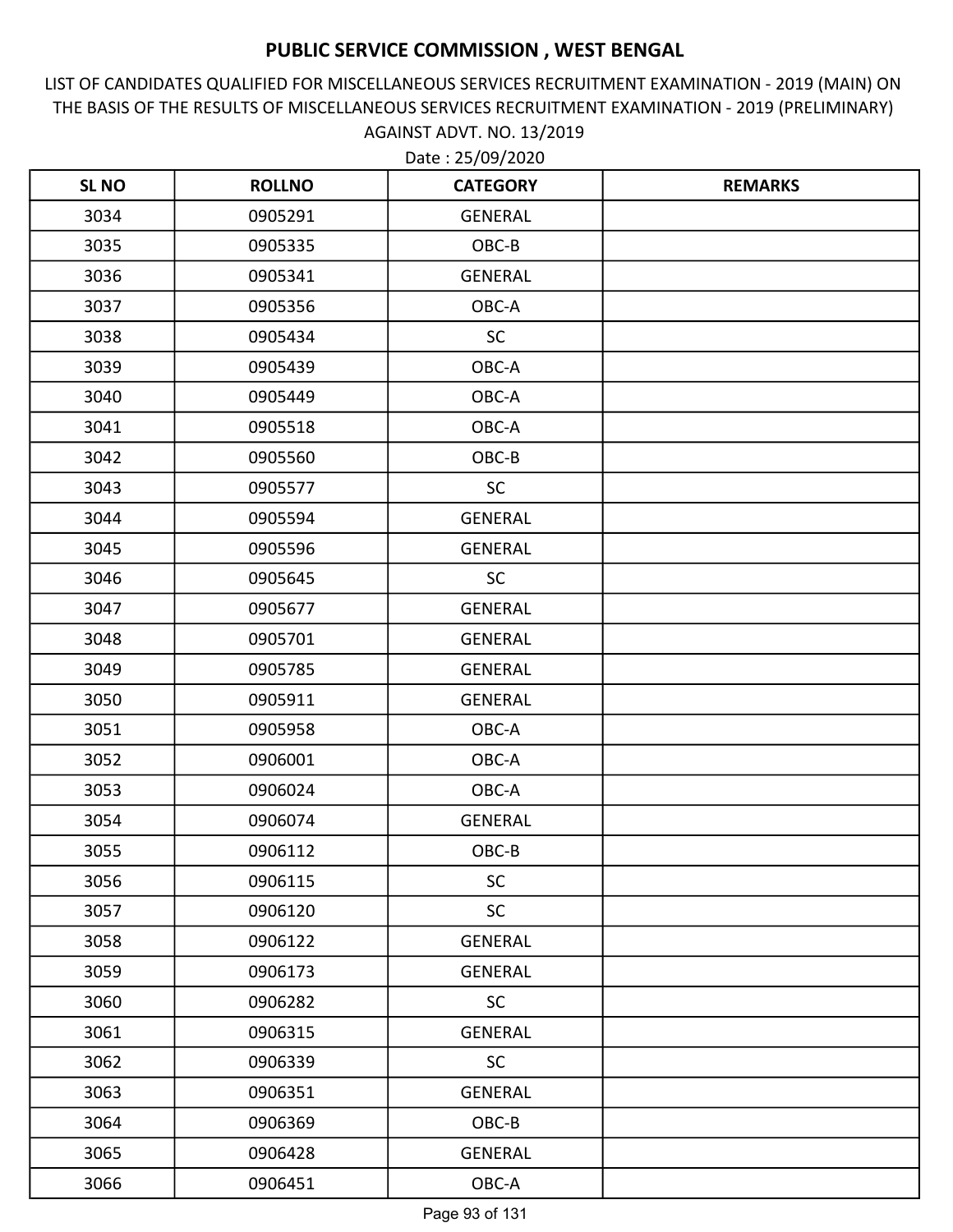LIST OF CANDIDATES QUALIFIED FOR MISCELLANEOUS SERVICES RECRUITMENT EXAMINATION - 2019 (MAIN) ON THE BASIS OF THE RESULTS OF MISCELLANEOUS SERVICES RECRUITMENT EXAMINATION - 2019 (PRELIMINARY) AGAINST ADVT. NO. 13/2019 Date : 25/09/2020

| <b>SL NO</b> | <b>ROLLNO</b> | <b>CATEGORY</b> | <b>REMARKS</b> |
|--------------|---------------|-----------------|----------------|
| 3067         | 0906453       | SC              |                |
| 3068         | 0906503       | OBC-A           |                |
| 3069         | 0906515       | OBC-A           |                |
| 3070         | 0906533       | GENERAL         |                |
| 3071         | 0906589       | <b>GENERAL</b>  |                |
| 3072         | 0906660       | <b>SC</b>       |                |
| 3073         | 0906698       | OBC-B           |                |
| 3074         | 0906784       | OBC-B           |                |
| 3075         | 0906934       | GENERAL         |                |
| 3076         | 0906949       | <b>GENERAL</b>  |                |
| 3077         | 0907014       | GENERAL         |                |
| 3078         | 0907035       | GENERAL         |                |
| 3079         | 0907116       | GENERAL         |                |
| 3080         | 0907134       | <b>SC</b>       |                |
| 3081         | 0907136       | OBC-B           |                |
| 3082         | 0907144       | SC              |                |
| 3083         | 0907237       | OBC-A           |                |
| 3084         | 0907251       | OBC-A           |                |
| 3085         | 0907265       | GENERAL         |                |
| 3086         | 0907375       | OBC-B           |                |
| 3087         | 0907404       | OBC-A           |                |
| 3088         | 0907415       | $\sf SC$        |                |
| 3089         | 0907457       | GENERAL         | <b>MSP</b>     |
| 3090         | 0907509       | OBC-A           |                |
| 3091         | 0907600       | OBC-A           |                |
| 3092         | 0907631       | GENERAL         |                |
| 3093         | 0907685       | <b>GENERAL</b>  |                |
| 3094         | 0907700       | GENERAL         |                |
| 3095         | 0907745       | OBC-A           |                |
| 3096         | 0907747       | SC              |                |
| 3097         | 0907762       | OBC-A           |                |
| 3098         | 0907791       | GENERAL         |                |
| 3099         | 0907822       | <b>SC</b>       |                |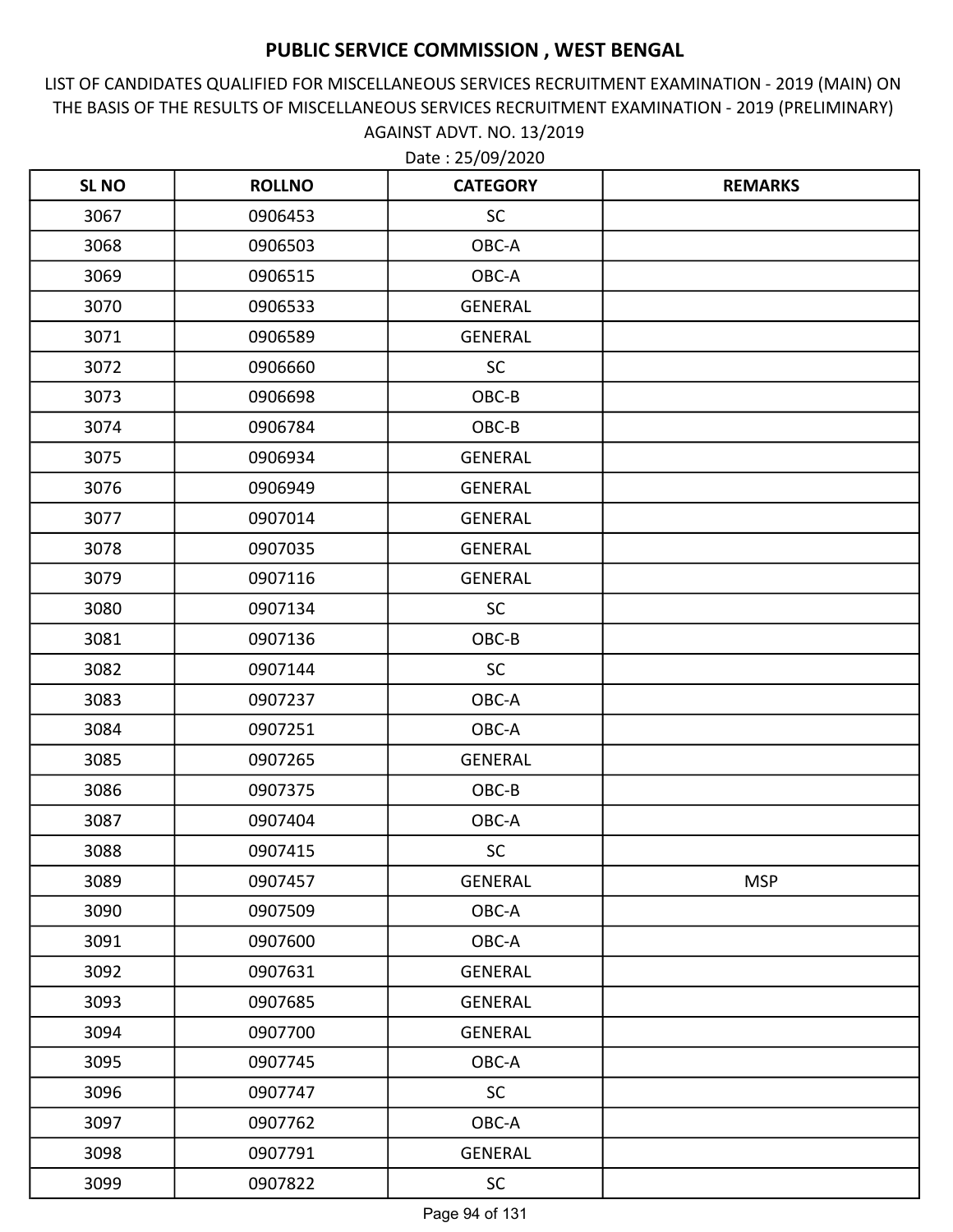LIST OF CANDIDATES QUALIFIED FOR MISCELLANEOUS SERVICES RECRUITMENT EXAMINATION - 2019 (MAIN) ON THE BASIS OF THE RESULTS OF MISCELLANEOUS SERVICES RECRUITMENT EXAMINATION - 2019 (PRELIMINARY) AGAINST ADVT. NO. 13/2019

| <b>SL NO</b> | <b>ROLLNO</b> | <b>CATEGORY</b> | <b>REMARKS</b> |
|--------------|---------------|-----------------|----------------|
| 3100         | 0907841       | <b>GENERAL</b>  |                |
| 3101         | 0907844       | <b>GENERAL</b>  |                |
| 3102         | 0907859       | OBC-B           |                |
| 3103         | 0907954       | OBC-B           |                |
| 3104         | 0907967       | <b>GENERAL</b>  | PH(HI)         |
| 3105         | 0907995       | <b>GENERAL</b>  | PH(LD&CP)      |
| 3106         | 1000019       | GENERAL         |                |
| 3107         | 1000159       | <b>SC</b>       |                |
| 3108         | 1000162       | <b>GENERAL</b>  |                |
| 3109         | 1000517       | <b>ST</b>       |                |
| 3110         | 1000653       | <b>GENERAL</b>  |                |
| 3111         | 1000707       | <b>SC</b>       |                |
| 3112         | 1000755       | <b>SC</b>       |                |
| 3113         | 1000786       | <b>GENERAL</b>  |                |
| 3114         | 1000792       | GENERAL         |                |
| 3115         | 1000796       | <b>SC</b>       |                |
| 3116         | 1000878       | <b>GENERAL</b>  | <b>MSP</b>     |
| 3117         | 1000883       | <b>GENERAL</b>  |                |
| 3118         | 1000959       | OBC-B           |                |
| 3119         | 1001083       | <b>GENERAL</b>  |                |
| 3120         | 1001219       | <b>GENERAL</b>  |                |
| 3121         | 1001317       | <b>GENERAL</b>  |                |
| 3122         | 1001339       | <b>SC</b>       |                |
| 3123         | 1001348       | <b>GENERAL</b>  |                |
| 3124         | 1001527       | <b>ST</b>       |                |
| 3125         | 1001554       | GENERAL         |                |
| 3126         | 1001607       | GENERAL         |                |
| 3127         | 1001686       | OBC-A           |                |
| 3128         | 1001826       | OBC-A           |                |
| 3129         | 1001921       | SC              |                |
| 3130         | 1001993       | GENERAL         |                |
| 3131         | 1002049       | GENERAL         |                |
| 3132         | 1002066       | <b>SC</b>       |                |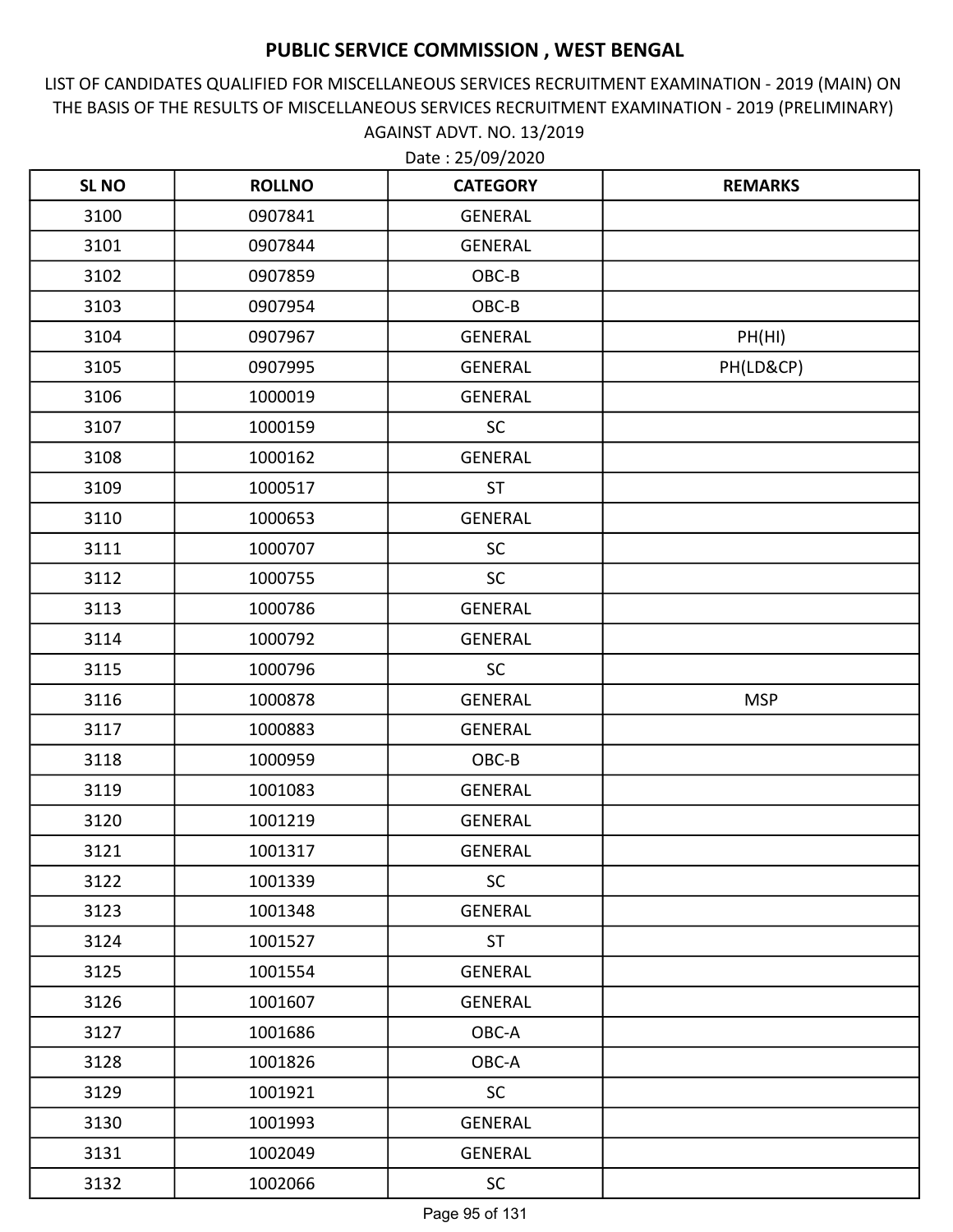LIST OF CANDIDATES QUALIFIED FOR MISCELLANEOUS SERVICES RECRUITMENT EXAMINATION - 2019 (MAIN) ON THE BASIS OF THE RESULTS OF MISCELLANEOUS SERVICES RECRUITMENT EXAMINATION - 2019 (PRELIMINARY) AGAINST ADVT. NO. 13/2019 Date : 25/09/2020

| <b>SLNO</b> | <b>ROLLNO</b> | <b>CATEGORY</b> | <b>REMARKS</b> |
|-------------|---------------|-----------------|----------------|
| 3133        | 1002102       | <b>ST</b>       |                |
| 3134        | 1002135       | <b>SC</b>       |                |
| 3135        | 1002154       | <b>SC</b>       |                |
| 3136        | 1002193       | <b>GENERAL</b>  |                |
| 3137        | 1002198       | <b>SC</b>       |                |
| 3138        | 1002225       | <b>GENERAL</b>  |                |
| 3139        | 1002259       | <b>GENERAL</b>  |                |
| 3140        | 1002302       | <b>GENERAL</b>  |                |
| 3141        | 1002311       | <b>GENERAL</b>  |                |
| 3142        | 1002333       | <b>GENERAL</b>  |                |
| 3143        | 1002376       | <b>GENERAL</b>  |                |
| 3144        | 1002510       | <b>GENERAL</b>  |                |
| 3145        | 1002534       | <b>GENERAL</b>  |                |
| 3146        | 1002619       | OBC-B           |                |
| 3147        | 1002629       | OBC-B           |                |
| 3148        | 1002749       | <b>GENERAL</b>  |                |
| 3149        | 1002846       | <b>GENERAL</b>  |                |
| 3150        | 1002852       | <b>SC</b>       |                |
| 3151        | 1002881       | <b>SC</b>       |                |
| 3152        | 1002950       | <b>GENERAL</b>  |                |
| 3153        | 1003029       | <b>GENERAL</b>  |                |
| 3154        | 1003054       | OBC-B           |                |
| 3155        | 1003112       | OBC-A           |                |
| 3156        | 1003150       | <b>GENERAL</b>  |                |
| 3157        | 1003169       | <b>SC</b>       |                |
| 3158        | 1003173       | OBC-A           |                |
| 3159        | 1003176       | GENERAL         |                |
| 3160        | 1003185       | <b>GENERAL</b>  |                |
| 3161        | 1003233       | GENERAL         |                |
| 3162        | 1003296       | OBC-A           |                |
| 3163        | 1003313       | OBC-B           |                |
| 3164        | 1003396       | <b>GENERAL</b>  |                |
| 3165        | 1003477       | OBC-B           |                |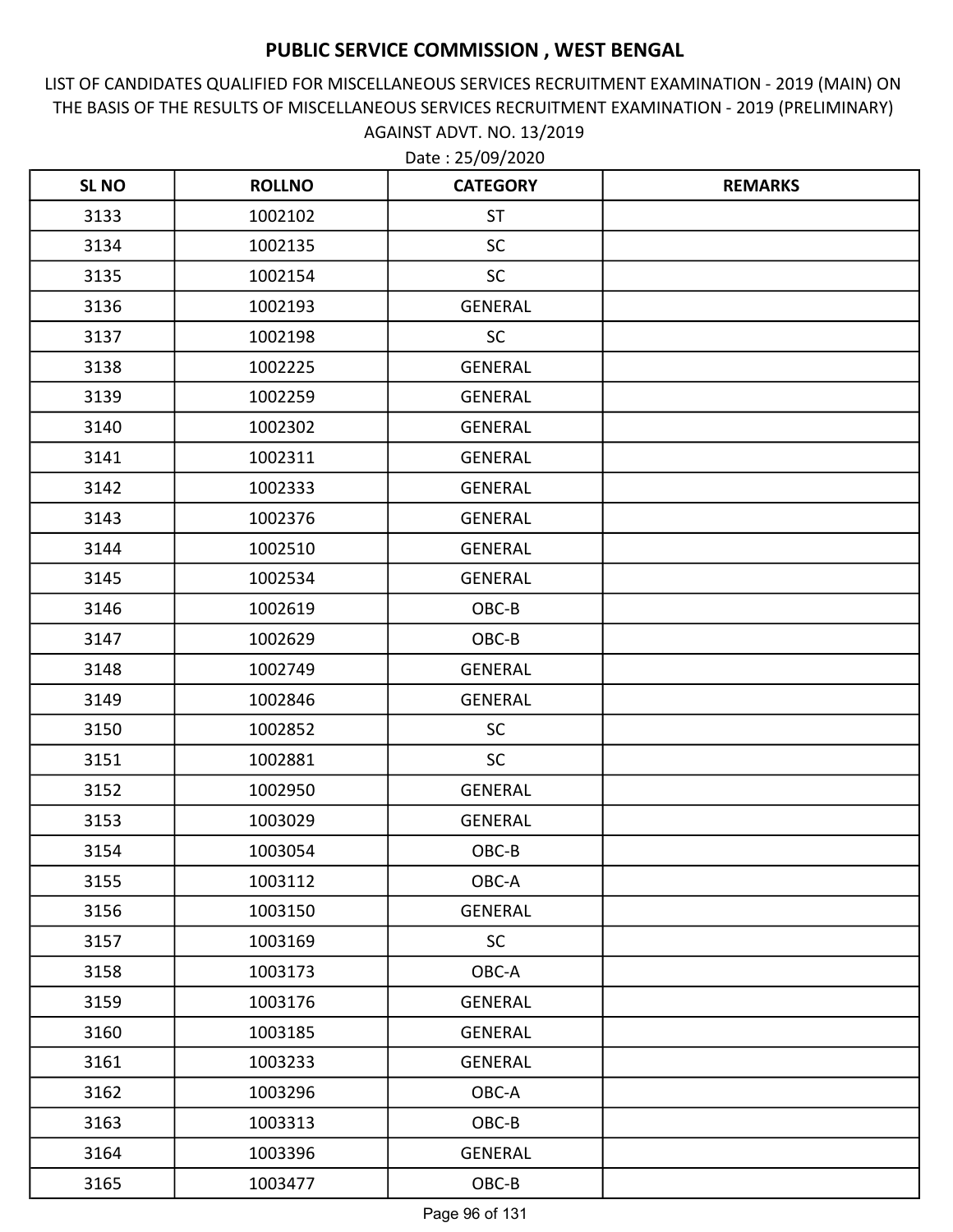LIST OF CANDIDATES QUALIFIED FOR MISCELLANEOUS SERVICES RECRUITMENT EXAMINATION - 2019 (MAIN) ON THE BASIS OF THE RESULTS OF MISCELLANEOUS SERVICES RECRUITMENT EXAMINATION - 2019 (PRELIMINARY) AGAINST ADVT. NO. 13/2019

| <b>SLNO</b> | <b>ROLLNO</b> | <b>CATEGORY</b> | <b>REMARKS</b> |
|-------------|---------------|-----------------|----------------|
| 3166        | 1003486       | <b>ST</b>       |                |
| 3167        | 1003563       | <b>GENERAL</b>  |                |
| 3168        | 1003571       | OBC-B           | <b>MSP</b>     |
| 3169        | 1003609       | <b>SC</b>       |                |
| 3170        | 1003683       | OBC-B           |                |
| 3171        | 1003734       | <b>ST</b>       |                |
| 3172        | 1003804       | <b>GENERAL</b>  |                |
| 3173        | 1003808       | OBC-A           |                |
| 3174        | 1003856       | <b>ST</b>       |                |
| 3175        | 1003900       | SC              |                |
| 3176        | 1003902       | <b>GENERAL</b>  |                |
| 3177        | 1003907       | <b>SC</b>       |                |
| 3178        | 1003934       | <b>GENERAL</b>  |                |
| 3179        | 1003961       | <b>GENERAL</b>  |                |
| 3180        | 1003978       | <b>GENERAL</b>  |                |
| 3181        | 1003980       | OBC-A           |                |
| 3182        | 1004004       | <b>SC</b>       |                |
| 3183        | 1004076       | <b>SC</b>       |                |
| 3184        | 1004091       | OBC-B           |                |
| 3185        | 1004127       | GENERAL         |                |
| 3186        | 1004221       | <b>GENERAL</b>  |                |
| 3187        | 1004380       | OBC-B           | PH(HI)         |
| 3188        | 1004381       | <b>GENERAL</b>  | PH(HI)         |
| 3189        | 1004391       | OBC-B           | PH(HI)         |
| 3190        | 1004395       | GENERAL         | PH(HI)         |
| 3191        | 1004396       | OBC-B           | PH(HI)         |
| 3192        | 1004415       | <b>GENERAL</b>  | PH(LD&CP)      |
| 3193        | 1004428       | OBC-B           | PH(LD&CP)      |
| 3194        | 1004435       | OBC-B           | PH(LV)         |
| 3195        | 1004437       | OBC-B           | PH(LV)         |
| 3196        | 1004447       | OBC-A           | PH(LV)         |
| 3197        | 1100037       | OBC-B           |                |
| 3198        | 1100064       | SC              |                |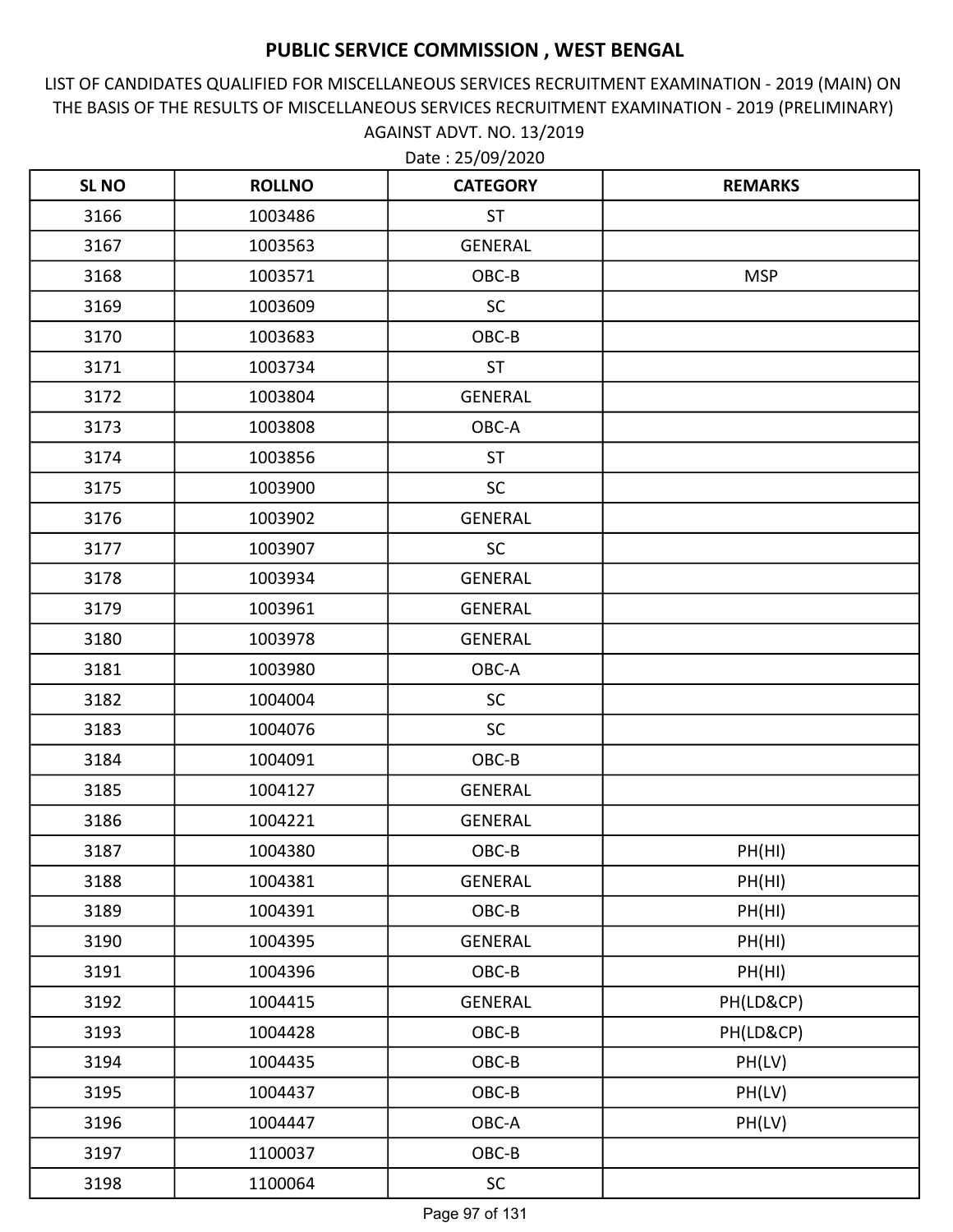LIST OF CANDIDATES QUALIFIED FOR MISCELLANEOUS SERVICES RECRUITMENT EXAMINATION - 2019 (MAIN) ON THE BASIS OF THE RESULTS OF MISCELLANEOUS SERVICES RECRUITMENT EXAMINATION - 2019 (PRELIMINARY) AGAINST ADVT. NO. 13/2019

| <b>SL NO</b> | <b>ROLLNO</b> | <b>CATEGORY</b> | <b>REMARKS</b> |
|--------------|---------------|-----------------|----------------|
| 3199         | 1100145       | OBC-A           |                |
| 3200         | 1100178       | OBC-B           |                |
| 3201         | 1100246       | OBC-B           |                |
| 3202         | 1100288       | <b>ST</b>       | <b>MSP</b>     |
| 3203         | 1100434       | <b>ST</b>       |                |
| 3204         | 1100506       | SC              |                |
| 3205         | 1100683       | <b>SC</b>       |                |
| 3206         | 1100758       | <b>GENERAL</b>  |                |
| 3207         | 1100760       | <b>GENERAL</b>  |                |
| 3208         | 1100763       | <b>GENERAL</b>  |                |
| 3209         | 1100774       | OBC-B           | <b>MSP</b>     |
| 3210         | 1100901       | OBC-B           |                |
| 3211         | 1100947       | <b>GENERAL</b>  | <b>MSP</b>     |
| 3212         | 1100956       | <b>ST</b>       |                |
| 3213         | 1100962       | <b>ST</b>       |                |
| 3214         | 1100964       | OBC-B           |                |
| 3215         | 1100971       | <b>ST</b>       |                |
| 3216         | 1101101       | <b>SC</b>       |                |
| 3217         | 1101104       | OBC-B           |                |
| 3218         | 1101172       | <b>ST</b>       |                |
| 3219         | 1101334       | <b>SC</b>       | <b>MSP</b>     |
| 3220         | 1101379       | <b>ST</b>       |                |
| 3221         | 1101383       | OBC-B           |                |
| 3222         | 1101551       | GENERAL         |                |
| 3223         | 1101609       | <b>ST</b>       |                |
| 3224         | 1101703       | OBC-B           |                |
| 3225         | 1101721       | OBC-B           |                |
| 3226         | 1101831       | OBC-B           |                |
| 3227         | 1101913       | $OBC-B$         |                |
| 3228         | 1102045       | GENERAL         |                |
| 3229         | 1102152       | GENERAL         |                |
| 3230         | 1102242       | OBC-B           |                |
| 3231         | 1102374       | $OBC-B$         |                |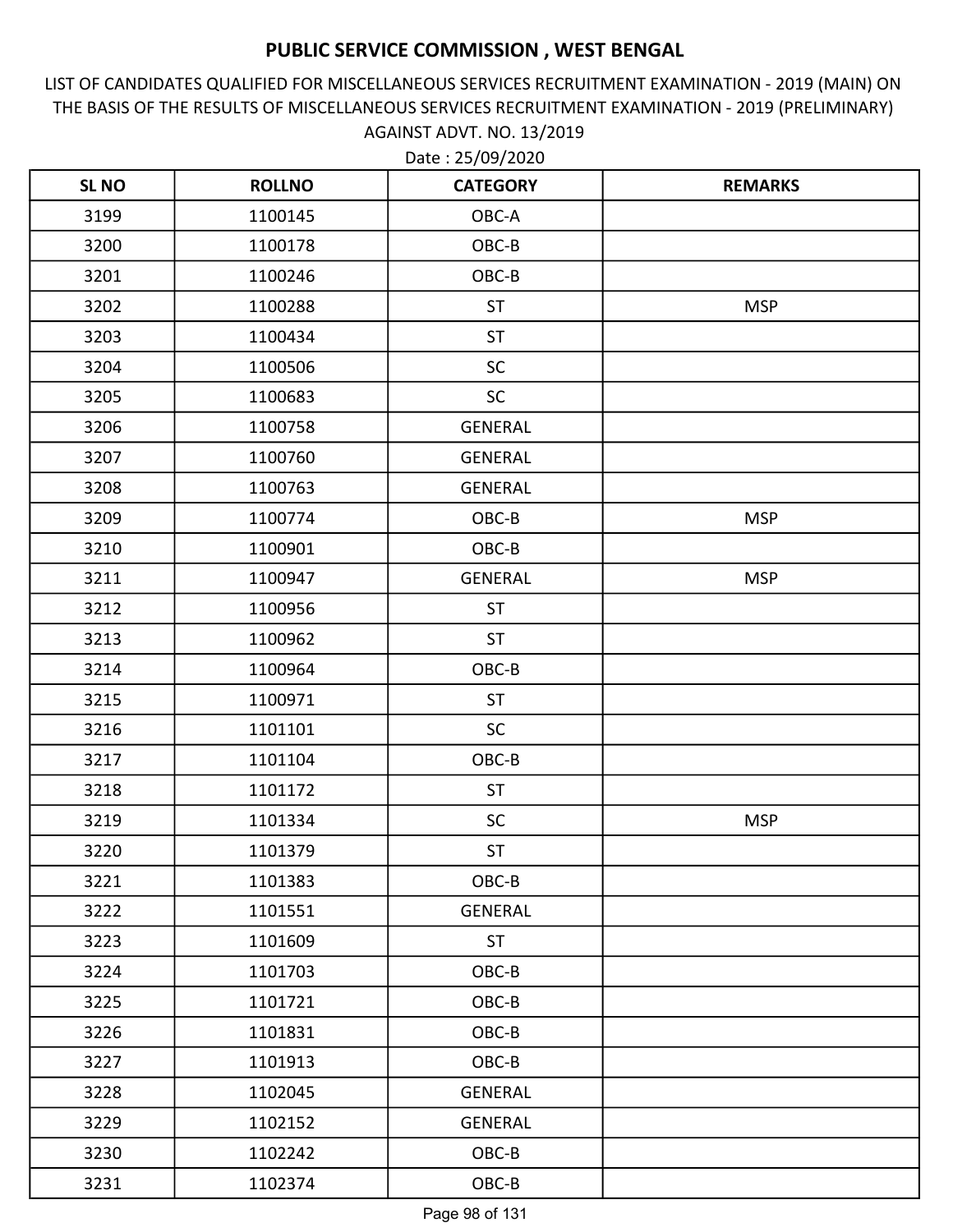LIST OF CANDIDATES QUALIFIED FOR MISCELLANEOUS SERVICES RECRUITMENT EXAMINATION - 2019 (MAIN) ON THE BASIS OF THE RESULTS OF MISCELLANEOUS SERVICES RECRUITMENT EXAMINATION - 2019 (PRELIMINARY) AGAINST ADVT. NO. 13/2019 Date : 25/09/2020

| <b>SLNO</b> | <b>ROLLNO</b> | <b>CATEGORY</b> | <b>REMARKS</b> |
|-------------|---------------|-----------------|----------------|
| 3232        | 1102402       | <b>ST</b>       |                |
| 3233        | 1102545       | OBC-B           |                |
| 3234        | 1102602       | <b>GENERAL</b>  |                |
| 3235        | 1102700       | OBC-B           |                |
| 3236        | 1102771       | <b>ST</b>       |                |
| 3237        | 1102967       | <b>GENERAL</b>  |                |
| 3238        | 1102969       | <b>GENERAL</b>  |                |
| 3239        | 1102987       | <b>SC</b>       |                |
| 3240        | 1102988       | <b>ST</b>       |                |
| 3241        | 1103038       | <b>ST</b>       |                |
| 3242        | 1103079       | <b>GENERAL</b>  | PH(HI)         |
| 3243        | 1103080       | <b>SC</b>       | PH(HI)         |
| 3244        | 1103084       | <b>GENERAL</b>  | PH(HI)         |
| 3245        | 1103102       | <b>ST</b>       | PH(LD&CP)      |
| 3246        | 1103113       | OBC-B           | PH(LV)         |
| 3247        | 1103123       | OBC-A           | PH(LV)         |
| 3248        | 1103125       | OBC-B           | PH(LV)         |
| 3249        | 1200066       | <b>GENERAL</b>  |                |
| 3250        | 1200077       | <b>GENERAL</b>  |                |
| 3251        | 1200129       | <b>GENERAL</b>  |                |
| 3252        | 1200199       | <b>GENERAL</b>  |                |
| 3253        | 1200243       | <b>GENERAL</b>  |                |
| 3254        | 1200278       | <b>SC</b>       |                |
| 3255        | 1200295       | <b>GENERAL</b>  |                |
| 3256        | 1200360       | <b>SC</b>       |                |
| 3257        | 1200371       | GENERAL         |                |
| 3258        | 1200404       | <b>SC</b>       |                |
| 3259        | 1200406       | GENERAL         |                |
| 3260        | 1200450       | GENERAL         |                |
| 3261        | 1200471       | <b>GENERAL</b>  |                |
| 3262        | 1200563       | GENERAL         |                |
| 3263        | 1200597       | <b>GENERAL</b>  |                |
| 3264        | 1200598       | GENERAL         | <b>MSP</b>     |

Page 99 of 131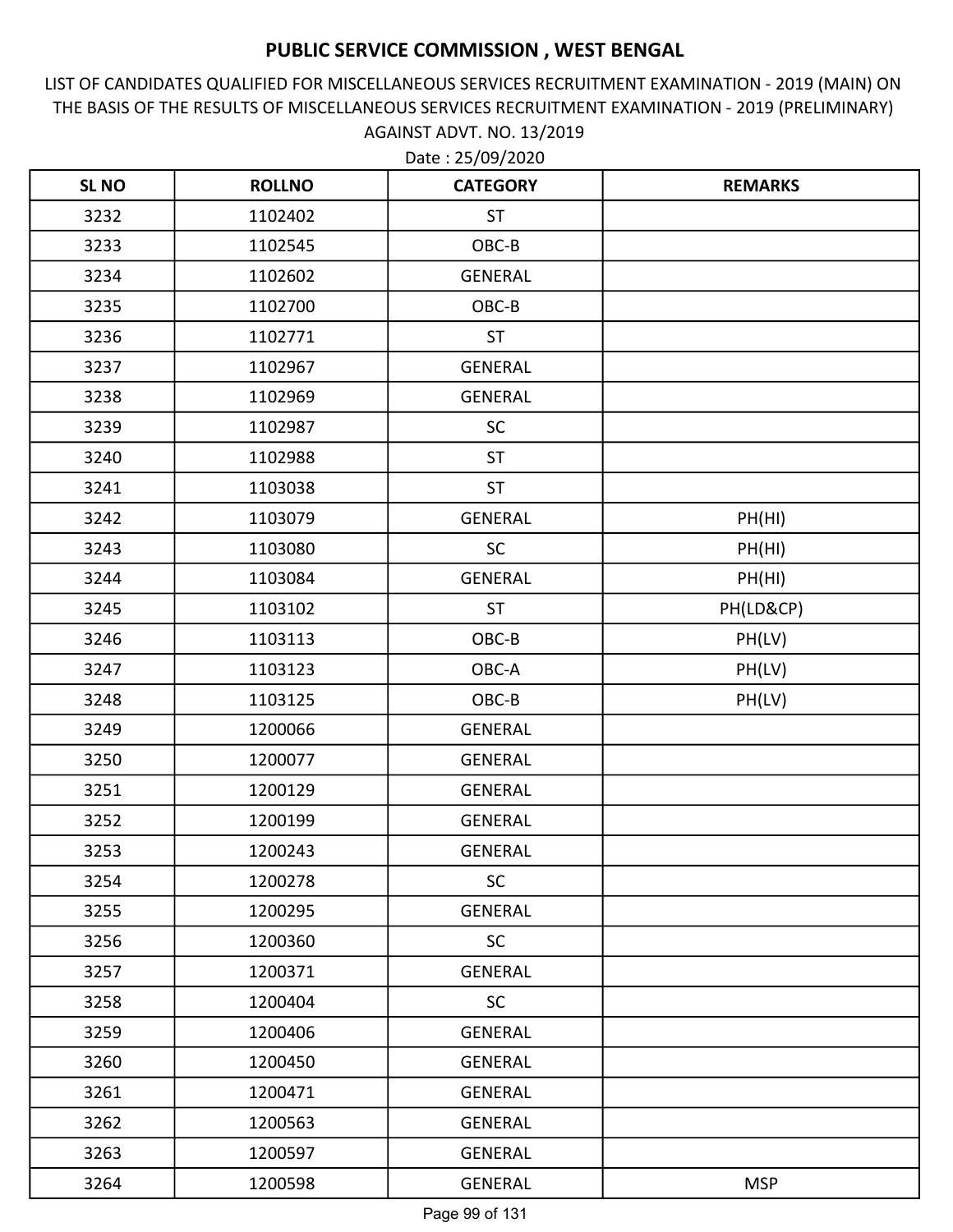LIST OF CANDIDATES QUALIFIED FOR MISCELLANEOUS SERVICES RECRUITMENT EXAMINATION - 2019 (MAIN) ON THE BASIS OF THE RESULTS OF MISCELLANEOUS SERVICES RECRUITMENT EXAMINATION - 2019 (PRELIMINARY) AGAINST ADVT. NO. 13/2019 Date : 25/09/2020

| <b>SLNO</b> | <b>ROLLNO</b> | <b>CATEGORY</b> | <b>REMARKS</b> |
|-------------|---------------|-----------------|----------------|
| 3265        | 1200630       | OBC-B           |                |
| 3266        | 1200683       | <b>ST</b>       |                |
| 3267        | 1200684       | OBC-B           |                |
| 3268        | 1200750       | <b>ST</b>       |                |
| 3269        | 1200756       | OBC-B           |                |
| 3270        | 1200770       | <b>GENERAL</b>  |                |
| 3271        | 1200838       | <b>SC</b>       |                |
| 3272        | 1200911       | <b>GENERAL</b>  |                |
| 3273        | 1200925       | <b>GENERAL</b>  |                |
| 3274        | 1200932       | <b>GENERAL</b>  |                |
| 3275        | 1201024       | <b>GENERAL</b>  |                |
| 3276        | 1201142       | <b>GENERAL</b>  |                |
| 3277        | 1201149       | <b>GENERAL</b>  |                |
| 3278        | 1201154       | OBC-B           |                |
| 3279        | 1201194       | <b>GENERAL</b>  |                |
| 3280        | 1201250       | OBC-B           |                |
| 3281        | 1201257       | OBC-B           |                |
| 3282        | 1201282       | <b>SC</b>       |                |
| 3283        | 1201331       | <b>SC</b>       |                |
| 3284        | 1201365       | <b>GENERAL</b>  |                |
| 3285        | 1201407       | <b>GENERAL</b>  |                |
| 3286        | 1201503       | OBC-B           |                |
| 3287        | 1201514       | <b>GENERAL</b>  |                |
| 3288        | 1201517       | OBC-B           |                |
| 3289        | 1201538       | GENERAL         |                |
| 3290        | 1201563       | <b>GENERAL</b>  |                |
| 3291        | 1201772       | OBC-B           |                |
| 3292        | 1201827       | <b>SC</b>       |                |
| 3293        | 1201837       | OBC-B           |                |
| 3294        | 1201927       | OBC-B           |                |
| 3295        | 1201950       | <b>ST</b>       |                |
| 3296        | 1201992       | GENERAL         |                |
| 3297        | 1201995       | GENERAL         |                |

Page 100 of 131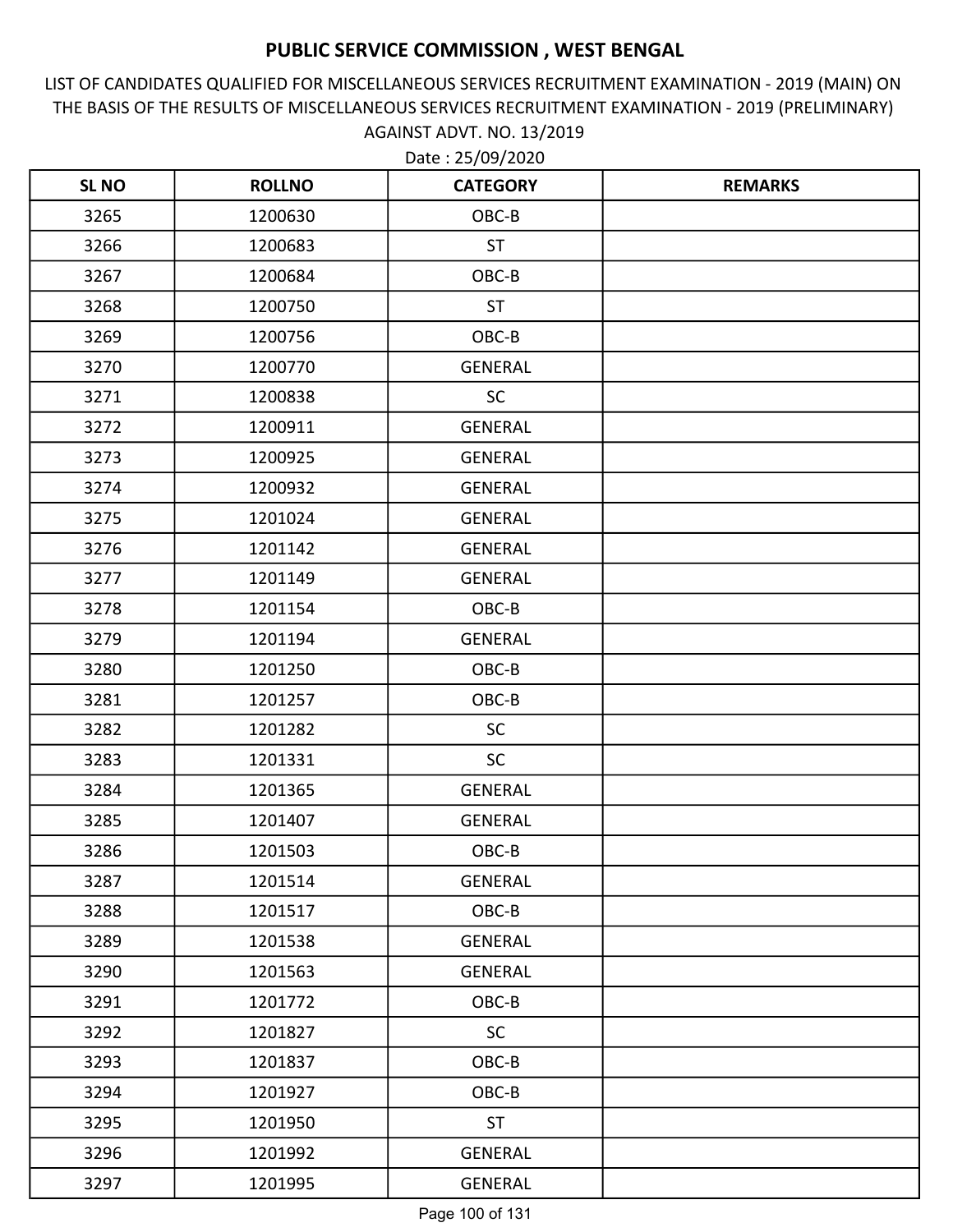LIST OF CANDIDATES QUALIFIED FOR MISCELLANEOUS SERVICES RECRUITMENT EXAMINATION - 2019 (MAIN) ON THE BASIS OF THE RESULTS OF MISCELLANEOUS SERVICES RECRUITMENT EXAMINATION - 2019 (PRELIMINARY) AGAINST ADVT. NO. 13/2019 Date : 25/09/2020

| <b>SLNO</b> | <b>ROLLNO</b> | <b>CATEGORY</b> | <b>REMARKS</b> |
|-------------|---------------|-----------------|----------------|
| 3298        | 1202007       | OBC-A           |                |
| 3299        | 1202108       | OBC-B           |                |
| 3300        | 1202148       | OBC-B           |                |
| 3301        | 1202190       | <b>GENERAL</b>  |                |
| 3302        | 1202200       | <b>GENERAL</b>  |                |
| 3303        | 1202237       | <b>GENERAL</b>  |                |
| 3304        | 1202337       | <b>GENERAL</b>  |                |
| 3305        | 1202361       | <b>GENERAL</b>  |                |
| 3306        | 1202375       | <b>GENERAL</b>  |                |
| 3307        | 1202384       | <b>GENERAL</b>  |                |
| 3308        | 1202398       | <b>GENERAL</b>  |                |
| 3309        | 1202434       | <b>SC</b>       |                |
| 3310        | 1202452       | <b>GENERAL</b>  |                |
| 3311        | 1202471       | OBC-A           |                |
| 3312        | 1202477       | <b>GENERAL</b>  |                |
| 3313        | 1202583       | <b>GENERAL</b>  |                |
| 3314        | 1202638       | <b>GENERAL</b>  |                |
| 3315        | 1202642       | <b>GENERAL</b>  |                |
| 3316        | 1202711       | <b>GENERAL</b>  |                |
| 3317        | 1202735       | <b>GENERAL</b>  |                |
| 3318        | 1202742       | <b>ST</b>       |                |
| 3319        | 1202767       | <b>GENERAL</b>  |                |
| 3320        | 1202831       | OBC-B           |                |
| 3321        | 1202865       | <b>GENERAL</b>  |                |
| 3322        | 1202941       | <b>ST</b>       |                |
| 3323        | 1203015       | <b>SC</b>       |                |
| 3324        | 1203050       | <b>SC</b>       |                |
| 3325        | 1203136       | <b>SC</b>       |                |
| 3326        | 1203273       | GENERAL         |                |
| 3327        | 1203275       | OBC-A           |                |
| 3328        | 1203321       | <b>SC</b>       |                |
| 3329        | 1203326       | GENERAL         |                |
| 3330        | 1203351       | GENERAL         |                |

Page 101 of 131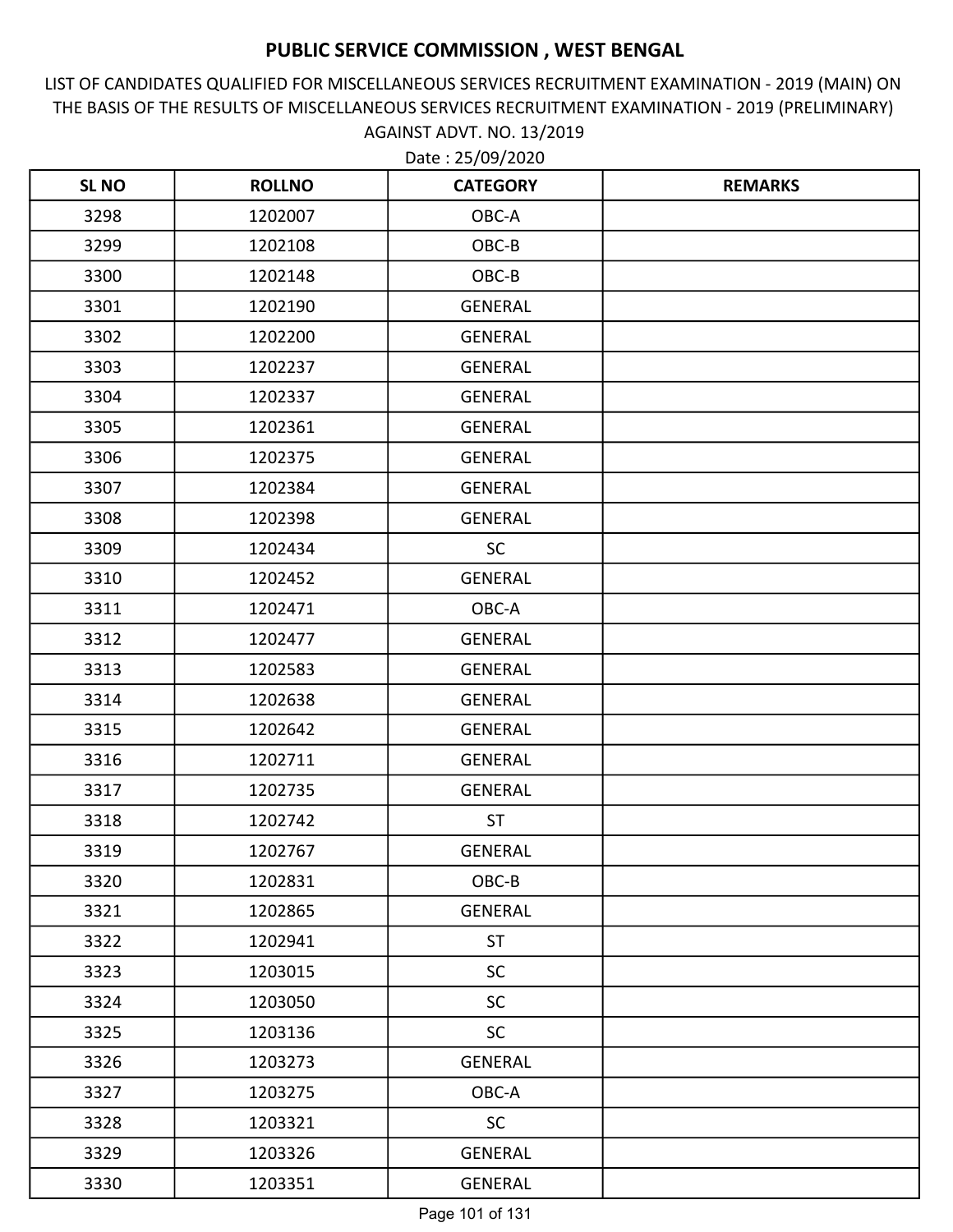LIST OF CANDIDATES QUALIFIED FOR MISCELLANEOUS SERVICES RECRUITMENT EXAMINATION - 2019 (MAIN) ON THE BASIS OF THE RESULTS OF MISCELLANEOUS SERVICES RECRUITMENT EXAMINATION - 2019 (PRELIMINARY) AGAINST ADVT. NO. 13/2019 Date : 25/09/2020

| <b>SLNO</b> | <b>ROLLNO</b> | <b>CATEGORY</b> | <b>REMARKS</b> |
|-------------|---------------|-----------------|----------------|
| 3331        | 1203375       | OBC-A           |                |
| 3332        | 1203387       | <b>SC</b>       |                |
| 3333        | 1203408       | <b>GENERAL</b>  |                |
| 3334        | 1203444       | <b>SC</b>       |                |
| 3335        | 1203508       | <b>SC</b>       |                |
| 3336        | 1203697       | OBC-B           |                |
| 3337        | 1203712       | <b>ST</b>       |                |
| 3338        | 1203751       | OBC-B           |                |
| 3339        | 1203759       | <b>GENERAL</b>  |                |
| 3340        | 1203909       | <b>GENERAL</b>  |                |
| 3341        | 1203914       | <b>GENERAL</b>  |                |
| 3342        | 1203950       | <b>GENERAL</b>  |                |
| 3343        | 1203972       | <b>GENERAL</b>  |                |
| 3344        | 1204075       | <b>GENERAL</b>  |                |
| 3345        | 1204110       | OBC-B           |                |
| 3346        | 1204113       | <b>GENERAL</b>  |                |
| 3347        | 1204149       | <b>GENERAL</b>  |                |
| 3348        | 1204158       | <b>GENERAL</b>  |                |
| 3349        | 1204178       | <b>GENERAL</b>  |                |
| 3350        | 1204223       | OBC-B           |                |
| 3351        | 1204268       | <b>GENERAL</b>  |                |
| 3352        | 1204390       | <b>ST</b>       |                |
| 3353        | 1204427       | GENERAL         |                |
| 3354        | 1204448       | OBC-A           |                |
| 3355        | 1204497       | GENERAL         |                |
| 3356        | 1204542       | <b>GENERAL</b>  |                |
| 3357        | 1204772       | OBC-A           |                |
| 3358        | 1204776       | <b>SC</b>       |                |
| 3359        | 1204803       | GENERAL         |                |
| 3360        | 1204844       | <b>GENERAL</b>  |                |
| 3361        | 1204946       | GENERAL         |                |
| 3362        | 1205016       | <b>GENERAL</b>  |                |
| 3363        | 1205055       | OBC-B           |                |

Page 102 of 131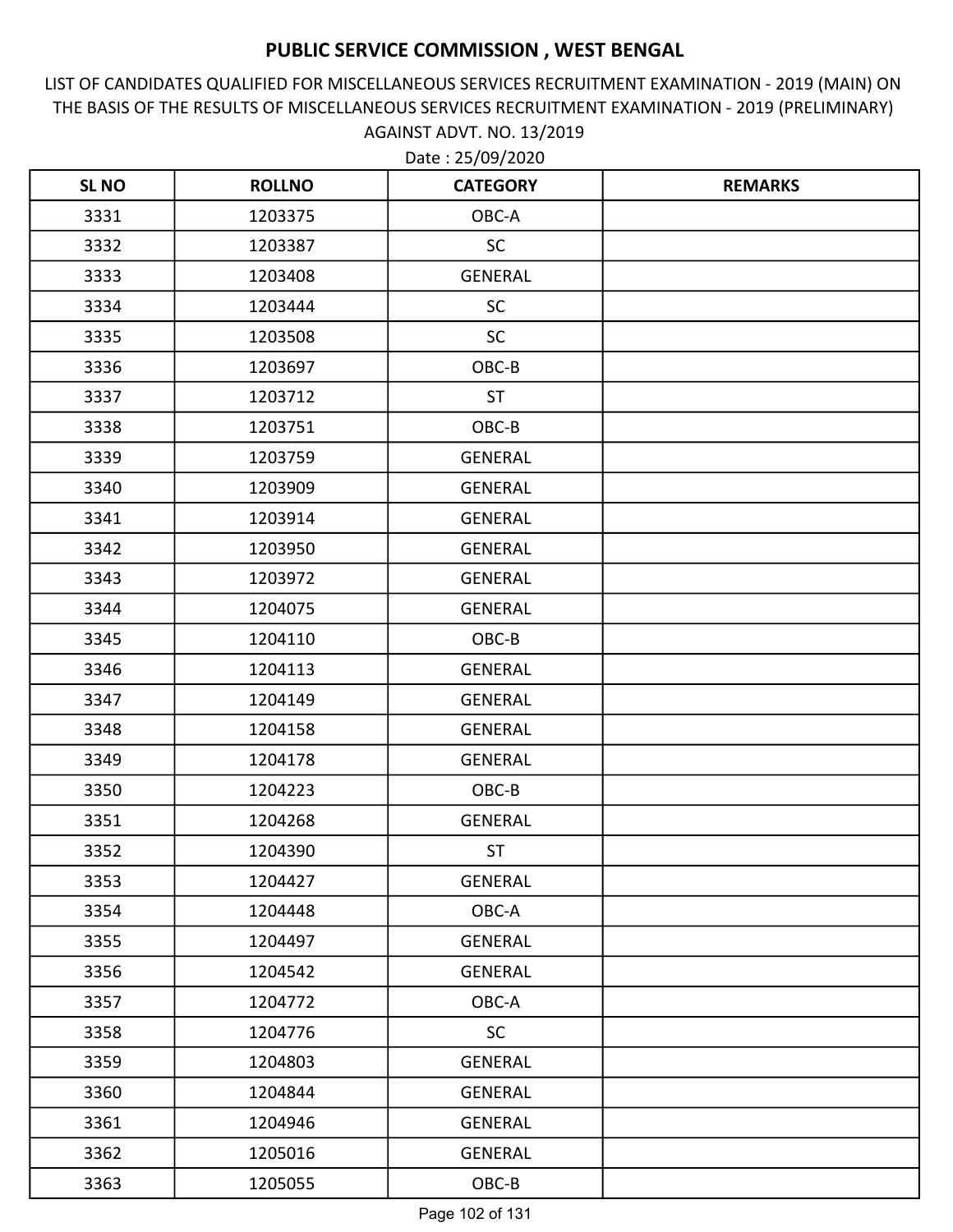LIST OF CANDIDATES QUALIFIED FOR MISCELLANEOUS SERVICES RECRUITMENT EXAMINATION - 2019 (MAIN) ON THE BASIS OF THE RESULTS OF MISCELLANEOUS SERVICES RECRUITMENT EXAMINATION - 2019 (PRELIMINARY) AGAINST ADVT. NO. 13/2019

| <b>SL NO</b> | <b>ROLLNO</b> | <b>CATEGORY</b> | <b>REMARKS</b> |
|--------------|---------------|-----------------|----------------|
| 3364         | 1205161       | <b>GENERAL</b>  |                |
| 3365         | 1205162       | OBC-B           |                |
| 3366         | 1205182       | GENERAL         |                |
| 3367         | 1205340       | OBC-B           |                |
| 3368         | 1205354       | <b>GENERAL</b>  |                |
| 3369         | 1205456       | <b>GENERAL</b>  |                |
| 3370         | 1205477       | <b>GENERAL</b>  |                |
| 3371         | 1205539       | <b>ST</b>       |                |
| 3372         | 1205551       | <b>GENERAL</b>  |                |
| 3373         | 1205627       | <b>GENERAL</b>  |                |
| 3374         | 1205633       | <b>GENERAL</b>  |                |
| 3375         | 1205690       | OBC-B           |                |
| 3376         | 1205694       | <b>GENERAL</b>  |                |
| 3377         | 1205713       | <b>GENERAL</b>  |                |
| 3378         | 1205720       | <b>GENERAL</b>  |                |
| 3379         | 1205749       | <b>GENERAL</b>  |                |
| 3380         | 1205870       | <b>GENERAL</b>  |                |
| 3381         | 1205998       | OBC-B           |                |
| 3382         | 1206037       | <b>GENERAL</b>  |                |
| 3383         | 1206047       | <b>ST</b>       |                |
| 3384         | 1206091       | <b>ST</b>       |                |
| 3385         | 1206106       | <b>GENERAL</b>  |                |
| 3386         | 1206185       | <b>SC</b>       |                |
| 3387         | 1206312       | GENERAL         |                |
| 3388         | 1206329       | <b>SC</b>       |                |
| 3389         | 1206398       | <b>ST</b>       |                |
| 3390         | 1206542       | <b>GENERAL</b>  |                |
| 3391         | 1206580       | GENERAL         |                |
| 3392         | 1206619       | GENERAL         |                |
| 3393         | 1206661       | <b>GENERAL</b>  |                |
| 3394         | 1206684       | GENERAL         |                |
| 3395         | 1206701       | GENERAL         | PH(HI)         |
| 3396         | 1206710       | GENERAL         | PH(HI)         |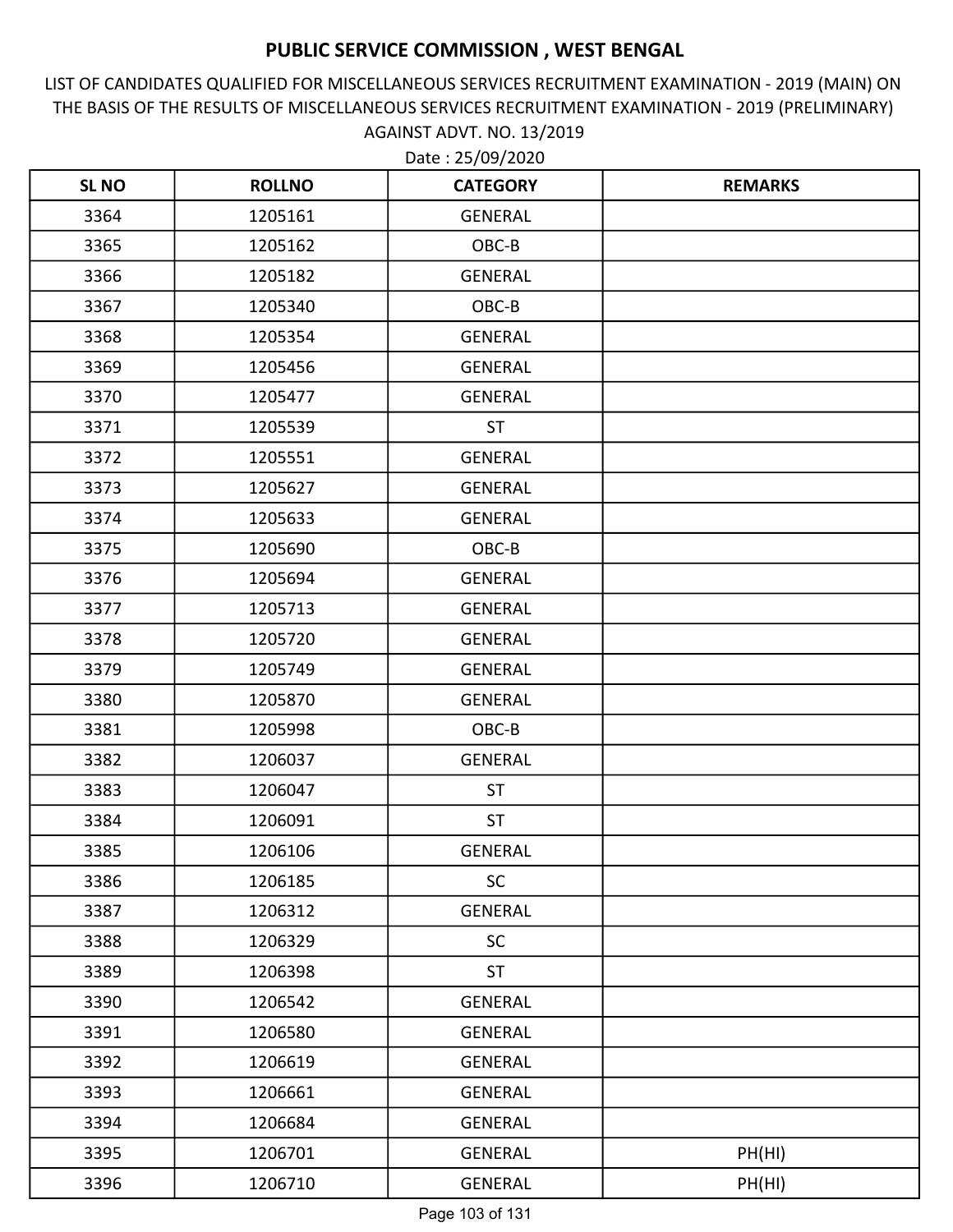LIST OF CANDIDATES QUALIFIED FOR MISCELLANEOUS SERVICES RECRUITMENT EXAMINATION - 2019 (MAIN) ON THE BASIS OF THE RESULTS OF MISCELLANEOUS SERVICES RECRUITMENT EXAMINATION - 2019 (PRELIMINARY) AGAINST ADVT. NO. 13/2019

| <b>SL NO</b> | <b>ROLLNO</b> | <b>CATEGORY</b> | <b>REMARKS</b> |
|--------------|---------------|-----------------|----------------|
| 3397         | 1206731       | GENERAL         | PH(LD&CP)      |
| 3398         | 1206773       | <b>GENERAL</b>  | PH(LV)         |
| 3399         | 1206775       | GENERAL         | PH(LV)         |
| 3400         | 1206780       | OBC-A           | PH(LV)         |
| 3401         | 1206790       | <b>GENERAL</b>  | PH(LV)         |
| 3402         | 1206791       | <b>GENERAL</b>  | PH(LV)         |
| 3403         | 1300120       | OBC-B           |                |
| 3404         | 1300159       | GENERAL         |                |
| 3405         | 1300162       | <b>ST</b>       |                |
| 3406         | 1300297       | <b>GENERAL</b>  |                |
| 3407         | 1300396       | <b>GENERAL</b>  |                |
| 3408         | 1300449       | <b>GENERAL</b>  |                |
| 3409         | 1300507       | <b>SC</b>       |                |
| 3410         | 1300607       | OBC-A           |                |
| 3411         | 1300641       | <b>ST</b>       |                |
| 3412         | 1300644       | OBC-B           |                |
| 3413         | 1300715       | <b>GENERAL</b>  |                |
| 3414         | 1300796       | <b>GENERAL</b>  |                |
| 3415         | 1300952       | <b>GENERAL</b>  |                |
| 3416         | 1300993       | GENERAL         |                |
| 3417         | 1301123       | <b>SC</b>       |                |
| 3418         | 1301163       | OBC-B           |                |
| 3419         | 1301347       | OBC-B           |                |
| 3420         | 1301436       | GENERAL         |                |
| 3421         | 1301454       | GENERAL         |                |
| 3422         | 1301479       | GENERAL         |                |
| 3423         | 1301577       | GENERAL         |                |
| 3424         | 1301728       | GENERAL         |                |
| 3425         | 1301913       | GENERAL         |                |
| 3426         | 1301914       | GENERAL         |                |
| 3427         | 1301915       | GENERAL         |                |
| 3428         | 1301957       | GENERAL         |                |
| 3429         | 1302300       | OBC-B           |                |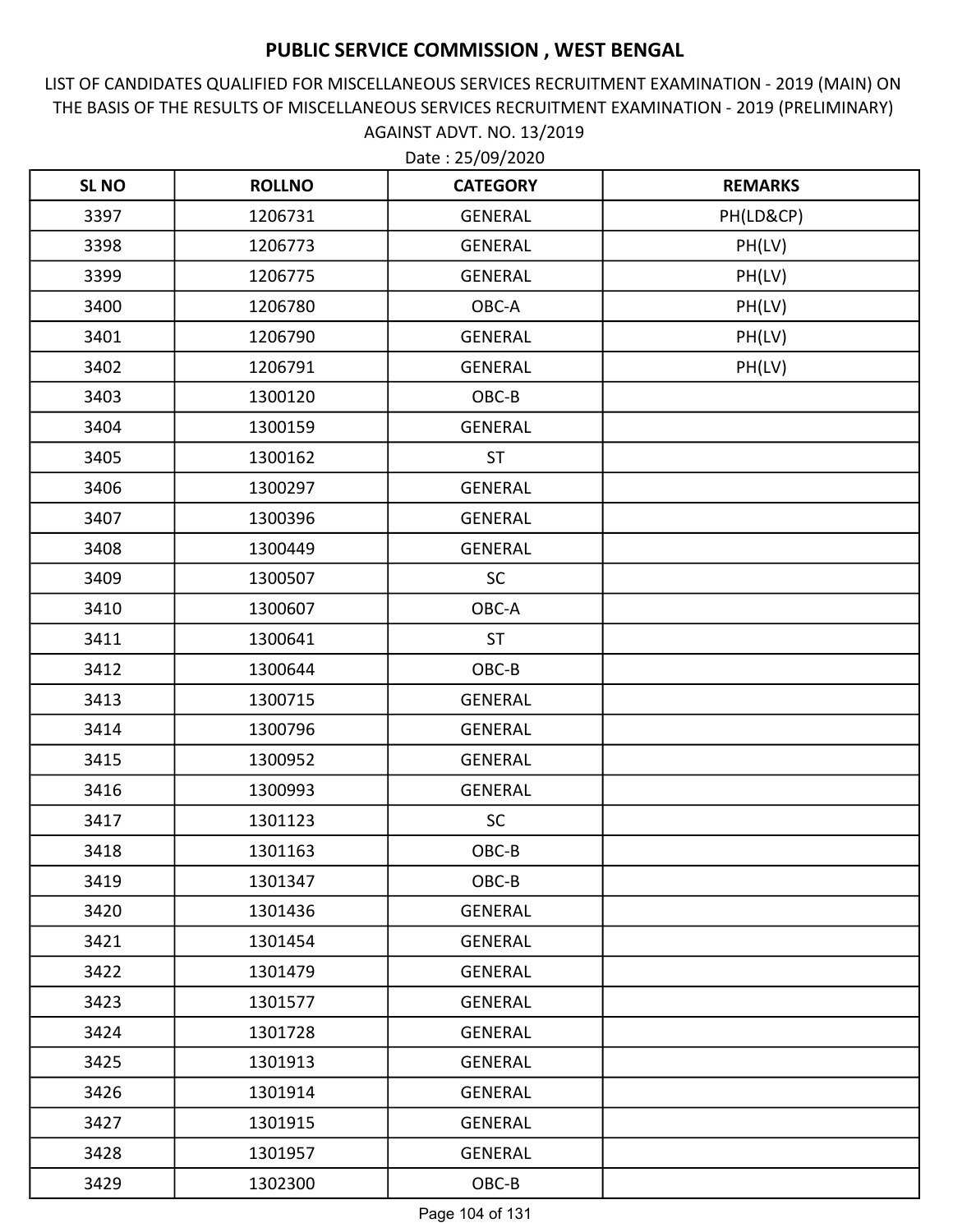LIST OF CANDIDATES QUALIFIED FOR MISCELLANEOUS SERVICES RECRUITMENT EXAMINATION - 2019 (MAIN) ON THE BASIS OF THE RESULTS OF MISCELLANEOUS SERVICES RECRUITMENT EXAMINATION - 2019 (PRELIMINARY) AGAINST ADVT. NO. 13/2019

| <b>SLNO</b> | <b>ROLLNO</b> | <b>CATEGORY</b> | <b>REMARKS</b> |
|-------------|---------------|-----------------|----------------|
| 3430        | 1302340       | <b>SC</b>       |                |
| 3431        | 1302349       | OBC-B           |                |
| 3432        | 1302384       | <b>GENERAL</b>  |                |
| 3433        | 1302393       | <b>GENERAL</b>  |                |
| 3434        | 1302448       | <b>GENERAL</b>  |                |
| 3435        | 1302711       | OBC-B           |                |
| 3436        | 1302724       | <b>GENERAL</b>  |                |
| 3437        | 1302754       | OBC-B           |                |
| 3438        | 1302832       | OBC-A           |                |
| 3439        | 1302867       | <b>GENERAL</b>  |                |
| 3440        | 1302874       | <b>GENERAL</b>  |                |
| 3441        | 1302884       | <b>GENERAL</b>  |                |
| 3442        | 1302892       | <b>GENERAL</b>  |                |
| 3443        | 1302916       | <b>SC</b>       |                |
| 3444        | 1302969       | OBC-B           |                |
| 3445        | 1302978       | <b>SC</b>       |                |
| 3446        | 1303272       | <b>GENERAL</b>  |                |
| 3447        | 1303415       | <b>GENERAL</b>  |                |
| 3448        | 1303421       | <b>SC</b>       |                |
| 3449        | 1303428       | <b>GENERAL</b>  |                |
| 3450        | 1303638       | <b>GENERAL</b>  |                |
| 3451        | 1303651       | <b>GENERAL</b>  |                |
| 3452        | 1303774       | GENERAL         |                |
| 3453        | 1303817       | OBC-B           |                |
| 3454        | 1303834       | OBC-A           |                |
| 3455        | 1303879       | GENERAL         |                |
| 3456        | 1303891       | <b>GENERAL</b>  |                |
| 3457        | 1303974       | GENERAL         |                |
| 3458        | 1304060       | GENERAL         |                |
| 3459        | 1304076       | <b>SC</b>       |                |
| 3460        | 1304134       | <b>GENERAL</b>  |                |
| 3461        | 1304189       | <b>ST</b>       |                |
| 3462        | 1304292       | GENERAL         |                |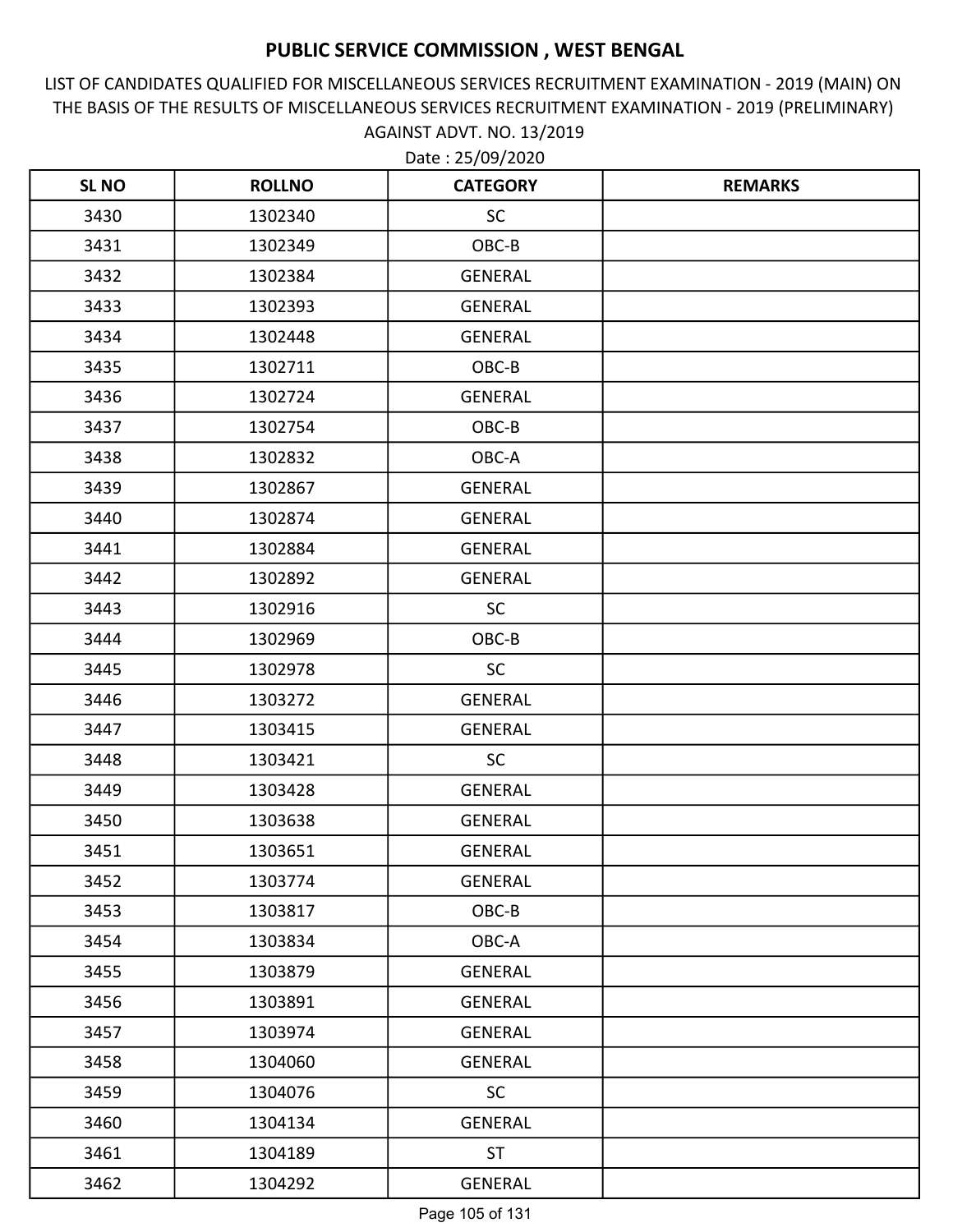LIST OF CANDIDATES QUALIFIED FOR MISCELLANEOUS SERVICES RECRUITMENT EXAMINATION - 2019 (MAIN) ON THE BASIS OF THE RESULTS OF MISCELLANEOUS SERVICES RECRUITMENT EXAMINATION - 2019 (PRELIMINARY) AGAINST ADVT. NO. 13/2019

| <b>SL NO</b> | <b>ROLLNO</b> | <b>CATEGORY</b> | <b>REMARKS</b> |
|--------------|---------------|-----------------|----------------|
| 3463         | 1304306       | <b>GENERAL</b>  |                |
| 3464         | 1304370       | <b>GENERAL</b>  |                |
| 3465         | 1304383       | <b>GENERAL</b>  |                |
| 3466         | 1304547       | GENERAL         |                |
| 3467         | 1304652       | OBC-B           |                |
| 3468         | 1304654       | <b>GENERAL</b>  | PH(HI)         |
| 3469         | 1304655       | <b>GENERAL</b>  | PH(HI)         |
| 3470         | 1304658       | GENERAL         | PH(HI)         |
| 3471         | 1304686       | <b>GENERAL</b>  | PH(LD&CP)      |
| 3472         | 1304701       | <b>GENERAL</b>  | PH(LV)         |
| 3473         | 1400011       | <b>ST</b>       |                |
| 3474         | 1400051       | OBC-B           |                |
| 3475         | 1400053       | <b>ST</b>       |                |
| 3476         | 1400055       | <b>ST</b>       |                |
| 3477         | 1400058       | OBC-B           |                |
| 3478         | 1400065       | <b>ST</b>       | <b>MSP</b>     |
| 3479         | 1400067       | <b>ST</b>       | <b>MSP</b>     |
| 3480         | 1400079       | ST              |                |
| 3481         | 1400110       | <b>ST</b>       |                |
| 3482         | 1400221       | <b>ST</b>       |                |
| 3483         | 1400261       | <b>ST</b>       |                |
| 3484         | 1400346       | OBC-B           |                |
| 3485         | 1400389       | <b>ST</b>       |                |
| 3486         | 1400648       | <b>ST</b>       |                |
| 3487         | 1400652       | OBC-B           |                |
| 3488         | 1400665       | OBC-B           |                |
| 3489         | 1400706       | OBC-B           |                |
| 3490         | 1400720       | OBC-A           |                |
| 3491         | 1400735       | OBC-B           |                |
| 3492         | 1400824       | <b>SC</b>       |                |
| 3493         | 1401056       | GENERAL         |                |
| 3494         | 1401060       | GENERAL         |                |
| 3495         | 1401169       | <b>ST</b>       |                |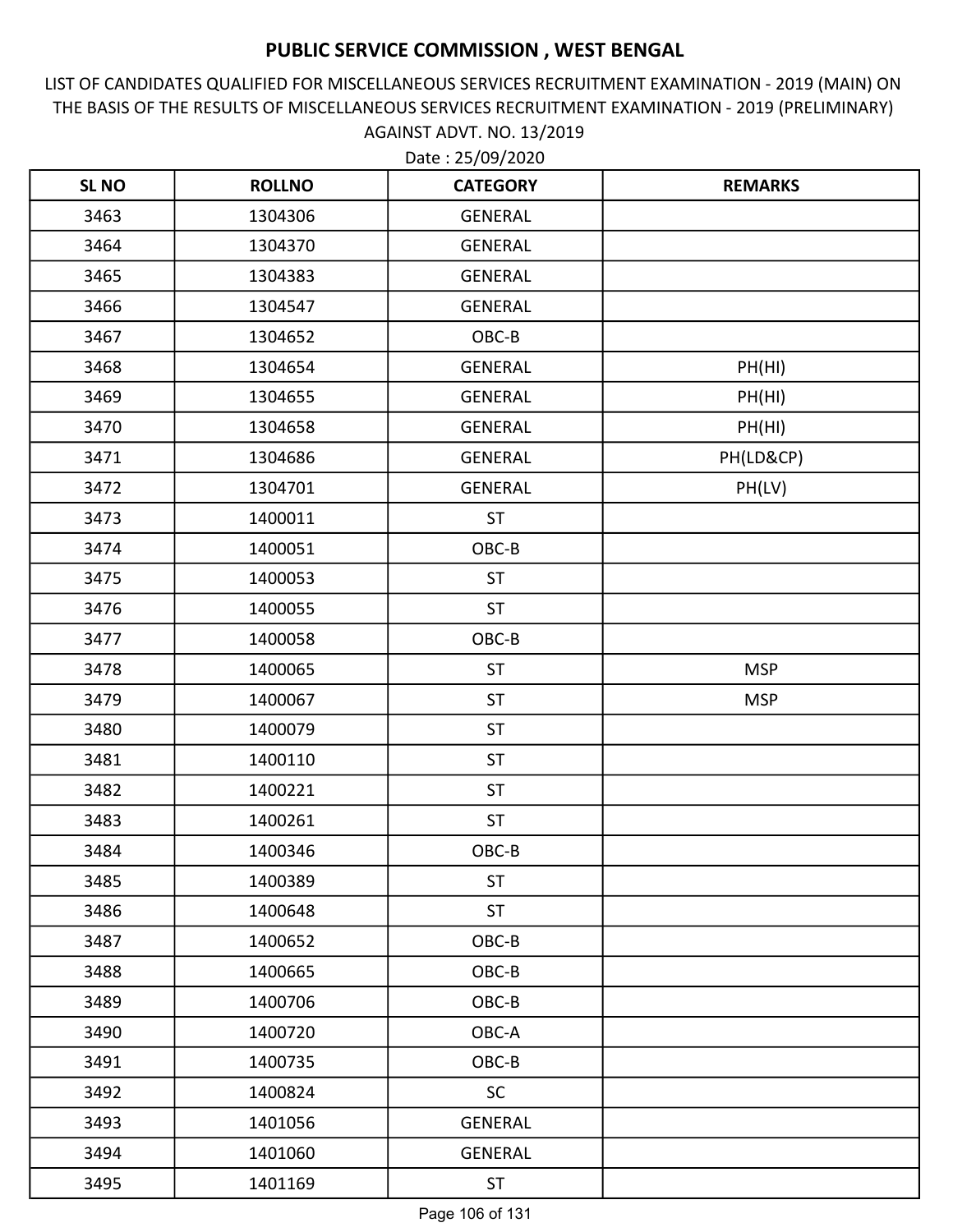LIST OF CANDIDATES QUALIFIED FOR MISCELLANEOUS SERVICES RECRUITMENT EXAMINATION - 2019 (MAIN) ON THE BASIS OF THE RESULTS OF MISCELLANEOUS SERVICES RECRUITMENT EXAMINATION - 2019 (PRELIMINARY) AGAINST ADVT. NO. 13/2019

| <b>SL NO</b> | <b>ROLLNO</b> | <b>CATEGORY</b> | <b>REMARKS</b> |
|--------------|---------------|-----------------|----------------|
| 3496         | 1401221       | <b>ST</b>       |                |
| 3497         | 1401243       | <b>GENERAL</b>  | PH(LD&CP)      |
| 3498         | 1500127       | OBC-B           |                |
| 3499         | 1500182       | OBC-B           |                |
| 3500         | 1500230       | OBC-B           |                |
| 3501         | 1500246       | OBC-B           |                |
| 3502         | 1500250       | <b>GENERAL</b>  |                |
| 3503         | 1500270       | <b>ST</b>       |                |
| 3504         | 1500303       | OBC-B           |                |
| 3505         | 1500333       | <b>GENERAL</b>  |                |
| 3506         | 1500364       | <b>GENERAL</b>  |                |
| 3507         | 1500382       | OBC-B           |                |
| 3508         | 1500428       | <b>GENERAL</b>  |                |
| 3509         | 1500541       | <b>GENERAL</b>  |                |
| 3510         | 1500590       | <b>GENERAL</b>  |                |
| 3511         | 1500609       | <b>GENERAL</b>  |                |
| 3512         | 1500636       | <b>ST</b>       |                |
| 3513         | 1500666       | <b>GENERAL</b>  |                |
| 3514         | 1500693       | <b>GENERAL</b>  |                |
| 3515         | 1500729       | SC              |                |
| 3516         | 1500762       | <b>GENERAL</b>  |                |
| 3517         | 1500797       | <b>GENERAL</b>  |                |
| 3518         | 1500940       | <b>GENERAL</b>  |                |
| 3519         | 1500964       | OBC-B           |                |
| 3520         | 1501014       | <b>GENERAL</b>  |                |
| 3521         | 1501114       | GENERAL         |                |
| 3522         | 1501118       | <b>GENERAL</b>  |                |
| 3523         | 1501129       | GENERAL         |                |
| 3524         | 1501175       | GENERAL         |                |
| 3525         | 1501390       | <b>GENERAL</b>  |                |
| 3526         | 1501405       | <b>SC</b>       |                |
| 3527         | 1501409       | GENERAL         |                |
| 3528         | 1501447       | GENERAL         |                |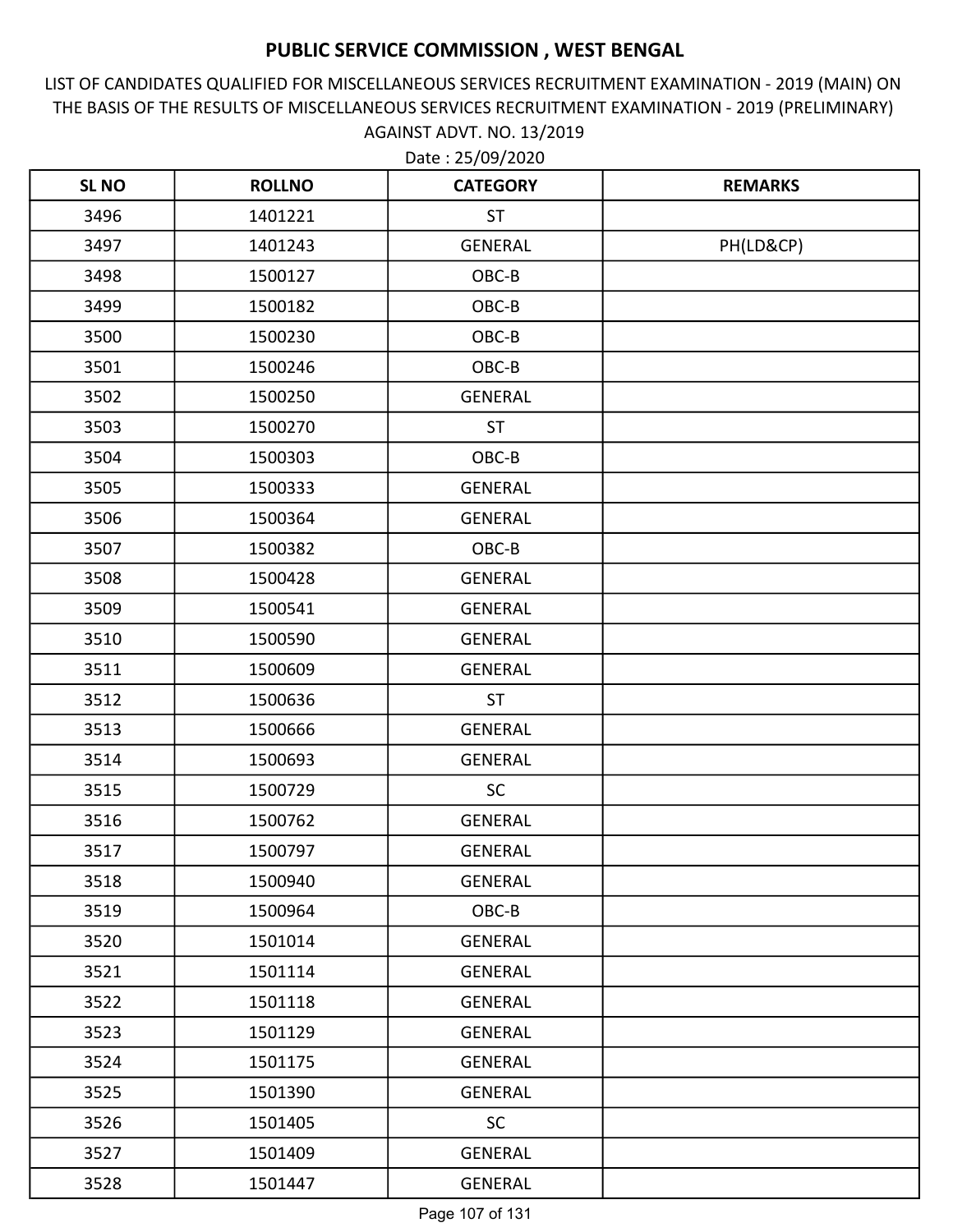LIST OF CANDIDATES QUALIFIED FOR MISCELLANEOUS SERVICES RECRUITMENT EXAMINATION - 2019 (MAIN) ON THE BASIS OF THE RESULTS OF MISCELLANEOUS SERVICES RECRUITMENT EXAMINATION - 2019 (PRELIMINARY) AGAINST ADVT. NO. 13/2019 Date : 25/09/2020

| <b>SLNO</b> | <b>ROLLNO</b> | <b>CATEGORY</b> | <b>REMARKS</b> |
|-------------|---------------|-----------------|----------------|
| 3529        | 1501449       | <b>GENERAL</b>  |                |
| 3530        | 1501459       | OBC-B           |                |
| 3531        | 1501495       | <b>GENERAL</b>  |                |
| 3532        | 1501508       | <b>GENERAL</b>  |                |
| 3533        | 1501509       | OBC-B           |                |
| 3534        | 1501610       | <b>GENERAL</b>  |                |
| 3535        | 1501656       | OBC-B           |                |
| 3536        | 1501677       | <b>SC</b>       |                |
| 3537        | 1501696       | <b>GENERAL</b>  |                |
| 3538        | 1501752       | <b>GENERAL</b>  |                |
| 3539        | 1501845       | OBC-B           |                |
| 3540        | 1501855       | OBC-B           |                |
| 3541        | 1501933       | <b>GENERAL</b>  |                |
| 3542        | 1502014       | OBC-B           |                |
| 3543        | 1502032       | OBC-B           |                |
| 3544        | 1502084       | <b>ST</b>       |                |
| 3545        | 1502176       | <b>GENERAL</b>  |                |
| 3546        | 1502192       | <b>GENERAL</b>  |                |
| 3547        | 1502281       | <b>GENERAL</b>  |                |
| 3548        | 1502381       | OBC-B           |                |
| 3549        | 1502387       | <b>SC</b>       |                |
| 3550        | 1502407       | <b>ST</b>       |                |
| 3551        | 1502450       | GENERAL         |                |
| 3552        | 1502652       | <b>ST</b>       |                |
| 3553        | 1502684       | <b>SC</b>       |                |
| 3554        | 1502829       | GENERAL         |                |
| 3555        | 1502850       | GENERAL         |                |
| 3556        | 1502935       | GENERAL         |                |
| 3557        | 1502957       | GENERAL         |                |
| 3558        | 1503012       | GENERAL         |                |
| 3559        | 1503028       | GENERAL         |                |
| 3560        | 1503058       | GENERAL         |                |
| 3561        | 1503136       | GENERAL         |                |

Page 108 of 131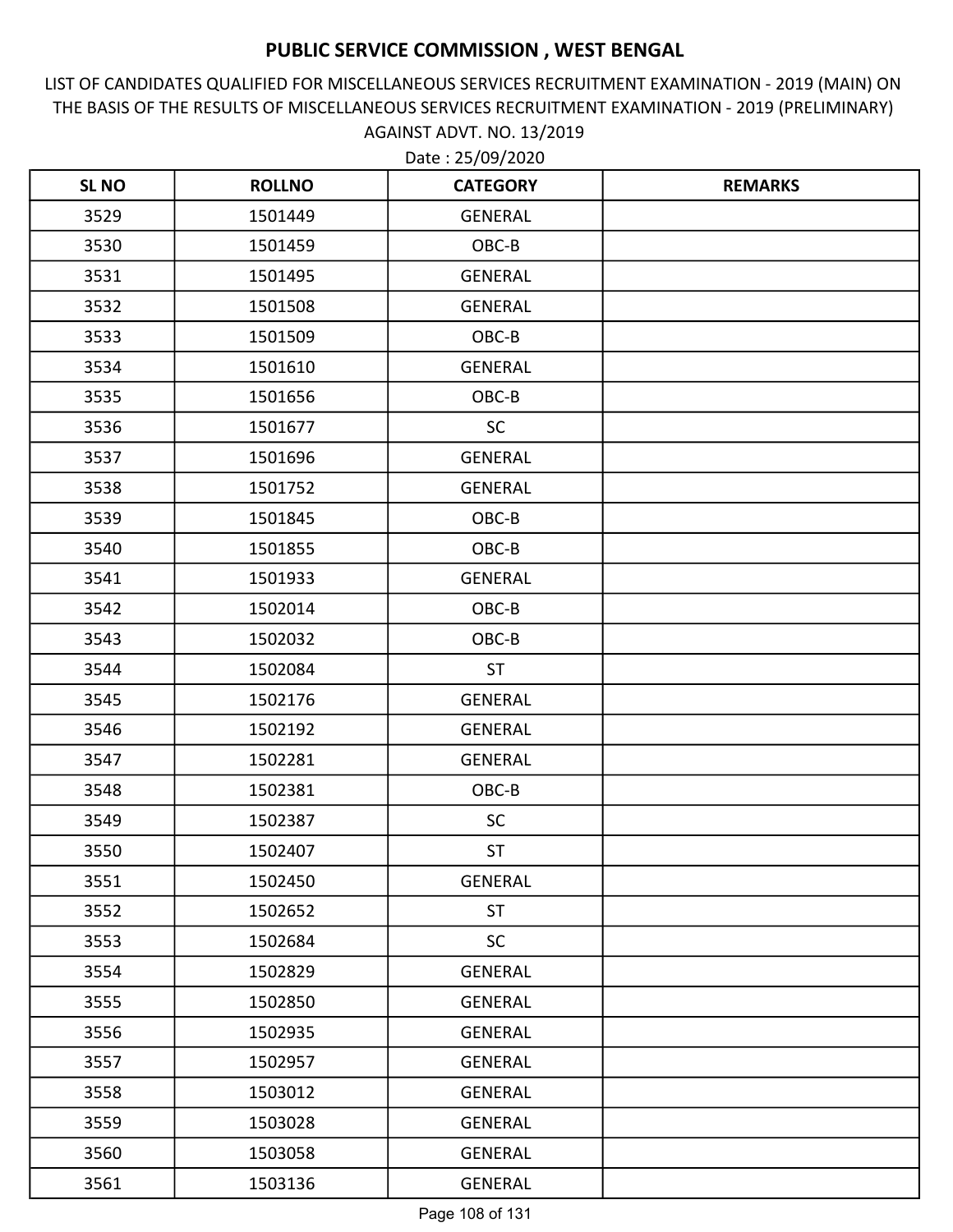LIST OF CANDIDATES QUALIFIED FOR MISCELLANEOUS SERVICES RECRUITMENT EXAMINATION - 2019 (MAIN) ON THE BASIS OF THE RESULTS OF MISCELLANEOUS SERVICES RECRUITMENT EXAMINATION - 2019 (PRELIMINARY) AGAINST ADVT. NO. 13/2019 Date : 25/09/2020

| <b>SL NO</b> | <b>ROLLNO</b> | <b>CATEGORY</b> | <b>REMARKS</b> |
|--------------|---------------|-----------------|----------------|
| 3562         | 1503153       | <b>GENERAL</b>  |                |
| 3563         | 1503253       | OBC-B           | <b>MSP</b>     |
| 3564         | 1503341       | <b>ST</b>       |                |
| 3565         | 1503385       | <b>GENERAL</b>  |                |
| 3566         | 1503465       | <b>ST</b>       |                |
| 3567         | 1503507       | OBC-B           |                |
| 3568         | 1503515       | <b>GENERAL</b>  |                |
| 3569         | 1503535       | <b>GENERAL</b>  |                |
| 3570         | 1503539       | <b>GENERAL</b>  |                |
| 3571         | 1503640       | <b>GENERAL</b>  |                |
| 3572         | 1503645       | OBC-B           |                |
| 3573         | 1503647       | GENERAL         |                |
| 3574         | 1503657       | <b>ST</b>       |                |
| 3575         | 1503662       | <b>GENERAL</b>  |                |
| 3576         | 1503893       | OBC-B           | PH(HI)         |
| 3577         | 1503894       | <b>GENERAL</b>  | PH(HI)         |
| 3578         | 1503899       | <b>GENERAL</b>  | PH(HI)         |
| 3579         | 1503900       | <b>GENERAL</b>  | PH(HI)         |
| 3580         | 1503902       | <b>GENERAL</b>  | PH(HI)         |
| 3581         | 1503913       | <b>GENERAL</b>  | PH(LD&CP)      |
| 3582         | 1503935       | OBC-B           | PH(LV)         |
| 3583         | 1503940       | <b>GENERAL</b>  | PH(LV)         |
| 3584         | 1503941       | OBC-B           | PH(LD&CP)      |
| 3585         | 1600110       | GENERAL         |                |
| 3586         | 1600186       | <b>SC</b>       |                |
| 3587         | 1600476       | OBC-A           |                |
| 3588         | 1600551       | OBC-B           |                |
| 3589         | 1600791       | OBC-A           | <b>MSP</b>     |
| 3590         | 1600818       | GENERAL         |                |
| 3591         | 1600881       | OBC-A           |                |
| 3592         | 1600934       | GENERAL         |                |
| 3593         | 1600938       | GENERAL         |                |
| 3594         | 1600946       | <b>SC</b>       |                |

Page 109 of 131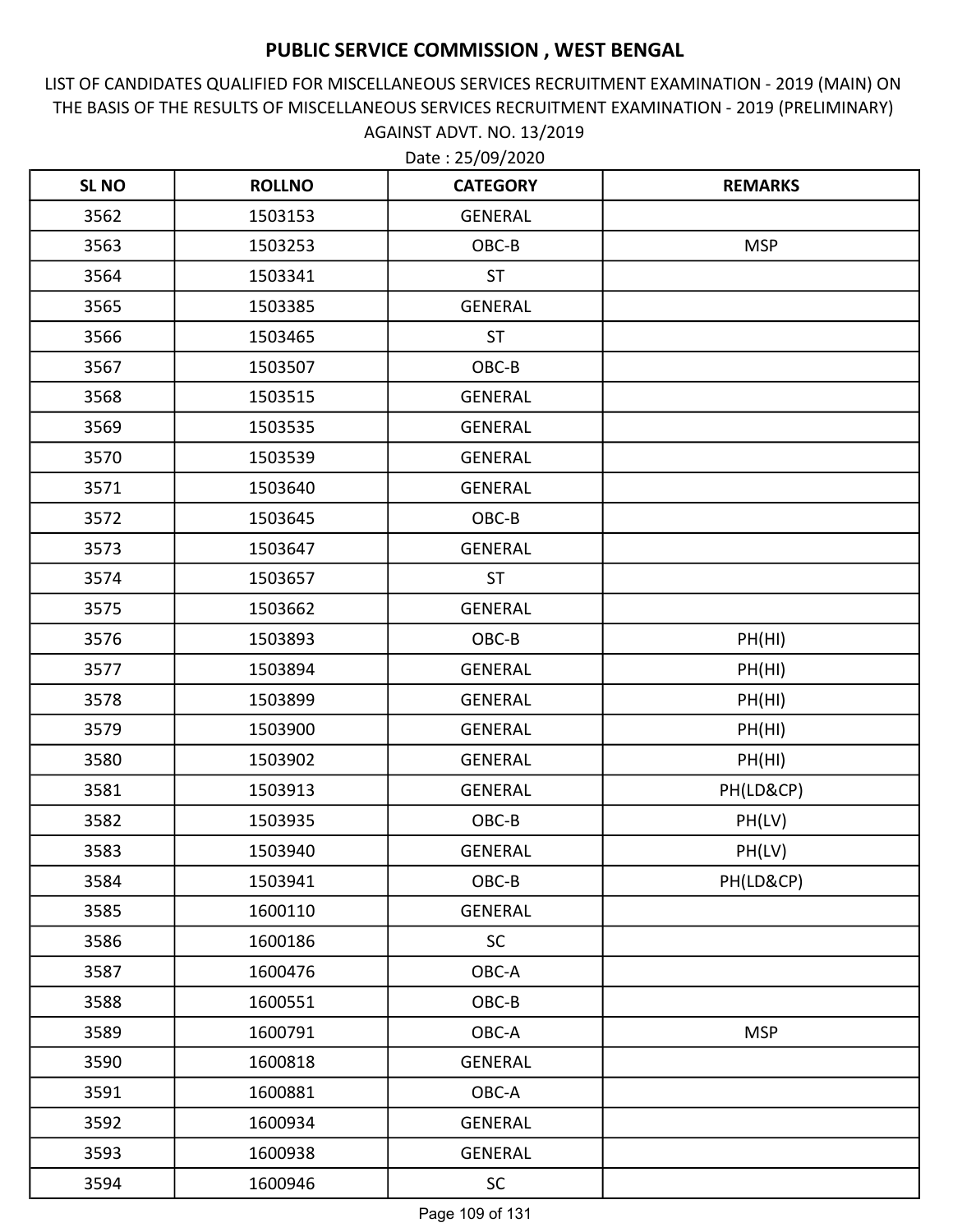LIST OF CANDIDATES QUALIFIED FOR MISCELLANEOUS SERVICES RECRUITMENT EXAMINATION - 2019 (MAIN) ON THE BASIS OF THE RESULTS OF MISCELLANEOUS SERVICES RECRUITMENT EXAMINATION - 2019 (PRELIMINARY) AGAINST ADVT. NO. 13/2019

| <b>SLNO</b> | <b>ROLLNO</b> | <b>CATEGORY</b> | <b>REMARKS</b> |
|-------------|---------------|-----------------|----------------|
| 3595        | 1601104       | OBC-A           |                |
| 3596        | 1601116       | <b>SC</b>       |                |
| 3597        | 1601202       | GENERAL         |                |
| 3598        | 1601265       | OBC-B           |                |
| 3599        | 1601276       | <b>ST</b>       |                |
| 3600        | 1601336       | <b>GENERAL</b>  |                |
| 3601        | 1601354       | OBC-A           |                |
| 3602        | 1601429       | OBC-B           |                |
| 3603        | 1601442       | OBC-A           |                |
| 3604        | 1601539       | OBC-A           |                |
| 3605        | 1601560       | <b>GENERAL</b>  |                |
| 3606        | 1601594       | OBC-B           |                |
| 3607        | 1601664       | OBC-B           |                |
| 3608        | 1601709       | <b>GENERAL</b>  |                |
| 3609        | 1601780       | <b>GENERAL</b>  |                |
| 3610        | 1601834       | OBC-A           |                |
| 3611        | 1601871       | <b>SC</b>       |                |
| 3612        | 1601876       | <b>GENERAL</b>  |                |
| 3613        | 1601941       | <b>GENERAL</b>  |                |
| 3614        | 1601954       | <b>SC</b>       |                |
| 3615        | 1602067       | <b>GENERAL</b>  |                |
| 3616        | 1602087       | <b>GENERAL</b>  |                |
| 3617        | 1602110       | GENERAL         |                |
| 3618        | 1602156       | GENERAL         |                |
| 3619        | 1602160       | <b>GENERAL</b>  |                |
| 3620        | 1602208       | <b>SC</b>       |                |
| 3621        | 1602264       | <b>SC</b>       |                |
| 3622        | 1602310       | OBC-A           |                |
| 3623        | 1602719       | OBC-A           |                |
| 3624        | 1602825       | GENERAL         |                |
| 3625        | 1602850       | OBC-B           |                |
| 3626        | 1602861       | OBC-A           |                |
| 3627        | 1602923       | <b>SC</b>       |                |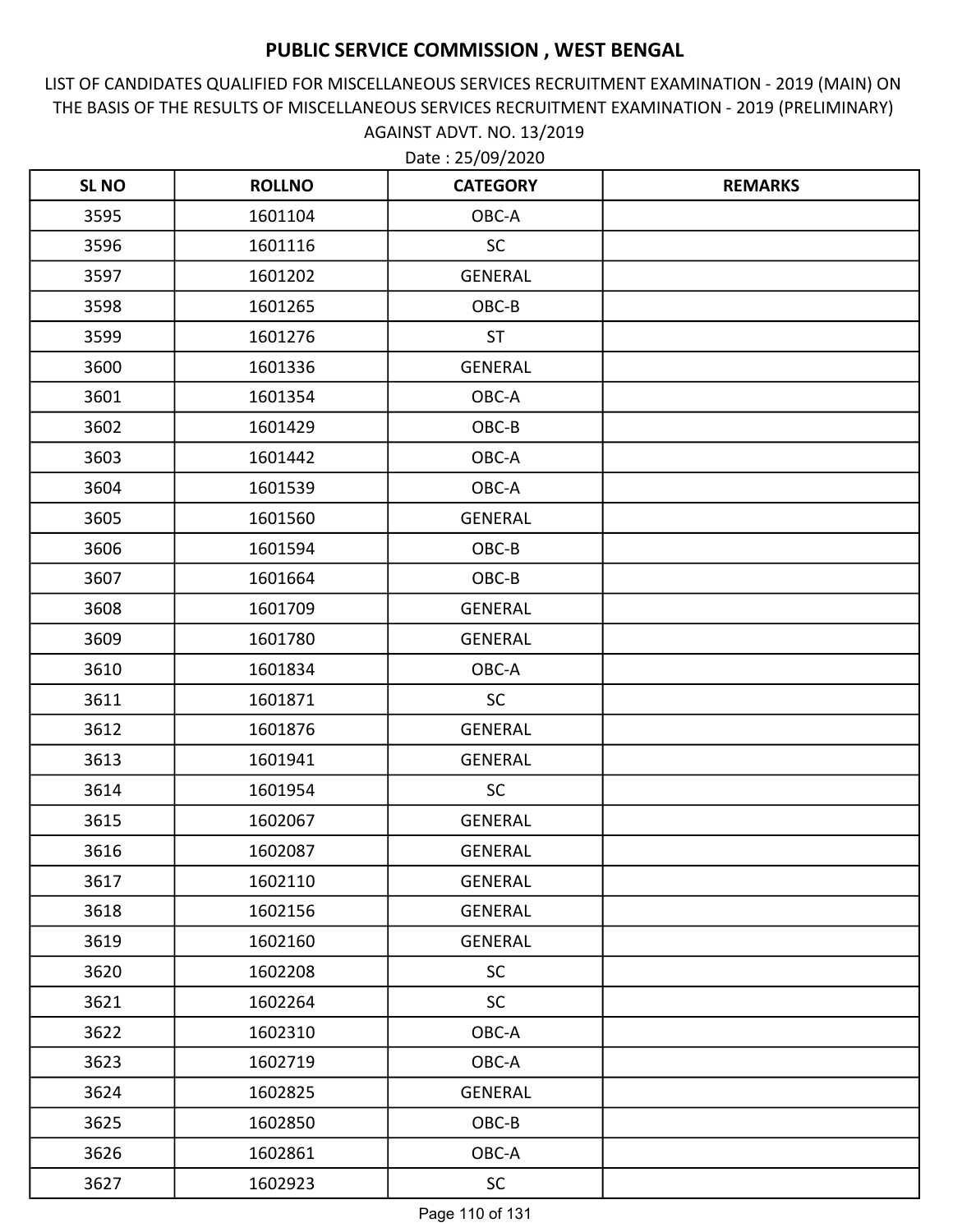LIST OF CANDIDATES QUALIFIED FOR MISCELLANEOUS SERVICES RECRUITMENT EXAMINATION - 2019 (MAIN) ON THE BASIS OF THE RESULTS OF MISCELLANEOUS SERVICES RECRUITMENT EXAMINATION - 2019 (PRELIMINARY) AGAINST ADVT. NO. 13/2019

| <b>SL NO</b> | <b>ROLLNO</b> | <b>CATEGORY</b> | <b>REMARKS</b> |
|--------------|---------------|-----------------|----------------|
| 3628         | 1602943       | <b>GENERAL</b>  |                |
| 3629         | 1603013       | OBC-A           |                |
| 3630         | 1603029       | GENERAL         |                |
| 3631         | 1603072       | OBC-A           |                |
| 3632         | 1603215       | OBC-B           |                |
| 3633         | 1603294       | GENERAL         |                |
| 3634         | 1603301       | <b>GENERAL</b>  | PH(HI)         |
| 3635         | 1603302       | <b>GENERAL</b>  | PH(HI)         |
| 3636         | 1603303       | <b>GENERAL</b>  | PH(HI)         |
| 3637         | 1603305       | <b>GENERAL</b>  | PH(HI)         |
| 3638         | 1603327       | <b>GENERAL</b>  | PH(HI)         |
| 3639         | 1603334       | GENERAL         | PH(HI)         |
| 3640         | 1603347       | OBC-A           | PH(LD&CP)      |
| 3641         | 1603381       | OBC-A           | PH(LV)         |
| 3642         | 1603382       | OBC-A           | PH(LV)         |
| 3643         | 1603387       | OBC-B           | PH(LV)         |
| 3644         | 1700021       | OBC-A           |                |
| 3645         | 1700085       | <b>GENERAL</b>  |                |
| 3646         | 1700115       | <b>GENERAL</b>  |                |
| 3647         | 1700241       | <b>GENERAL</b>  |                |
| 3648         | 1700366       | <b>GENERAL</b>  |                |
| 3649         | 1700438       | <b>SC</b>       |                |
| 3650         | 1700448       | <b>SC</b>       |                |
| 3651         | 1700468       | <b>GENERAL</b>  |                |
| 3652         | 1700494       | OBC-A           |                |
| 3653         | 1700533       | GENERAL         |                |
| 3654         | 1700558       | OBC-B           |                |
| 3655         | 1700561       | <b>SC</b>       |                |
| 3656         | 1700578       | OBC-A           |                |
| 3657         | 1700582       | OBC-B           |                |
| 3658         | 1700714       | OBC-A           |                |
| 3659         | 1700739       | OBC-B           |                |
| 3660         | 1700804       | OBC-A           |                |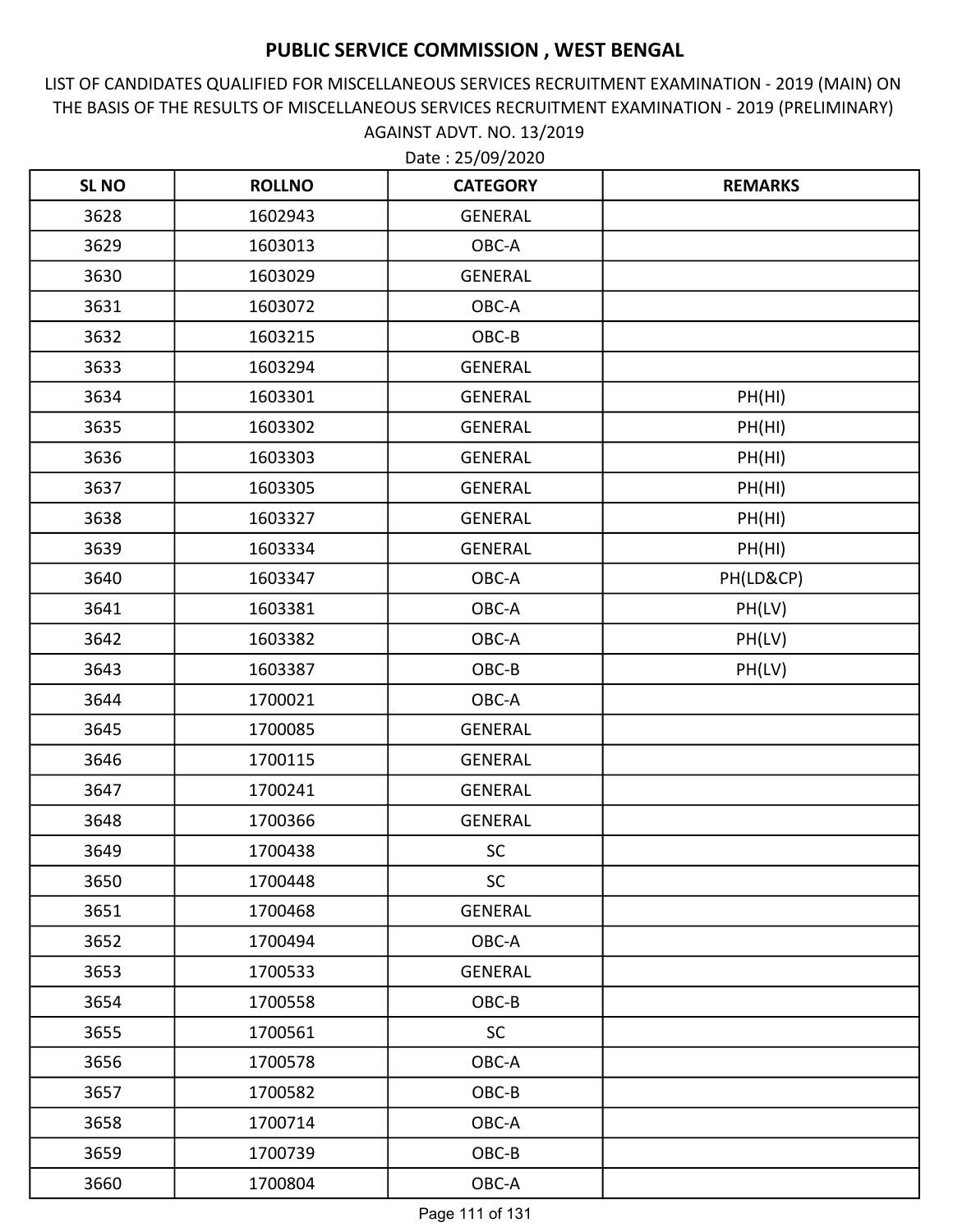LIST OF CANDIDATES QUALIFIED FOR MISCELLANEOUS SERVICES RECRUITMENT EXAMINATION - 2019 (MAIN) ON THE BASIS OF THE RESULTS OF MISCELLANEOUS SERVICES RECRUITMENT EXAMINATION - 2019 (PRELIMINARY) AGAINST ADVT. NO. 13/2019

| <b>SLNO</b> | <b>ROLLNO</b> | <b>CATEGORY</b> | <b>REMARKS</b> |
|-------------|---------------|-----------------|----------------|
| 3661        | 1700840       | OBC-A           |                |
| 3662        | 1700850       | OBC-B           | <b>MSP</b>     |
| 3663        | 1700870       | <b>GENERAL</b>  |                |
| 3664        | 1700875       | OBC-A           |                |
| 3665        | 1700941       | OBC-A           |                |
| 3666        | 1700992       | SC              |                |
| 3667        | 1701012       | OBC-A           |                |
| 3668        | 1701052       | OBC-A           |                |
| 3669        | 1701077       | GENERAL         |                |
| 3670        | 1701126       | OBC-B           | <b>MSP</b>     |
| 3671        | 1701240       | OBC-A           |                |
| 3672        | 1701256       | GENERAL         |                |
| 3673        | 1701299       | OBC-A           |                |
| 3674        | 1701334       | GENERAL         |                |
| 3675        | 1701390       | <b>GENERAL</b>  |                |
| 3676        | 1701398       | <b>SC</b>       |                |
| 3677        | 1701403       | OBC-A           |                |
| 3678        | 1701404       | OBC-A           |                |
| 3679        | 1701432       | SC              |                |
| 3680        | 1701433       | <b>SC</b>       |                |
| 3681        | 1701440       | <b>SC</b>       |                |
| 3682        | 1701458       | OBC-B           |                |
| 3683        | 1701481       | GENERAL         |                |
| 3684        | 1701534       | <b>SC</b>       |                |
| 3685        | 1701559       | OBC-A           |                |
| 3686        | 1701741       | OBC-A           |                |
| 3687        | 1701809       | OBC-B           |                |
| 3688        | 1701812       | OBC-A           |                |
| 3689        | 1701834       | OBC-B           |                |
| 3690        | 1701900       | OBC-A           |                |
| 3691        | 1701909       | SC              |                |
| 3692        | 1701925       | OBC-A           |                |
| 3693        | 1701957       | SC              |                |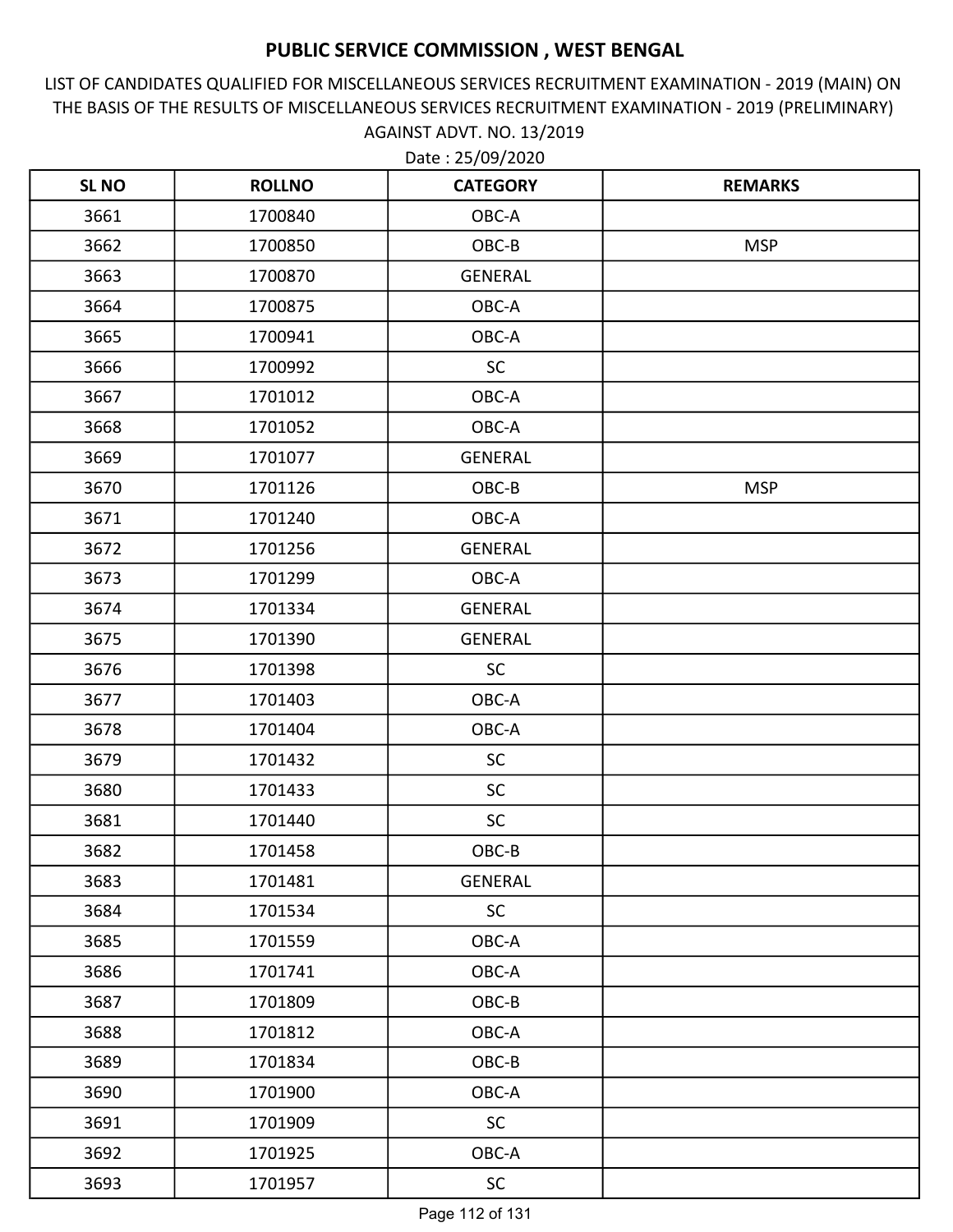LIST OF CANDIDATES QUALIFIED FOR MISCELLANEOUS SERVICES RECRUITMENT EXAMINATION - 2019 (MAIN) ON THE BASIS OF THE RESULTS OF MISCELLANEOUS SERVICES RECRUITMENT EXAMINATION - 2019 (PRELIMINARY) AGAINST ADVT. NO. 13/2019

| <b>SLNO</b> | <b>ROLLNO</b> | <b>CATEGORY</b> | <b>REMARKS</b> |
|-------------|---------------|-----------------|----------------|
| 3694        | 1701977       | OBC-A           |                |
| 3695        | 1702103       | OBC-A           |                |
| 3696        | 1702124       | <b>GENERAL</b>  |                |
| 3697        | 1702193       | OBC-A           |                |
| 3698        | 1702270       | <b>SC</b>       |                |
| 3699        | 1702277       | <b>GENERAL</b>  |                |
| 3700        | 1702287       | OBC-B           |                |
| 3701        | 1702484       | <b>GENERAL</b>  |                |
| 3702        | 1702486       | OBC-A           |                |
| 3703        | 1702496       | OBC-A           |                |
| 3704        | 1702504       | <b>GENERAL</b>  |                |
| 3705        | 1702550       | OBC-B           |                |
| 3706        | 1702574       | OBC-B           | <b>MSP</b>     |
| 3707        | 1702617       | OBC-A           |                |
| 3708        | 1702633       | <b>GENERAL</b>  |                |
| 3709        | 1702646       | OBC-A           |                |
| 3710        | 1702664       | OBC-A           |                |
| 3711        | 1702764       | OBC-B           |                |
| 3712        | 1702799       | <b>GENERAL</b>  | <b>MSP</b>     |
| 3713        | 1702807       | OBC-B           |                |
| 3714        | 1702843       | <b>GENERAL</b>  |                |
| 3715        | 1702921       | OBC-A           |                |
| 3716        | 1702936       | OBC-B           |                |
| 3717        | 1702949       | GENERAL         |                |
| 3718        | 1702955       | GENERAL         |                |
| 3719        | 1703146       | GENERAL         |                |
| 3720        | 1703148       | OBC-A           |                |
| 3721        | 1703155       | <b>SC</b>       |                |
| 3722        | 1703228       | <b>ST</b>       |                |
| 3723        | 1703284       | <b>GENERAL</b>  |                |
| 3724        | 1703296       | OBC-A           |                |
| 3725        | 1703386       | GENERAL         |                |
| 3726        | 1703416       | OBC-A           |                |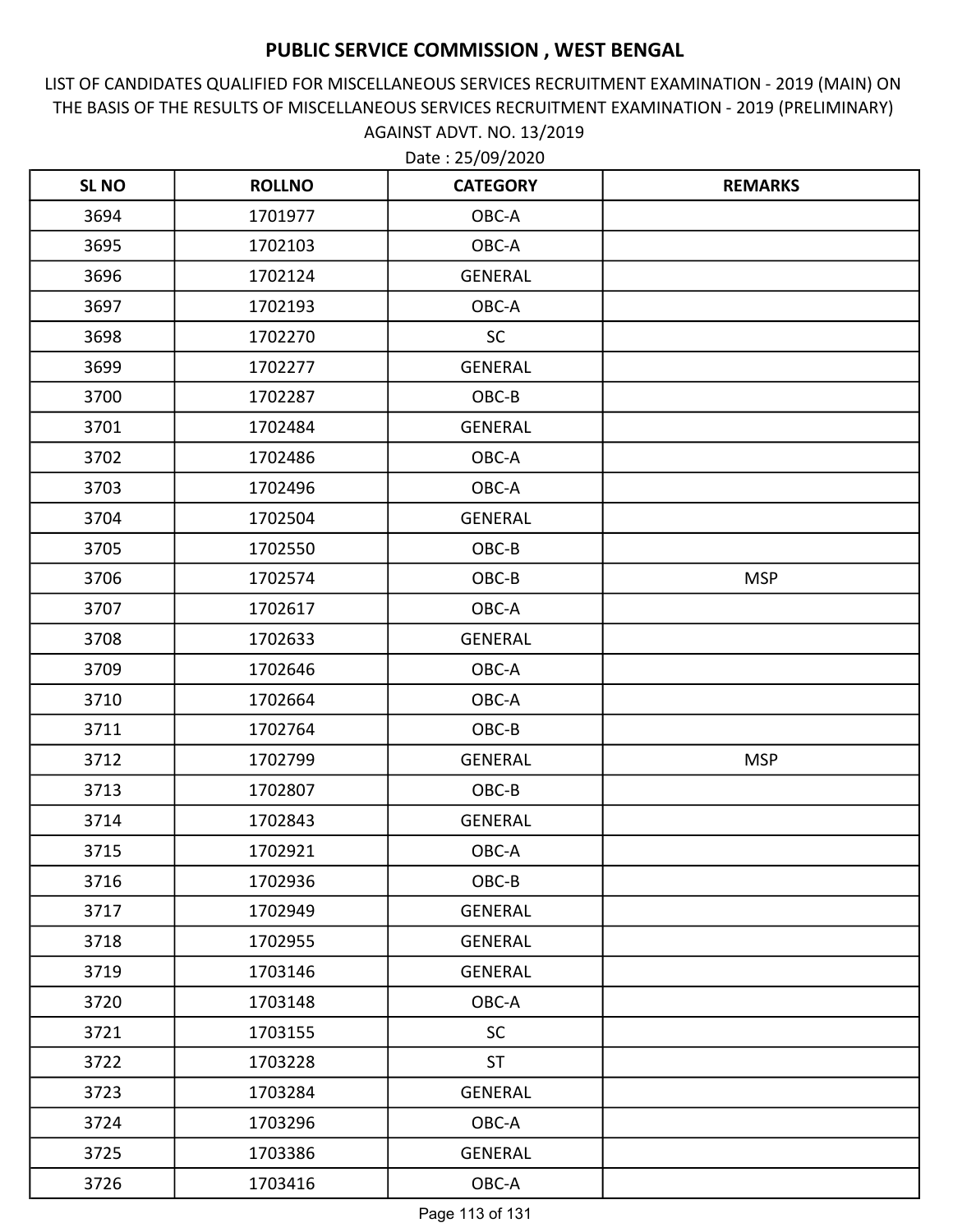LIST OF CANDIDATES QUALIFIED FOR MISCELLANEOUS SERVICES RECRUITMENT EXAMINATION - 2019 (MAIN) ON THE BASIS OF THE RESULTS OF MISCELLANEOUS SERVICES RECRUITMENT EXAMINATION - 2019 (PRELIMINARY) AGAINST ADVT. NO. 13/2019 Date : 25/09/2020

| <b>SL NO</b> | <b>ROLLNO</b> | <b>CATEGORY</b> | <b>REMARKS</b> |
|--------------|---------------|-----------------|----------------|
| 3727         | 1703471       | OBC-A           |                |
| 3728         | 1703522       | OBC-A           |                |
| 3729         | 1703524       | <b>SC</b>       |                |
| 3730         | 1703567       | <b>SC</b>       |                |
| 3731         | 1703595       | OBC-A           |                |
| 3732         | 1703651       | OBC-A           |                |
| 3733         | 1703739       | OBC-A           |                |
| 3734         | 1703768       | <b>ST</b>       |                |
| 3735         | 1703771       | <b>GENERAL</b>  |                |
| 3736         | 1703833       | SC              |                |
| 3737         | 1703837       | <b>SC</b>       |                |
| 3738         | 1703881       | <b>SC</b>       |                |
| 3739         | 1703898       | <b>ST</b>       |                |
| 3740         | 1703938       | OBC-A           |                |
| 3741         | 1703965       | OBC-A           |                |
| 3742         | 1704030       | OBC-A           |                |
| 3743         | 1704049       | <b>GENERAL</b>  |                |
| 3744         | 1704062       | <b>GENERAL</b>  |                |
| 3745         | 1704072       | OBC-A           |                |
| 3746         | 1704162       | <b>SC</b>       |                |
| 3747         | 1704214       | <b>GENERAL</b>  |                |
| 3748         | 1704230       | OBC-A           |                |
| 3749         | 1704267       | OBC-A           |                |
| 3750         | 1704286       | OBC-A           |                |
| 3751         | 1704308       | OBC-B           |                |
| 3752         | 1704310       | GENERAL         |                |
| 3753         | 1704361       | OBC-B           |                |
| 3754         | 1704362       | OBC-A           |                |
| 3755         | 1704364       | GENERAL         |                |
| 3756         | 1704373       | OBC-A           |                |
| 3757         | 1704392       | <b>GENERAL</b>  |                |
| 3758         | 1704450       | OBC-A           |                |
| 3759         | 1704526       | OBC-A           |                |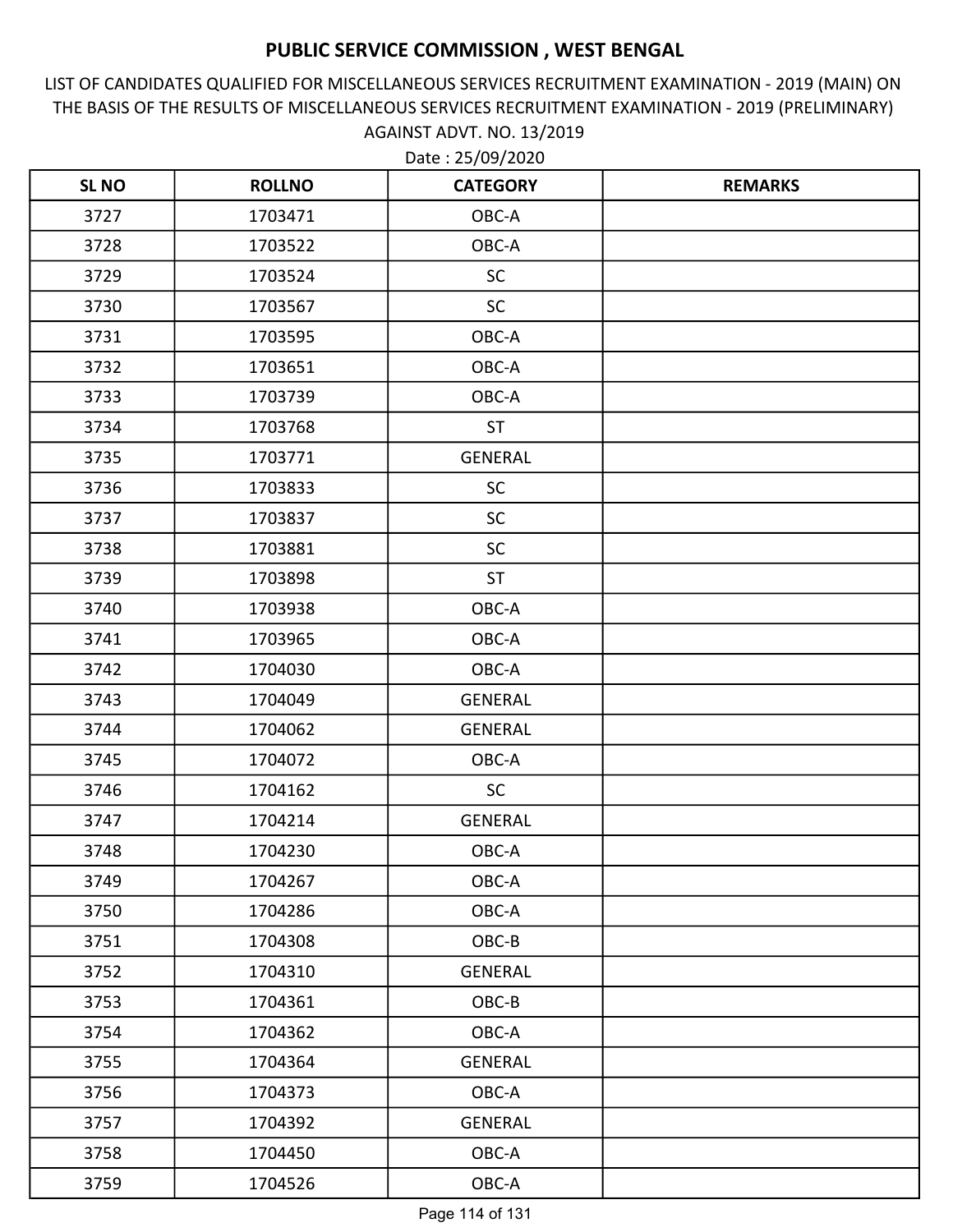LIST OF CANDIDATES QUALIFIED FOR MISCELLANEOUS SERVICES RECRUITMENT EXAMINATION - 2019 (MAIN) ON THE BASIS OF THE RESULTS OF MISCELLANEOUS SERVICES RECRUITMENT EXAMINATION - 2019 (PRELIMINARY) AGAINST ADVT. NO. 13/2019

| <b>SLNO</b> | <b>ROLLNO</b> | <b>CATEGORY</b> | <b>REMARKS</b> |
|-------------|---------------|-----------------|----------------|
| 3760        | 1704723       | <b>GENERAL</b>  |                |
| 3761        | 1704846       | <b>SC</b>       |                |
| 3762        | 1704864       | OBC-A           |                |
| 3763        | 1704953       | OBC-A           |                |
| 3764        | 1704981       | OBC-A           |                |
| 3765        | 1705073       | <b>GENERAL</b>  |                |
| 3766        | 1705103       | <b>GENERAL</b>  |                |
| 3767        | 1705111       | <b>SC</b>       |                |
| 3768        | 1705271       | OBC-A           |                |
| 3769        | 1705308       | SC              |                |
| 3770        | 1705344       | OBC-B           |                |
| 3771        | 1705350       | <b>SC</b>       |                |
| 3772        | 1705351       | OBC-B           |                |
| 3773        | 1705353       | OBC-A           |                |
| 3774        | 1705370       | <b>GENERAL</b>  |                |
| 3775        | 1705409       | <b>GENERAL</b>  |                |
| 3776        | 1705455       | <b>GENERAL</b>  |                |
| 3777        | 1705512       | <b>GENERAL</b>  |                |
| 3778        | 1705520       | <b>GENERAL</b>  |                |
| 3779        | 1705578       | <b>GENERAL</b>  |                |
| 3780        | 1705603       | OBC-B           |                |
| 3781        | 1705619       | OBC-B           |                |
| 3782        | 1705648       | <b>GENERAL</b>  |                |
| 3783        | 1705684       | <b>SC</b>       |                |
| 3784        | 1705724       | OBC-A           |                |
| 3785        | 1705775       | OBC-B           |                |
| 3786        | 1705856       | <b>SC</b>       |                |
| 3787        | 1705945       | OBC-A           |                |
| 3788        | 1705996       | OBC-A           |                |
| 3789        | 1706054       | <b>SC</b>       |                |
| 3790        | 1706205       | OBC-B           |                |
| 3791        | 1706213       | <b>GENERAL</b>  |                |
| 3792        | 1706269       | <b>SC</b>       |                |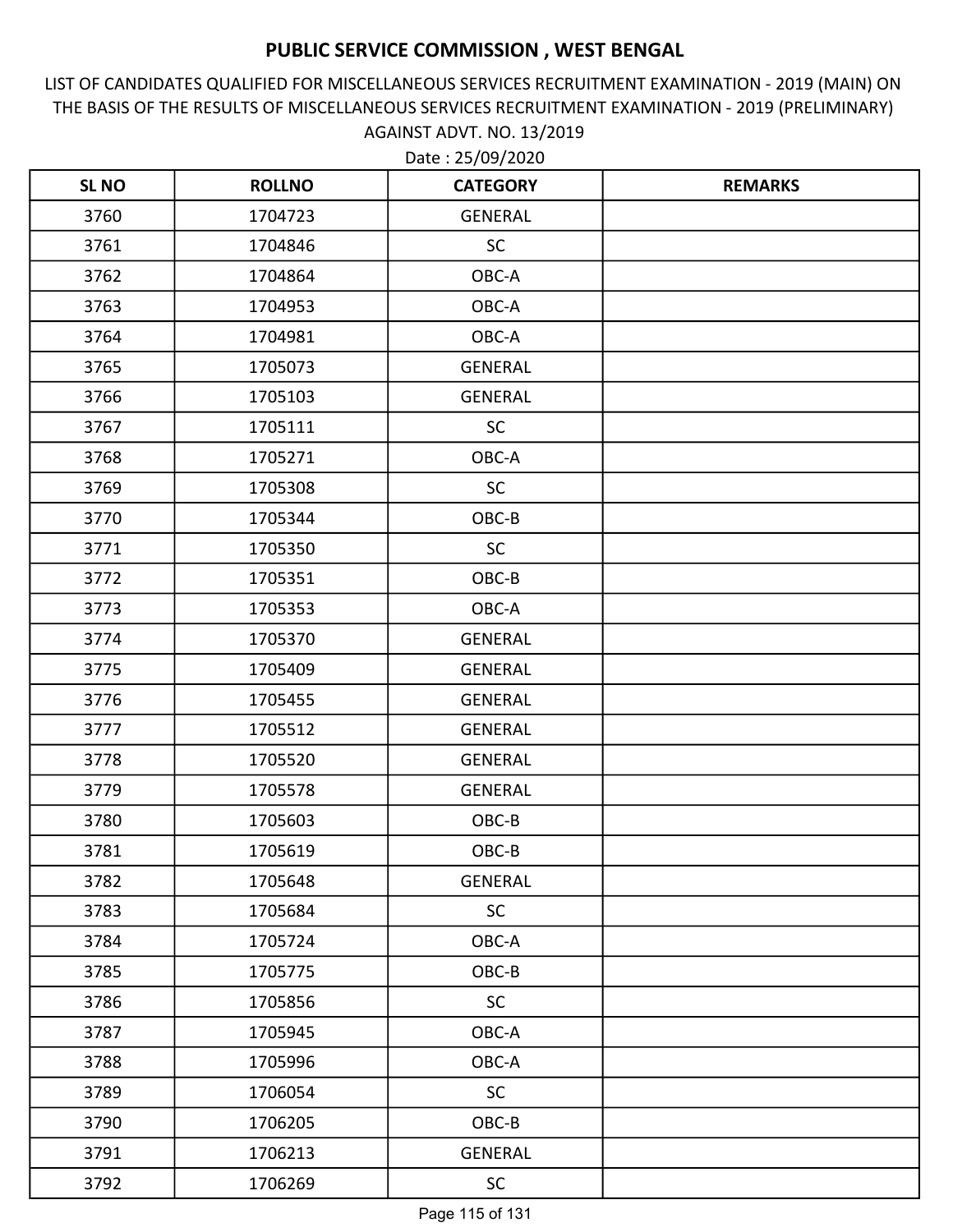LIST OF CANDIDATES QUALIFIED FOR MISCELLANEOUS SERVICES RECRUITMENT EXAMINATION - 2019 (MAIN) ON THE BASIS OF THE RESULTS OF MISCELLANEOUS SERVICES RECRUITMENT EXAMINATION - 2019 (PRELIMINARY) AGAINST ADVT. NO. 13/2019

| <b>SL NO</b> | <b>ROLLNO</b> | <b>CATEGORY</b> | <b>REMARKS</b> |
|--------------|---------------|-----------------|----------------|
| 3793         | 1706318       | OBC-A           |                |
| 3794         | 1706329       | OBC-A           |                |
| 3795         | 1706330       | <b>SC</b>       |                |
| 3796         | 1706401       | OBC-A           |                |
| 3797         | 1706491       | OBC-A           |                |
| 3798         | 1706497       | <b>GENERAL</b>  |                |
| 3799         | 1706510       | <b>GENERAL</b>  |                |
| 3800         | 1706548       | <b>GENERAL</b>  |                |
| 3801         | 1706555       | <b>SC</b>       |                |
| 3802         | 1706568       | <b>GENERAL</b>  |                |
| 3803         | 1706617       | OBC-A           |                |
| 3804         | 1706620       | OBC-B           |                |
| 3805         | 1706637       | OBC-A           |                |
| 3806         | 1706683       | <b>GENERAL</b>  | PH(HI)         |
| 3807         | 1706693       | OBC-B           | PH(HI)         |
| 3808         | 1706694       | <b>GENERAL</b>  | PH(HI)         |
| 3809         | 1706695       | OBC-A           | PH(HI)         |
| 3810         | 1706701       | OBC-A           | PH(HI)         |
| 3811         | 1706704       | OBC-A           | PH(HI)         |
| 3812         | 1706716       | <b>GENERAL</b>  | PH(HI)         |
| 3813         | 1706720       | <b>GENERAL</b>  | PH(HI)         |
| 3814         | 1706757       | OBC-B           | PH(LD&CP)      |
| 3815         | 1706798       | GENERAL         | PH(LD&CP)      |
| 3816         | 1706805       | GENERAL         | PH(LD&CP)      |
| 3817         | 1706809       | GENERAL         | PH(LD&CP)      |
| 3818         | 1706830       | OBC-A           | PH(LV)         |
| 3819         | 1706839       | <b>GENERAL</b>  | PH(LV)         |
| 3820         | 1706841       | GENERAL         | PH(LV)         |
| 3821         | 1800002       | OBC-A           |                |
| 3822         | 1800032       | OBC-A           |                |
| 3823         | 1800045       | <b>SC</b>       |                |
| 3824         | 1800051       | OBC-A           |                |
| 3825         | 1800126       | SC              |                |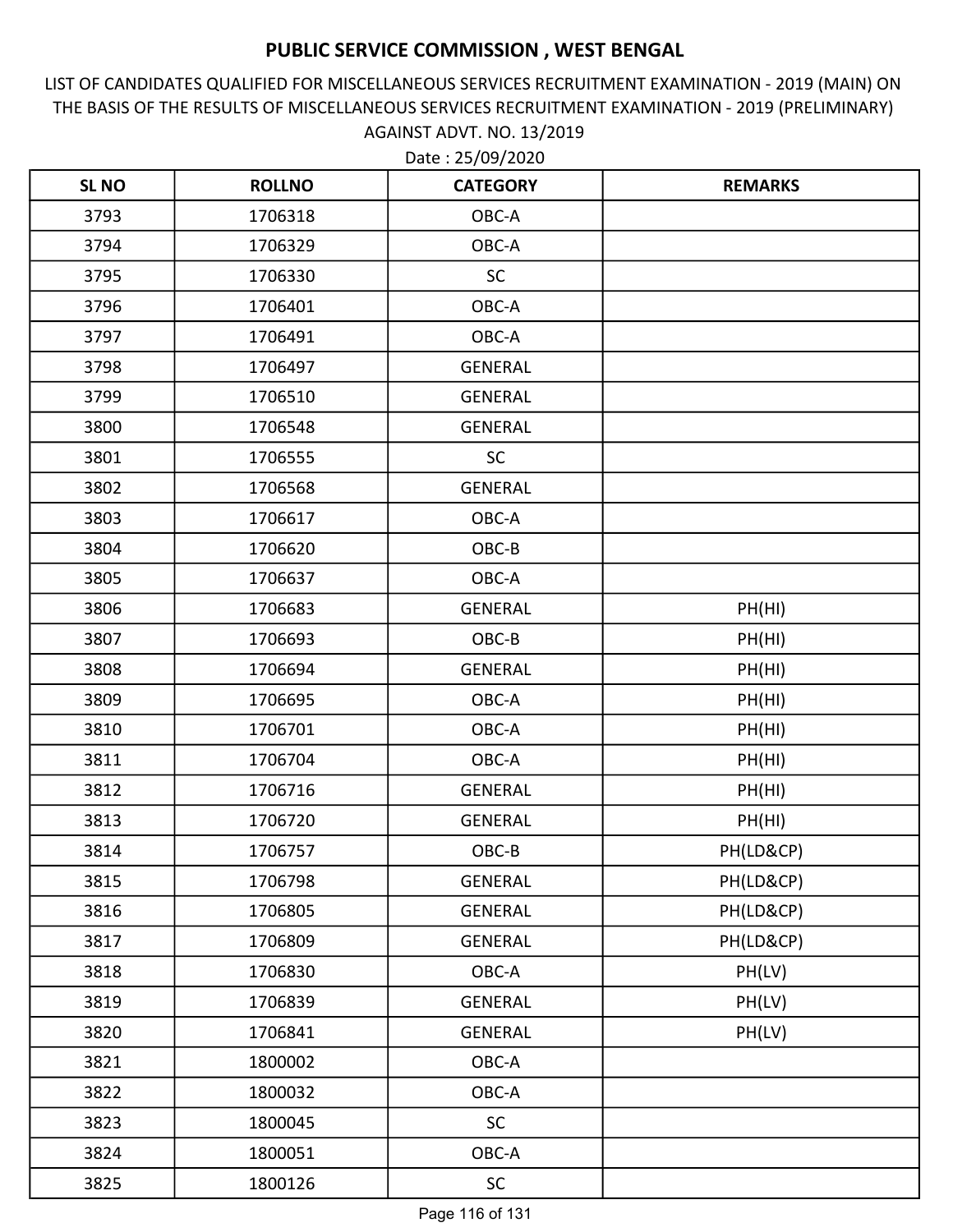LIST OF CANDIDATES QUALIFIED FOR MISCELLANEOUS SERVICES RECRUITMENT EXAMINATION - 2019 (MAIN) ON THE BASIS OF THE RESULTS OF MISCELLANEOUS SERVICES RECRUITMENT EXAMINATION - 2019 (PRELIMINARY) AGAINST ADVT. NO. 13/2019

| <b>SLNO</b> | <b>ROLLNO</b> | <b>CATEGORY</b> | <b>REMARKS</b> |
|-------------|---------------|-----------------|----------------|
| 3826        | 1800223       | <b>ST</b>       |                |
| 3827        | 1800245       | <b>SC</b>       |                |
| 3828        | 1800282       | <b>GENERAL</b>  |                |
| 3829        | 1800316       | <b>ST</b>       |                |
| 3830        | 1800356       | <b>SC</b>       |                |
| 3831        | 1800523       | OBC-A           |                |
| 3832        | 1800599       | <b>SC</b>       |                |
| 3833        | 1800616       | <b>GENERAL</b>  |                |
| 3834        | 1800623       | <b>SC</b>       |                |
| 3835        | 1800632       | OBC-A           |                |
| 3836        | 1800737       | OBC-B           |                |
| 3837        | 1800742       | <b>SC</b>       |                |
| 3838        | 1800768       | OBC-B           |                |
| 3839        | 1800882       | <b>SC</b>       |                |
| 3840        | 1800905       | <b>SC</b>       |                |
| 3841        | 1800945       | <b>SC</b>       |                |
| 3842        | 1800967       | <b>GENERAL</b>  |                |
| 3843        | 1800983       | <b>GENERAL</b>  |                |
| 3844        | 1801058       | <b>SC</b>       |                |
| 3845        | 1801087       | OBC-A           |                |
| 3846        | 1801110       | OBC-A           |                |
| 3847        | 1801139       | OBC-B           |                |
| 3848        | 1801196       | <b>GENERAL</b>  |                |
| 3849        | 1801208       | <b>SC</b>       |                |
| 3850        | 1801242       | <b>SC</b>       |                |
| 3851        | 1801243       | OBC-A           |                |
| 3852        | 1801249       | <b>GENERAL</b>  |                |
| 3853        | 1801250       | <b>SC</b>       |                |
| 3854        | 1801255       | OBC-A           |                |
| 3855        | 1801259       | OBC-A           |                |
| 3856        | 1801296       | OBC-B           |                |
| 3857        | 1801307       | OBC-B           |                |
| 3858        | 1801323       | OBC-B           |                |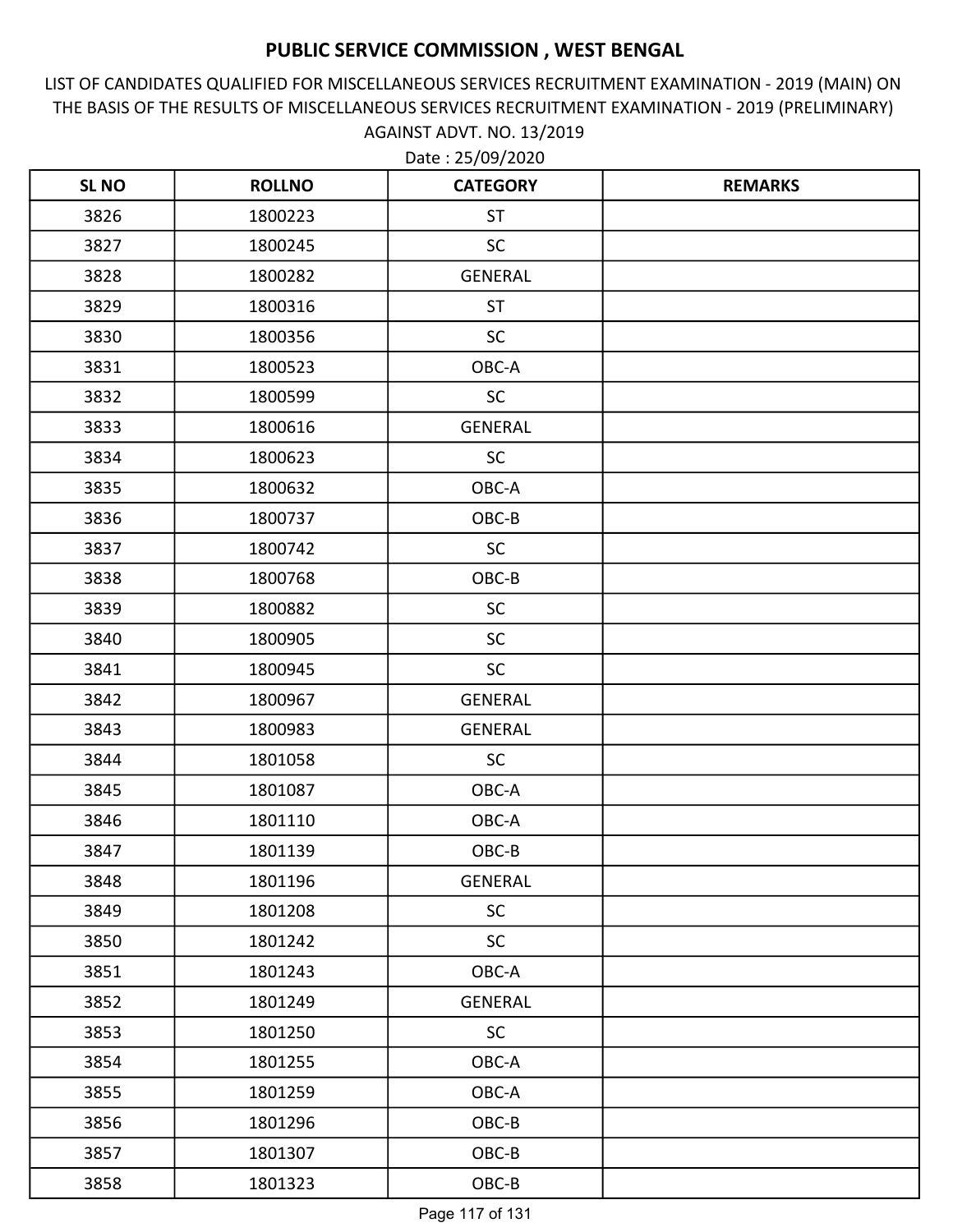LIST OF CANDIDATES QUALIFIED FOR MISCELLANEOUS SERVICES RECRUITMENT EXAMINATION - 2019 (MAIN) ON THE BASIS OF THE RESULTS OF MISCELLANEOUS SERVICES RECRUITMENT EXAMINATION - 2019 (PRELIMINARY) AGAINST ADVT. NO. 13/2019

| <b>SLNO</b> | <b>ROLLNO</b> | <b>CATEGORY</b> | <b>REMARKS</b> |
|-------------|---------------|-----------------|----------------|
| 3859        | 1801356       | <b>SC</b>       |                |
| 3860        | 1801417       | OBC-B           |                |
| 3861        | 1801436       | OBC-B           |                |
| 3862        | 1801556       | <b>SC</b>       |                |
| 3863        | 1801563       | <b>GENERAL</b>  |                |
| 3864        | 1801573       | <b>ST</b>       |                |
| 3865        | 1801585       | <b>SC</b>       |                |
| 3866        | 1801603       | OBC-A           |                |
| 3867        | 1801652       | <b>SC</b>       |                |
| 3868        | 1801689       | OBC-A           |                |
| 3869        | 1801709       | OBC-A           |                |
| 3870        | 1801710       | <b>SC</b>       |                |
| 3871        | 1801799       | OBC-B           |                |
| 3872        | 1801823       | OBC-A           |                |
| 3873        | 1801838       | OBC-B           |                |
| 3874        | 1801844       | <b>SC</b>       |                |
| 3875        | 1801862       | OBC-A           |                |
| 3876        | 1801909       | <b>GENERAL</b>  |                |
| 3877        | 1802020       | <b>SC</b>       |                |
| 3878        | 1802043       | <b>SC</b>       |                |
| 3879        | 1802162       | OBC-A           |                |
| 3880        | 1802172       | <b>SC</b>       |                |
| 3881        | 1802244       | OBC-A           |                |
| 3882        | 1802386       | <b>SC</b>       |                |
| 3883        | 1802408       | OBC-B           |                |
| 3884        | 1802425       | <b>SC</b>       |                |
| 3885        | 1802553       | OBC-A           |                |
| 3886        | 1802568       | OBC-A           |                |
| 3887        | 1802594       | <b>GENERAL</b>  |                |
| 3888        | 1802606       | OBC-A           |                |
| 3889        | 1802648       | <b>SC</b>       |                |
| 3890        | 1802719       | <b>SC</b>       |                |
| 3891        | 1802720       | OBC-A           |                |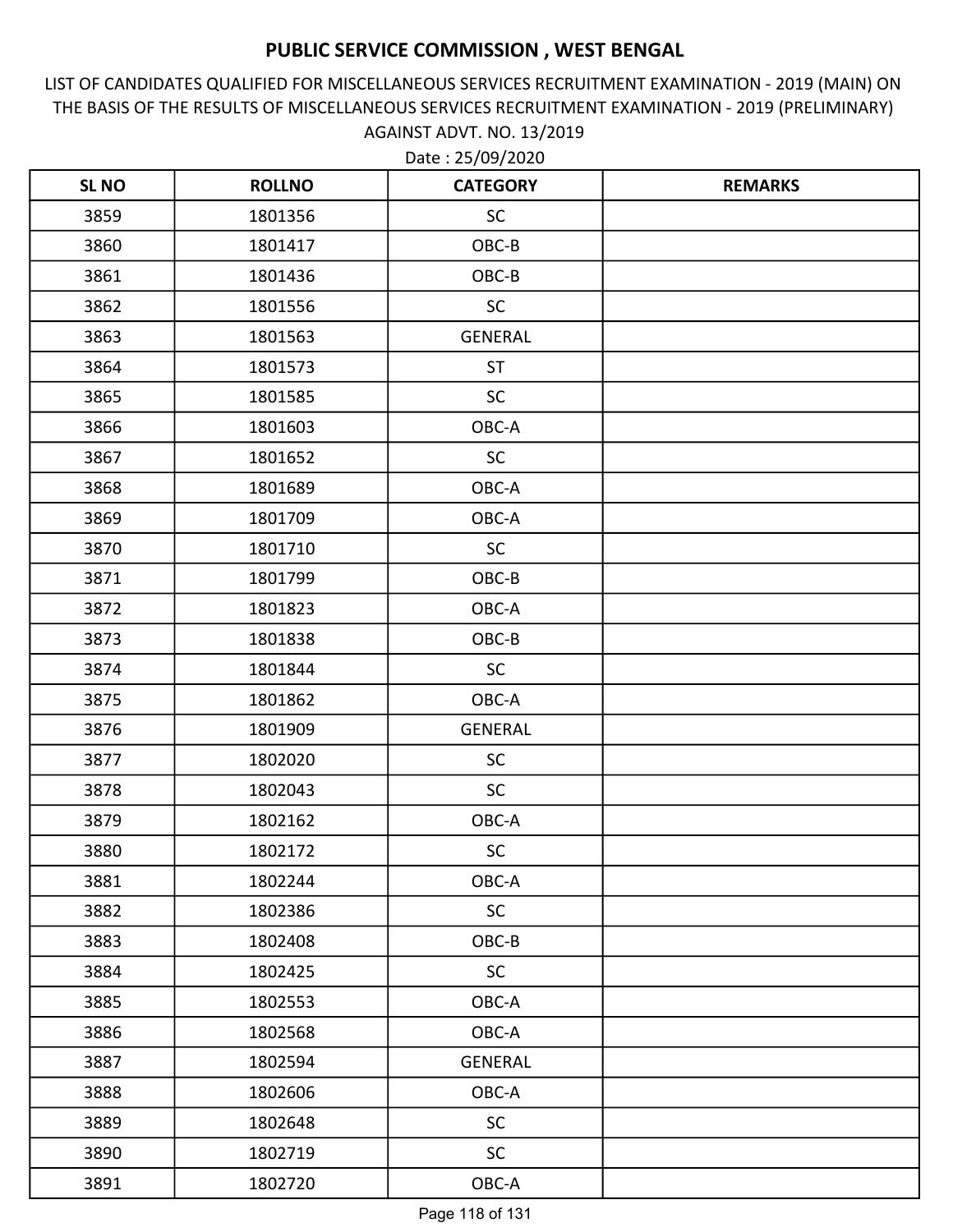LIST OF CANDIDATES QUALIFIED FOR MISCELLANEOUS SERVICES RECRUITMENT EXAMINATION - 2019 (MAIN) ON THE BASIS OF THE RESULTS OF MISCELLANEOUS SERVICES RECRUITMENT EXAMINATION - 2019 (PRELIMINARY) AGAINST ADVT. NO. 13/2019 Date : 25/09/2020

| <b>SLNO</b> | <b>ROLLNO</b> | <b>CATEGORY</b> | <b>REMARKS</b> |
|-------------|---------------|-----------------|----------------|
| 3892        | 1802728       | <b>SC</b>       |                |
| 3893        | 1802729       | OBC-A           |                |
| 3894        | 1802732       | <b>SC</b>       |                |
| 3895        | 1802798       | <b>SC</b>       |                |
| 3896        | 1802805       | <b>GENERAL</b>  |                |
| 3897        | 1802815       | OBC-B           |                |
| 3898        | 1802829       | <b>SC</b>       |                |
| 3899        | 1802830       | <b>SC</b>       |                |
| 3900        | 1802896       | <b>SC</b>       |                |
| 3901        | 1802951       | <b>SC</b>       |                |
| 3902        | 1802952       | <b>GENERAL</b>  |                |
| 3903        | 1802969       | OBC-A           |                |
| 3904        | 1802972       | OBC-A           |                |
| 3905        | 1803036       | <b>SC</b>       |                |
| 3906        | 1803038       | <b>GENERAL</b>  |                |
| 3907        | 1803044       | <b>SC</b>       |                |
| 3908        | 1803046       | OBC-A           |                |
| 3909        | 1803181       | OBC-A           |                |
| 3910        | 1803326       | OBC-A           |                |
| 3911        | 1803350       | <b>SC</b>       |                |
| 3912        | 1803352       | <b>SC</b>       |                |
| 3913        | 1803511       | OBC-A           |                |
| 3914        | 1803575       | OBC-B           |                |
| 3915        | 1803593       | <b>GENERAL</b>  |                |
| 3916        | 1803616       | <b>SC</b>       |                |
| 3917        | 1803631       | OBC-A           |                |
| 3918        | 1803642       | <b>SC</b>       |                |
| 3919        | 1803711       | <b>GENERAL</b>  |                |
| 3920        | 1803785       | OBC-B           |                |
| 3921        | 1803794       | <b>SC</b>       |                |
| 3922        | 1803859       | <b>SC</b>       |                |
| 3923        | 1803869       | <b>SC</b>       |                |
| 3924        | 1803964       | OBC-A           |                |

Page 119 of 131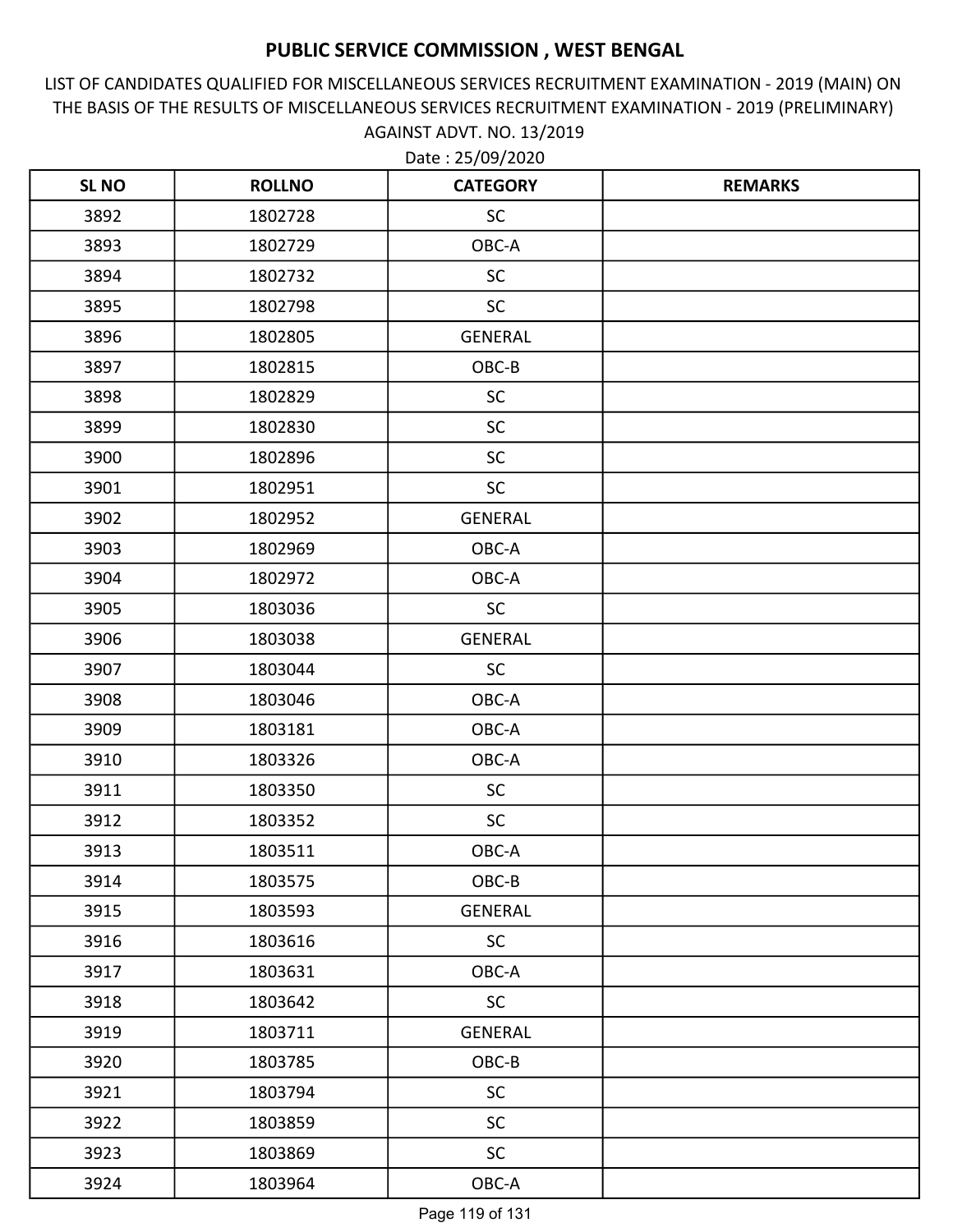LIST OF CANDIDATES QUALIFIED FOR MISCELLANEOUS SERVICES RECRUITMENT EXAMINATION - 2019 (MAIN) ON THE BASIS OF THE RESULTS OF MISCELLANEOUS SERVICES RECRUITMENT EXAMINATION - 2019 (PRELIMINARY) AGAINST ADVT. NO. 13/2019

| <b>SLNO</b> | <b>ROLLNO</b> | <b>CATEGORY</b> | <b>REMARKS</b> |
|-------------|---------------|-----------------|----------------|
| 3925        | 1803987       | <b>SC</b>       |                |
| 3926        | 1804013       | <b>SC</b>       |                |
| 3927        | 1804025       | <b>SC</b>       |                |
| 3928        | 1804094       | <b>GENERAL</b>  |                |
| 3929        | 1804201       | <b>SC</b>       |                |
| 3930        | 1804244       | <b>ST</b>       |                |
| 3931        | 1804296       | <b>GENERAL</b>  |                |
| 3932        | 1804456       | OBC-A           |                |
| 3933        | 1804545       | <b>ST</b>       |                |
| 3934        | 1804547       | <b>SC</b>       |                |
| 3935        | 1804614       | OBC-B           |                |
| 3936        | 1804712       | OBC-A           | <b>MSP</b>     |
| 3937        | 1804734       | <b>SC</b>       |                |
| 3938        | 1804857       | OBC-B           | PH(LV)         |
| 3939        | 1804868       | OBC-A           | PH(LD&CP)      |
| 3940        | 1900062       | OBC-B           |                |
| 3941        | 1900220       | <b>GENERAL</b>  |                |
| 3942        | 1900575       | <b>SC</b>       |                |
| 3943        | 1900737       | OBC-B           |                |
| 3944        | 1900769       | <b>SC</b>       |                |
| 3945        | 1900938       | OBC-A           |                |
| 3946        | 1901011       | OBC-B           |                |
| 3947        | 1901045       | <b>SC</b>       |                |
| 3948        | 1901100       | <b>SC</b>       |                |
| 3949        | 1901148       | <b>ST</b>       |                |
| 3950        | 1901182       | OBC-B           |                |
| 3951        | 1901184       | <b>GENERAL</b>  |                |
| 3952        | 1901186       | <b>SC</b>       |                |
| 3953        | 1901232       | <b>ST</b>       |                |
| 3954        | 1901448       | ST              |                |
| 3955        | 1901777       | ST              |                |
| 3956        | 1901779       | SC              |                |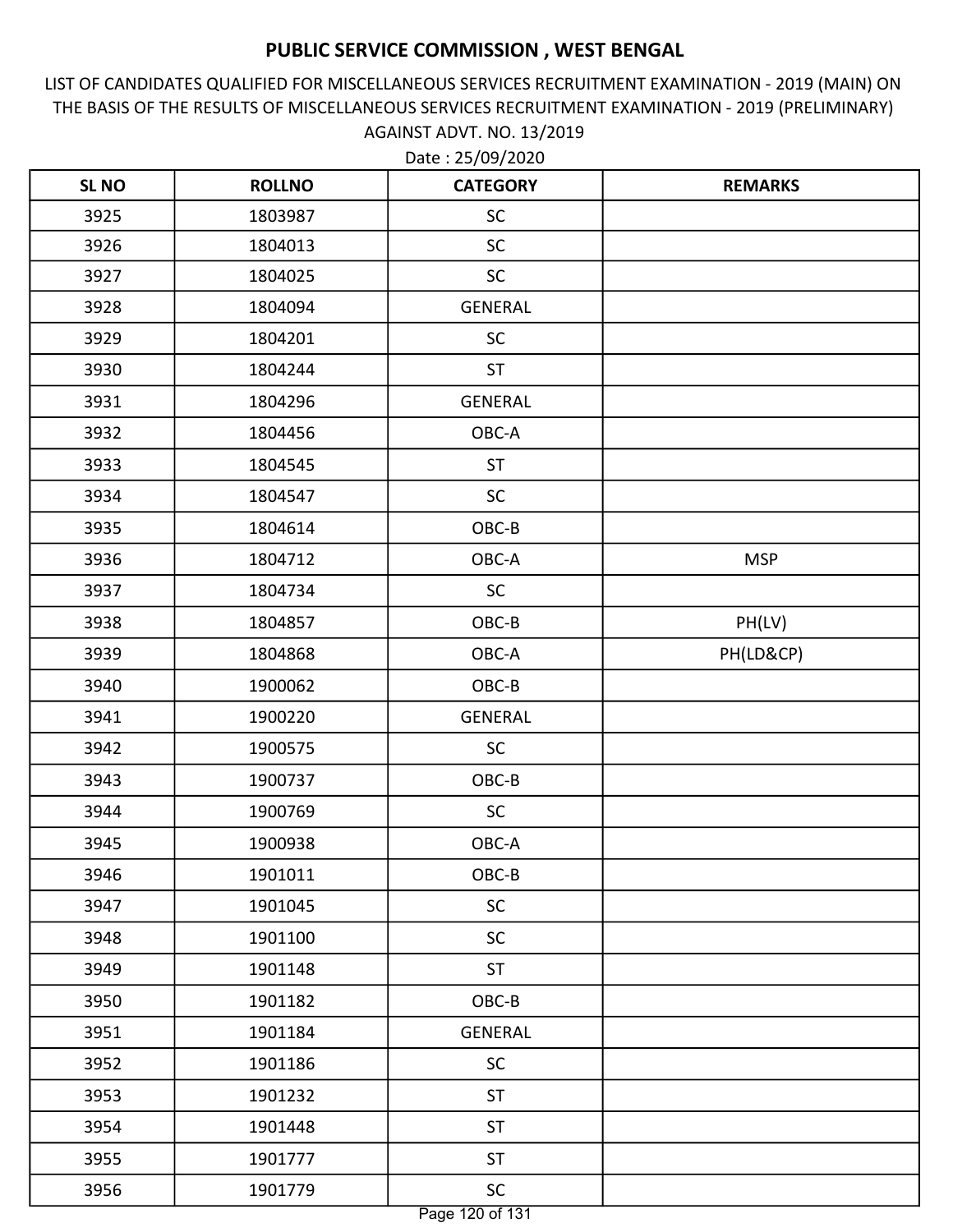LIST OF CANDIDATES QUALIFIED FOR MISCELLANEOUS SERVICES RECRUITMENT EXAMINATION - 2019 (MAIN) ON THE BASIS OF THE RESULTS OF MISCELLANEOUS SERVICES RECRUITMENT EXAMINATION - 2019 (PRELIMINARY) AGAINST ADVT. NO. 13/2019

Date : 25/09/2020

| <b>SL NO</b> | <b>ROLLNO</b> | <b>CATEGORY</b> | <b>REMARKS</b> |
|--------------|---------------|-----------------|----------------|
| 3957         | 1902029       | <b>GENERAL</b>  |                |
| 3958         | 1902091       | GENERAL         |                |
| 3959         | 1902114       | <b>SC</b>       |                |
| 3960         | 1902159       | <b>SC</b>       |                |
| 3961         | 1902198       | GENERAL         |                |
| 3962         | 2000065       | <b>SC</b>       |                |
| 3963         | 2000078       | OBC-B           |                |
| 3964         | 2000204       | GENERAL         |                |
| 3965         | 2000452       | <b>ST</b>       |                |
| 3966         | 2000476       | <b>SC</b>       |                |
| 3967         | 2000489       | <b>ST</b>       |                |
| 3968         | 2000494       | OBC-B           |                |
| 3969         | 2000532       | <b>SC</b>       |                |
| 3970         | 2000611       | <b>SC</b>       |                |
| 3971         | 2000809       | <b>GENERAL</b>  |                |
| 3972         | 2000834       | <b>SC</b>       |                |
| 3973         | 2000970       | <b>SC</b>       |                |
| 3974         | 2000973       | <b>SC</b>       |                |
| 3975         | 2001070       | SC              |                |
| 3976         | 2001107       | <b>SC</b>       |                |
| 3977         | 2001129       | <b>SC</b>       |                |
| 3978         | 2001446       | <b>GENERAL</b>  |                |
| 3979         | 2001607       | $OBC-B$         |                |
| 3980         | 2001612       | SC              |                |
| 3981         | 2001719       | OBC-B           |                |
| 3982         | 2001888       | <b>SC</b>       |                |
| 3983         | 2001935       | $\sf SC$        | PH(LV)         |
| 3984         | 2001939       | OBC-A           | PH(LV)         |
| 3985         | 2100122       | <b>SC</b>       |                |
| 3986         | 2100126       | <b>SC</b>       |                |
| 3987         | 2100162       | <b>SC</b>       |                |
| 3988         | 2100270       | $OBC-B$         |                |
| 3989         | 2100392       | <b>SC</b>       |                |

Page 121 of 131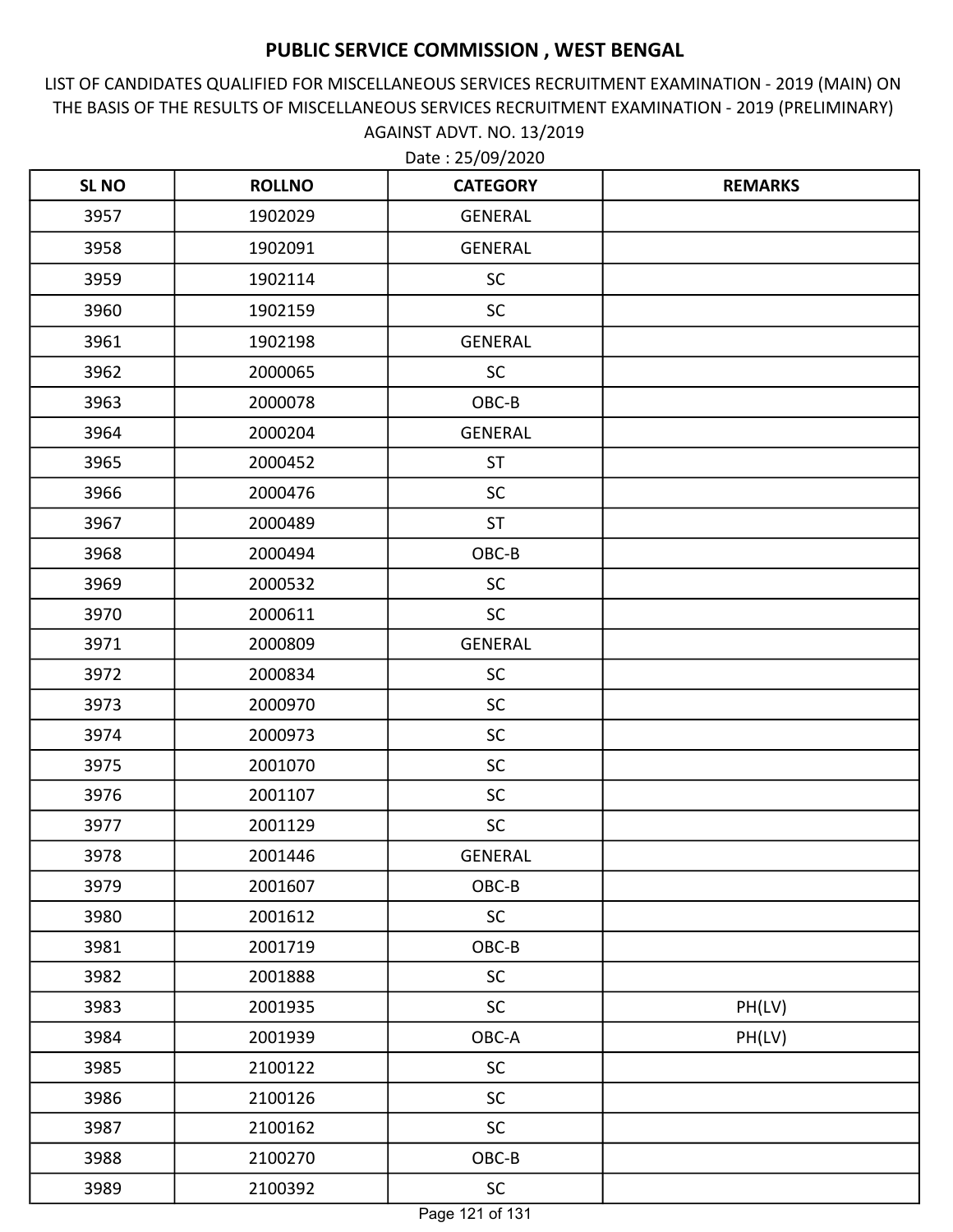LIST OF CANDIDATES QUALIFIED FOR MISCELLANEOUS SERVICES RECRUITMENT EXAMINATION - 2019 (MAIN) ON THE BASIS OF THE RESULTS OF MISCELLANEOUS SERVICES RECRUITMENT EXAMINATION - 2019 (PRELIMINARY) AGAINST ADVT. NO. 13/2019 Date : 25/09/2020

| <b>SL NO</b> | <b>ROLLNO</b> | <b>CATEGORY</b> | <b>REMARKS</b> |
|--------------|---------------|-----------------|----------------|
| 3990         | 2100563       | OBC-B           |                |
| 3991         | 2100570       | <b>ST</b>       |                |
| 3992         | 2100703       | GENERAL         |                |
| 3993         | 2100714       | GENERAL         |                |
| 3994         | 2100755       | OBC-B           |                |
| 3995         | 2100801       | SC              |                |
| 3996         | 2100804       | OBC-B           | <b>MSP</b>     |
| 3997         | 2100835       | OBC-B           |                |
| 3998         | 2100843       | <b>SC</b>       |                |
| 3999         | 2100874       | SC              |                |
| 4000         | 2100912       | OBC-B           |                |
| 4001         | 2100916       | <b>SC</b>       |                |
| 4002         | 2100977       | <b>GENERAL</b>  |                |
| 4003         | 2101153       | SC              |                |
| 4004         | 2101161       | <b>SC</b>       |                |
| 4005         | 2101253       | OBC-A           |                |
| 4006         | 2101263       | <b>SC</b>       |                |
| 4007         | 2101292       | <b>ST</b>       |                |
| 4008         | 2101318       | <b>SC</b>       |                |
| 4009         | 2101380       | GENERAL         |                |
| 4010         | 2101402       | <b>GENERAL</b>  |                |
| 4011         | 2101483       | <b>SC</b>       |                |
| 4012         | 2101675       | <b>ST</b>       |                |
| 4013         | 2101710       | GENERAL         |                |
| 4014         | 2101740       | <b>SC</b>       |                |
| 4015         | 2101818       | <b>SC</b>       |                |
| 4016         | 2101842       | OBC-A           |                |
| 4017         | 2101850       | OBC-B           |                |
| 4018         | 2101856       | GENERAL         |                |
| 4019         | 2101891       | OBC-B           |                |
| 4020         | 2101895       | GENERAL         |                |
| 4021         | 2101918       | <b>SC</b>       |                |
| 4022         | 2101993       | OBC-A           |                |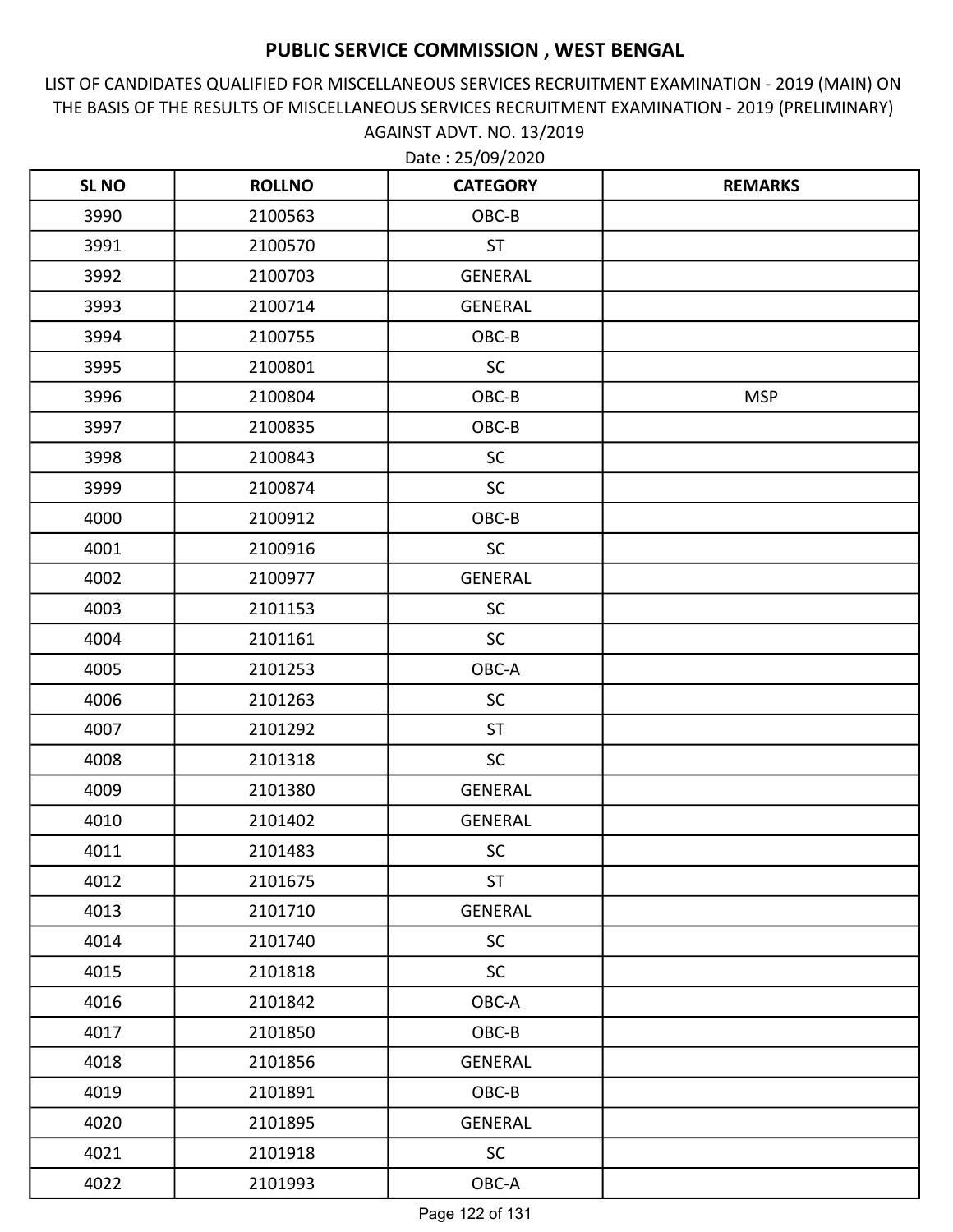LIST OF CANDIDATES QUALIFIED FOR MISCELLANEOUS SERVICES RECRUITMENT EXAMINATION - 2019 (MAIN) ON THE BASIS OF THE RESULTS OF MISCELLANEOUS SERVICES RECRUITMENT EXAMINATION - 2019 (PRELIMINARY) AGAINST ADVT. NO. 13/2019

| <b>SL NO</b> | <b>ROLLNO</b> | <b>CATEGORY</b> | <b>REMARKS</b> |
|--------------|---------------|-----------------|----------------|
| 4023         | 2102211       | <b>SC</b>       |                |
| 4024         | 2102240       | SC              |                |
| 4025         | 2102343       | <b>SC</b>       |                |
| 4026         | 2102389       | <b>ST</b>       |                |
| 4027         | 2102528       | <b>GENERAL</b>  |                |
| 4028         | 2102549       | SC              |                |
| 4029         | 2102569       | <b>ST</b>       |                |
| 4030         | 2102636       | <b>ST</b>       |                |
| 4031         | 2102655       | <b>SC</b>       | PH(HI)         |
| 4032         | 2102671       | <b>GENERAL</b>  | PH(LV)         |
| 4033         | 2200048       | <b>SC</b>       |                |
| 4034         | 2200083       | OBC-B           |                |
| 4035         | 2200107       | <b>ST</b>       |                |
| 4036         | 2200159       | <b>SC</b>       |                |
| 4037         | 2200172       | OBC-B           |                |
| 4038         | 2200238       | OBC-B           |                |
| 4039         | 2200239       | <b>ST</b>       |                |
| 4040         | 2200360       | <b>SC</b>       |                |
| 4041         | 2200372       | <b>SC</b>       |                |
| 4042         | 2200404       | <b>GENERAL</b>  |                |
| 4043         | 2200421       | <b>ST</b>       |                |
| 4044         | 2200458       | <b>SC</b>       |                |
| 4045         | 2200474       | OBC-B           |                |
| 4046         | 2200495       | <b>GENERAL</b>  |                |
| 4047         | 2200548       | <b>SC</b>       |                |
| 4048         | 2200554       | <b>SC</b>       |                |
| 4049         | 2200563       | SC              |                |
| 4050         | 2200689       | GENERAL         |                |
| 4051         | 2200699       | <b>SC</b>       |                |
| 4052         | 2200726       | <b>SC</b>       |                |
| 4053         | 2200767       | $OBC-B$         |                |
| 4054         | 2200821       | <b>SC</b>       |                |
| 4055         | 2200889       | <b>SC</b>       |                |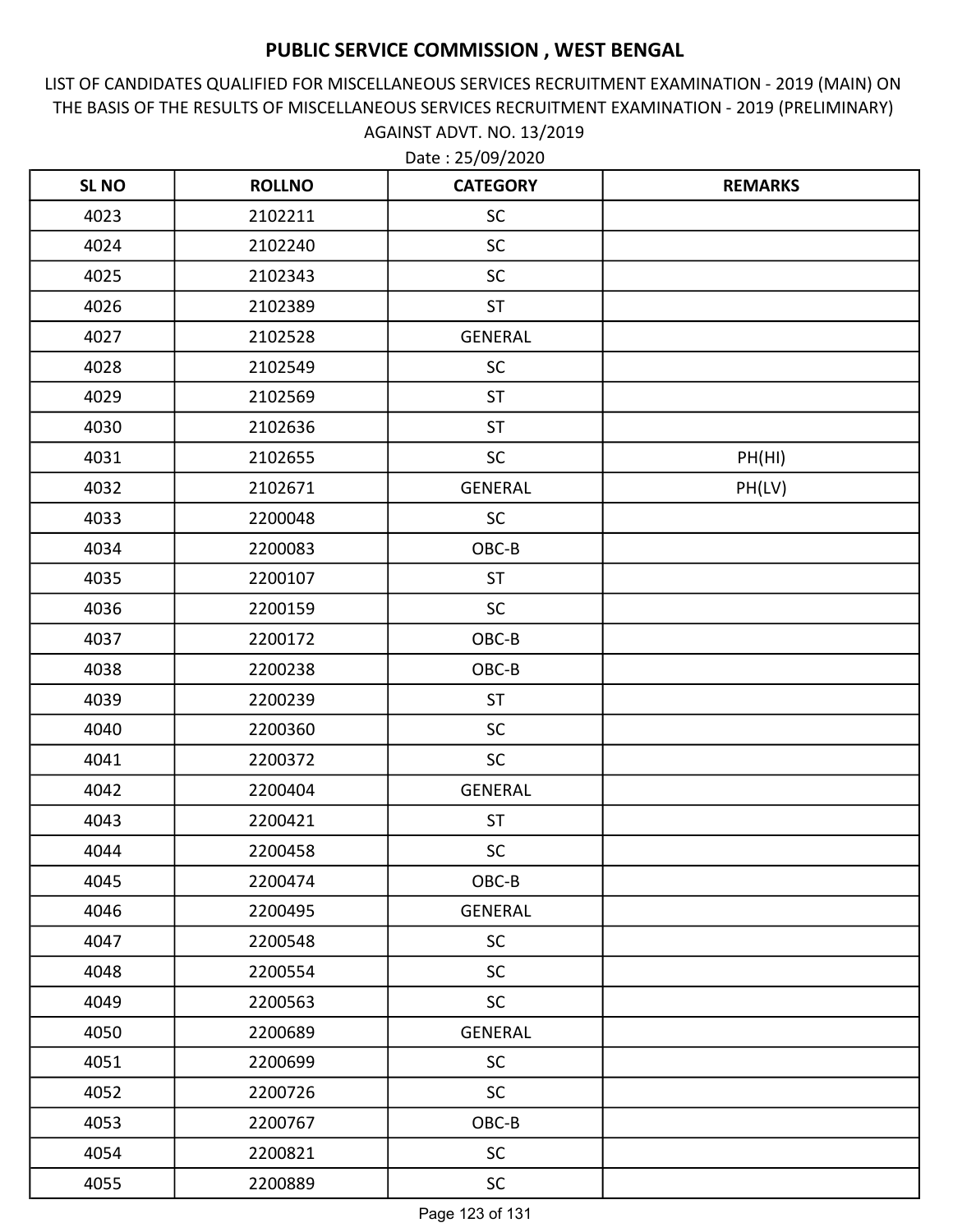LIST OF CANDIDATES QUALIFIED FOR MISCELLANEOUS SERVICES RECRUITMENT EXAMINATION - 2019 (MAIN) ON THE BASIS OF THE RESULTS OF MISCELLANEOUS SERVICES RECRUITMENT EXAMINATION - 2019 (PRELIMINARY) AGAINST ADVT. NO. 13/2019

| <b>SLNO</b> | <b>ROLLNO</b> | <b>CATEGORY</b> | <b>REMARKS</b> |
|-------------|---------------|-----------------|----------------|
| 4056        | 2200916       | OBC-B           |                |
| 4057        | 2200958       | OBC-B           |                |
| 4058        | 2201128       | <b>SC</b>       |                |
| 4059        | 2201147       | <b>GENERAL</b>  |                |
| 4060        | 2201175       | <b>GENERAL</b>  |                |
| 4061        | 2201178       | <b>GENERAL</b>  |                |
| 4062        | 2201223       | <b>SC</b>       |                |
| 4063        | 2201256       | <b>SC</b>       |                |
| 4064        | 2201324       | <b>SC</b>       |                |
| 4065        | 2201337       | <b>SC</b>       |                |
| 4066        | 2201397       | <b>SC</b>       |                |
| 4067        | 2201560       | OBC-B           |                |
| 4068        | 2201641       | <b>GENERAL</b>  |                |
| 4069        | 2201697       | <b>GENERAL</b>  |                |
| 4070        | 2201762       | <b>ST</b>       |                |
| 4071        | 2201795       | <b>ST</b>       |                |
| 4072        | 2201848       | <b>GENERAL</b>  | <b>MSP</b>     |
| 4073        | 2201872       | <b>SC</b>       |                |
| 4074        | 2201881       | OBC-B           |                |
| 4075        | 2201940       | <b>SC</b>       |                |
| 4076        | 2201989       | OBC-B           |                |
| 4077        | 2202140       | <b>GENERAL</b>  |                |
| 4078        | 2202201       | <b>SC</b>       |                |
| 4079        | 2202262       | <b>GENERAL</b>  | PH(HI)         |
| 4080        | 2202264       | <b>SC</b>       | PH(HI)         |
| 4081        | 2202272       | SC              | PH(HI)         |
| 4082        | 2202279       | OBC-B           | PH(HI)         |
| 4083        | 2202281       | OBC-B           | PH(HI)         |
| 4084        | 2202282       | GENERAL         | PH(HI)         |
| 4085        | 2202284       | <b>GENERAL</b>  | PH(HI)         |
| 4086        | 2202285       | OBC-B           | PH(HI)         |
| 4087        | 2202286       | GENERAL         | PH(HI)         |
| 4088        | 2202302       | $OBC-B$         | PH(HI)         |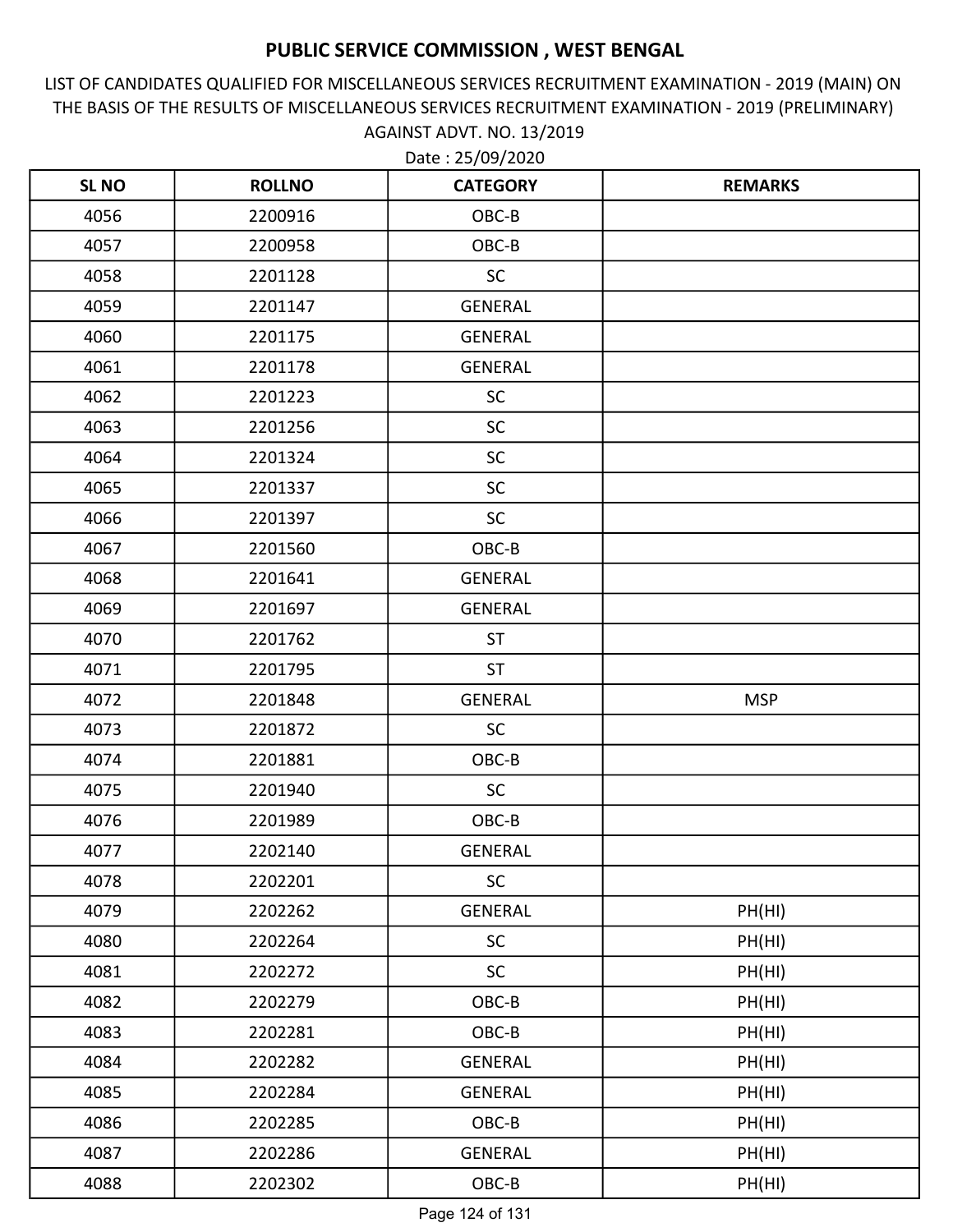LIST OF CANDIDATES QUALIFIED FOR MISCELLANEOUS SERVICES RECRUITMENT EXAMINATION - 2019 (MAIN) ON THE BASIS OF THE RESULTS OF MISCELLANEOUS SERVICES RECRUITMENT EXAMINATION - 2019 (PRELIMINARY) AGAINST ADVT. NO. 13/2019

| <b>SLNO</b> | <b>ROLLNO</b> | <b>CATEGORY</b> | <b>REMARKS</b> |
|-------------|---------------|-----------------|----------------|
| 4089        | 2202321       | OBC-B           | PH(LD&CP)      |
| 4090        | 2300048       | OBC-B           |                |
| 4091        | 2300106       | GENERAL         |                |
| 4092        | 2300241       | SC              |                |
| 4093        | 2300287       | <b>GENERAL</b>  |                |
| 4094        | 2300289       | OBC-B           |                |
| 4095        | 2300422       | GENERAL         |                |
| 4096        | 2300454       | <b>GENERAL</b>  |                |
| 4097        | 2300457       | GENERAL         |                |
| 4098        | 2300629       | SC              |                |
| 4099        | 2300659       | SC              |                |
| 4100        | 2300756       | OBC-B           |                |
| 4101        | 2300757       | SC              |                |
| 4102        | 2300775       | <b>GENERAL</b>  |                |
| 4103        | 2300785       | SC              |                |
| 4104        | 2300817       | OBC-A           |                |
| 4105        | 2300827       | OBC-B           |                |
| 4106        | 2300874       | <b>SC</b>       |                |
| 4107        | 2300916       | OBC-B           |                |
| 4108        | 2300930       | <b>GENERAL</b>  |                |
| 4109        | 2300952       | SC              |                |
| 4110        | 2300987       | <b>SC</b>       |                |
| 4111        | 2301027       | <b>SC</b>       |                |
| 4112        | 2301103       | GENERAL         |                |
| 4113        | 2301140       | GENERAL         |                |
| 4114        | 2301162       | OBC-B           |                |
| 4115        | 2301244       | GENERAL         |                |
| 4116        | 2301274       | GENERAL         |                |
| 4117        | 2301284       | <b>SC</b>       |                |
| 4118        | 2301344       | OBC-B           |                |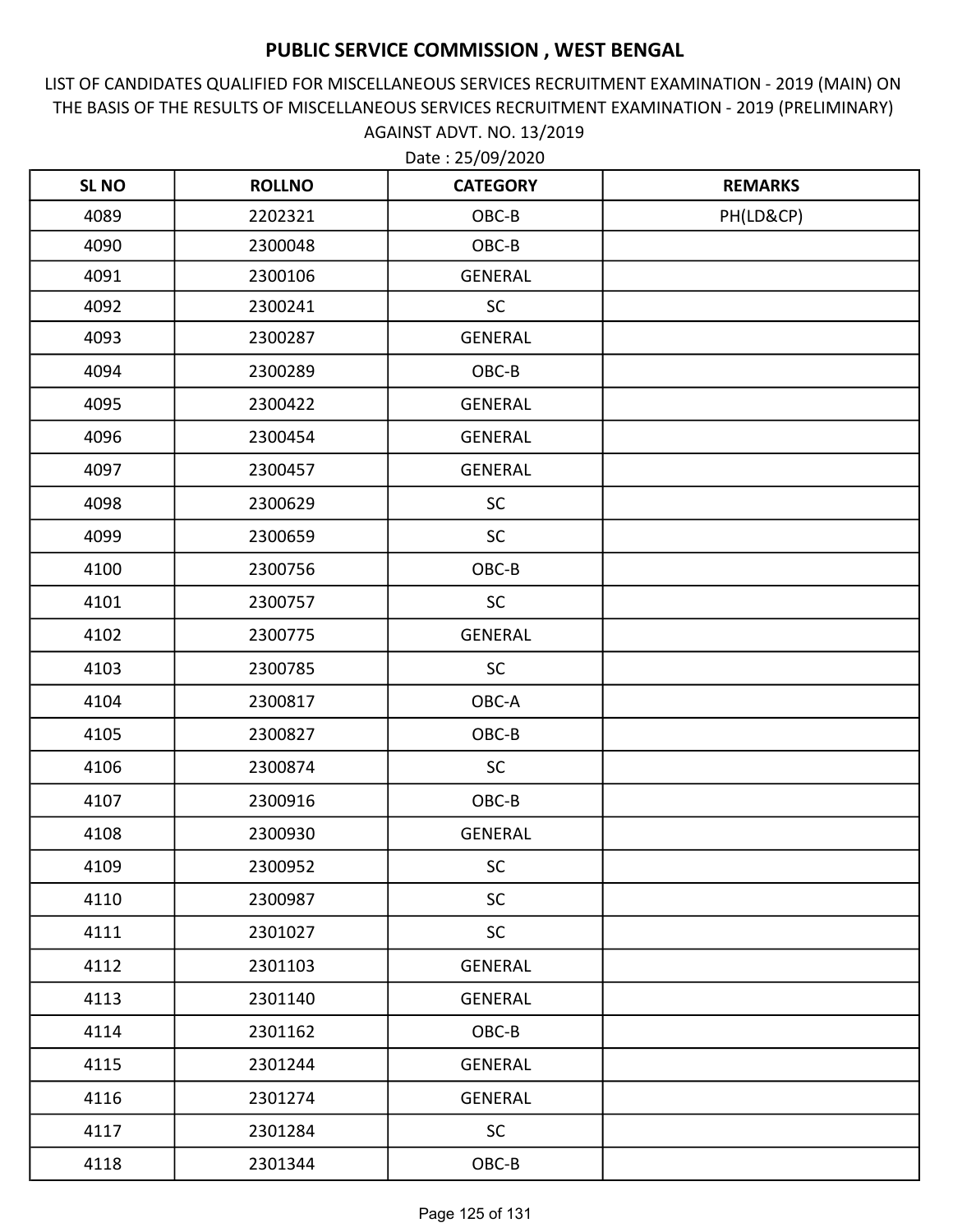LIST OF CANDIDATES QUALIFIED FOR MISCELLANEOUS SERVICES RECRUITMENT EXAMINATION - 2019 (MAIN) ON THE BASIS OF THE RESULTS OF MISCELLANEOUS SERVICES RECRUITMENT EXAMINATION - 2019 (PRELIMINARY) AGAINST ADVT. NO. 13/2019

| <b>SL NO</b> | <b>ROLLNO</b> | <b>CATEGORY</b> | <b>REMARKS</b> |
|--------------|---------------|-----------------|----------------|
| 4119         | 2301409       | GENERAL         | <b>MSP</b>     |
| 4120         | 2301420       | OBC-A           |                |
| 4121         | 2301533       | <b>SC</b>       |                |
| 4122         | 2301642       | OBC-B           |                |
| 4123         | 2301715       | GENERAL         |                |
| 4124         | 2301759       | <b>SC</b>       |                |
| 4125         | 2301821       | OBC-A           |                |
| 4126         | 2301886       | <b>ST</b>       |                |
| 4127         | 2301986       | <b>SC</b>       |                |
| 4128         | 2302035       | <b>SC</b>       |                |
| 4129         | 2302045       | <b>SC</b>       |                |
| 4130         | 2302138       | OBC-B           |                |
| 4131         | 2302237       | <b>SC</b>       |                |
| 4132         | 2302493       | SC              |                |
| 4133         | 2302578       | OBC-B           |                |
| 4134         | 2302624       | <b>SC</b>       |                |
| 4135         | 2302651       | GENERAL         |                |
| 4136         | 2302704       | OBC-A           |                |
| 4137         | 2302782       | <b>SC</b>       |                |
| 4138         | 2302792       | <b>SC</b>       |                |
| 4139         | 2302831       | OBC-B           |                |
| 4140         | 2302862       | GENERAL         |                |
| 4141         | 2302900       | <b>SC</b>       |                |
| 4142         | 2303006       | $OBC-B$         |                |
| 4143         | 2303259       | OBC-A           |                |
| 4144         | 2303311       | <b>SC</b>       |                |
| 4145         | 2303326       | $OBC-B$         |                |
| 4146         | 2303334       | GENERAL         |                |
| 4147         | 2303349       | GENERAL         |                |
| 4148         | 2303368       | <b>SC</b>       |                |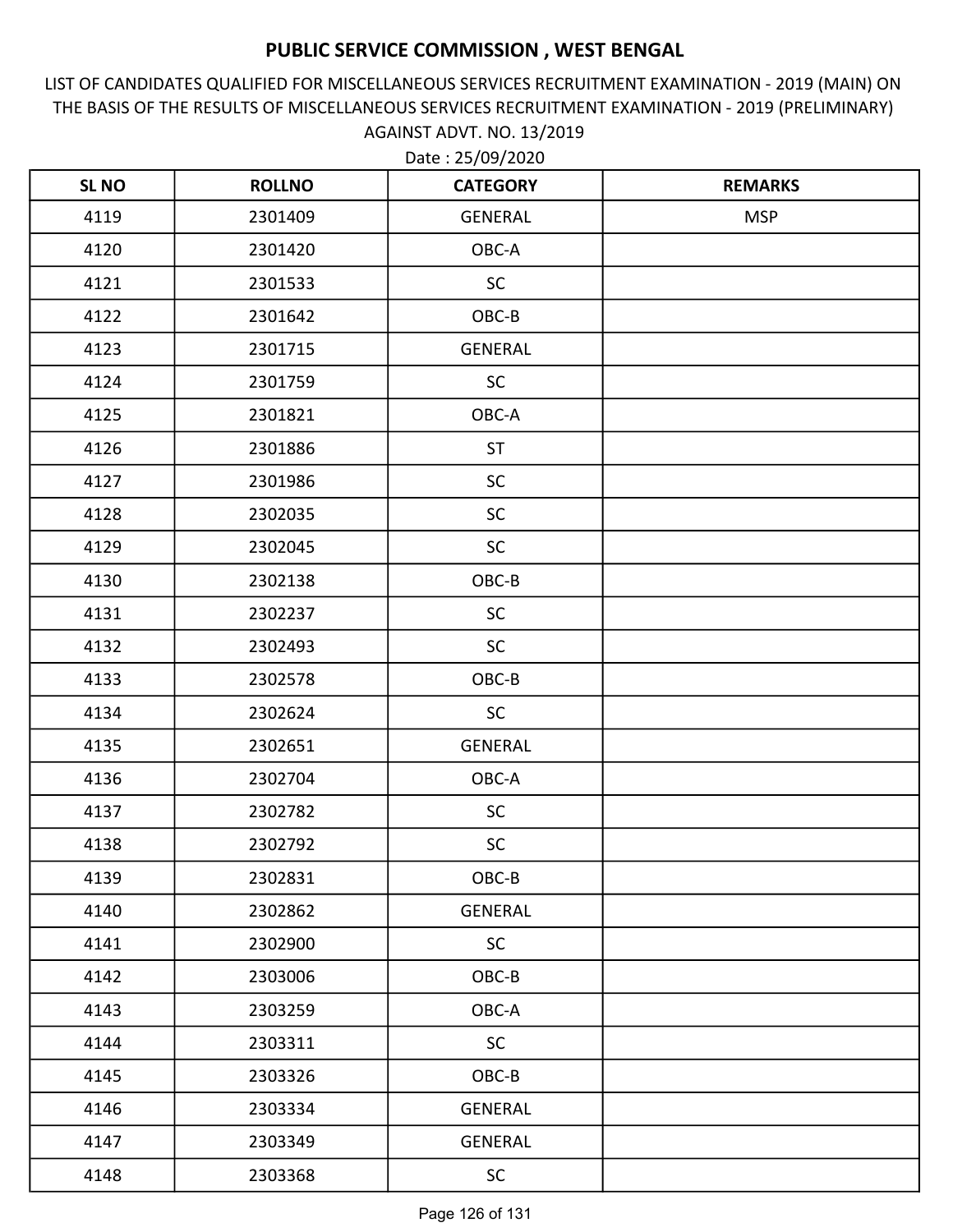LIST OF CANDIDATES QUALIFIED FOR MISCELLANEOUS SERVICES RECRUITMENT EXAMINATION - 2019 (MAIN) ON THE BASIS OF THE RESULTS OF MISCELLANEOUS SERVICES RECRUITMENT EXAMINATION - 2019 (PRELIMINARY) AGAINST ADVT. NO. 13/2019 Date : 25/09/2020

| <b>SL NO</b> | <b>ROLLNO</b> | <b>CATEGORY</b> | <b>REMARKS</b> |
|--------------|---------------|-----------------|----------------|
| 4149         | 2303538       | OBC-A           |                |
| 4150         | 2303544       | <b>GENERAL</b>  |                |
| 4151         | 2303626       | OBC-B           |                |
| 4152         | 2303641       | <b>SC</b>       |                |
| 4153         | 2303657       | OBC-B           |                |
| 4154         | 2303701       | GENERAL         |                |
| 4155         | 2303800       | <b>GENERAL</b>  |                |
| 4156         | 2303871       | <b>GENERAL</b>  |                |
| 4157         | 2303881       | OBC-B           |                |
| 4158         | 2303976       | <b>SC</b>       | PH(LD&CP)      |
| 4159         | 2400090       | <b>ST</b>       |                |
| 4160         | 2400125       | <b>ST</b>       |                |
| 4161         | 2400166       | <b>ST</b>       | <b>MSP</b>     |
| 4162         | 2400306       | OBC-B           |                |
| 4163         | 2400463       | GENERAL         |                |
| 4164         | 2400496       | <b>ST</b>       |                |
| 4165         | 2400502       | ST              |                |
| 4166         | 2400530       | OBC-B           |                |
| 4167         | 2400558       | <b>ST</b>       |                |
| 4168         | 2400592       | <b>ST</b>       |                |
| 4169         | 2400636       | <b>SC</b>       |                |
| 4170         | 2400649       | ST              |                |
| 4171         | 2400673       | <b>SC</b>       |                |
| 4172         | 2400688       | ST              |                |
| 4173         | 2400727       | <b>ST</b>       |                |
| 4174         | 2400843       | SC              |                |
| 4175         | 2400922       | ST              |                |
| 4176         | 2400956       | SC              |                |
| 4177         | 2401039       | <b>SC</b>       |                |
| 4178         | 2401154       | SC              |                |
| 4179         | 2401223       | ST              |                |

Page 127 of 131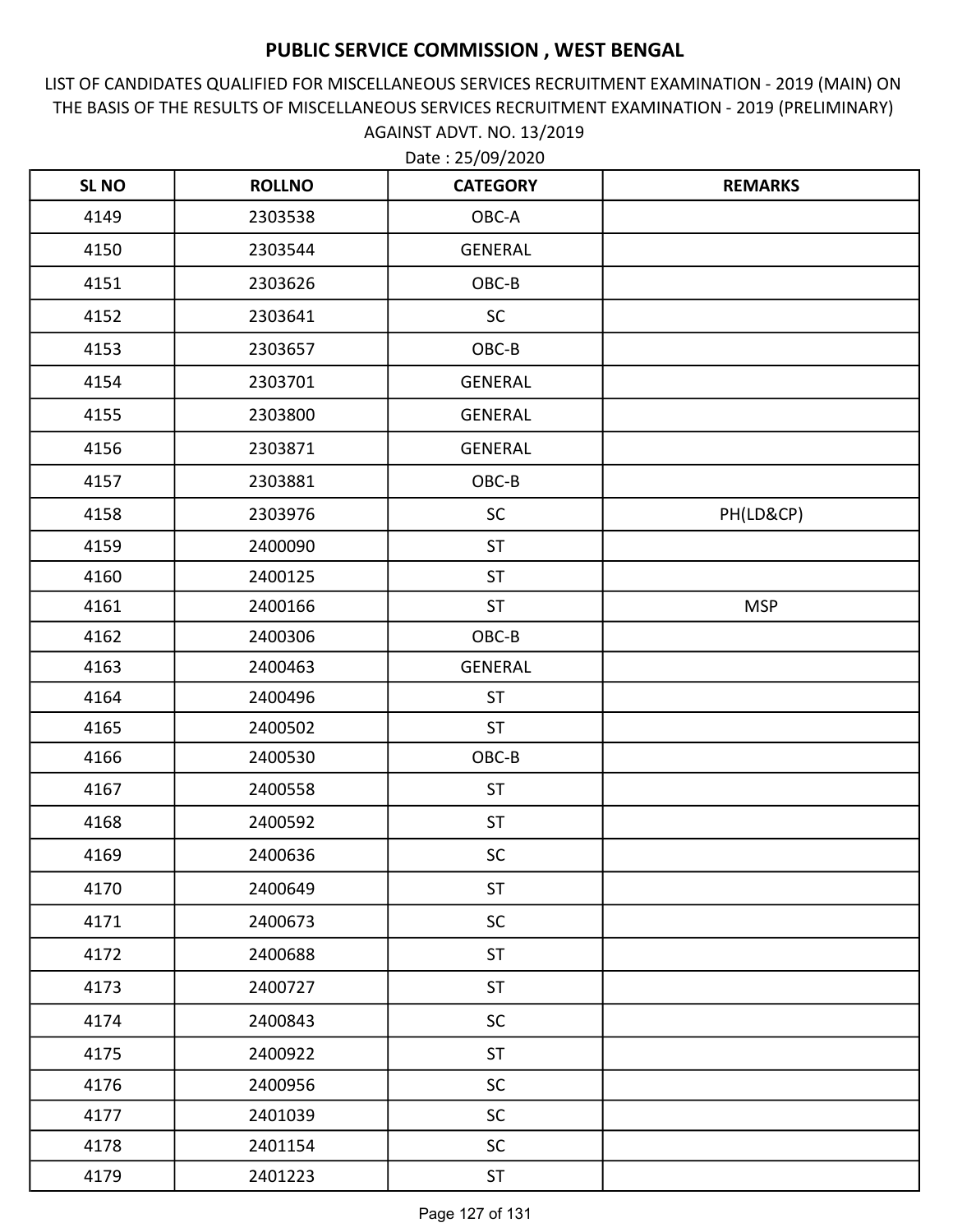LIST OF CANDIDATES QUALIFIED FOR MISCELLANEOUS SERVICES RECRUITMENT EXAMINATION - 2019 (MAIN) ON THE BASIS OF THE RESULTS OF MISCELLANEOUS SERVICES RECRUITMENT EXAMINATION - 2019 (PRELIMINARY) AGAINST ADVT. NO. 13/2019

| <b>SL NO</b> | <b>ROLLNO</b> | <b>CATEGORY</b> | <b>REMARKS</b> |
|--------------|---------------|-----------------|----------------|
| 4180         | 2401337       | <b>ST</b>       |                |
| 4181         | 2401347       | <b>ST</b>       |                |
| 4182         | 2401357       | <b>GENERAL</b>  |                |
| 4183         | 2401460       | <b>GENERAL</b>  |                |
| 4184         | 2401594       | <b>ST</b>       |                |
| 4185         | 2401748       | <b>ST</b>       |                |
| 4186         | 2401836       | <b>GENERAL</b>  | <b>MSP</b>     |
| 4187         | 2401977       | <b>ST</b>       |                |
| 4188         | 2402232       | <b>ST</b>       |                |
| 4189         | 2402255       | <b>GENERAL</b>  |                |
| 4190         | 2402325       | <b>ST</b>       |                |
| 4191         | 2402331       | <b>SC</b>       |                |
| 4192         | 2402371       | OBC-A           |                |
| 4193         | 2402385       | <b>ST</b>       |                |
| 4194         | 2402394       | OBC-B           |                |
| 4195         | 2402494       | <b>ST</b>       |                |
| 4196         | 2402508       | OBC-B           |                |
| 4197         | 2402588       | <b>ST</b>       |                |
| 4198         | 2402607       | GENERAL         |                |
| 4199         | 2402648       | <b>GENERAL</b>  |                |
| 4200         | 2402717       | <b>SC</b>       |                |
| 4201         | 2402778       | <b>SC</b>       |                |
| 4202         | 2402789       | OBC-B           |                |
| 4203         | 2402857       | <b>ST</b>       | <b>MSP</b>     |
| 4204         | 2402899       | OBC-B           |                |
| 4205         | 2402914       | <b>SC</b>       |                |
| 4206         | 2403129       | <b>ST</b>       |                |
| 4207         | 2403162       | <b>SC</b>       |                |
| 4208         | 2403283       | <b>ST</b>       |                |
| 4209         | 2403490       | <b>SC</b>       |                |
| 4210         | 2403503       | <b>ST</b>       |                |
| 4211         | 2403554       | ST              |                |
| 4212         | 2403578       | <b>ST</b>       |                |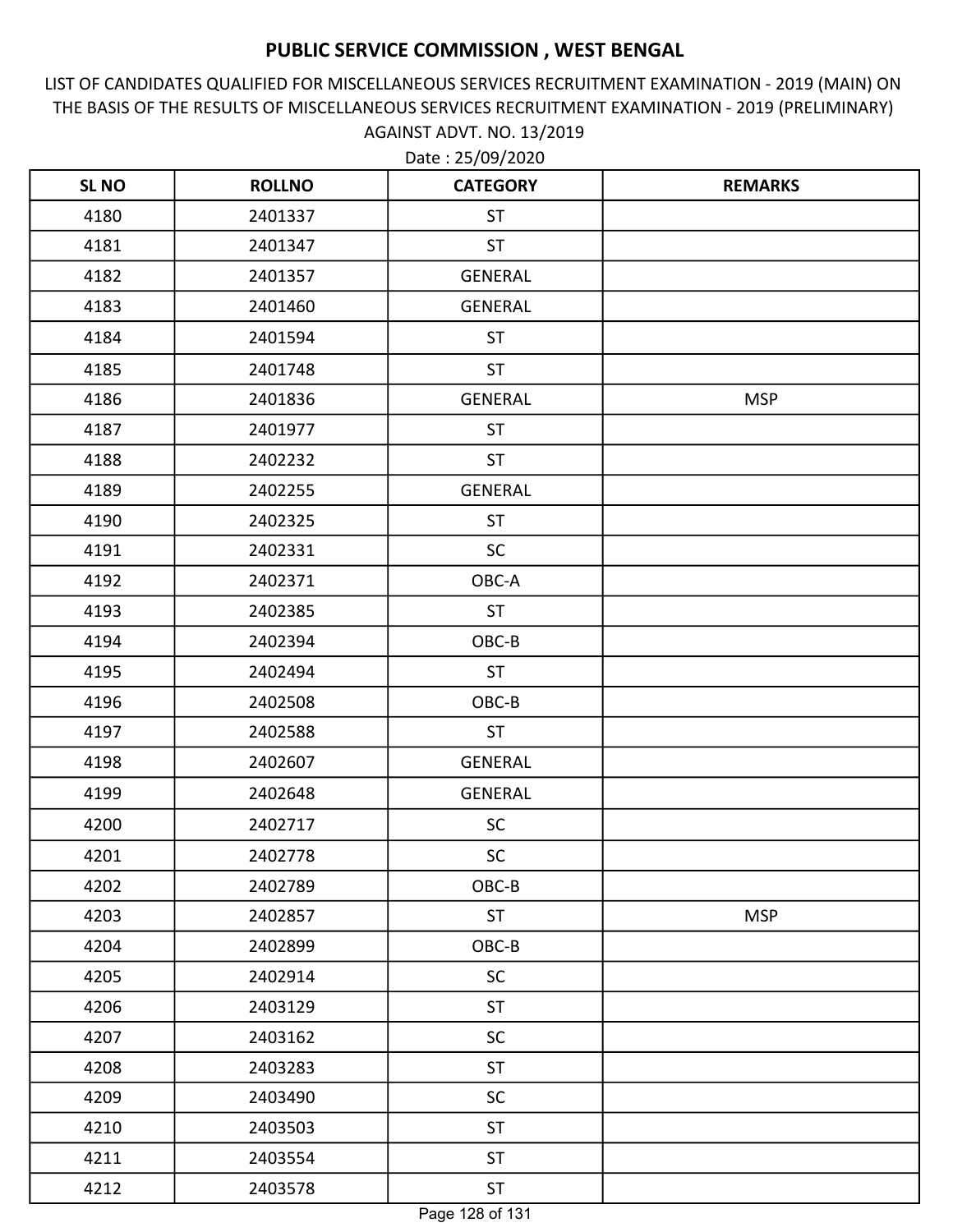LIST OF CANDIDATES QUALIFIED FOR MISCELLANEOUS SERVICES RECRUITMENT EXAMINATION - 2019 (MAIN) ON THE BASIS OF THE RESULTS OF MISCELLANEOUS SERVICES RECRUITMENT EXAMINATION - 2019 (PRELIMINARY) AGAINST ADVT. NO. 13/2019

| <b>SL NO</b> | <b>ROLLNO</b> | <b>CATEGORY</b> | <b>REMARKS</b> |
|--------------|---------------|-----------------|----------------|
| 4213         | 2403652       | <b>SC</b>       |                |
| 4214         | 2403749       | <b>ST</b>       |                |
| 4215         | 2403765       | <b>SC</b>       |                |
| 4216         | 2403774       | <b>SC</b>       |                |
| 4217         | 2403797       | OBC-B           |                |
| 4218         | 2403826       | OBC-B           |                |
| 4219         | 2403875       | <b>ST</b>       |                |
| 4220         | 2403889       | <b>SC</b>       |                |
| 4221         | 2403920       | <b>ST</b>       |                |
| 4222         | 2403956       | OBC-A           |                |
| 4223         | 2404116       | <b>GENERAL</b>  |                |
| 4224         | 2404117       | OBC-B           |                |
| 4225         | 2404132       | <b>ST</b>       |                |
| 4226         | 2404150       | OBC-B           |                |
| 4227         | 2404243       | <b>SC</b>       |                |
| 4228         | 2404304       | <b>GENERAL</b>  |                |
| 4229         | 2404446       | <b>ST</b>       |                |
| 4230         | 2404598       | OBC-B           |                |
| 4231         | 2404605       | <b>GENERAL</b>  |                |
| 4232         | 2404712       | OBC-B           | <b>MSP</b>     |
| 4233         | 2404717       | <b>SC</b>       |                |
| 4234         | 2404860       | <b>SC</b>       |                |
| 4235         | 2404915       | <b>SC</b>       |                |
| 4236         | 2404916       | <b>SC</b>       |                |
| 4237         | 2404929       | $OBC-B$         |                |
| 4238         | 2405117       | ST              |                |
| 4239         | 2405176       | <b>ST</b>       |                |
| 4240         | 2405230       | <b>ST</b>       |                |
| 4241         | 2405239       | <b>ST</b>       |                |
| 4242         | 2405293       | SC              |                |
| 4243         | 2405338       | SC              | PH(LD&CP)      |
| 4244         | 2405364       | <b>GENERAL</b>  | PH(LV)         |
| 4245         | 2500021       | <b>ST</b>       |                |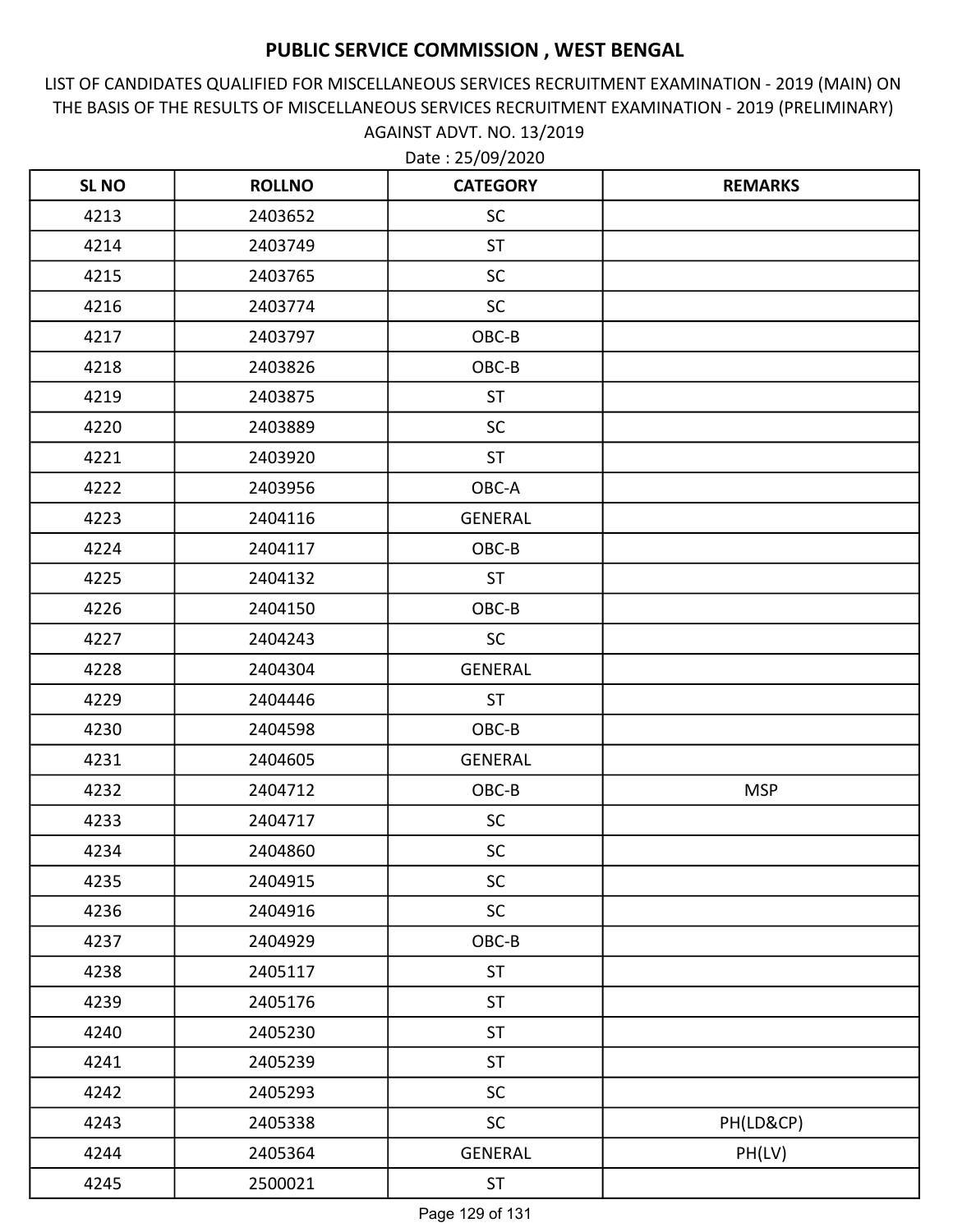LIST OF CANDIDATES QUALIFIED FOR MISCELLANEOUS SERVICES RECRUITMENT EXAMINATION - 2019 (MAIN) ON THE BASIS OF THE RESULTS OF MISCELLANEOUS SERVICES RECRUITMENT EXAMINATION - 2019 (PRELIMINARY) AGAINST ADVT. NO. 13/2019

| <b>SL NO</b> | <b>ROLLNO</b> | <b>CATEGORY</b> | <b>REMARKS</b> |
|--------------|---------------|-----------------|----------------|
| 4246         | 2500060       | <b>ST</b>       |                |
| 4247         | 2500162       | <b>ST</b>       |                |
| 4248         | 2500189       | <b>ST</b>       |                |
| 4249         | 2500243       | <b>ST</b>       |                |
| 4250         | 2500257       | <b>ST</b>       |                |
| 4251         | 2500335       | <b>ST</b>       |                |
| 4252         | 2500386       | <b>ST</b>       |                |
| 4253         | 2600101       | <b>ST</b>       |                |
| 4254         | 2600147       | <b>ST</b>       |                |
| 4255         | 2600202       | <b>ST</b>       |                |
| 4256         | 2600234       | <b>ST</b>       |                |
| 4257         | 2600294       | <b>ST</b>       |                |
| 4258         | 2600298       | <b>ST</b>       |                |
| 4259         | 2600305       | <b>ST</b>       |                |
| 4260         | 2600328       | <b>ST</b>       |                |
| 4261         | 2600331       | <b>ST</b>       |                |
| 4262         | 2600338       | <b>ST</b>       |                |
| 4263         | 2600351       | <b>ST</b>       |                |
| 4264         | 2600448       | <b>ST</b>       |                |
| 4265         | 2600474       | <b>ST</b>       |                |
| 4266         | 2600505       | <b>SC</b>       |                |
| 4267         | 2600515       | OBC-B           |                |
| 4268         | 2600537       | <b>ST</b>       |                |
| 4269         | 2600540       | <b>ST</b>       |                |
| 4270         | 2600670       | <b>ST</b>       |                |
| 4271         | 2600703       | <b>ST</b>       |                |
| 4272         | 2600706       | <b>ST</b>       |                |
| 4273         | 2600756       | <b>ST</b>       |                |
| 4274         | 2600763       | <b>ST</b>       |                |
| 4275         | 2600833       | <b>ST</b>       |                |
| 4276         | 2600881       | <b>ST</b>       |                |
| 4277         | 2600937       | <b>ST</b>       |                |
| 4278         | 2600949       | <b>ST</b>       |                |